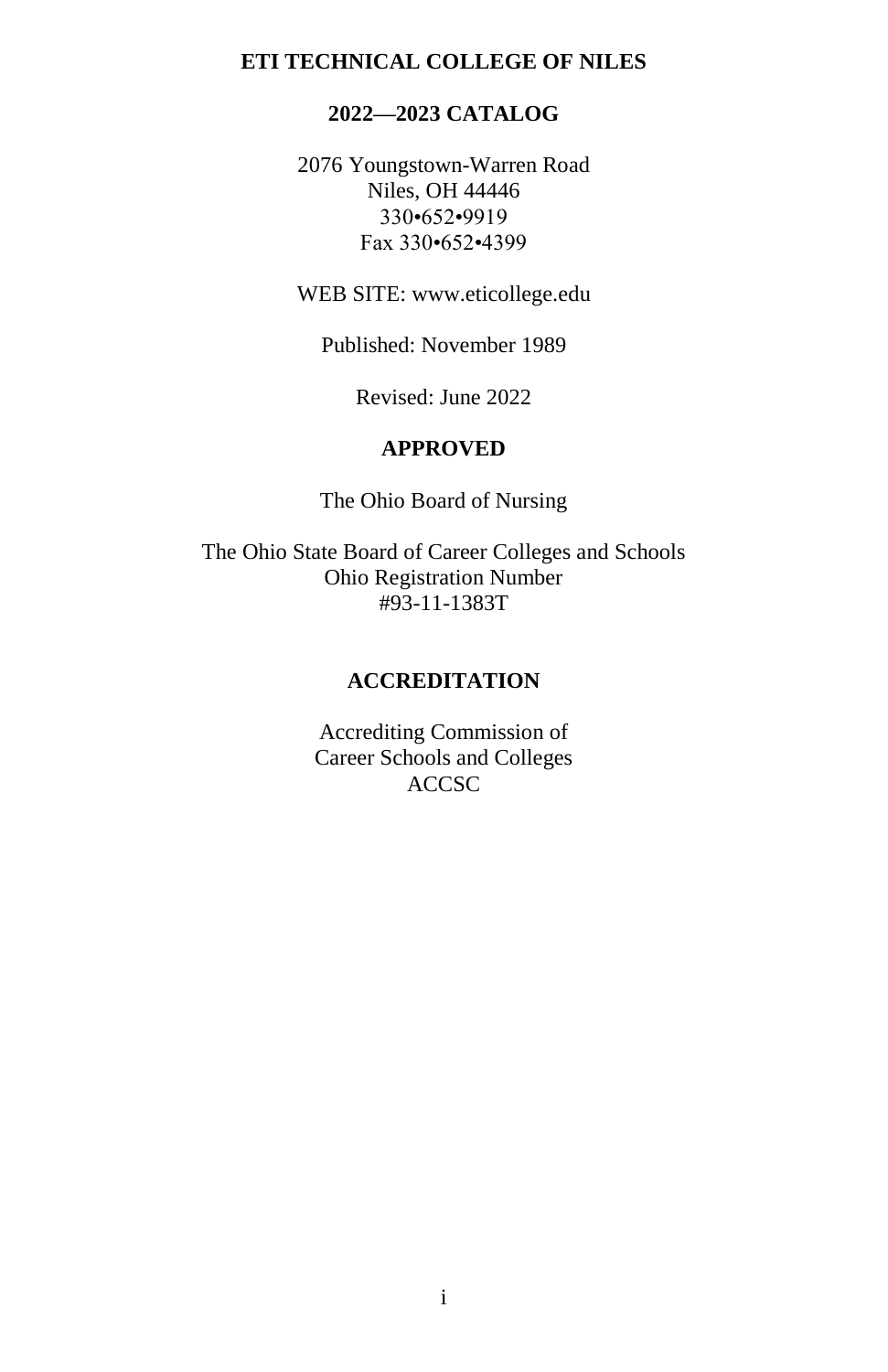**"THERE CAN BE NO GREATER OBJECTIVE FOR ANY COLLEGE THAN TO PROVIDE THE MEANS THROUGH WHICH ALL STUDENTS BECOME HAPPILY EMPLOYED. THE STAFF AND FACULTY OF THIS COLLEGE SUBSCRIBE TO THIS BELIEF AND ARE DEDICATED TO THIS EFFORT."**

> **RENEE ZUZOLO COLLEGE DIRECTOR**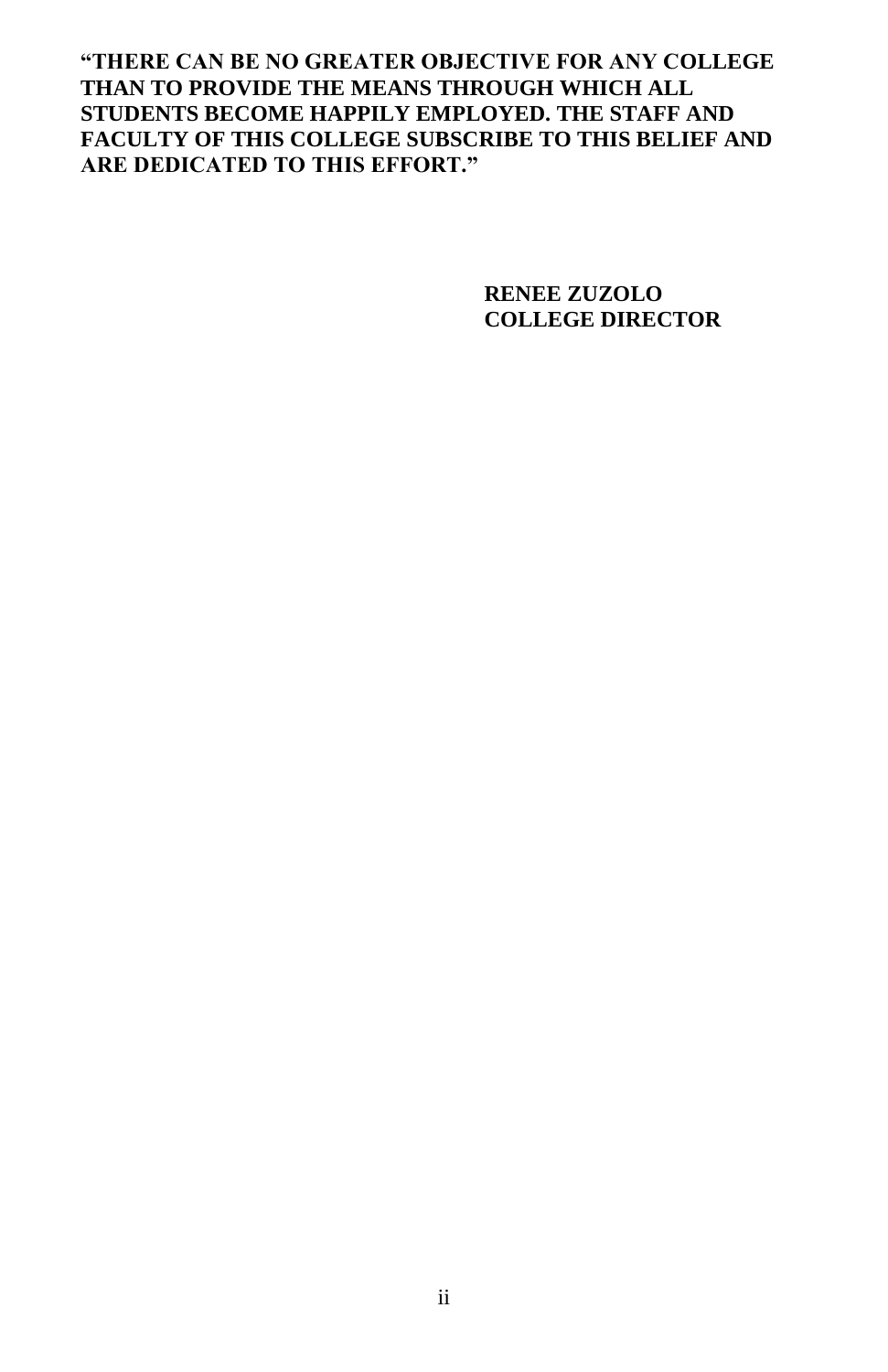### **CHANGES IN CATALOG INFORMATION**

ETI Technical College of Niles reserves the right to make changes in policies, procedures, degree requirements, schedules, course offerings, and other College standards of this catalog.

ETI reserves the right to require a student to withdraw or to refuse to grant a degree, diploma, or certificate if in the judgment of the administration of the College, the student fails to satisfactorily meet the College's requirements.

### **EQUAL OPPORTUNITY**

ETI Technical College of Niles actively subscribes to a policy of equal educational and employment opportunities and in accordance with Title IX of education's amendments of 1972, does not discriminate on the basis of race, color, sex, handicap, religion, creed, marital status, citizenship, sexual orientation, gender identity or expressions, age, protected veteran status, and national or ethnic origin in admission, treatment of student or employment.

# **EMERGENCY CLOSING OF THE COLLEGE**

Should weather conditions raise the question of a class cancellation or late opening, students are advised to listen to local television and radio stations for cancellation / late opening announcements. Students are urged to subscribe to the ETI Technical College of Niles Alerts Messaging System and Facebook. To subscribe, see the campus policies manual a[t www.eticollege.edu](http://www.eticollege.edu/) under Campus Safety and Security Survey.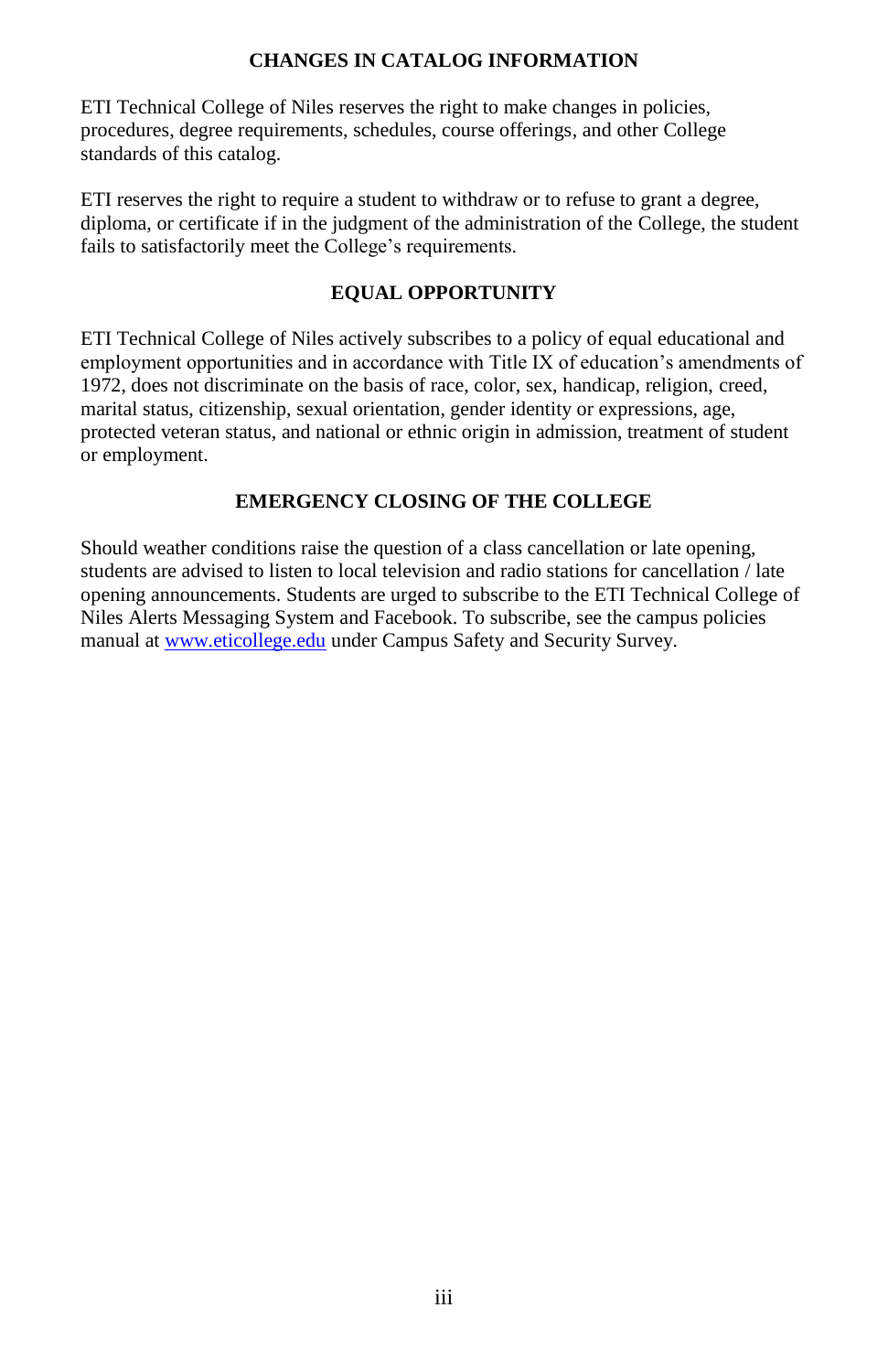# TABLE OF CONTENTS

| <b>History of College</b>                           | 1, 2           |
|-----------------------------------------------------|----------------|
| <b>Mission Statement</b>                            | 2              |
| Location                                            | 2, 3           |
| Crux of a Technical College                         | 3              |
| Purpose and Philosophy                              | 3              |
| <b>Admission Requirements</b>                       | 3, 4           |
| <b>Placement Testing</b>                            | 4              |
| <b>Statement and Admission Policy</b>               | $\overline{4}$ |
| Admission Procedures and Registration               | 4, 5           |
| Financial Aid                                       | 5              |
| Millie Verecky Memorial Scholarship                 | 5              |
| Presidential Scholarship                            | 6              |
| Campus Safety and Security Survey                   | 6              |
| Campus Security Policies and Procedures             | 6, 7           |
| <b>Emergency Response and Evacuation Procedures</b> | 7              |
| Fees and Charges                                    | 7              |
| Credits for Previous Training                       | 7, 8           |
| <b>Refund Policy</b>                                | 8              |
| Withdrawal Policy                                   | 8, 9           |
| Administrative Assistance Policy                    | 9, 10          |
| Notice of Termination                               | 10             |
| Transfer Credit for Learning/Life Experience        | 10             |
| <b>Readmit Policy</b>                               | 10             |
| Program Transfers                                   | 10, 11         |
| Calendar                                            | 12             |
| Student Responsibility / Conduct Dismissal          | 13             |
| Attendance / Absence Policy                         | 13, 14         |
| Late Admission                                      | 14             |
| <b>Class Schedules</b>                              | 14             |
| <b>Tardiness Policy</b>                             | 14             |
| Class Breaks                                        | 14             |
| <b>Conduct Dismissal Policy</b>                     | 14, 15         |
| Plagiarism                                          | 15             |
| Privacy Act                                         | 15, 16         |
| Drug Free School                                    | 16             |
| Medical Assistant Dress Code                        | 16             |
| Vaccinations                                        | 16             |
| Grade Policy                                        | 16, 17         |
| <b>Satisfactory Academic Progress</b>               | $17 - 19$      |
| <b>Consumer Information</b>                         | 19             |
| <b>Graduation Requirements</b>                      | 19             |
| Make-up Policy                                      | 19             |
| Credit Hour Conversion Policy                       | 19, 20         |
| <b>Transcript Policy</b>                            | 20             |
| <b>Physical Facilities</b>                          | 20             |
| <b>Laboratory Policies</b>                          | 20             |
| Field Trips / Guest Speakers                        | 20             |
| Living Accommodations                               | 20             |
| <b>Student Affairs</b>                              | 20, 21         |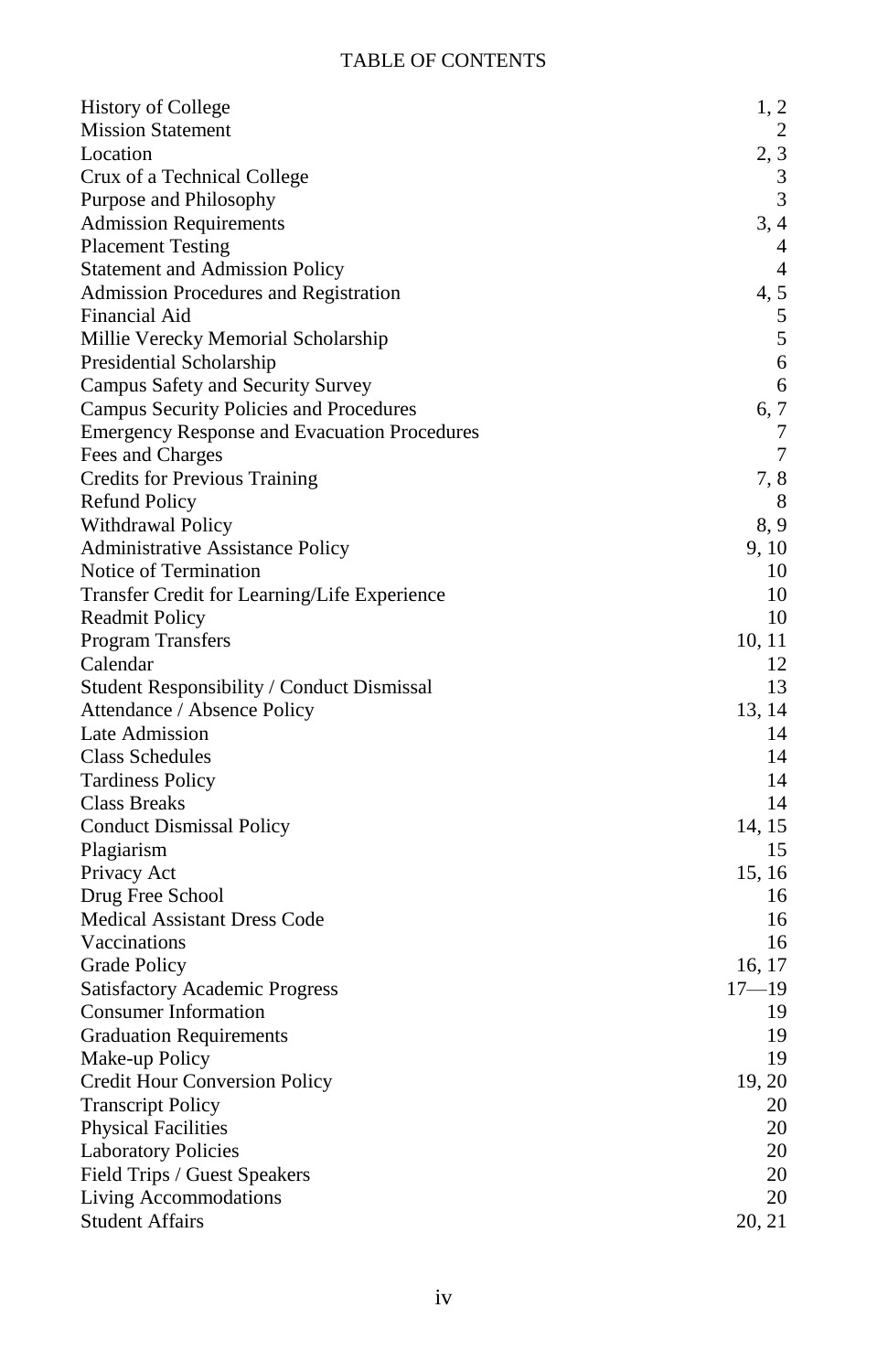# TABLE OF CONTENTS (CONTINUED)

| <b>Library Services</b>                  | 21, 22            |
|------------------------------------------|-------------------|
| <b>Bookstore</b>                         | 21                |
| <b>Textbook Return Policy</b>            | 22                |
| <b>Tutoring Resources</b>                | 22                |
| <b>Tutors</b>                            | 22                |
| Child Care                               | 22                |
| Graduation                               | 22                |
| <b>Veterans Benefits</b>                 | 8, 22, 23, 34, 45 |
| <b>Employment Assistance Policy</b>      | 23, 24            |
| Course Curriculum Policy                 | $25 - 27$         |
| <b>Adult Education</b>                   | 27, 28            |
| <b>Distance Education Policy</b>         | 27, 28            |
| Program Descriptions                     | $29 - 33$         |
| <b>Practical Nursing Program</b>         | $33 - 43$         |
| <b>ADN-RN</b>                            | $44 - 62$         |
| <b>Business</b>                          | $63 - 69$         |
| Legal Assistant                          | 70, 71            |
| Criminal Corrections                     | 72, 73            |
| <b>Medical Assistant</b>                 | 74, 75            |
| Combination Welding and Fitting          | 76, 77            |
| <b>Facilities Maintenance Technician</b> | 78, 79            |
| Course Descriptions                      | $80 - 97$         |
| Administration                           | $98 - 102$        |
| Student Complaint / Grievance Policy     | 103               |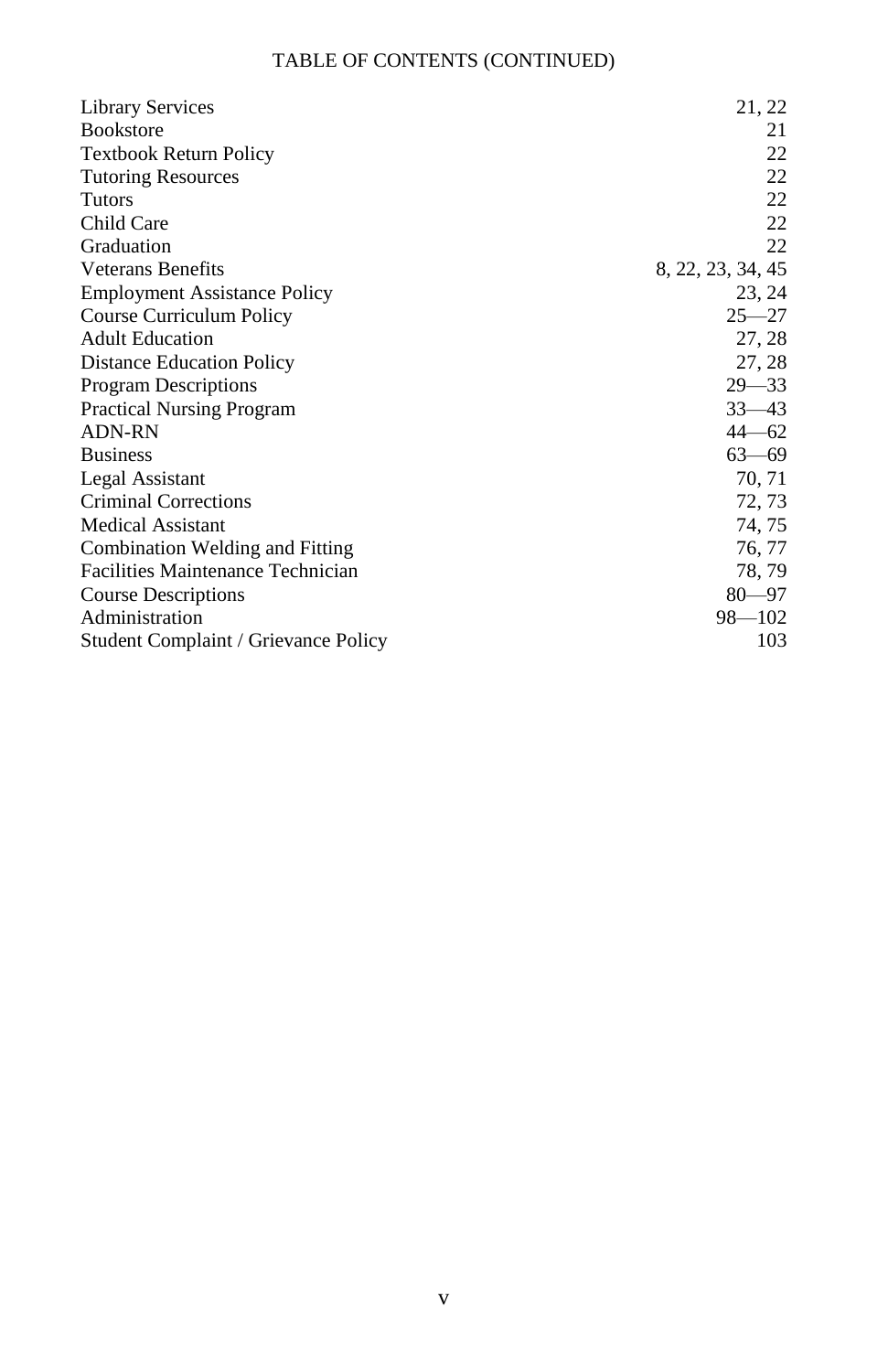#### **HISTORY OF COLLEGE**

The National Radio School was founded in Cleveland, OH, in 1929, and in 1961 became the Electronic Technology Institute (ETI), Division of the National Radio School which began offering the Associate Degree of Applied Science in Electronic Engineering Technology in 1965, and twenty years later became ETI Technical College of Cleveland. In 1989, ETI Technical College of Niles, OH, was first established as a branch of ETI Technical College of Cleveland (now Bryant and Stratton; ETI Technical College of North Canton became a branch of Brown Mackie, and recently was bought by Ross College). The current campus, prior to becoming ETI Technical College of Niles, was ATES Technical Institute which began operations in 1950 and offered its first degree program in Electronic Engineering Technology in 1967. From 1989 until 1992, ETI Technical College of Niles continued to operate as a branch, offering degree programs in: Electronic Engineering Technology (since discontinued), Legal Assistant, and Computer Programming Technology (since discontinued); and diplomas in: Electronic Technology / Computer Repair (since discontinued), Automated Office Technology/Word Processing, Medical Assistant. A diploma in Refrigeration, Air Conditioning, and Heating (since discontinued) was offered in 1991 due to the demand in the area for qualified Heating, Ventilation, Air Conditioning and Refrigeration servicing.

The Accrediting Commission of Career Schools and Colleges of Technology (now ACCSC), and the Department of Education, officially recognized ETI Technical College of Niles as a free standing institution in 1992. In 1994, the College began operating under the ownership of ETI Training Center, Incorporated. Applied associate degrees began in Medical Assistant and Business Office Administration were offered in 1998 due to the demand in the field require applicants to have degrees and new electives were added in Accounting, and Web Design Technologies, and Medical Secretary (the latter two have since been discontinued) in 2004, and in 2017, a concentration in Criminal Corrections was added to the Legal Assistant associate of applied business degree.

In 2009, the College received approval from the Ohio Department of Higher Education (formerly Ohio Board of Regents) for students in associate degree and nursing diploma programs to receive the *Ohio College Opportunity Grant* (*OCOG*). The following year, the Ohio Department of Health approved the State Tested Nurse Aide certificate adult education program and ETI became a testing site for anyone interested in taking the state exam, and during the same year, 2010, the Ohio Board of Nursing granted ETI full approval for the Practical Nursing Diploma program. Two other adult education certificate programs were approved in 2011: phlebotomy and pharmacy technician exam preparation course (since discontinued), all of which came under ACCSC's scope in 2017. Two new one-year diploma programs began in the years following: Combination Welding and Fitting in 2013 and Facilities Maintenance Technician in 2015. Additional certificate programs were added in 2017 and approved through the State of Ohio Board of Career Colleges and Schools: Chemical Dependency Counselor Assistant Preliminary (PHASE I), Digital Marketing Specialist, Electrocardiogram (EKG), Bitcoin, and Unmanned Aerial Vehicle (UAV) Drone, and in 2018, Small Engine Repair and two new concentrations were added to the Business AAB: Human Resources & Legal Secretary in 2018. In 2019 the Ohio Board of Nursing granted conditional approval for the Associate Degree of Applied Science in Nursing (ADN-RN) and ACCSC in 2020.

When ETI Technical College of Niles celebrated its 90<sup>th</sup> Birthday in 2019, renewals for the practical nursing diploma program through the Ohio Board of Nursing, the College's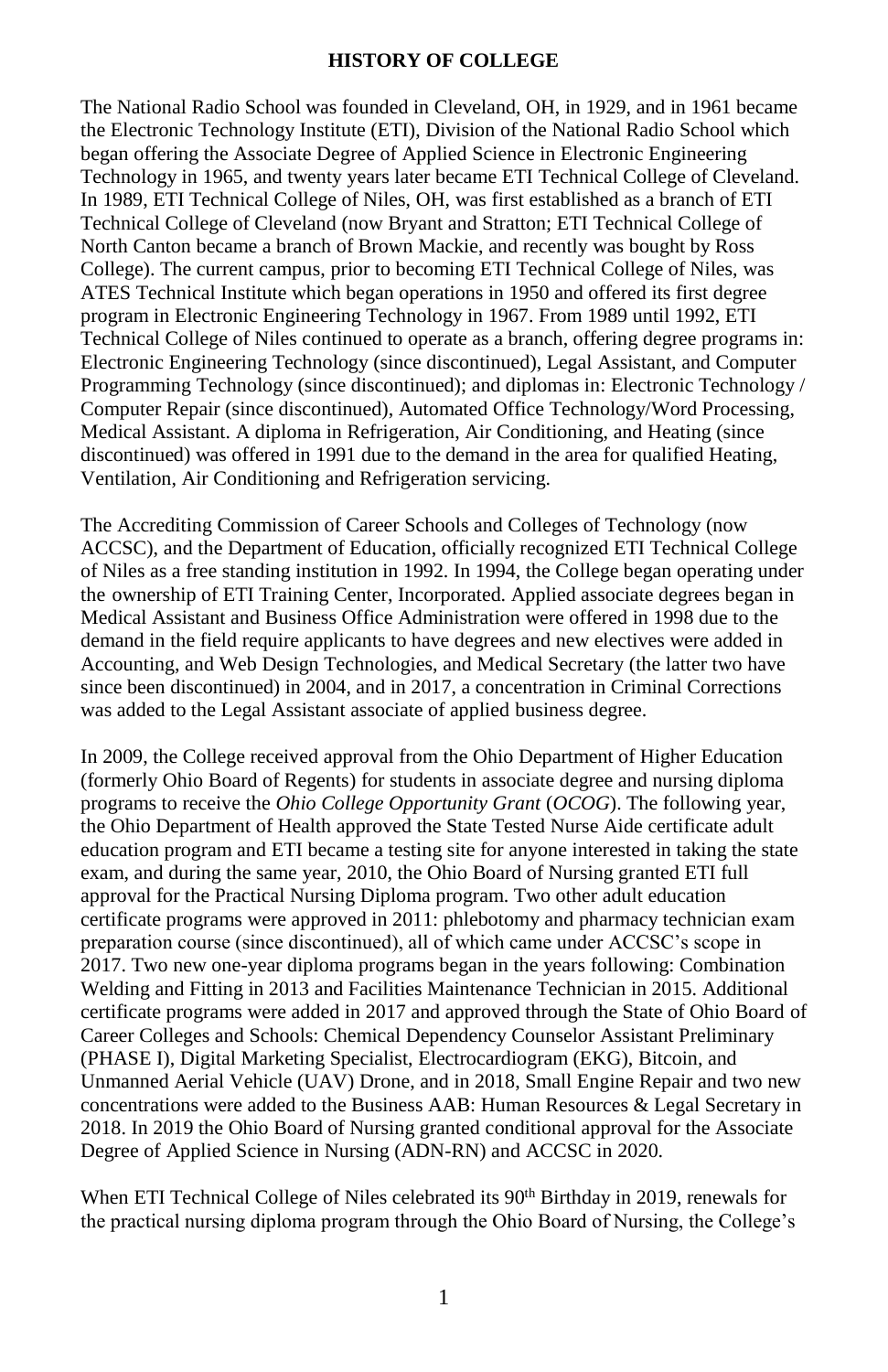registration through the State of Ohio Board of Career Colleges and Schools, and the accreditation term renewal through the Accrediting Commission of Career Colleges and Schools kept the ETI staff and faculty very busy, but not too busy—approval from the State of Ohio Board of Career Colleges and Schools for an associate degree of applied science in nursing is pending conditional approval from the Ohio Board of Nursing (the meeting is mid-September) after which the application for a new degree program will be submitted to the Commission. A Network Academy Network Associate certificate program was also approved this year by the State of Ohio Board of Career Colleges and Schools.

ETI Technical College of Niles continues to believe every student is unique with potential for success through proper skill building which the college strives to provide through educated and experienced faculty who provide technical occupational programs which promote qualified competence, development, and foster individuality among the diverse student population by instilling fundamentals that allow students to enter the workforce rapidly. The College's faculty and staff inspire the confidence and responsibility necessary for each student to become self-sufficient, contributing members of their professional and civic communities and all employees will honor the College's mission and commitment to the students and alumni through their continuous occupational and educational journeys.

### **MISSION STATEMENT**

ETI Technical College of Niles believes every student is unique with potential for success through proper skill building. The faculty strives for teaching excellence and is dedicated to provide technical educational programs in career-oriented courses, which promote qualified competence, development, and foster individuality among our diverse student population by instilling fundamentals that allow students to enter the workforce rapidly. At ETI, we inspire the confidence and responsibility necessary for each student to become self-sufficient, contributing members of their professional and civic communities. In addition, we are committed to our students' continuous journey; therefore, we offer post-graduate support and services.

### **LOCATION**

ETI Technical College of Niles is located at 2076 Youngstown-Warren Road, Niles, Ohio, 44446 (Route 422, on the strip in Niles). This location is ideal for those of the student body who come from Warren, Youngstown, Sharon, Mercer, Greenville, Grove City, New Castle, Beaver Falls, East Liverpool, Salem, Alliance, Columbiana, Ashtabula, and adjacent areas.

#### **THE CRUX OF A TECHNICAL EDUCATION**

To our minds, an effective education provides the foundation for the establishment of a full and productive life. Moreover, we can't foresee a better way of achieving this than by acquiring a relevant technical background.

A technical education enables a graduate to successfully enter the center of "highly technical" developments in national defense, medicine, and industry. It's through technical people that we can now scan the human body, relate abstruse mathematical data, move among the planets, and defend our way of life. Imagine the opportunities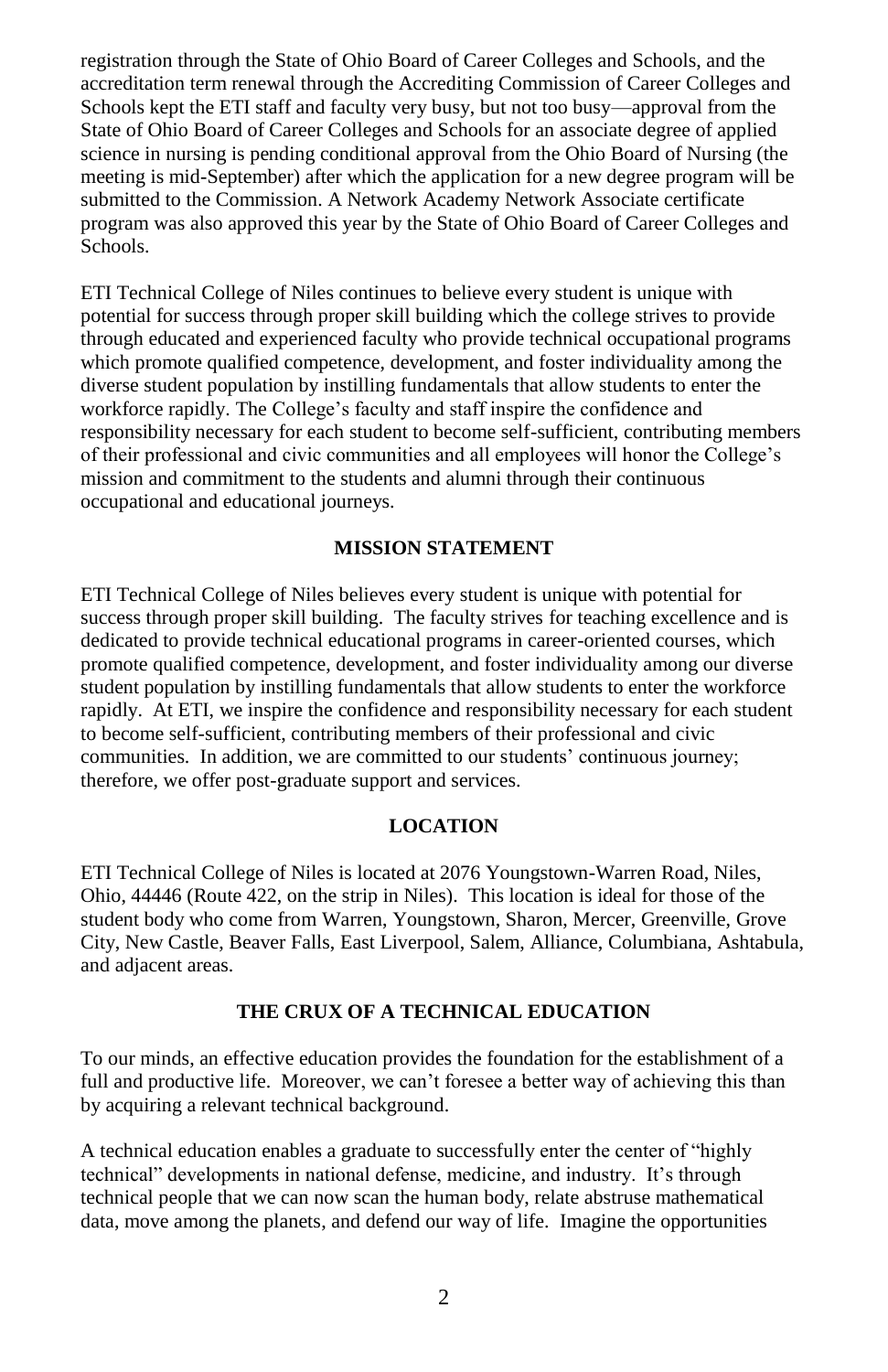involved with such progress.

Though the benefits to those who have acquired a technical education are obvious, there are deeper and more meaningful advantages in the struggle of its acquisition. That advantage is the experience gained from the solution of concrete problems. When you habitually solve problems of this type you develop positive feelings, which lead to constructive behavior.

While we readily realize the market value of technical education, what isn't obvious to many is that at its heart, a technical education offers opportunity for accomplishment. From what else other than accomplishment is confidence gained? From what else other than confidence is growth experienced? From what else other than growth is happiness derived?

### **COLLEGE PURPOSE AND PHILOSOPHY**

It is the purpose of ETI Technical College of Niles to provide sound educational programs in the fields of Legal Assistant, Medical Assistant, Business, Legal Assistant with a Concentration in Criminal Corrections, Practical Nursing, Combination Welding and Fitting, and Facilities Maintenance Technician. ETI also offers, Business with electives in Accounting, Information Systems, Legal Secretary, and Human Resources.

Our training programs are designed to provide the student with the necessary skills to be competitive in the job market. At ETI, qualified instructors, experienced and knowledgeable in their respective fields, provide training. ETI's goal is to prepare the students for entry-level employment with the opportunity to advance in their field.

Our "Learn by Doing" method of instruction provides students with the proportional amount of time in theory and laboratory practice. We have found that this method provides students with a solid understanding of what they are doing and it encourages them to study the theory so necessary to succeed in their career choice.

Through close association with instructors and fellow students, the student grows in maturity and obtains the confidence necessary for advancement in today's highly competitive world. Punctuality, neatness, cooperation, honesty, self-confidence, and loyalty are the characteristics every employer desires. We find that as students grow in the academic and technical knowledge of the field for which they are trained, they also begin to become aware of these other areas of self-discipline that are needed for success.

#### **ADMISSION REQUIREMENTS**

All students in the applied associate degree and diploma programs must hold a high school diploma or GED to be enrolled as a student. A record of the high school transcript or GED transcript will be required for the academic file. No prior mechanical or technical education is necessary.

All individuals making application to attend the college must take an admissions test: see Admissions Procedures and Registration on page four (4) for test scores required. This test enables the College to determine whether a person has a sufficient background to begin his / her training. If it is determined after testing that remedial skills are required for an applicant's entry into their selected course of training, they may first be referred to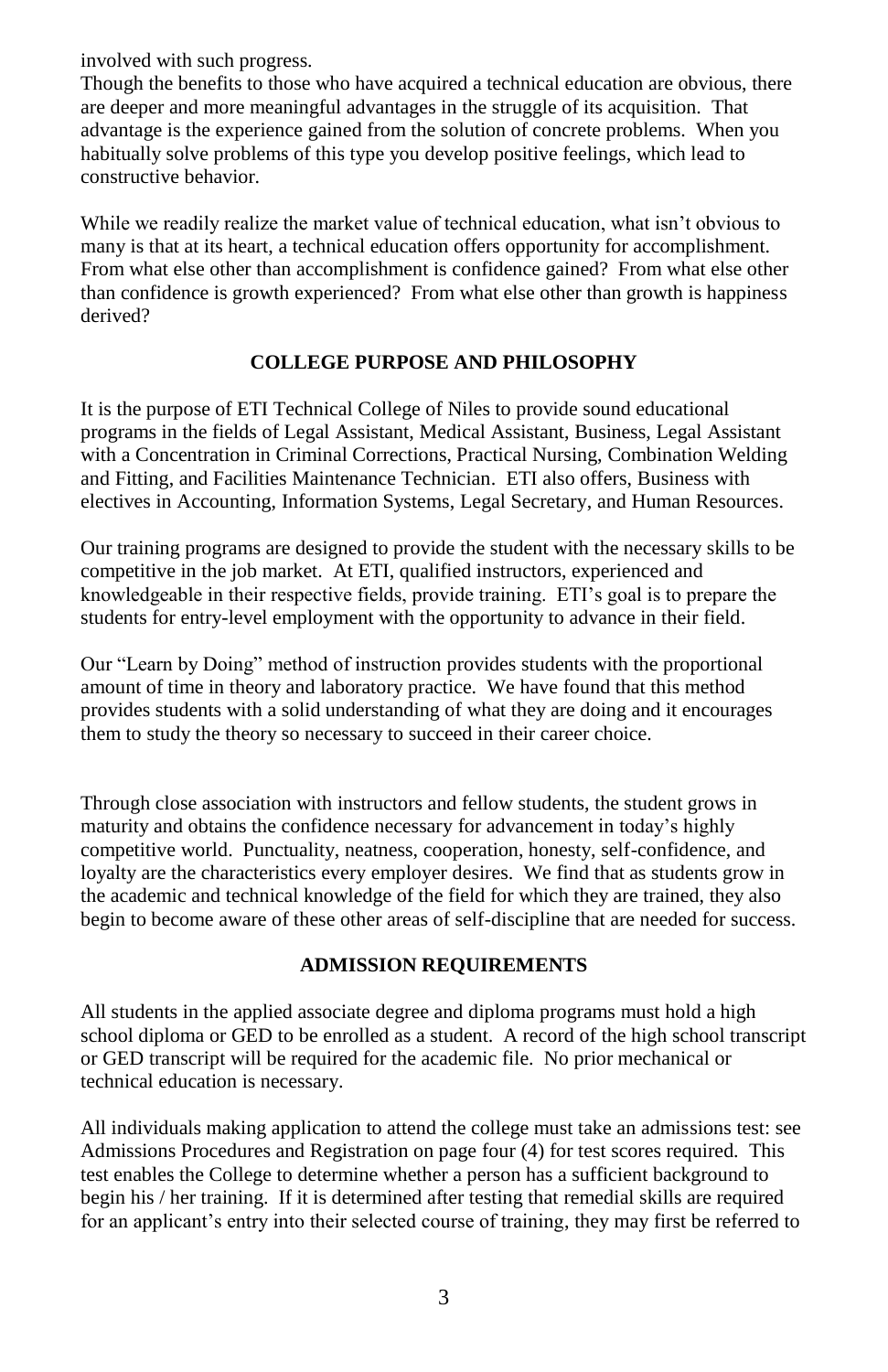an adult education program for remediation. ETI alumni may be required to take an additional admissions test. All practical nursing and ADN-RN applicants will take the HESI Assessment exam.

### **PLACEMENT TESTING**

Legal Assistant and Business associate degree students will take the ACCUPLACER test in; Reading, writing and math to determine placement in their program. The results of these tests will determine if he / she will be required to take one or both of the remedial classes and if required the student will be charged regular tuition for those classes. The minimum score for MTH-095 is 276. The minimum test score in English is 6.

# **STATEMENT AND ADMISSION POLICY**

ETI Technical College of Niles provides equal opportunity to all applicants for schooling without regard to race, color, creed, national origin, age, or sex. This policy has been made known in all areas of communication, internally and externally.

### **ADMISSION PROCEDURES AND REGISTRATION (For Nursing Policies and Procedures, see pages 32-34 and 43-44)**

If after being interviewed, an applicant meets the admissions requirements, they may then register for the course of training for which they have applied. Applicants are admitted three times per year: January, May, and September. Students are considered to be registered after: (a) they have completed and / or met all the admissions requirements, (b) made registration payment (\$75.00), (c) completed Financial Aid packet (if necessary), (d) completed enrollment agreement and paperwork, (e) passed an Admissions Test\*, and (f) submitted high school transcripts or GED.

Minimum test scores required for Medical Assistant, Legal Assistant, Legal Assistant with a Concentration in Criminal Corrections, and Business applicants are as follows:

| Reading- $8/16$     | Math- $15/20$ |
|---------------------|---------------|
| Vocabulary- $12/25$ |               |

Minimum test scores required for Combination Welding and Fitting are as follows:

Mechanical-10 / 16 Math-15 / 20

Minimum test scores required for Facilities Maintenance Technician are as follows:

Reading-8 / 16 Mechanical-10 / 16 Math-20 / 30

If an applicant fails any section of the test, they are permitted one (1) re-test before being rejected.

If an enrollee decides to change or postpone their enrollment, they must reapply and repeat the complete application / registration process.

Enrollments are accepted daily (Monday through Friday) during business hours.

Registrations are accepted on a first come, first serve basis. Class sizes are limited. If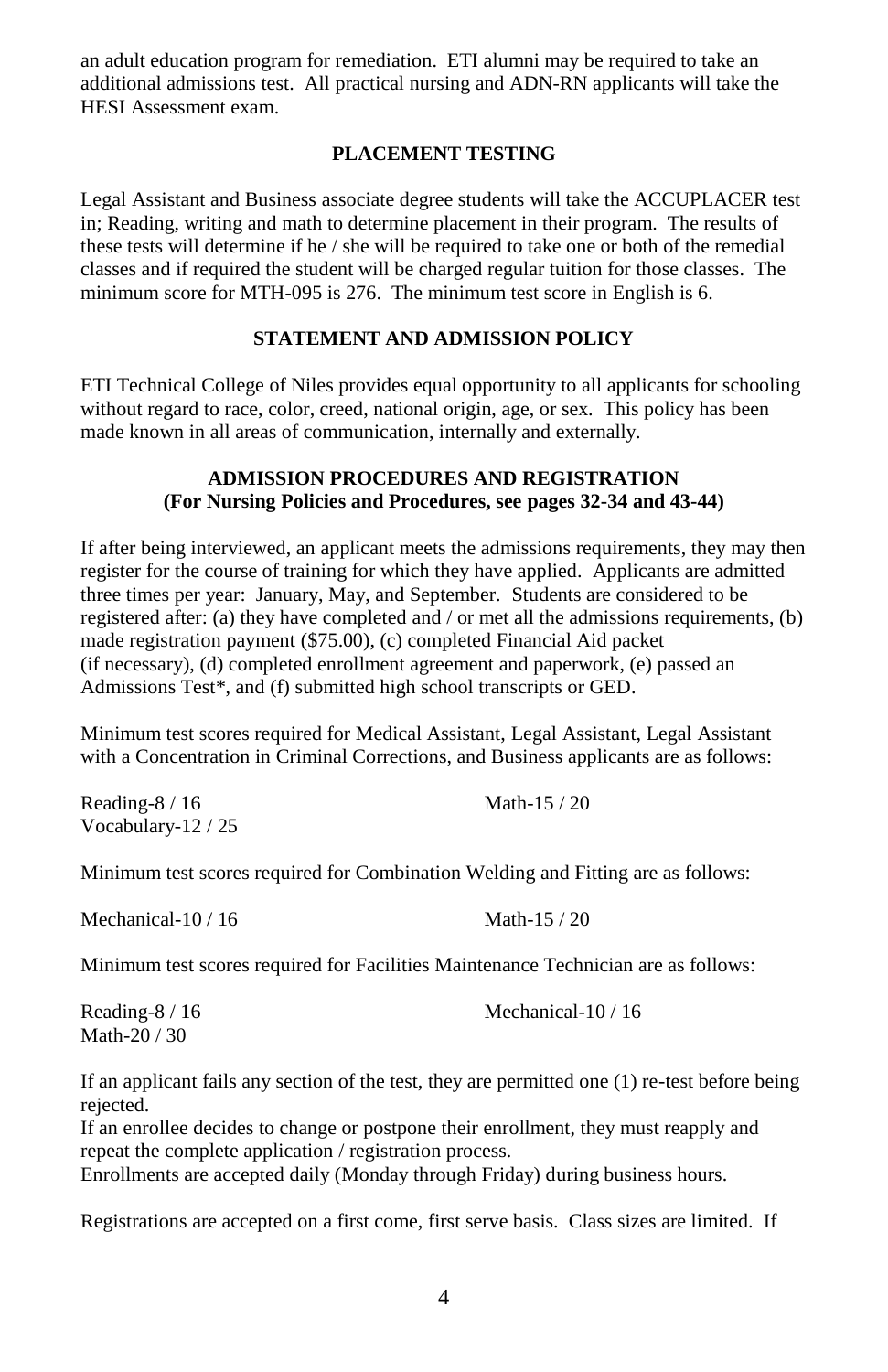there are no immediate openings, the prospective student will be placed on a numerical waiting list and when their turn comes, they will be given first opportunity to enter their training program. The following items are also required to complete a student's file: (1) high school transcript or G.E.D., (2) transcripts from any previous schools / colleges, if applicable.

### **FINANCIAL AID**

ETI is an eligible institution of Higher Learning, approved by the U.S. Department of Education, to offer several types of financial assistance (loans and grants), to those who qualify. The Free Application for Federal Student Aid (FAFSA) is the application used for all Federal student aid programs. The FAFSA can be filed electronically at [http://fafsa.ed.gov.](http://fafsa.ed.gov/) FAFSA information will be used to create a Financial Aid Worksheet/Budget for the student. If a student is verified, additional documentation may be required. A new FAFSA application will need completed by May 1 annually.

The U.S. Department of Education financial aid programs available at ETI Technical College are:

- 1. Federal Pell Grants (FPELL)
- 2. Federal Supplemental Educational Opportunity Grants (FSEOG)
- 3. William D. Ford Direct Loans:
	- \*Stafford Loans \*Parental Loans for Dependant Students (PLUS)

First time borrowers must attend an entrance interview before they receive the first disbursement of their student loan(s). Exit interviews are conducted before graduation and / or at the time of withdrawal. Students who qualify for Veteran's Educational Benefits, Workforce Investment Agency (WIOA), TAA, Mahoning & Columbiana Training Association (MCTA), Ohio Rehabilitation Services Commissions (BVR), or any employer tuition reimbursement program, should contact ETI's Admissions Office as far in advance of their scheduled start date as possible.

### RECIPIENTS OF THE FOLLOWING SCHOLARSHIPS MUST BE OHIO RESIDENTS:

### **MILLIE VERECKY MEMORIAL SCHOLARSHIP**

This scholarship is available to high school seniors only. Awards are not need-based. A committee will determine eligibility based upon student's graduating GPA and / or graduating rank.

| <b>GPA AND / OR RANK</b><br>Valedictorian or Co-Valedictorian | <b>AWARD AMOUNT</b><br>\$1,000.00 |
|---------------------------------------------------------------|-----------------------------------|
| Salutatorian or Co-Valedictorian                              | \$500.00                          |
| Graduating GPA of 3.5 or higher                               | \$250.00                          |

Scholarships are awarded as tuition credit in the first semester. The recipient must matriculate in the Fall semester following graduation. Applications must be received no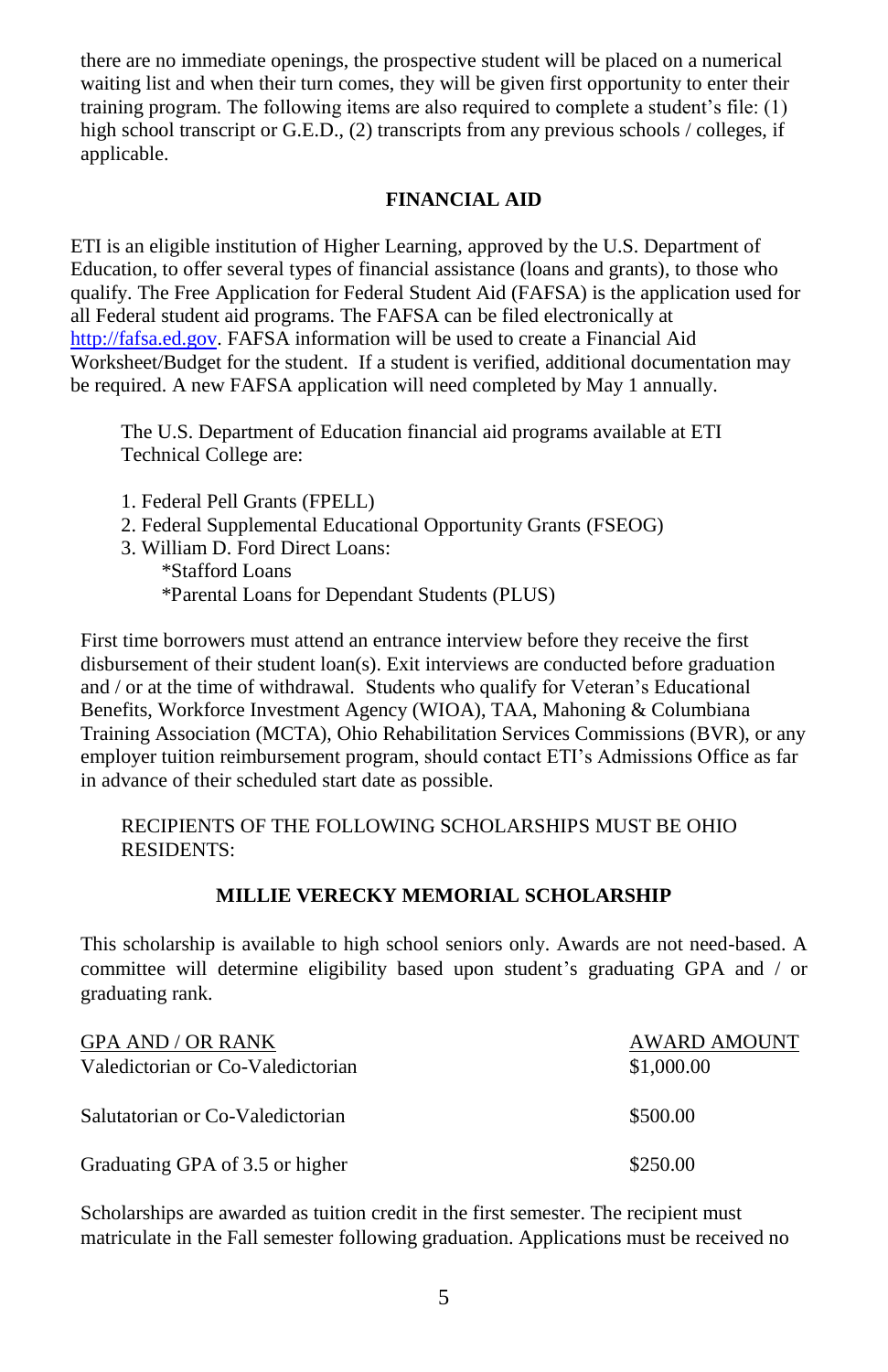later than August 1. An official copy of the high school transcript must be received no later than August 1. Recipients of awards will be notified by phone no later than August 5.

### **PRESIDENTIAL SCHOLARSHIP**

This scholarship is available to high school seniors who enroll in a diploma or degree seeking program. Awards are not need-based. A committee will determine eligibility based upon a student's graduating GPA of 3.0 or higher. Scholarships are awarded as a tuition credit of \$250.00 each semester for a total of no more than \$1, 500.00. The recipient must matriculate in the fall semester following graduation from high school. The Scholarship is renewable each semester, provided the student maintains a 3.0 GPA at ETI. Applications must be received no later than August 1. An official copy of the high school transcript must be received no later than August 1 of the application year. Recipients of the award will be notified by phone no later than August 5.

# **CAMPUS SAFETY AND SECURITY SURVEY**

ETI complies with the Crime and Security Act of 1990, Public Law 101-542. A Campus Safety and Security Survey are published each year and are available in the Administration building and in Student Affairs Office. New students are issued information on procedures to retrieve / view this report prior to enrollment. In-school students and staff will be given an updated copy from the Financial Aid Department by October 1 of each year. The entire survey may be viewed at [www.eticollege.edu.](http://www.eticollege.edu/)

### **CAMPUS SECURITY POLICIES AND PROCEDURES**

The school buildings are open from  $8:00$  a.m.  $-11:00$  p.m., Monday-Thursday, and  $8:00$ a.m. - 4:00 p.m., Fridays. Adult education programs may attend classes on the weekends as well, between 9:00 a.m. - 4:00 p.m., Saturday and Sunday. Monitored security cameras are installed throughout the campus. Any security questions or concerns should be addressed to Al Roden, Security Director. Mr. Roden's office is in the main school building next to the library. Please call 330-397-4927 to reach him. School sponsored pastoral or professional counseling services are not offered.ETI maintains a strong working relationship with the City of Niles Police Department as well as the Ohio State Patrol and the Weathersfield Police Department. The school does not offer specific crime prevention programs nor does it monitor through the local police criminal activities in which students engage at off-campus locations.

ETI Technical College of Niles strives to provide a safe and secure campus for students and staff members maintaining a safe, secure location is everyone's responsibility. SEE SOMETHING SAY SOMETHING! All students are encouraged to voluntarily report from a safe location, any and all suspicious campus activities immediately upon witnessing the occurrence. These incidents should be reported to The Dean of Student Affairs (office in Main School building) Lisa Kubinski, the College Registrar (Administration building), Annette Jones, Practical Nursing Program Director (main school building), Lee Smith or Jim Bingham Welding Program Directors (Welding building), Bob Magnoski Facilities Maintenance Technician Director (Facilities Maintenance building), Julianne Zuzolo-Edmundson, Assistant College Director (Administration building), or any senior administrative personnel in the Administration building. Staff members should report to the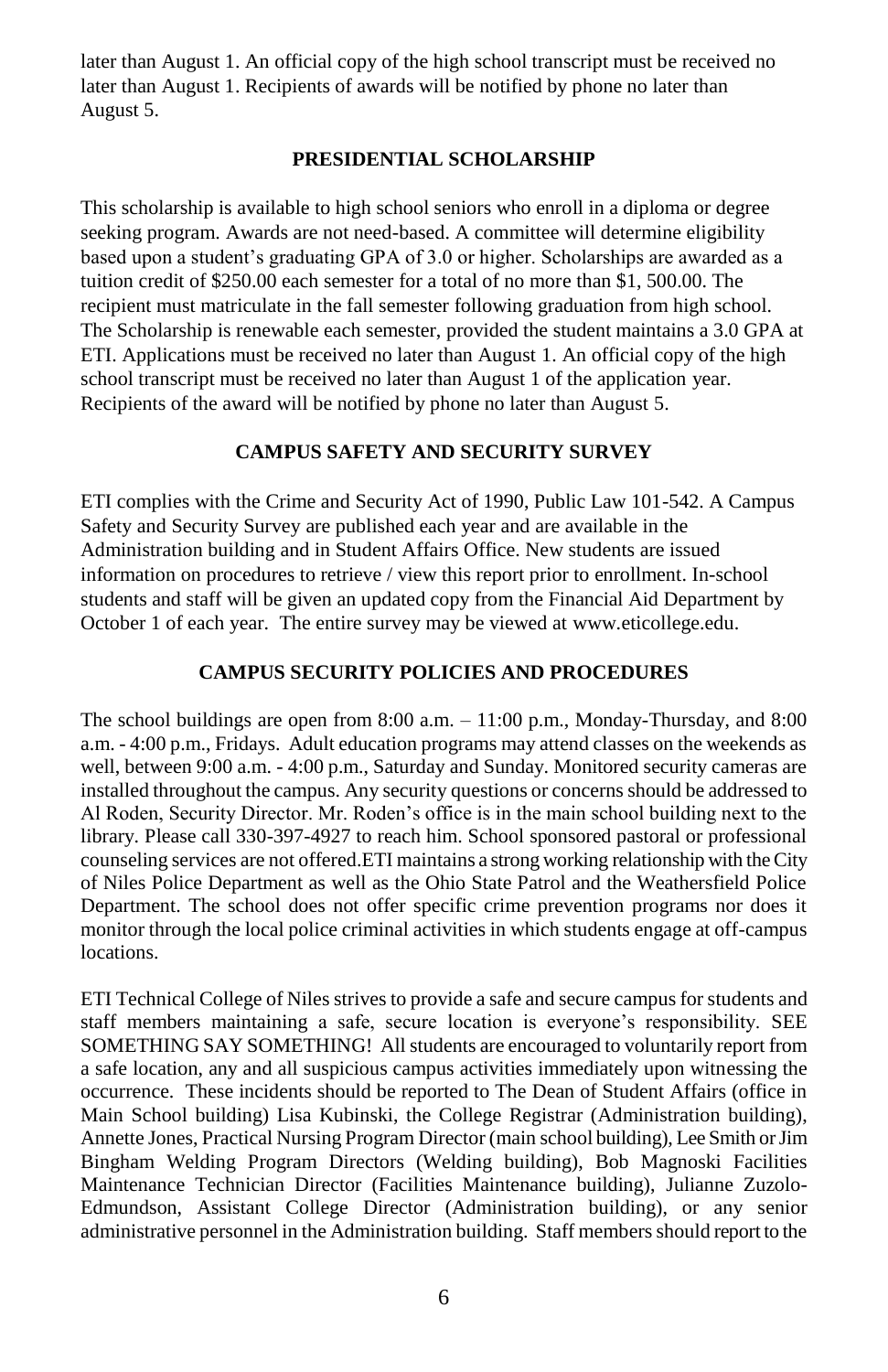College Director. The College will then take the appropriate action based on the information provided by the student or staff member. When appropriate, local law enforcement authorities will be notified. In the case of immediate danger, 911 is the appropriate call (fire, weather emergency, natural disaster, violence, gas leak).

#### **EMERGENCY RESPONSE AND EVACUATION PROCEDURES**

Emergency protocol is that in the event of a dangerous situation, such as: a tornado, fire, gas leak, terror alert, active shooter or violent situation, HAZMAT or contagion issues Al Roden, IT Coordinator, Julianne Zuzolo-Edmundson Assistant Director, Ralph Zuzolo, Director of Education, or Kay Madigan, Financial Aid Director., will be responsible for identifying and confirming the threat. When necessary, the ETI College Alerts Messaging System will be activated without delay, taking into account the safety of the campus community. The school PA system, the local Tornado / National Security Threat System, Facebook, Twitter, local radio and television stations will also be utilized when necessary. Emergency evacuation procedures are posted in each classroom and building and will be reviewed at every orientation and tested at least once annually for effectiveness.

#### **FEES AND CHARGES**

APPENDIX A, listing tuition and other costs, and APPENDIX B, listing placement and retention for the past three years, are included in this catalog.

#### **CREDIT FOR PREVIOUS TRAINING**

A student may request credit for courses previously taken at a postsecondary education by contacting the Admissions Office. A student who has an accumulative grade point average of less than 2.0 (on a 4.0 scale), can transfer only courses in which a grade of "C" or higher has been earned. It must also be determined that the course work fulfills the specific degree requirements and was taken within the past ten years. The total number of transfer credits and challenge test credits accepted in the student's program of study cannot exceed 50% of the semester credit hours required to graduate from the program. Information on articulation agreements with other institutions, for specific programs, is available in the Admissions Office.

The student must provide the College with an official transcript from each of the postsecondary institutions for which he / she would like to have evaluated prior to the class start date. The student may have to provide course(s) syllabus for previous education if the College requests it. Transfer credit will only be issued if the previous postsecondary institution is a Nationally Accredited school approved through the U.S. Department of Education. The subject matter of the course(s) must satisfy specific core requirements (i.e. course syllabus) of the course(s), the student would like transferred and must equate, as determined by the College, to at least the same number of semester credit hours of the course(s) to be transferred. Credit for WRC-095 and MTH-095 may be earned by taking the ACCUPLACER test (see placement testing page 3). The student is given a copy of the completed evaluation form. It is the responsibility of each student to check his/her schedule to avoid duplication of courses for which credit has been issued. Any courses duplicated which result in Title IV and Veterans' overpayments to the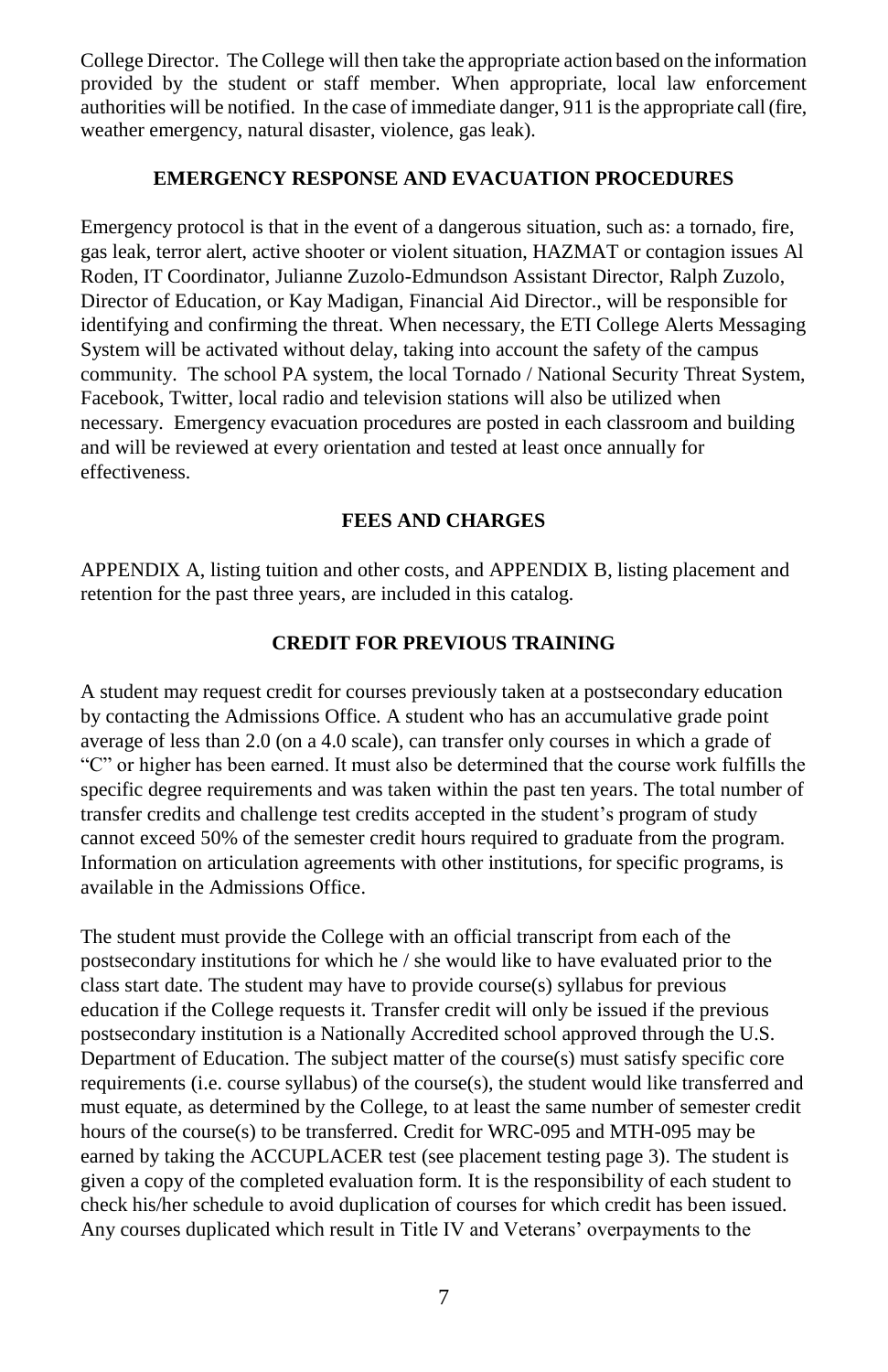student is the responsibility of the student.

Credits accepted from previous training, ACCUPLACER testing, and challenge tests will appear on the student's transcript as "CR" and will be counted towards credits attempted but will not be calculated towards the student grade point average (GPA).

Applications for challenge testing must be made through the Admissions Office two weeks prior to the applicant's class start date. Credit is granted to a student when they have achieved a grade of 80% or higher on a written examination composed by a member of the ETI faculty. There will be a charge for each challenge test. The student will fill out an application for challenge testing and he / she will receive an evaluation when the testing is completed.

### **AWARDING OF COLLEGE CREDIT FOR MILITARY TRAINING/EXPERIENCE**

ETI Technical College of Niles is committed to the acceptance and awarding of college credit for training and experience in the United States Armed Forces or National Guard, as long as it has been provided in the resources of the American Council on Education and / or the SOCNAV / SOCAD. A thorough review will be conducted of relevant military education and training to determine equivalency of college credits that corresponds to the ETI program. Reference: Executive order of 2013-05K, John R. Kasich Governor, State of Ohio (June 11, 2013). A student interested in receiving this type of credit will follow the same process for transcript evaluation listed under Credit for Previous Training in the college catalog (p.7).

### **REFUND POLICY**

A full refund, with the exception to the OAC-3332-1-22.1 Consumable Fee, of all monies paid by the applicant prior to the class start will be made under the following conditions: (1) If the applicant cannot attend classes because of an act of God; (2) If he / she is inducted involuntarily into the Armed Forces. (3) If he / she can submit a written statement from a physician stating his / her health will not permit him / her to attend. (4) If he / she requests in writing a refund within five [5] business days after signing the agreement and making initial payment. (5) All funds paid are refundable if the applicant is not accepted by the College. (6) Students who have not visited the College facility prior to enrollment will have the opportunity to withdraw without penalty within three [3] days following either the regularly scheduled orientation procedure or following a tour of the College facilities and inspection of equipment.

### **WITHDRAWAL POLICY**

If a student is unable to complete classes as scheduled, they must sign a status change form in the Administrative building during regular business hours. If the student used Direct Loans while in school for tuition or living expenses, an Exit Interview must also be conducted with the Financial Aid department. Refunds for tuition and refundable fees shall be made in accordance with the following provisions as established by Ohio Administrative Code Section 3332-1-10: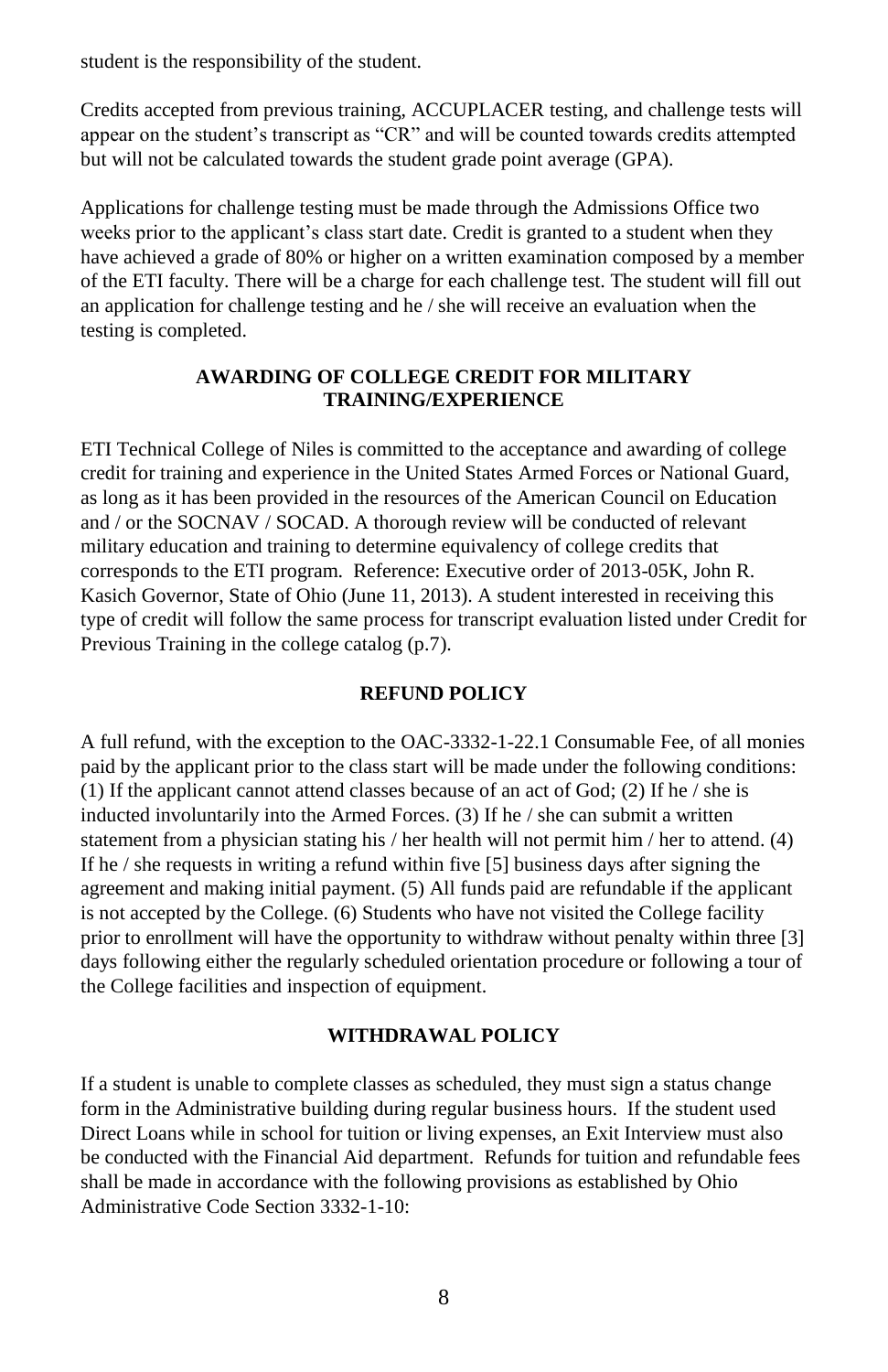- A. A student who withdraws before the first class and after the 5-day cancellation period shall be obligated for the registration fee and consumable fees.
- B. A student who starts classes and withdraws during the first full calendar week of the semester shall be obligated for twenty-five percent of the tuition and refundable fees for that semester plus the registration fee and consumable fees.
- C. A student who withdraws during the second full calendar week of the semester shall be obligated for fifty percent of the tuition and refundable fees for that semester plus the registration fee and consumable fees.
- D. A student who withdraws during the third full calendar week of the semester shall be obligated for seventy-five percent of the tuition and refundable fees for that semester plus the registration fee and consumable fees.
- E. A student who officially withdraws beginning in the fourth full calendar week of the semester will not be entitled to a refund of any portion of the tuition and refundable fees.
- F. Official withdrawal date for refund purposes is the last date of documented attendance.
- G. Students using Federal Title IV funds (FPELL, FSEOG, Direct Loans) are **also** subject to the "Return of Title IV Funds" refund policy as set forth by the Department of Education.
- H. Students are not required to pay tuition for a semester in which he / she attend no class sessions. The termination date will be the last recorded date of attendance or participation in an academic school activity. A refund to a veteran trainee is subject to the Veterans Administration regulations and ETI's refund policy as approved by The Veterans Training Education Service of the Ohio State Board of Education. All refund or return policies may be obtained in the Financial Aid Office. The College may make an exception to its refund policy if students are unable to attend classes for reasons beyond their control. All refunds will be made within 30 days after cancellation, or termination, occurs and will be sent to the address on the student's application.

NO INTEREST, FINANCE CHARGES OR ADDITIONAL COSTS OF ANY KIND SHALL BE LEVIED BY THE COLLEGE OR INCURRED BY THE STUDENT OTHER THAN THOSE STATED IN THE ENROLLMENT AGREEMENT. INTEREST CHARGES SHALL BE APPLIED ON FEDERAL OR STATE STUDENT LOAN PROGRAMS AS REQUIRED OR PERMITTED BY CONTROLLING AGENCIES.

### **ADMINISTRATIVE ASSISTANCE POLICY**

A student is expected to complete each semester they begin. If a student must interrupt their attendance during a semester for any reason, they will be considered a withdrawal and subject to the regulations that apply (see withdrawal policy). Many times this creates outstanding balances because financial aid monies must be reduced and returned; these balances would need to be paid before re-entry is allowed. If the reason the student had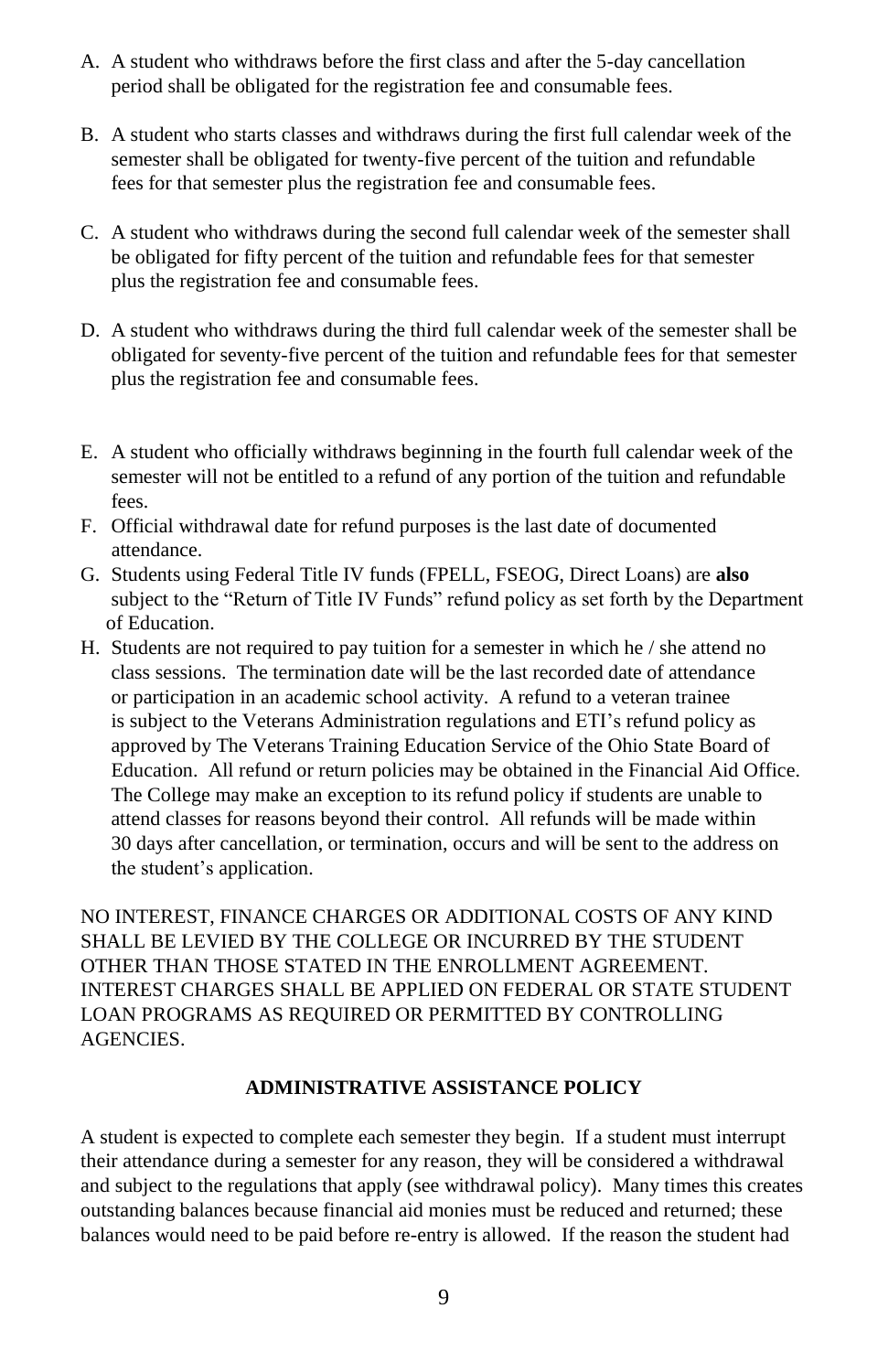to withdraw mid-semester was a documented family emergency involving the student, spouse or child, he / she may apply for Administrative Assistance. Decisions are made on a case-by-case basis, and may include extended repayment time or tuition waiver.

### **NOTICE OF TERMINATION**

Notice of termination by the College shall be transmitted by regular, first class mail to the last known address of the student. Notice of termination by the student can be transmitted in person, or by written communication signed by the student and conveyed by regular, first class mail. In the absence of such notice, the College can assume termination by the student if he / she is absent for three (3) consecutive days of class without notification. The termination date shall be the last day of documented attendance and this date will be used in computing charges per withdrawal policy. If the student is a minor, such request shall be made by the guarantor.

Student rights under this agreement may not be assigned to another person. The student must complete course prescribed period from date of enrollment. This can be extended only by written consent of the College. If a student persistently fails to stay within the bounds of acceptable behavior, or does not meet tuition payment schedules, he / she may be asked to withdraw from the College.

# **POLICY ON TRANSFER CREDIT FOR LEARNING/LIFE EXPERIENCE**

ETI Technical College does not grant credit from Adult Education/Diploma or Certificate programs with exception to the LPN to RN Advanced Standing program. No credit will be awarded for Learning/Life Experience (see Veterans exceptions).

### **READMIT POLICY**

If a student terminated his / her training before completion of his / her program and was in good standing at the time of termination, he / she may apply for re-admittance to the College by contacting the Admissions Office at which time he / she will be advised regarding re-enrollment procedures including a possible re-entrance date.

If a student who was terminated by the College for violation of the College's policies (see Dismissal Policy) applies for re-admittance to complete his / her course of training, he / she first must be advised. When a determination is made that the original cause of dismissal has been eradicated, the student may then be readmitted to class on a probationary basis.

All courses are not offered every semester. As a result, a student may not be able to take all of the courses that he / she desires to take in any academic semester, which may affect the amount of time it takes the student to complete their program of study.

### **PROGRAM TRANSFERS**

Students planning to transfer from one ETI program to another must apply with the Admissions Office prior to the class start. A new enrollment application and agreement may be required before starting a new program. Credits attempted and grades earned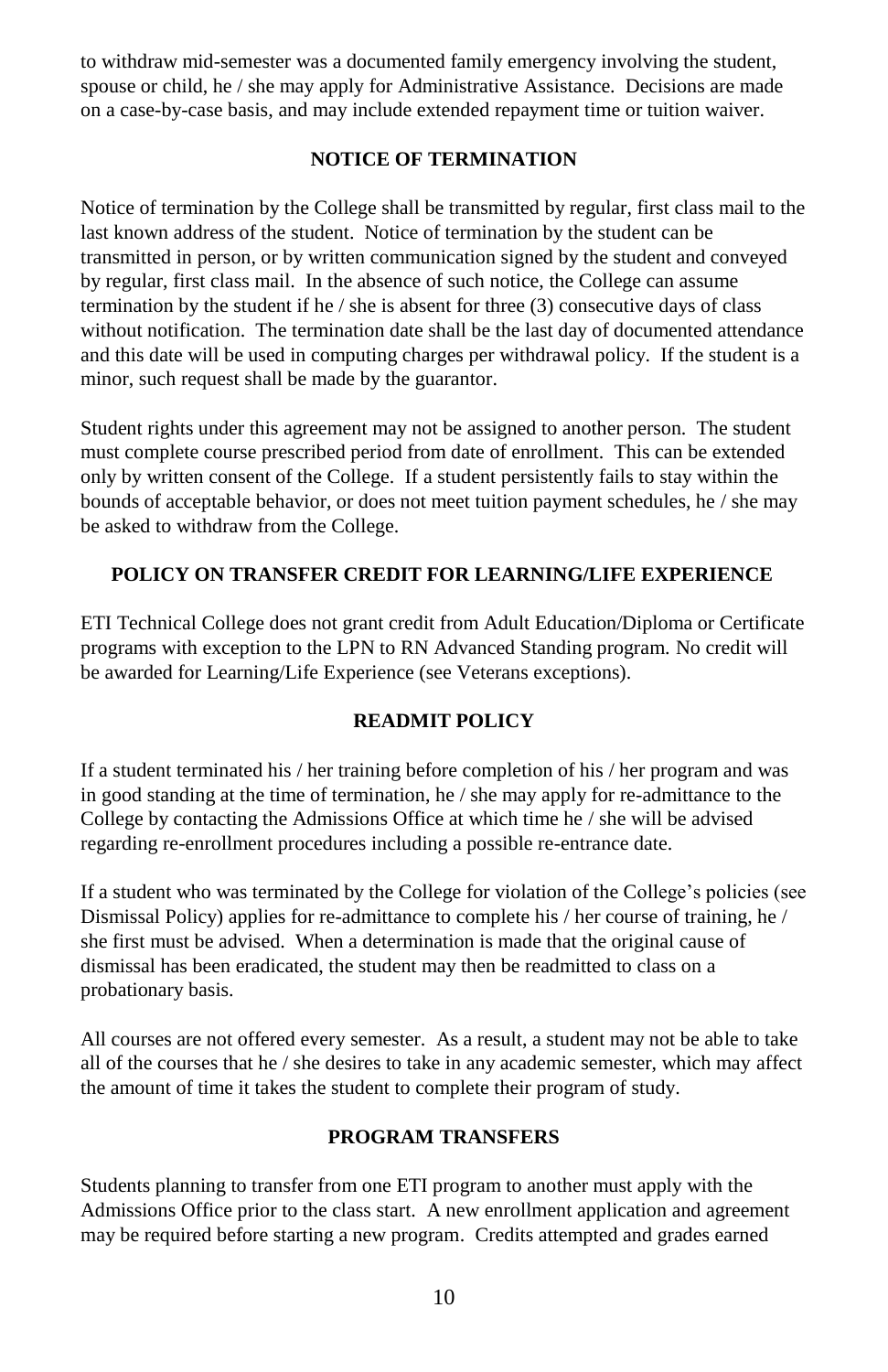prior to changing programs / majors are included in the determination of a student's academic progress in the new program. Transfers cannot be used to re-establish satisfactory academic progress. An ETI graduate applying to return for another program will have a new record created. All classes attempted will be included in the new program. If the course does not apply to that program an (\*) will be placed after the grade and that course will not be calculated towards the cumulative GPA.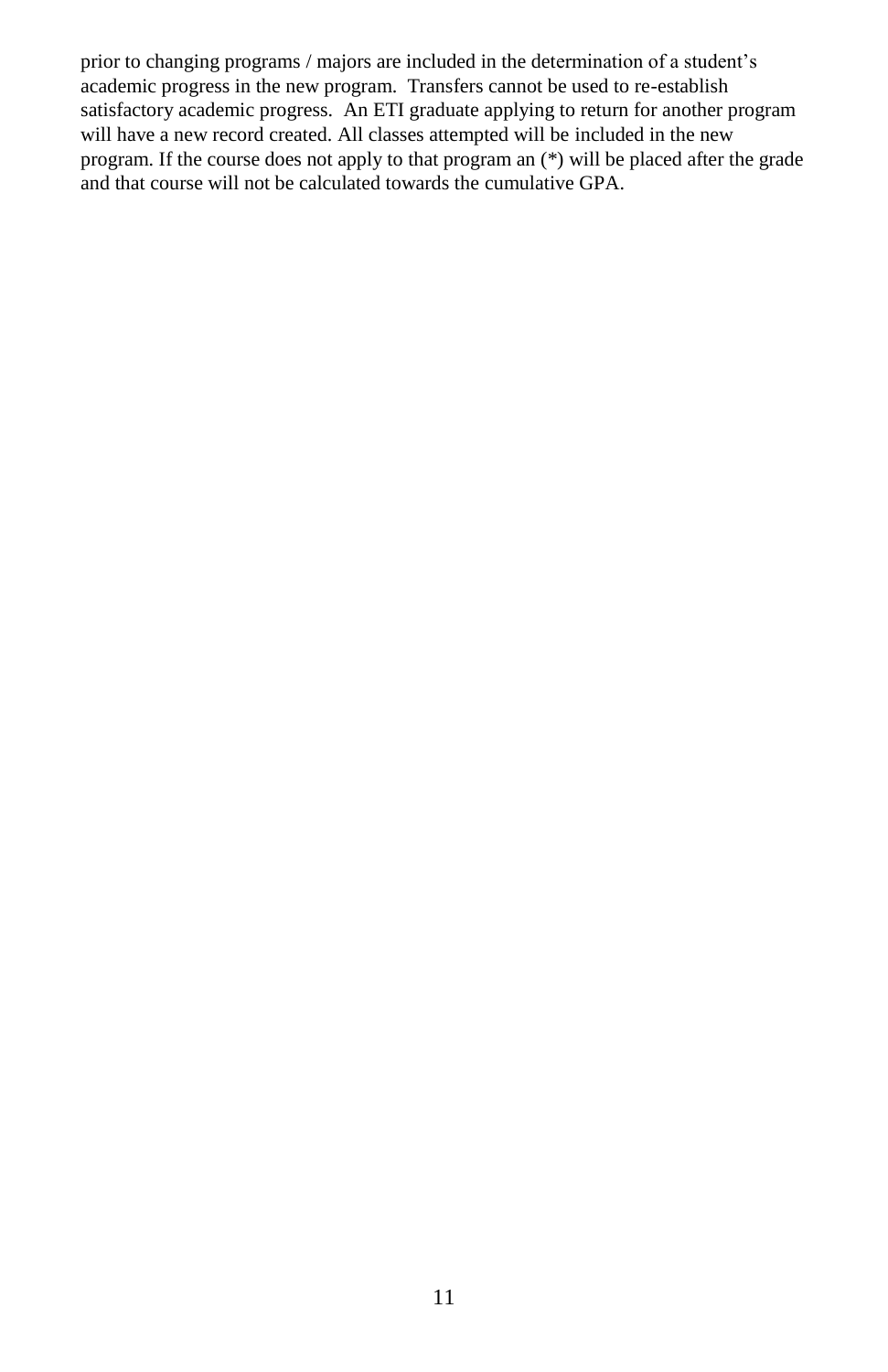# **CALENDAR SEMESTER SCHEDULE**

| Fall   | 09/12/2022-01/13/2023 |
|--------|-----------------------|
| Spring | 01/16/2023-05/05/2023 |
| Summer | 05/08/2023-09/08/2023 |
| Fall   | 09/11/2023-01/12/2024 |
| Spring | 01/16/2024-05/03/2024 |
| Summer | 05/06/2024-09/06/2024 |

Each semester consists of 15 weeks of classroom and one week of examinations.

ETI Technical College of Niles is in continuous operation Monday through Friday throughout the year, except for the following:

| Friday    | April 15, 2022              | Good Friday               |
|-----------|-----------------------------|---------------------------|
| Monday    | April 18, 2022              | <b>Easter Monday</b>      |
| Monday    | May 30, 2022                | Memorial Day              |
| Friday    | June 24, 2022               | Last Day of Classes       |
| Monday    | June 27, 2022—July 8, 2022  | <b>Summer Break</b>       |
| Monday    | July 11, 2022               | <b>Classes Resume</b>     |
| Monday    | Sept. 05, 2022              | Labor Day                 |
| Friday    | Nov. 11, 2022               | <b>Veterans</b> Day       |
| Thursday  | Nov. 24, 2022—Nov. 25, 2022 | Thanksgiving              |
| Friday    | Dec. 16, 2022               | Last Day                  |
| Monday    | Dec. 19, 2022-Jan. 1, 2023  | Christmas Break           |
| Monday    | Jan. 02, 2023               | Classes Resume            |
| Monday    | Jan. 16, 2023               | Martin Luther King Jr.    |
| Monday    | Feb. 20, 2023               | Presidents' Day           |
| Friday    | April 7, 2023               | Good Friday               |
| Monday    | April 10, 2023              | <b>Easter Monday</b>      |
| Monday    | May 29, 2023                | Memorial Day              |
| Friday    | June 23, 2023               | Last Day of Classes       |
| Monday    | June 26, 2023-July 7, 2023  | <b>Summer Break</b>       |
| Monday    | July 10, 2023               | <b>Classes Resume</b>     |
| Monday    | Sept. 4, 2023               | Labor Day                 |
| Thursday  | Nov. 23-Nov. 25, 2023       | <b>Thanksgiving Break</b> |
| Wednesday | Dec. 21 - Jan. 3, 2024      | Christmas Break           |
| Thursday  | Jan. 4, 2024                | <b>Classes Resume</b>     |
| Monday    | Jan. 15, 2024               | Martin Luther King Jr.    |
| Monday    | Feb. 19, 2024               | Presidents' Day           |
| Friday    | March 29, 2024              | Good Friday               |
| Monday    | April 1, 2024               | <b>Easter Monday</b>      |
| Monday    | May 27, 2024                | <b>Memorial Day</b>       |
|           |                             |                           |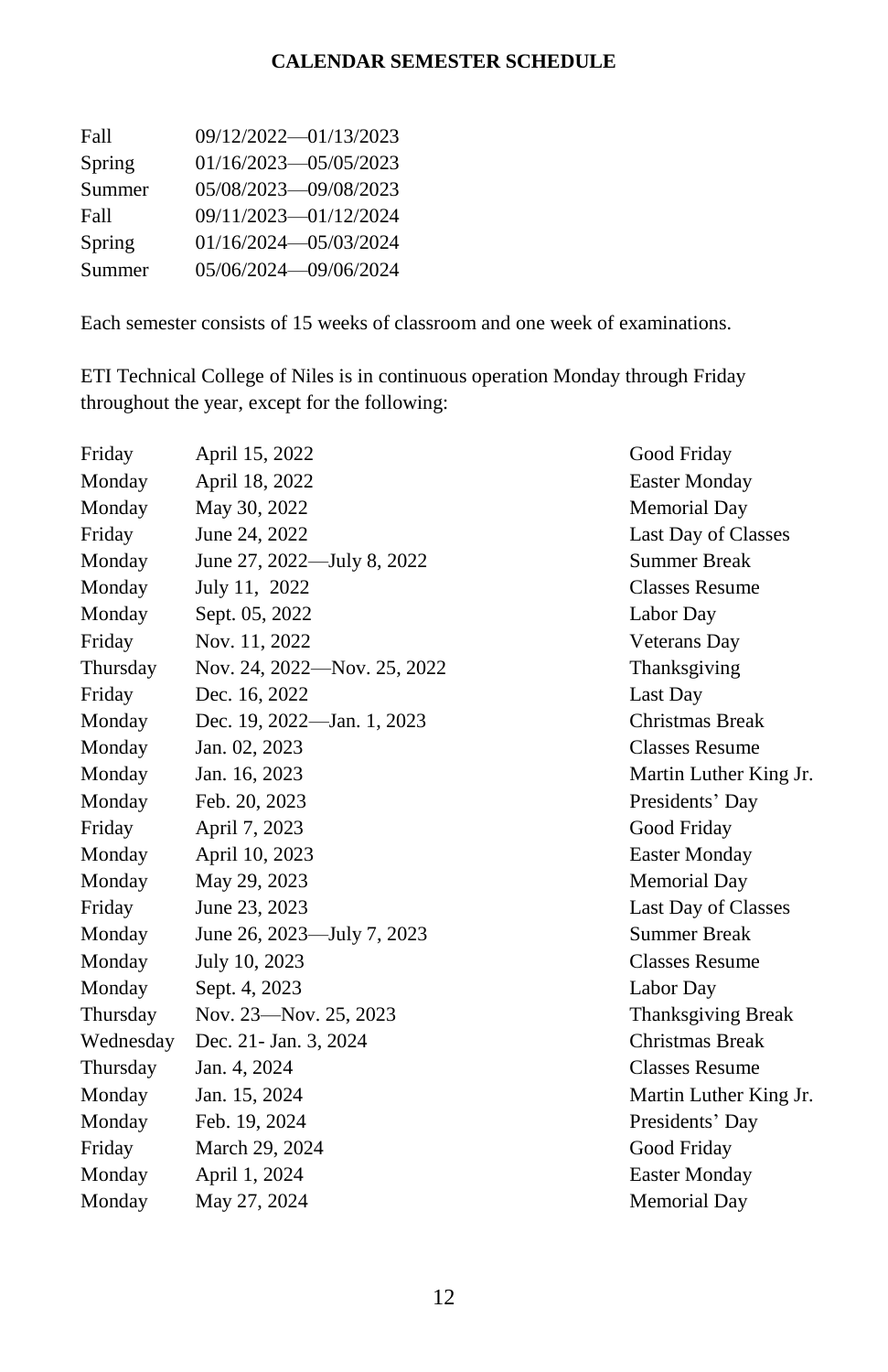### **STUDENT RESPONSIBILITY / CONDUCT / DISMISSAL POLICY**

Students are expected to exercise an adequate amount of self-discipline; therefore, it has been the policy of ETI Technical College of Niles to have as few rules as possible. All students are expected to conduct themselves in a professional manner. This expectation includes the honest performance of work, observance of the law, and respect for property. Regular attendance, reasonable effort, proper conduct, good attitude, and willingness to cooperate at all times with officials of the College are also expected of ETI Technical College students. A student who fails to meet the requirements may be requested to withdraw.

### **ATTENDANCE / ABSENCE POLICY**

A student is expected to attend every session of every class. A student assumes the responsibility of contacting the school to report the absence and the responsibility of completing assigned work for the time missed. A student is considered absent if not present in the classroom even if he / she is in the building. Doctor's appointments and other non-emergency appointments should be scheduled outside of class time; they are NOT excused absences. If a student, spouse, or student's child is admitted to the hospital, documentation will be required to excuse up to a maximum of four (4) additional hours to the listed maximum per program. It is NOT an automatic extension; it must be requested in the financial aid office. If more time is needed, it may be necessary to withdraw from the current semester. This should be decided at a financial aid meeting to minimize the effect on available funds.

**REMEMBER**—Each program has a specific limit to the number of absences permitted before termination. These hours should be kept for unexpected occurrences such as sickness, funerals, JFS / court appearances / probation meetings, car breakdowns, or other transportation issues. They are UNEXCUSED absences.

#### **ASSOCIATE DEGREE AND DIPLOMA COUNTERPARTS:**

A student has eight (8) hours PER COURSE for emergencies **EXCEPTION: Basic Legal Research BLR-100 will have a maximum of four (4) per semester due to the limited class hours scheduled. Intermediate Computer Applications ICA-110 and ACA-131 will have a maximum of 16 hours due to the two hour daily schedule.**

**CLOCK TO CREDIT DIPLOMA PROGRAMS** COMBINATION WELDING 30 HOURS PER SEMESTER

### FACILITIES MAINTENANCE 30 HOURS PER SEMESTER

| 92% ATTENDANCE REQUIRED PER CLASS      |
|----------------------------------------|
| <b>BASED ON CLOCK HOURS</b>            |
| 100% ATTENDANCE SKILLS LAB / CLINICALS |
| MAKEUP HOURS MUST BE APPROVED BY       |
| PROGRAM DIRECTOR                       |
|                                        |

Attendance is part of Satisfactory Academic Progress. It is used as one means of monitoring a student's progress. A student with chronic absenteeism may be placed on attendance probation and his / her funds drawn in monthly disbursements after attendance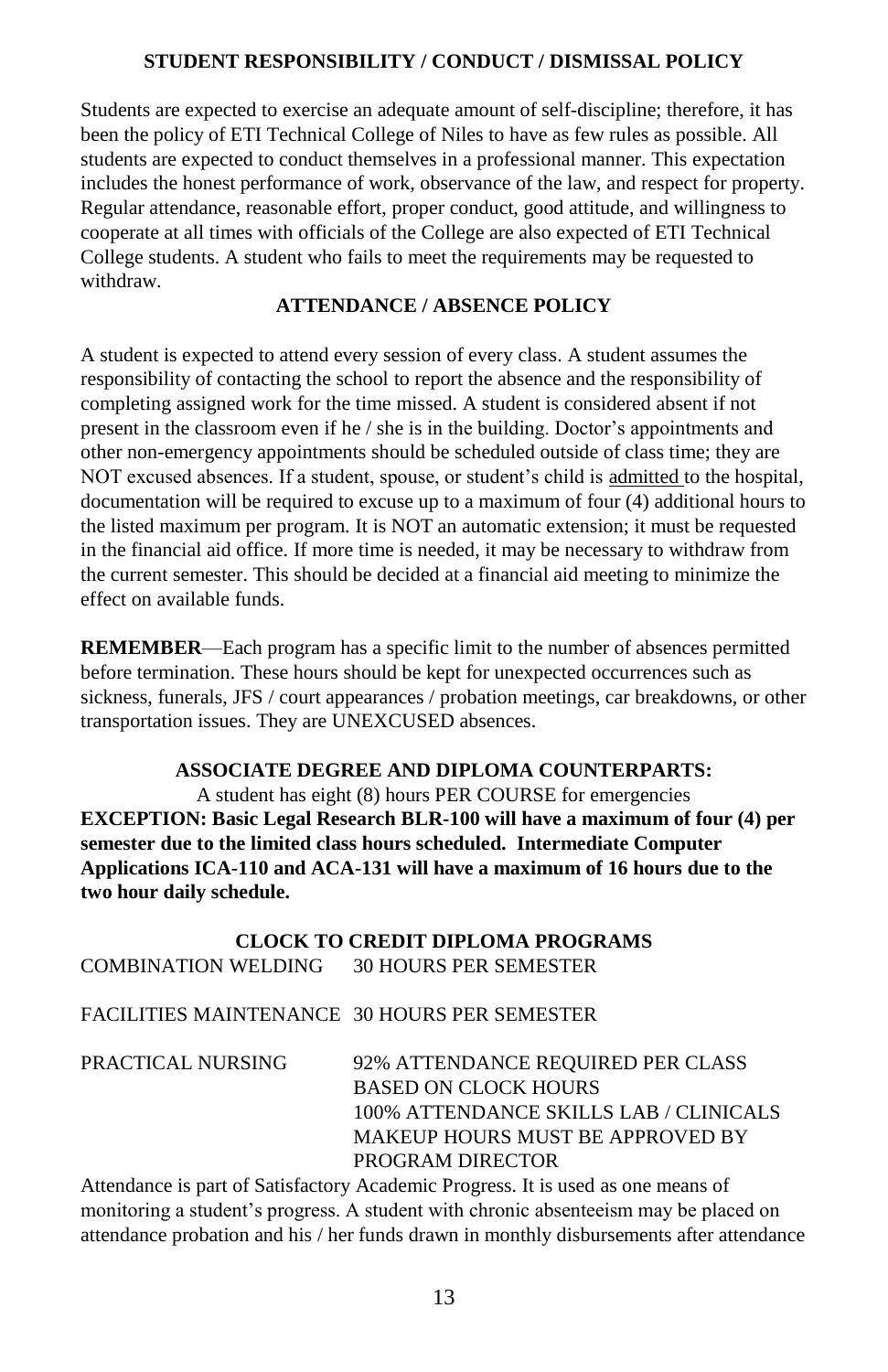has been verified. An example of poor attendance is missing 50% + hours in less than 50% of the semester weeks. Attendance is recorded per semester.

### **LATE ADMISSION**

All students must be admitted into a program of study and begin attending classes in at least one of the program courses that he / she is registered in by the end of registration (the end of the first week of class) each semester. The College reserves the right to make changes to a student's schedule during a semester when scheduling factors make it necessary.

### **CLASS SCHEDULES**

Students will be given a class schedule prior to starting classes. The College will determine which courses will be offered each semester. At any time following the class start, the College may merge, divide, or change times and / or days of the student's class schedule.

### **TARDINESS POLICY**

Late arrivals and early departures to classes are a disruption to your fellow students and faculty. The College considers both tardiness and early departure as forms of absenteeism.

### **CLASS BREAKS**

Classes begin on the hour and are presented on a fifty minute basis with a ten minute break between. Class breaks will last no longer than ten minutes per hour.

### **CONDUCT / DISMISSAL POLICY**

Each student must conduct themselves in accordance with the College rules and policies. The College reserves the right to determine whether conduct is socially acceptable in normal academic and business settings. Examples of disruptive, unprofessional conduct include, but are not limited to:

- Profane language—students are training for employment
- Receiving phone calls or texts during class / labs
- Talking during lectures or instructor presentations
- Verbal or physical threatening of a student, instructor, or staff member
- Sexual harassment or intimidation of a student, instructor, or staff member
- Sleeping during class
- Failure to maintain proper personal hygiene or dress code policies
- Poor attitude and / or unwillingness to cooperate at all times with College officials

A student violating these policies, or the published attendance, tardiness, plagiarism, or drug / alcohol policies, is subject to suspension or termination. Failing to make timely tuition payments is also grounds for expulsion. A record of expulsion will be maintained. Appeals to suspension or termination may be made following the complaint / grievance procedures listed on the last page of the College catalog. In addition, **any student found**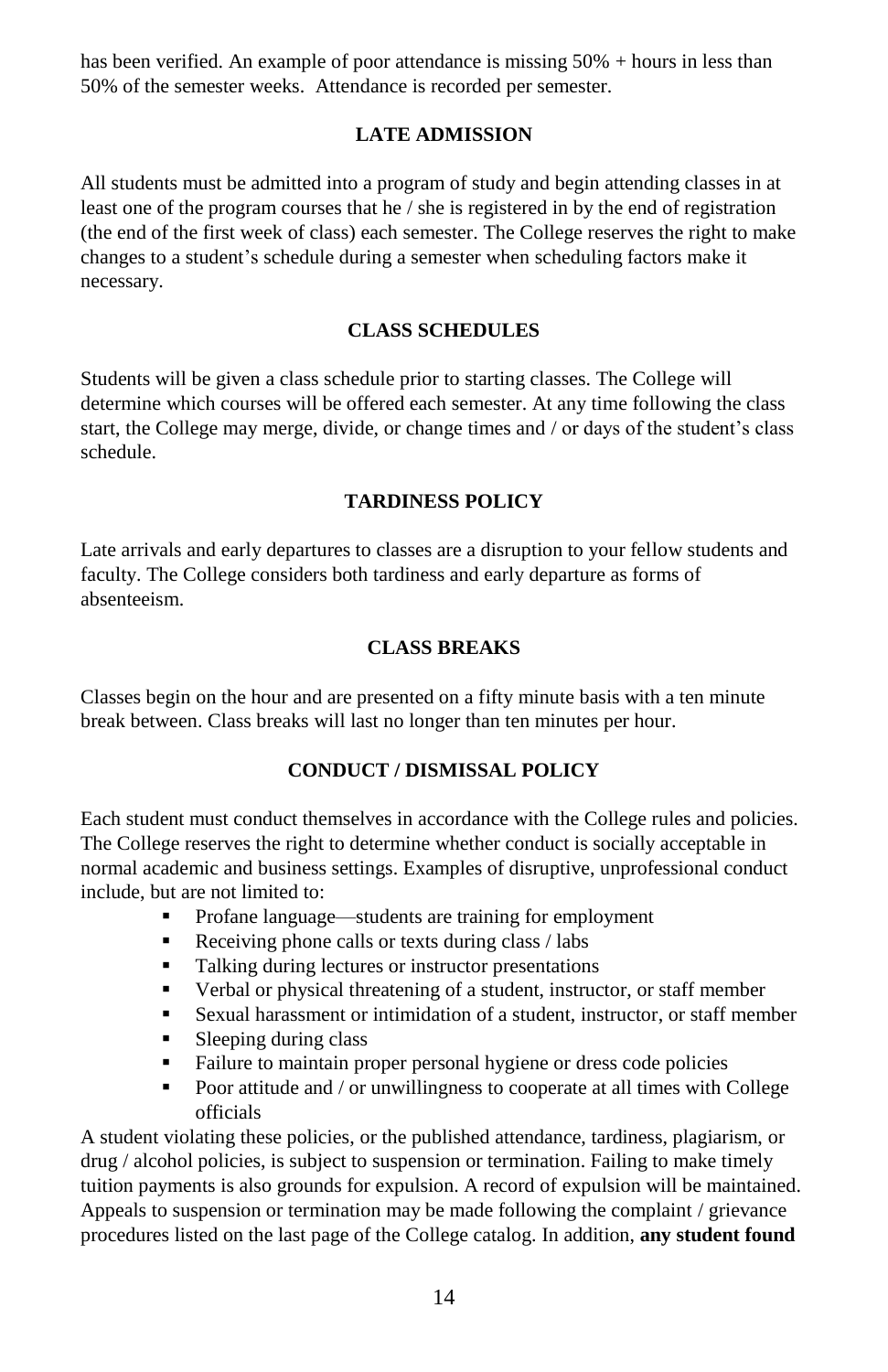**to be in possession of, or under the influence of drugs or alcohol, on College property will be expelled. ETI maintains a zero tolerance policy concerning drugs and alcohol and reserves the right to contact local authorities in connection with the expulsion. Staff members violating the drug and alcohol policy will be disciplined through the Office of the College Director. Criminal drug / alcohol violations by staff will be reported to the Department of Education.**

### **PLAGIARISM**

In accordance with  $34$  CFR  $668.43(a)$  (10), this institution maintains a strict policy against the unauthorized distribution of copyrighted material, in addition to plagiarism, cheating, and academic dishonesty. These offenses are serious. A student is plagiarizing when he/she uses anyone else's thoughts, ideas, or words without giving the original person credit. Academic honesty includes, but is not limited to, submitting work completed by another person; submitting work completed in a prior term; or copying another student's work. If an instructor determines that a student has violated any of the above, that student is subject to a failing grade for the assignment, suspension, or termination. The unauthorized distribution of copyrighted material, including peer-topeer file sharing, may subject the student to civil and criminal liabilities as outlined below:

Copyright infringement is the act of exercising, without permission or legal authority, one or more of the exclusive rights granted to the copyright owner under section 106 of the Copyright Act (Title 17 of the United States Code). These rights include the right to reproduce or distribute a copyrighted work. In the file-sharing context, downloading substantial parts of a copyrighted work without authority constitutes an infringement. Penalties for copyright infringement include civil and criminal penalties. In general, anyone found liable for copyright infringement may be ordered to pay either actual damages or "statutory" damages affixed at not less than \$750 and not more than \$30,000 per work infringed. For "willful" infringement, a court may award, up to \$150,000 per work infringed, and at its discretion the court may also assess costs and attorneys' fees. For details see Title 17, United States Code, Sections 504, 505. Willful copyright infringement can also result in criminal penalties, including imprisonment of up to five years and fines of up to \$250,000 per offense.

For more information, please visit the web site of the U.S. Copyright Office at [www.copyright.gov,](http://www.copyright.gov/) especially their FAQ's at [www.copyright.gov/help/faq.](http://www.copyright.gov/help/faq) Students in violation of the plagiarism, peer-to-peer file sharing, and copyright infringement policies are subject to termination from the course involved or the college, per the recommendation of the instructor, the department head, The Dean of Student Affairs, and The College Director. A terminated student has the right to an appeal as outlined in the college catalog.

### **PRIVACY ACT**

ETI complies with the (FERPA) Family Educational Rights and Privacy Act of 1974, as amended. This act protects the privacy and rights of students, but allows certain directory information to be released without prior authorization. The procedure to access this policy will be given to new students prior to enrollment. In-school students and staff will be given an updated copy by the Financial Aid Department by October 1 of each year.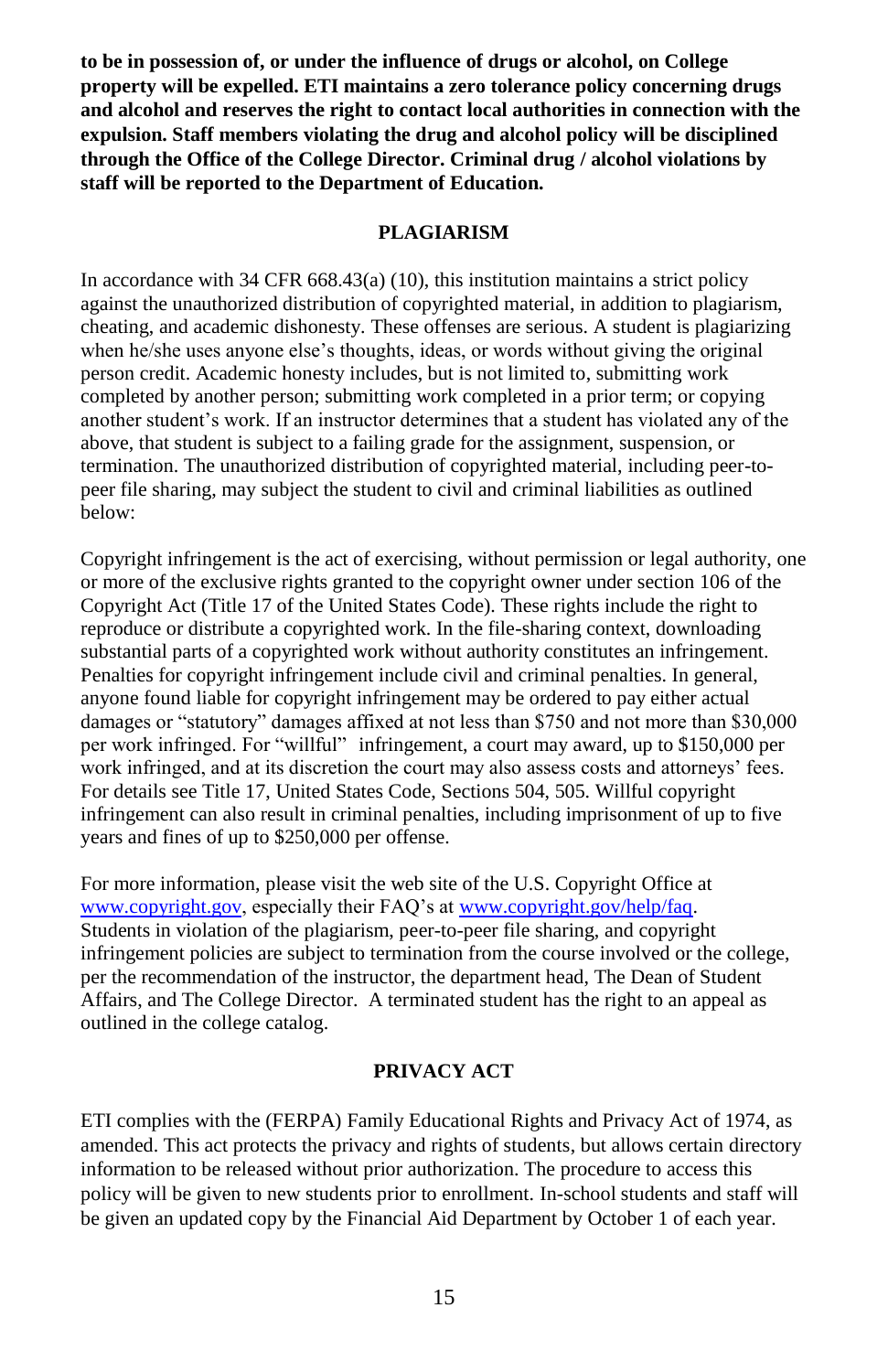The FERPA policy is included in the Campus Safety and Security Survey at [www.eticollege.edu.](http://www.eticollege.edu/)

#### **DRUG FREE SCHOOL**

ETI complies with the Drug Free Schools Act and has a zero tolerance for the possession of illegal drugs, distribution or sales of drugs or alcohol by students, faculty, or staff on College grounds. A student in violation of these rules will be terminated. Notification of the availability of student / staff Drug Policies will be distributed annually by October 1. Full Drug / Alcohol Policies are part of the Campus Safety and Security Survey at [www.eticollege.edu.](http://www.eticollege.edu/)

#### **MEDICAL ASSISTANT DRESS CODE**

Medical assistant students must wear a uniform: white and / or navy blue scrubs, white lab coat (lab coats provided by ETI), and white shoes. Lab coats must be worn during all lab classes. All medical assistant students must wear the medical assistant patch on the left arm of their scrub shirts. This code applies to night medical assistant students as well. Practical Nursing and ADN-RN students should refer to the student handbook.

### **VACCINATIONS**

ETI does not require vaccinations for students except in the practical nursing and RN programs. See Practical Nursing and ADN-RN handbook for the requirements.

#### **GRADE POLICY**

Each semester, mid-semester evaluations are conducted and students whose grades are in danger of falling below an acceptable 2.0 grade point average are issued an academic warning. This will allow them, through extra effort on their part, to bring up their  $grade(s)$ . A grade of C or better is required in all core classes of a program. A grade lower than a C, in core classes will become an automatic failure. Please reference the course descriptions to identify core classes in a program. (\*) grades will not be calculated towards cumulative GPA. The grading system is as follows: (Practical Nursing and ADN- RN students refer to nursing grade policies below):

| <b>OUALITY POINTS</b> |      | <b>GRADE SCALE</b> |  |
|-----------------------|------|--------------------|--|
| A Excellent           | 4.00 | 93-100             |  |
| $A -$                 | 4.00 | 90                 |  |
| $B+$                  | 3.50 | 85                 |  |
| B Above Avg.          | 3.30 | 83                 |  |
| B-                    | 3.00 | 80                 |  |
| $C+$                  | 2.50 | 75                 |  |
| C Average             | 2.30 | 73                 |  |
| $C-$                  | 2.00 | 70                 |  |
| $D+$                  | 1.50 | 65                 |  |
| D Poor                | 1.30 | 63                 |  |
| D-                    | 1.00 | 60                 |  |
| F Failure*            | 0.00 | below 60           |  |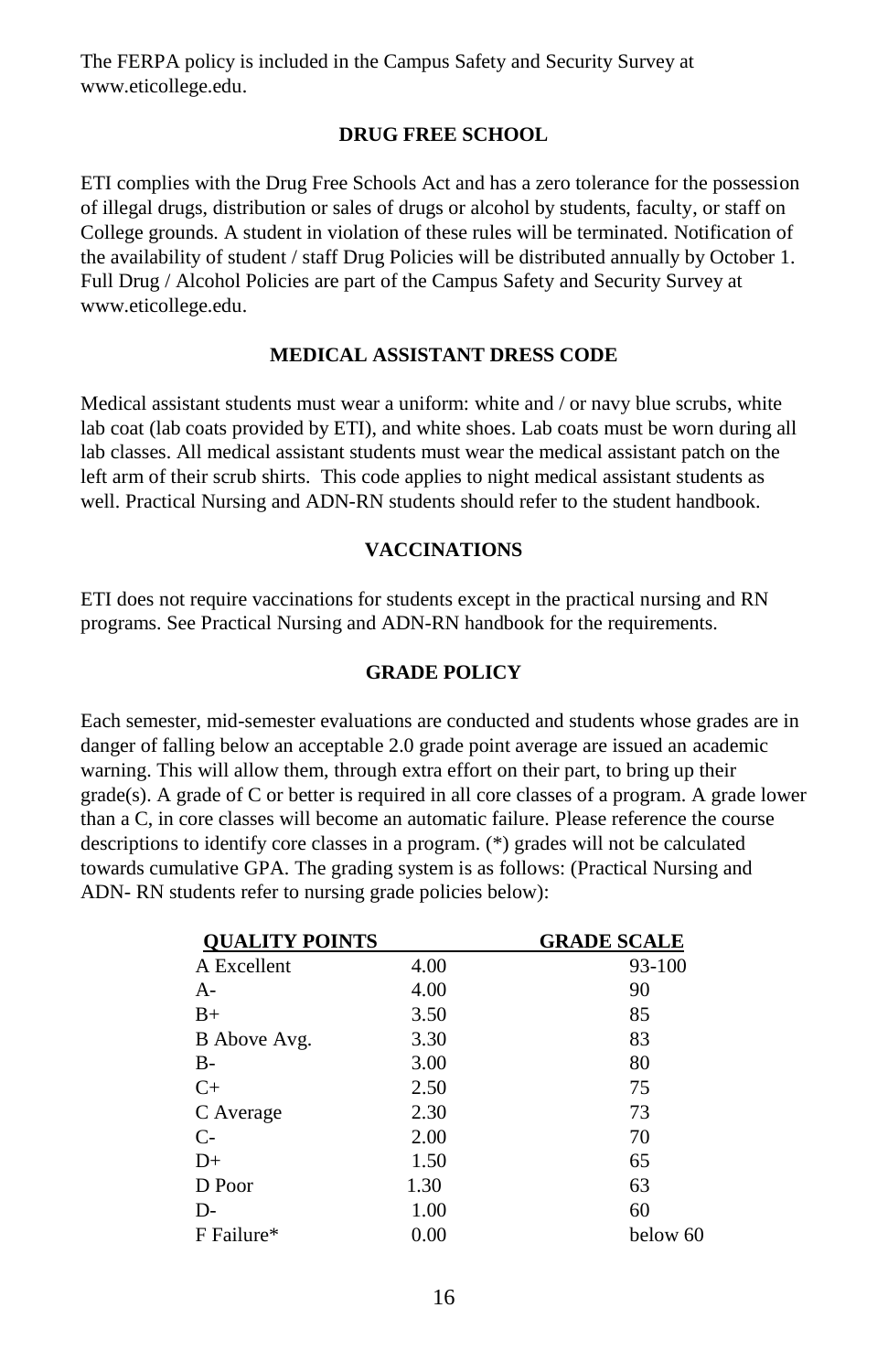| I Incomplete**               | 0.00 |
|------------------------------|------|
| W Withdrawal***              | 0.00 |
| CR Credit                    | 0.00 |
| UA Unsuccessful Attempt 0.00 |      |

\*All failures must be repeated. \*\* An incomplete may be given to a student who for some reason fails to complete the requirements of the course. This incomplete will become an automatic "F" if the student does not make up the required work within ten days after the end of the semester.

\*\*\* Limited course withdrawal is permitted. Official withdrawals must be formally processed with the Administration Main Office and will be permitted through the tenth week of the semester to receive a "W" in the class. Tuition charges still apply to withdrawal classes. After the tenth week, no withdrawal is permitted. Unofficial withdrawals will result in an "F" for the class.

# **SATISFACTORY ACADEMIC PROGRESS**

### **DEFINITIONS**

**Maximum timeframe:** A period no longer than 150 percent of the published length of the program.

**Financial aid warning:** A status assigned to a student not making satisfactory academic progress who is in his/her first semester or who was making SAP in the previous semester. Aid eligibility is reinstated for one semester without an appeal.

**Appeal:** Process by which a student who is not meeting SAP standards petitions the school for reconsideration of eligibility for Title IV funds.

**Financial aid probation:** A status assigned to a student not making SAP who files a successful appeal. Eligibility reinstated for one semester or longer with a written academic plan.

**Quantitative standard:** Pace at which one must progress through the program to complete within maximum timeframe.

**Qualitative standard:** The grade point average (GPA) a student must have at each evaluation point (semester end).

The following guidelines will be used to determine if a student is maintaining satisfactory academic progress. Students remain eligible for federal aid only if they are making satisfactory progress, are on financial aid warning, or have submitted a successful appeal to a determination of unsatisfactory progress. Withdrawals from individual classes prior to the eleventh week will have no effect on GPA, but will count toward total credit hours attempted. Incompletes revert to F's ten days after the last day of the semester. Accepted transfer credits count as completed credits when monitoring completion rate and credits attempted. Students should complete a minimum of 8-9 credit hours each semester in order to maintain a rate of 62-69% which will allow completion of the program within 150% of the published credits and timeframe. Withdrawals and repetitions will slow the acceptable pace and may result in the inability of a student to complete within the maximum timeframe, thereby losing eligibility for federal aid. Transfer credits will increase the pace and could result in an early completion. Progress is monitored at the end of each semester. **ALL**  students, regardless of enrollment status (full-time, part-time, less-than-half-time) and regardless of aid status (Title IV recipient or not) are held to the same SAP standard for their program. SAP policies for Title IV recipients are neither stricter nor less strict than for non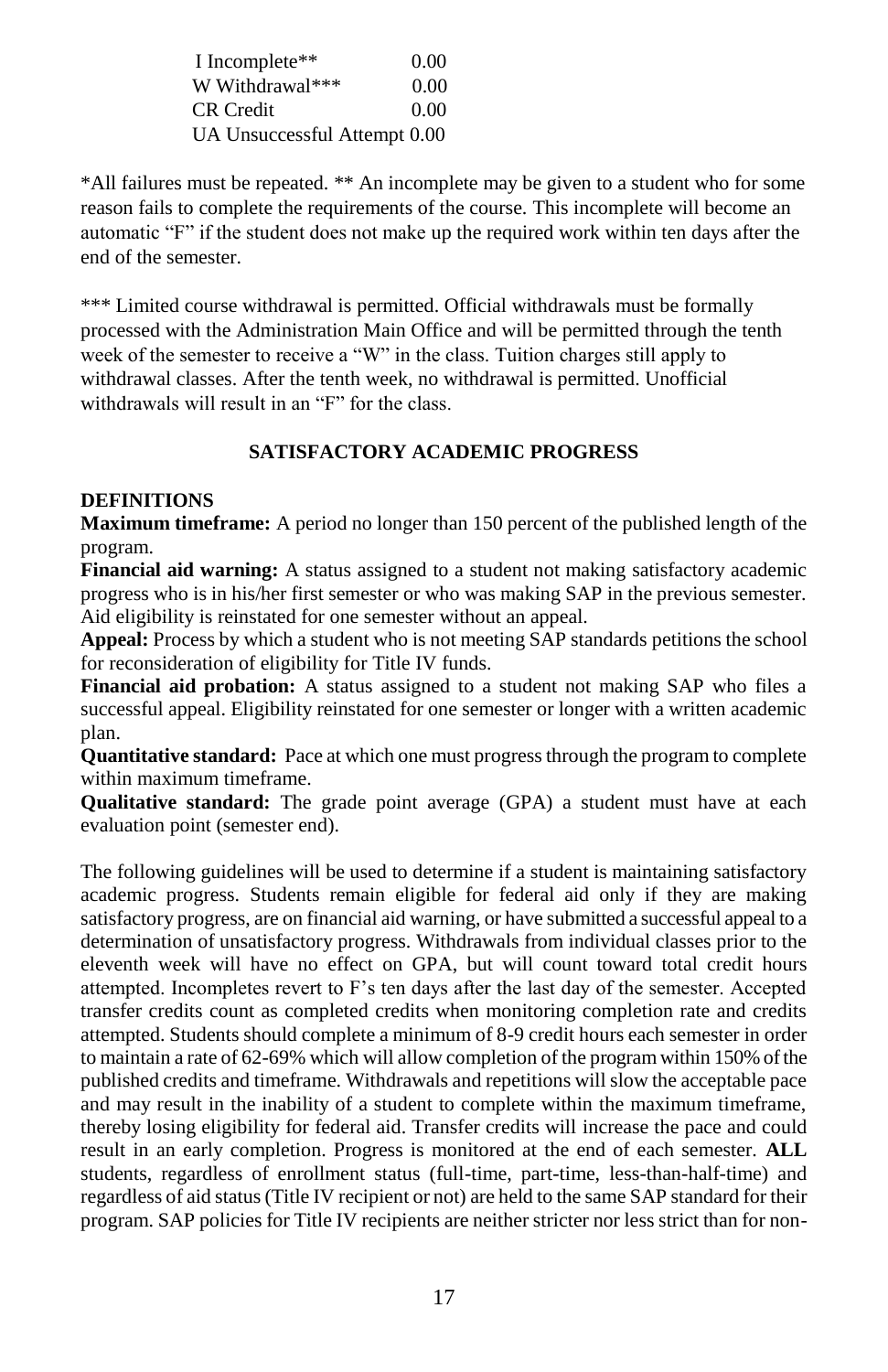aid students. The Practical Nursing Program and the Associate Degree of Nursing (RN) Program have a separate SAP policy detailed in their handbook.

**ALL** students, regardless of program, are expected to achieve a minimum of 1.75 GPA at the end of the first semester. If a student fails to do so they will be put on financial aid warning for the new semester, at the end of which, they must have achieved the 1.75 or lose financial aid and be terminated from the College. Students required to complete Introductory (095) classes have only one academic year of aid to do so.

Students enrolled in a three or four semester program must achieve a 2.0 GPA by the end of the second semester or be placed on financial aid warning. Aid is available during the warning semester, but the student must achieve a 2.0 or lose federal aid eligibility. Students enrolled in a five-semester Associate Degree program must earn a 2.0 cumulative GPA by the end of the third semester or after attempting 50% of the published credits or be placed on financial aid warning. The student will have one warning semester to achieve 2.0 or lose federal funding. A student must have passing grades in all classes and a cumulative GPA of 2.0 to successfully graduate.

A student who fails to achieve the required cumulative GPA by the end of the financial aid warning semester will lose eligibility for Title IV funds and be terminated from the College. To re-establish SAP and aid eligibility, a student must have the permission of the Director of Financial Aid and the Assistant College Director to re-admit into the same or a different program. Previous disciplinary action, chronic absenteeism, or financial factors may warrant a denial of the request. A course load must be established to allow completion within the 150% limit and the achievement of the 2.0 GPA. A student will be required at his/her own expense to pay for this semester. During this time the goal of the student is to demonstrate the ability to earn satisfactory grades. If successful (the GPA is achieved) the student may apply for financial aid again to complete the program. Transferring to a new program or sitting out a semester does not re-establish aid eligibility.

Attendance is considered part of maintaining SAP. Individual course syllabi will outline the attendance requirements for each class, but generally, more than eight hours in a semester would be considered excessive (some classes may be stricter). An instructor reserves the right to dismiss a student from their class for continued violation of attendance, lack of classroom participation, or offensive classroom behavior, and/or failure to achieve the minimum standards for the class. Termination from a class results in an "F" that stays on the student's transcript. Repeat of the class is charged at full price and does not replace the failing grade. Combination Welding and Fitting and the Facilities Maintenance Technician programs have their own attendance policies that will be distributed by the program department head (policy outlined above).

A student who has dropped below SAP and wants to transfer into another program will be put on financial aid warning to start the new program. ALL courses attempted and credits earned that apply to the new program transfer with the student. He/she is required to carry a course load that will allow the achievement of the necessary cumulative GPA by the end of the warning term. Students in good standing may transfer programs at the end of a semester. Program transfers are limited to two (2) majors/programs prior to completing a program. Graduates may return to a new program as long as previous loans used are in good standing. Previous courses attempted and credits earned that are also part of the new program curriculum become part of the new cumulative GPA and quantitative total. ALL courses attempted and credits earned at ETI Technical College of Niles will appear on the final transcript, but only those that are part of the published curriculum for the currently enrolled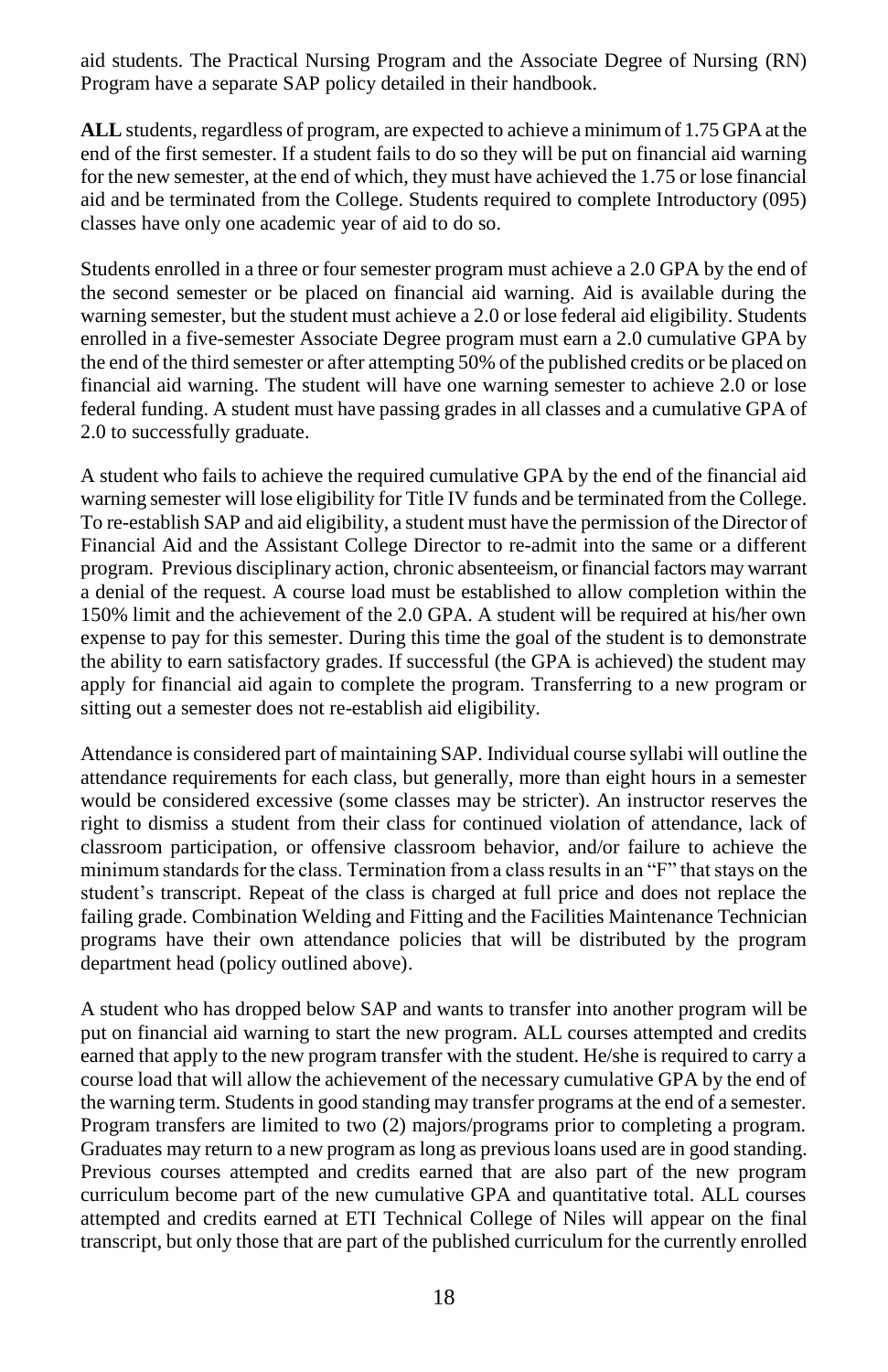program will calculate into the GPA and be part of the quantitative limit calculation for that program. ETI does not offer or recognize electives; each program includes only the courses required for graduation.

A student may appeal the determination of unsatisfactory progress if there are mitigating circumstances such as family death, severe illness or injury of the student, or other exceptional situations. The written appeal must document the reason for failing to meet acceptable progress standards, as well as what has changed in the situation that would result in improvement of progress. If the appeal is successful, one probationary period would be permitted, with associated federal aid, to achieve a 2.0 cumulative GPA. An academic plan may be required as part of the appeal if it is determined that it will take more than one term to achieve the cumulative 2.0. Interim goals would need set and met. If unsuccessful, the student could attempt to earn a 2.0 without federal funding, but not to exceed 150% of the maximum published credits. Decisions on the appeal are final and decided on a case-by-case basis.

# **CONSUMER INFORMATION**

Each year students will receive a notice about the availability of Consumer Information, the process for obtaining it, and how to request a paper copy of:

- School policies
- Campus security procedures
- Campus crime statistics
- **Emergency evacuation plans**
- Campus drug / alcohol prevention policy
- **EXPA** notice
- Retention / Graduation / Placement rate data / NCLEX Pass Rates

This information is also available a[t www.eticollege.edu.](http://www.eticollege.edu/)

### **GRADUATION REQUIREMENTS**

Candidates for graduation must have a quality grade point average of 2.0 or higher overall. No student may graduate with a non-repeated F, or on academic probation. For ADN-RN students, see handbook.

#### **MAKE-UP POLICY**

If absent, all work must be made up by the student. It is the responsibility of each student to meet with his / her individual instructor(s) to make arrangements to turn in all work missed. Quizzes, tests, and examinations can only be made up at the discretion of the instructor.

#### **CREDIT HOUR CONVERSION POLICY**

All programs are considered credit hour programs. Diploma programs not fully transferrable to a degree are subject to the following conversion for financial aid purposes: 1 semester credit hour  $= 37.5$  clock hours. Students in the Practical Nursing program, the Combination Welding and Fitting program, the Facilities Maintenance Technician program, and the Medical Assistant diploma program will earn a limited number of additional clock hours towards the conversion formula from documented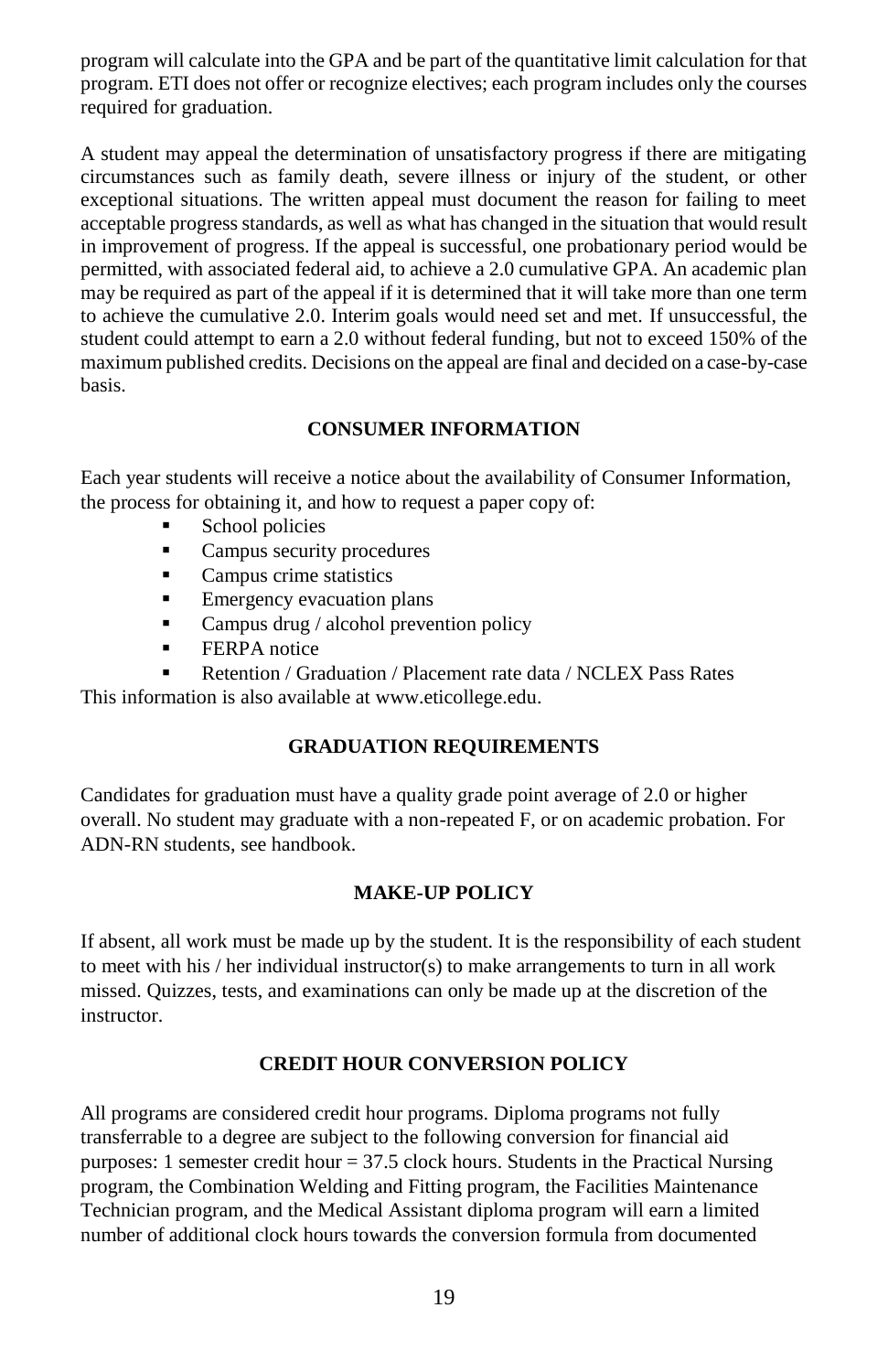outside work. Per ACCSC, one semester credit hour  $= 45$  units. One didactic clock hour  $= 2$  units, 1 supervised lab clock hour  $= 1.5$  units, 1 externship clock hour  $= 1$  unit and 1 outside work hour  $= 0.5$  units.

### **TRANSCRIPT POLICY**

Each student whose account is in good standing will be provided an official transcript of record upon completion of his / her program. A charge of \$20.00 will be made for each transcript request thereafter. Official academic transcripts will be withheld for failure to pay tuition and outstanding ETI charges, for default on an education debt, or failure to repay an education grant overpayment.

A former student may receive **one single copy** of an unofficial transcript per FERPA guidelines. It will not be mailed to a third-party such as a prospective employer or to another school. This unofficial transcript will note unpaid financial obligations to the College. No additional unofficial transcripts will be provided so a student should keep a copy of the record. The College will not withhold an official transcript for a student in active bankruptcy, or after a discharge of the education debt.

### **PHYSICAL FACILITIES**

The school's campus currently has fifteen (15) lecture rooms, fifteen (15) laboratories, a general reference library and a law library, and office facilities equipped with modern equipment, computers, software, and test instruments. Laboratories allow students to gain knowledge by acquiring valuable hands-on experiences in their chosen field and consist of: eight (8) computer labs, three (3) medical skills labs, one (1) High Fidelity Simulation Lab, two (2) welding labs that house individual stations for students, and an indoor / outdoor facilities maintenance lab. The computers and software are updated routinely by the IT Director.

#### **LABORATORY POLICIES**

Students may use the College laboratories and equipment when classes are not in session. These times must be scheduled by an instructor.

### **FIELD TRIPS / GUEST SPEAKERS**

Field trips are encouraged to provide students the opportunity to see the various technologies in actual practice. Also, guest lecturers are brought into the College to enhance instruction.

### **LIVING ACCOMODATIONS**

ETI Technical College of Niles does not currently provide living accommodations.

### **STUDENT AFFAIRS**

### **STUDENT GOVERNMENT ASSOCIATION (SGA)**

ETI Technical College of Niles' (SGA) is the official student representation organization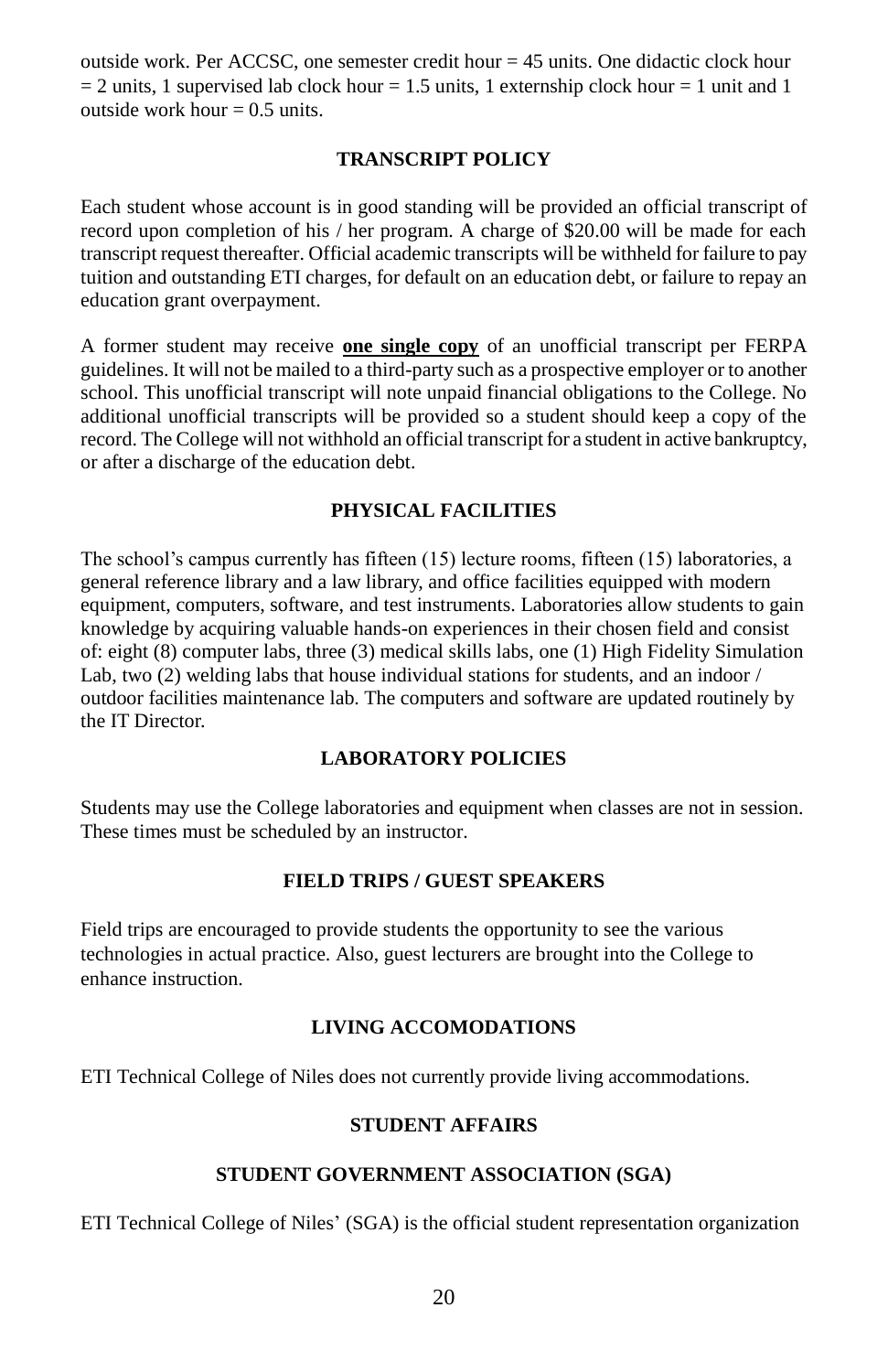run entirely by and for students. The SGA is responsible for maintaining an effective channel of communication among students, faculty, and administration. SGA elections are held every spring semester and all students are eligible to run for SGA offices. The SGA plans different events throughout the year.

#### **ORIENTATION / ADVISEMENT**

These programs are designed to help students make the transition to college. Individual and group advisement is available to aid students with personal, academic and career decisions. Group workshops can be arranged and individual appointments can be scheduled by contacting the Student Affairs Office.

### **OFF CAMPUS HOUSING REFERRAL**

The College operates a housing referral service to help students find suitable off-campus accommodations. A list of apartment units is available for student use. Students who require housing assistance should contact the Student Affairs Office at least six weeks before their arrival at the College to make appointments to obtain referrals.

### **CARPOOL REFERRALS**

The College offers a service for coordinating carpools. Students who drive and are looking for riders should leave their name, address, and phone number on the bulletin board in the break room. Once a student receives his / her class schedule, he/she should contact the Student Affairs Office for further information.

#### **ALUMNI**

Graduates of all academic programs are considered alumni of the College. Alumni of ETI Technical College of Niles receive invitations to college events and career and placement services. The computer labs are available to students and alumni for resume preparation and for writing cover and thank you letters. A tutorial program is available for those unfamiliar with word processing. The service gives students and alumni a chance to maintain professional quality correspondence at no cost. Alumni are encouraged to use the lab facilities. Students and alumni can store their data on their own USB flash drive. The Department of Career Services is available for critique of final copies.

#### **REQUEST FOR ADVISEMENT**

All requests for advisement will be handled by the Dean of Student Affairs in the main school building.

### **LIBRARY SERVICES**

The Mission of the ETI Technical College of Niles library is to serve as an academic resource for students. This goal is accomplished by housing updated computers that have internet access, in addition to, Microsoft Office applications, informative books, encyclopedias, periodicals, magazines, DVD's, CD's, and other media. The library offers students a private environment conducive for learning and studying. The main library is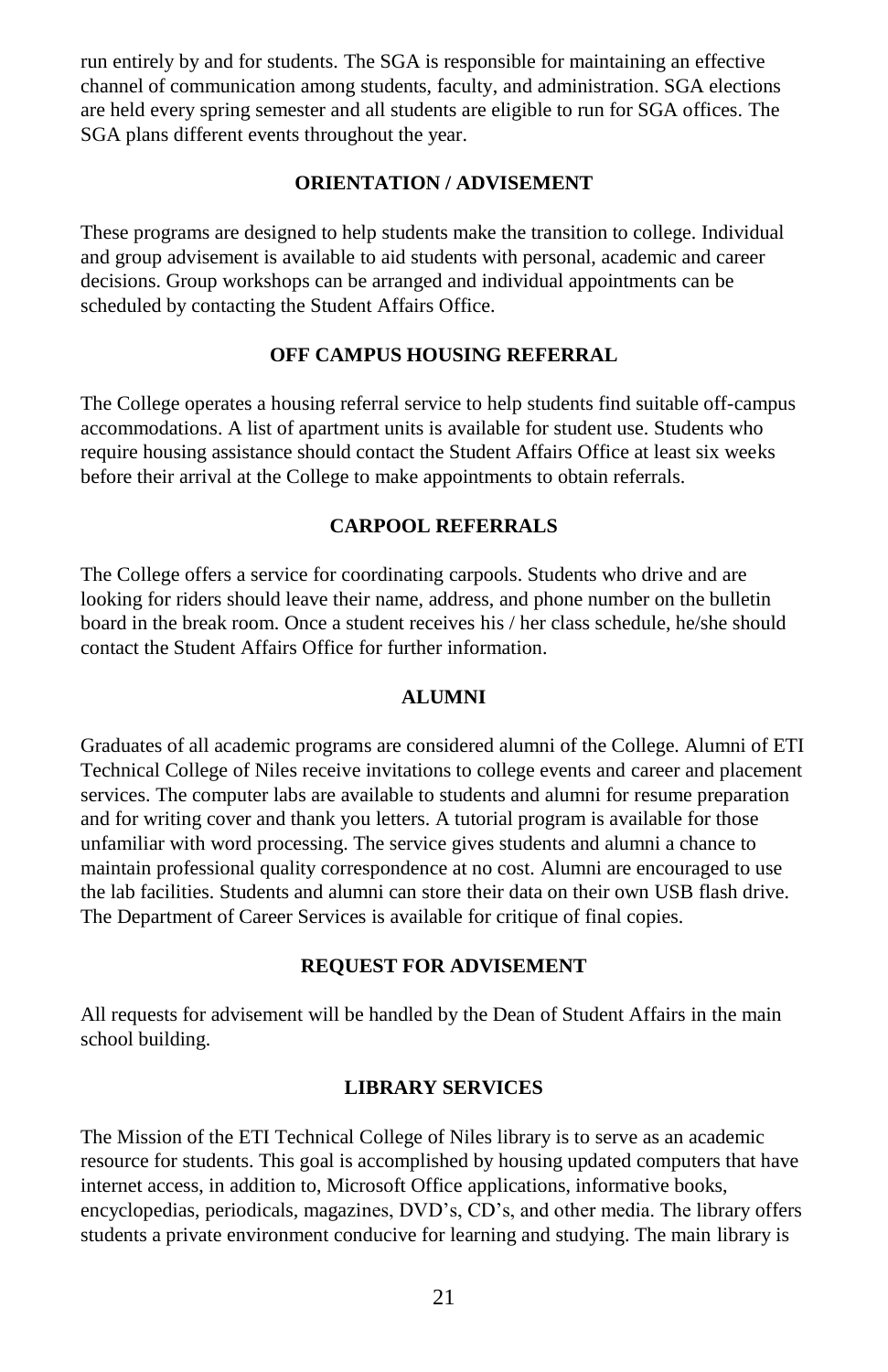located on the ground level of the main school building in room 5. The legal library is located in Room 6.

#### **BOOKSTORE**

The College bookstore is located in the administration building and carries textbooks, lab equipment, flash drives, calculators, and a variety of other items. A full booklist is available, starting at least two weeks before the semester start on the College's website at [www.eticollege.edu.](http://www.eticollege.edu/) Equipment is non-refundable. Textbook exchanges, refunds, and returns will be made in accordance with the Textbook Return Policy. Refunds for supplies and consumable fees shall be made in accordance with Ohio Administrative Code Section 3332.1-10.0.

### **TEXTBOOK RETURN POLICY**

**ALL course material** must be returned within seven days of date received, or from the start date of class, whichever is later. Course materials must be returned in new, unopened condition in order to receive credit or refund. All components of a bundled item must be returned together in the same return. All book returns must be approved by the Bookstore Coordinator to receive credit.

### **TUTORING RESOURCES**

ETI maintains tutoring services in each department including computer-aided instruction packages for use in the computer lab along with cassettes, tapes, DVD's, CD Rom's, and programmed workbooks which supplement in-class learning. These materials can be acquired through the department head in each program.

### **TUTORS**

Math, English, medical, legal, facilities maintenance technician, and welding tutors are available to assist students. See the Dean of Student Affairs for assistance. Nursing students see the Director of Nursing.

#### **CHILD CARE**

Day care, preschool, and after school directory listings for Mahoning, Trumbull, and Columbiana counties can be obtained through the Dean of Student Affairs.

### **GRADUATION**

A certificate, diploma, or associate degree, depending on the course of training, is awarded to students who have successfully completed the course with an accumulative grade point average of 2.0 or better (out of a 4.0 system).

#### **VETERANS BENEFITS**

Veterans or eligible dependents attending ETI Technical College of Niles may be eligible to receive Veteran's Educational Benefits through the Department of Veteran's Affairs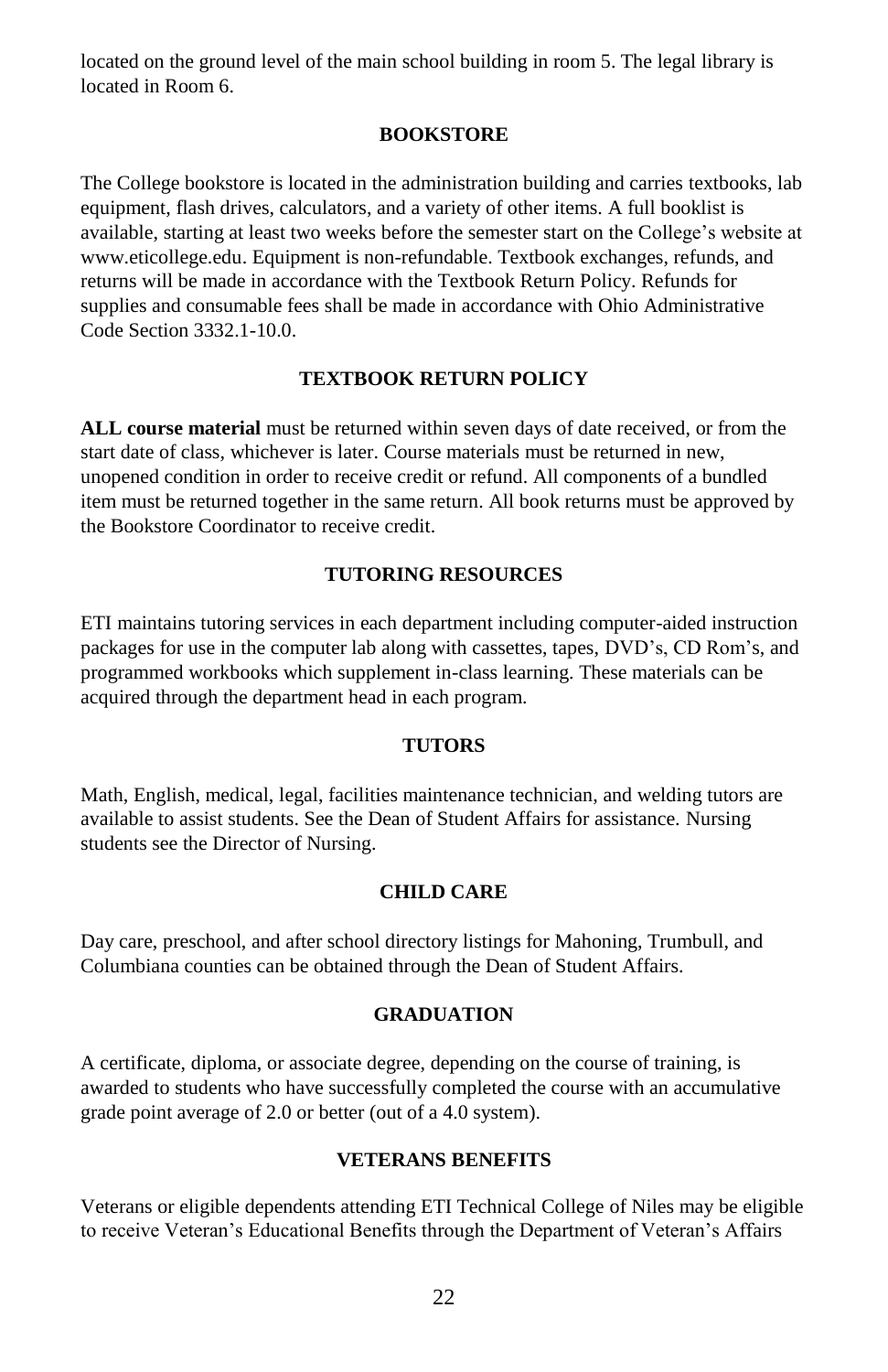when pursuing an associate degree or diploma program. The VA application is available from the Veterans Office 1-888-GIBILL-1, or on line a[t www.gibill.va.gov.](http://www.gibill.va.gov/) This form should be completed before the start of the enrollment period. A prospective student must provide a copy of the Veteran's DD-214 (Authorization for Separation from Active Duty) and Certification of Eligibility. Each semester the VA School Certifying Official reviews and certifies each veteran for the number of credit hours taken. Veteran Students Responsibilities:

- 1. Consult with the VA School Certifying Official and enroll in courses meeting the curriculum requirements.
- 2. Attend classes regularly and complete course requirements satisfactorily to continue receiving VA benefits.
- 3. Notify VA School Certifying Official when / if:
	- Drop or add courses
	- Withdraw from a class
	- Stop attending classes on a regular basis
	- Change name, address, and / or telephone number
	- **Change educational major**
	- **Exercise Exercise Have any concerns or questions**

Veterans recalled to active duty may be withdrawn from their courses at any time during the semester entitling the student to a 100% refund of any tuition and fees paid by the veteran. Documentation of departure orders is required.

In compliance with Veterans Benefits and Transition Act of 2018, ETI's policy for students and qualified dependents of Chapter 31 and 35 is as follows: Any accepted student, who can provide a Certificate of Eligibility for the entitlement to educational assistance under Chapter 31 or 33, to attend or participate in the course of education during the period beginning on the date of which the individual provides a COE and ending on the earlier of the following dates:

- 1. The date on which payment from the VA is made to the institution.
- 2. 90 days after the date the institution certified tuition and fees following the receipt of the COE.

Our policy will not impose any penalty, including the assessment of late fees, the denial of access to classes, libraries, or other institutional facilities, or the requirement that the covered individual borrow additional funds, on any covered individual because of the individual's inability to meet his or her financial obligations to the institution due to the delayed disbursement of funding from the Department of Veterans Affairs under chapter 31 or 33. Additionally, this requirement is limited to the portion of funds paid by VA.

# **EMPLOYMENT ASSISTANCE POLICY**

Preparation for employment actually begins in the classroom when a student starts college. Upon graduation, all students from ETI Technical College of Niles are prepared for entry-level employment in ther fields of endeavor. Placement assistance can only be meaningfully rendered when there is total cooperation between the student and the Department of Career Services. The following outline describes those responsibilities to be assumed by the student and the College. A listing of placement and graduation rates for the past three years is included in this catalog, see (Appendix B).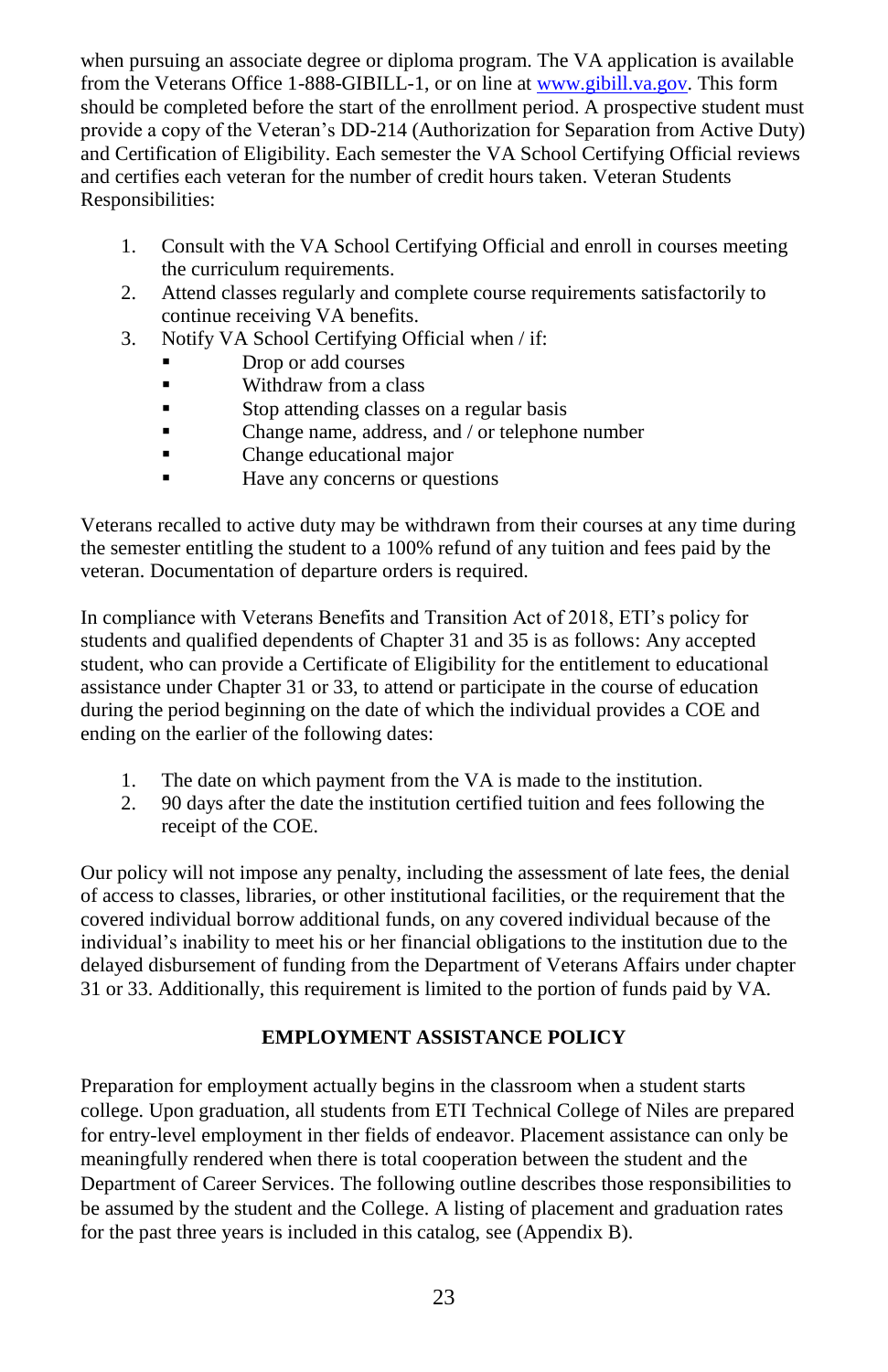The student will:

- 1. Provide all personal background information as normally required in the development of a resume for placement purposes. Such information must be true and correct.
- 2. Keep the Department of Career Services advised of any changes in address, employment, phone number(s), or temporary absences from the area.
- 3. Report on time, dress in a professional manner for any employment interview as established by the Department of Career Services and accepted by the student.
- 4. Report to the Department of Career Services after each job interview (by phone or in person), to review the results of the interview and understand an evaluation of each job interview needs to be made before succeeding interviews will be arranged.
- 5. Further, the student who secures employment through his / her own efforts will notify the Department of Career Services so his / her permanent records can be noted to reflect the employment.
- 6. Attend and complete all job search class requirements.
- 7. Understand that getting a training-related position is the student's ultimate responsibility and that the Department of Career Services can only render advice and meaningful assistance.
- 8. Make independent attempts to secure employment and not rely solely on the efforts of the Department of Career Services.

In return, the Department of Career Services will perform the following functions:

- 1. Keep all personal background information received strictly confidential except where a release agreement has been signed and is on record.
- 2. Keep records as accurate as possible regarding name, address, and phone number changes.
- 3. Develop job leads whenever and wherever possible and establish interviews for those who are most qualified to receive the position.
- 4. Supply current and graduated students with information and assistance in areas including, but not limited to: finding leads, resume writing, preparing for the interview, interview techniques, and interview follow-up.
- 5. Finally, it is the responsibility of the Department of Career Services to render (within reason), all possible assistance, but please note that the law prohibits any college from guaranteeing a job.

# **COURSE CURRICULUM POLICY**

By reason of its intent to provide the most up-to-date training for its students, ETI Technical College of Niles reserves the right to revise / amend its curriculum at any time. All programs are considered credit hour programs, with exception to adult education programs.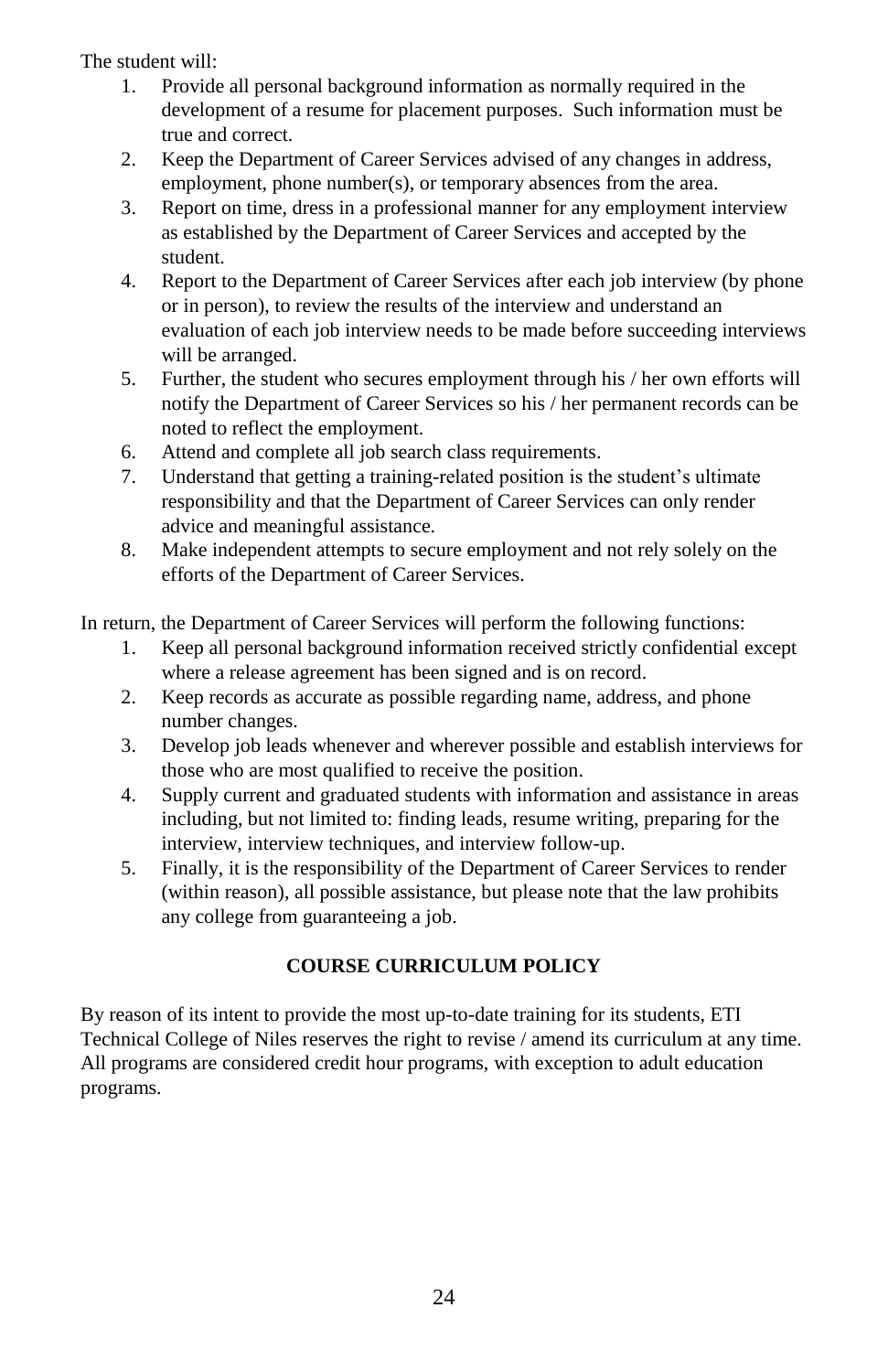# **ADULT EDUCATION**

#### **ADMISSIONS REQUIREMENTS**

All students must have a high school diploma or a G.E.D. No consideration will be given to non-high school graduates for these programs.

### **CLASSROOM**

Maximum classroom size is 20 students, typical classroom size 10-20 students. Instructor-to-student ratio may vary in labs or clinical settings.

#### **REFUND POLICY**

A full refund of all monies paid by the applicant prior to the class start will be made under the following conditions: (1) If the applicant is not accepted into the training program, all monies paid by the applicant shall be refunded. (2) If the applicant cannot attend classes because of an act of God. (3) If he / she is inducted involuntarily into the Armed Forces. (4) If he / she requests in writing a refund within five business days after signing the enrollment agreement and making an initial payment. (5) Students who have not visited the College facility prior to enrollment will have the opportunity to withdraw without penalty within three days following either the regularly scheduled orientation procedure or following a tour of the College and inspection of equipment. Refunds for tuition and refundable fees shall be made in accordance with following provisions as established by Ohio Administrative Code section 3332-1-10: There is one academic term for this course.

### **WITHDRAWAL POLICY**

(1) A student who withdraws before the first class and after the five day cancellation period shall be obligated for the registration fee and consumable fees.

(2) A student who starts a class and withdraws before the academic term is 15% completed will be responsible for 25% of the tuition and refundable fees, plus the registration fee and consumable fees.

(3) A student who starts and withdraws after the academic term is 15% completed, but before the academic term is 25% completed, will be obligated for 50% of the tuition and refundable fees plus the registration fee and consumable fees.

(4) A student who starts class and withdraws after the academic term is 25% complete, but before the academic term is 40% completed will be obligated for 75% of the tuition and refundable fees plus the registration and consumable fees.

(5) A student who starts class and withdraws after the academic term is 40% completed will not be entitled to a refund of the tuition and fees.

The school shall make the appropriate refund within 30 days of the date the school is able to determine a student has withdrawn or has been terminated from a program. Refunds shall be based upon the last day of a student's attendance or participation in an academic school activity.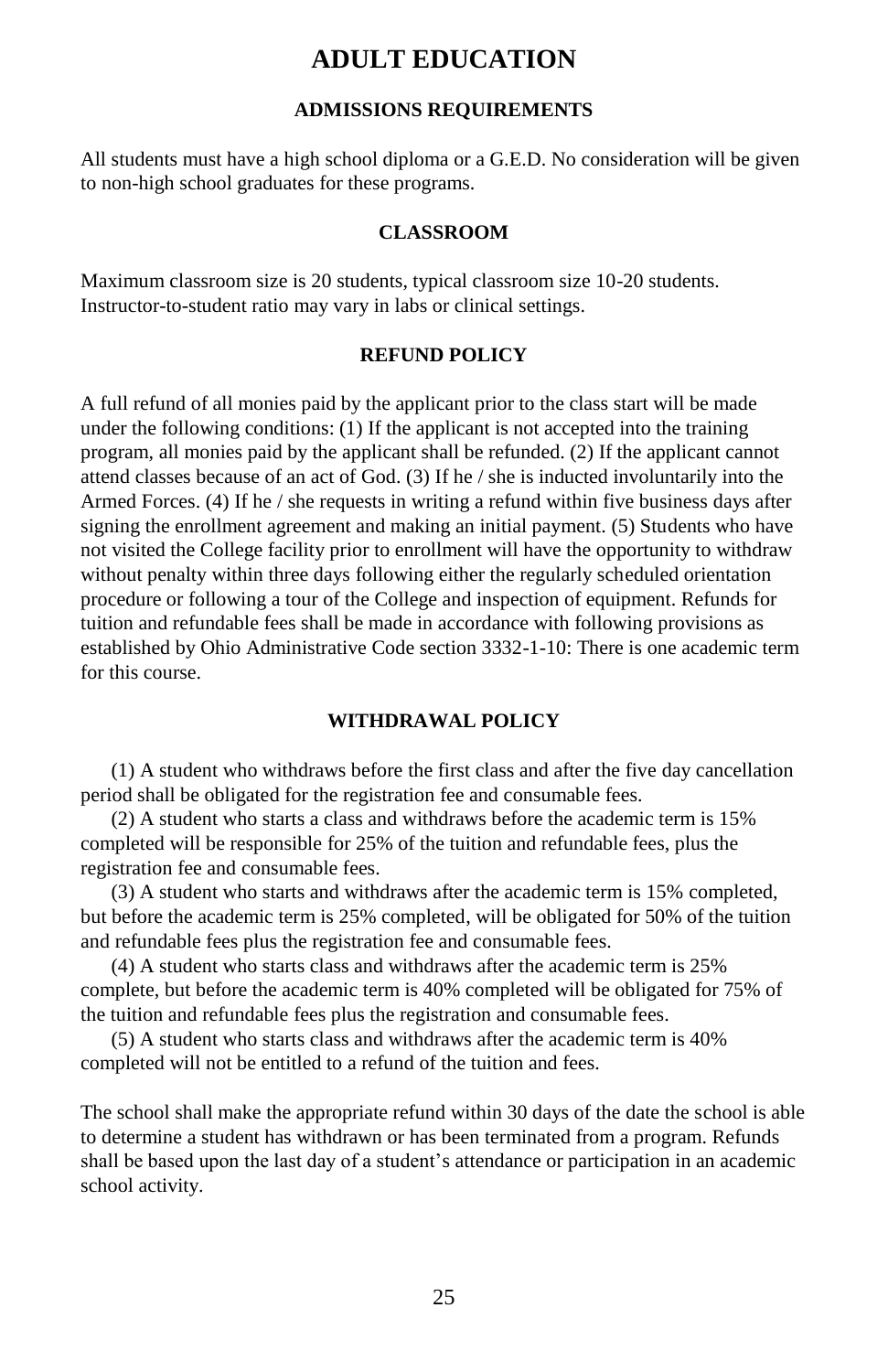#### **EMPLOYMENT ASSISTANCE**

Employment assistance is available to all graduates who successfully complete their program of study.

### **STATE TESTED NURSE AIDE**

During training, State Tested Nurse Aide candidates will receive the information necessary for safe, effective, and respectful care as outlined by the training requirements by the OBRA Act of 1987. ETI's comprehensive training program, taught by Registered Nurses, can significantly improve the lives of those individuals who complete the training by giving them a competitive advantage. With an emphasis on academics and hands-on skills training, graduates of the program are well prepared for the requirements to pass the State of Ohio Department of Health Test for Nurse Aides. This program is 67.5 Clock Hours of Classroom and 22.5 Clock Hours of Clinical for a total of 90 Clock Hours. Enrollees are required to provide a copy of their high school transcript or GED, take a 2 step TB skin test / Mantoux, provide a copy of Ohio ID or driver's license, and a BCI background check before enrolling. Dark blue scrubs and white shoes are required.

Upon completion, with a passing cumulative grade of 80% or higher of all written and oral exams at ETI, evaluations and testing through the State of Ohio, the trainee will receive a certificate of completion from the State of Ohio Department of Health. ETI is an approved testing site through  $D \& S$  Diversified Technologies to administer the exam to qualified graduates. Prices do not include BCI, TB Skin test, scrubs, shoes, or the state test fees. Financial aid is not available for this course. Class start dates are available on our website[: www.eticollege.edu](http://www.eticollege.edu/)

| Day Classes            | 12 days | Monday-Friday, $8:00 \text{ am} - 4:30 \text{ pm}$   |
|------------------------|---------|------------------------------------------------------|
| <b>Evening Classes</b> | 26 days | Monday-Thursday, $5:30 \text{ pm} - 9:00 \text{ pm}$ |
| Course Cost \$775.00   |         | Call 330.652.9919 for class start dates.             |

#### **SATISFACTORY ACADEMIC PROGRESS / ATTENDANCE**

Each student is expected to attend every class session. In the case of absence, the student should immediately notify the College. Every student assumes the responsibility of completing assigned work whether present or not. All absences are to be made up within 60 calendar days from the date of absence. Absences from the first 16 hours of classroom instruction shall be made up **hour for hour**, at the convenience of the instructor, **before** the student provides **any** nursing or nursing-related services involving direct contact with residents [OAL Rule 3701-08-08(D)]. Students accumulating more than **four hours** of unexcused absences may be dismissed from the program. **This is a Pass/Fail course with a minimum pass rate of 80%. Students who do not achieve a minimum of 80% or who fail to make up missed hours within the 60 day allowable time frame will be required to repeat the entire course.**

#### **PHLEBOTOMY COURSE**

This course is an accelerated course in basic Phlebotomy. Students will be guided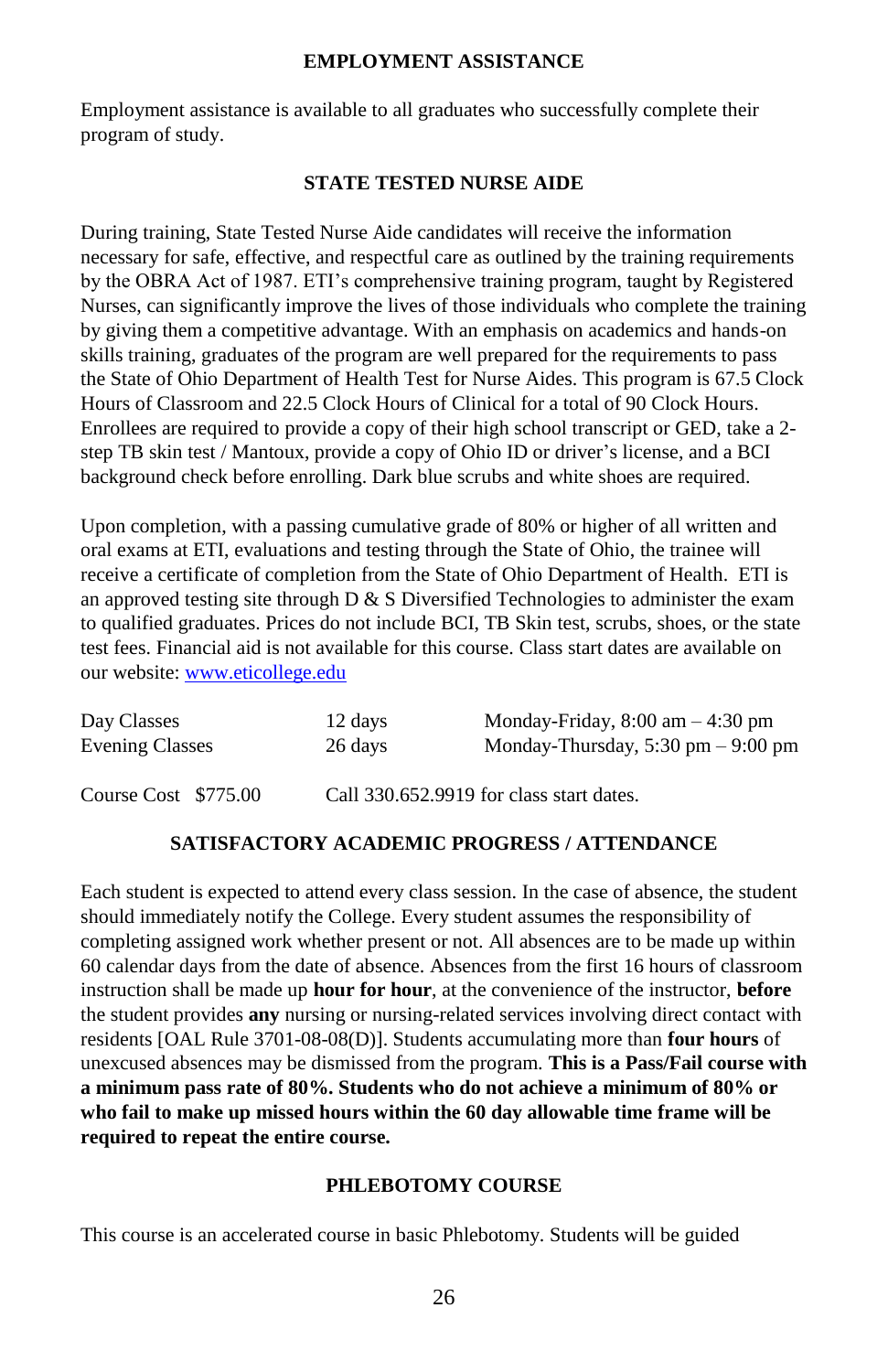through the knowledge, techniques, and procedures required to becoming a successful phlebotomist. Students will learn medical terminology related to the field; basic anatomy and physiology of the circulatory system; and practical applications using vacutainer, winged infusion set syringe, and dermal punctures methods. Students who successfully complete this course will have the skills needed to properly obtain and process blood specimens while maintaining mandated safety regulations (OSHA). Upon successfully completing this course, students will receive a certificate of completion. There is a charge of \$7.00 for duplicate certificates of completion. Students who successfully complete this course will take the National Association of Health Professionals (NAHP) Certification Test. Enrollees are required to provide a copy of their high school transcript and State ID or driver's license. There is no cost for students to take the first NAHP Certification Test. Classes are held Saturdays from  $10:00$  am  $- 2:00$  pm or  $12:00$  pm  $- 4:00$  pm for eight weeks for a total of 32 clock hours. Financial aid is not available for this course. Class start dates are available on our website at: [www.eticollege.edu](http://www.eticollege.edu/)

### **SATISFACTORY ACADEMIC PROGRESS / ATTENDANCE**

Each student is expected to attend every class session. In the case of absence, the student should notify the College. Every student assumes the responsibility of completing the assigned work whether present or not. The course requires the student to accumulate a 65% or higher point average in order to pass. If the student fails to obtain a passing grade by the seventh week, he /she will not be a candidate for the certification exam.

| Grade Scale | 90-100%   | Α |
|-------------|-----------|---|
|             | 80-89%    | В |
|             | 70-79%    | C |
|             | 65-69%    | D |
|             | Below 64% | F |
|             |           |   |

The student will be dismissed from the course if he /she misses more than six clock hours of class. If the student comes to class later than 11 minutes past the hour, the occurrence will be counted as "tardy." Two "tardy" occurrences will be counted as one hour of missed class. If the student leaves before the class is dismissed, one full hour will be subtracted from the day's attendance.

# **ETI TECHNICAL COLLEGE OF NILES DISTANCE EDUCATION POLICY**

#### **OVERVIEW**

ETI Technical College of Niles offers Distance Education programs for online learners. There are currently three programs approved for Distance Education which are the 8 month Medical Assistant Diploma program, Associate Degree of Applied Business in Business, and Associate Degree of Applied Business in Legal Assistant. Students are required to provide their own working laptop or computer device along with reliable WIFI connection. The programs will be taught through the Blackboard Learning Management System (LMS).

All assignments for the week will be due no later than Sunday at midnight. Students who fail to submit assignments will receive the grade and attendance progress that is recorded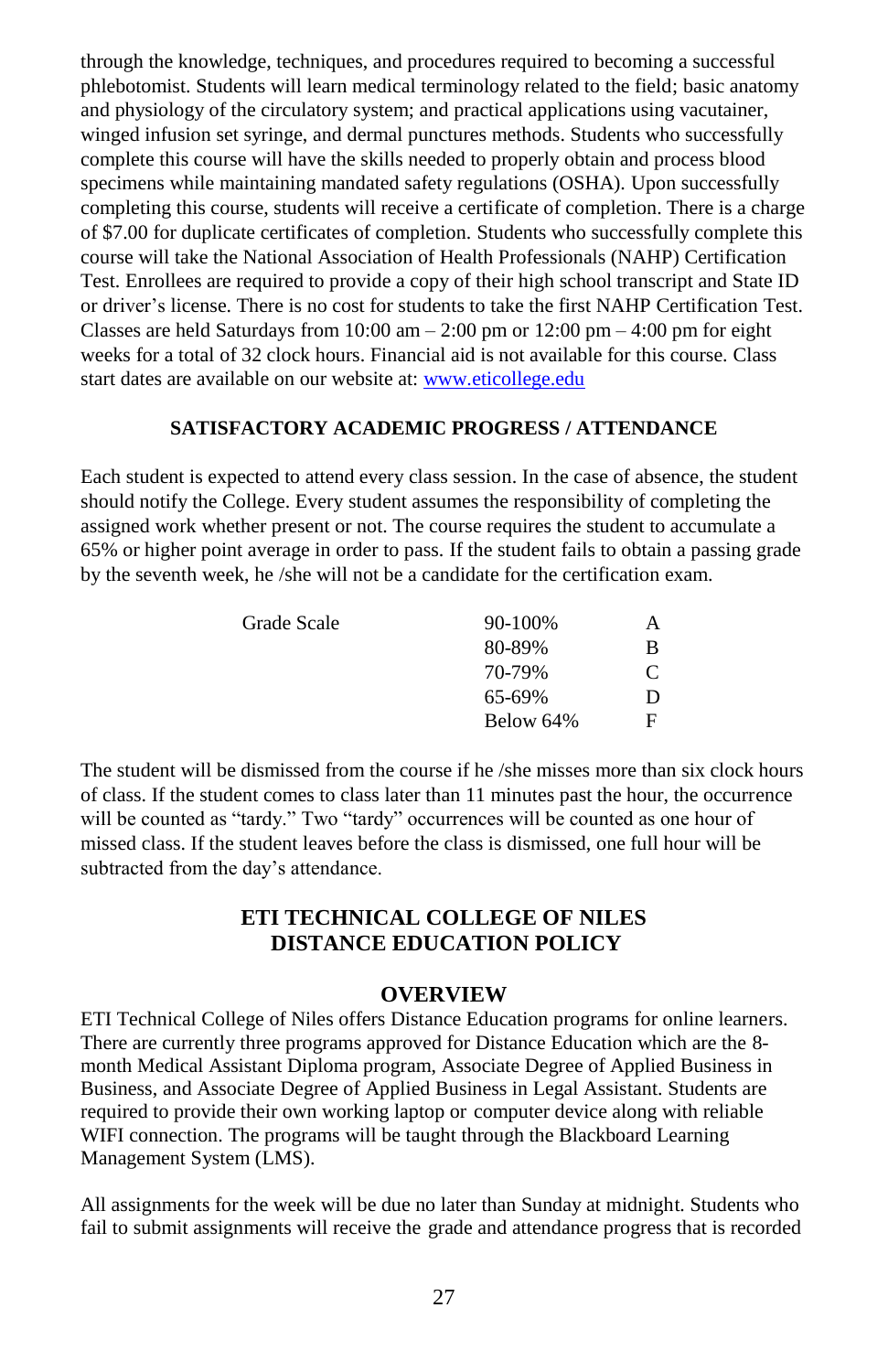in the Blackboard LMS system. Students must comply with all the rules and expectations outlined in the Distance Education Policy and the Enrollment Agreement.

#### **DIGITAL ASSESSMENT**

Students will fill out an interest form on the ETI Technical College of Niles' website. The Director of Online Education will reach out to the student for the first step in the registration process which is the Digital Assessment. The Digital Assessment will be an online Zoom meeting to review the technology and connection requirements of the online LMS platform. Students will need to have access to a working laptop or computer, webcam, keyboard, speakers, microphone, reliable internet, cell phone or landline and a working email address. If the student meets the requirements, they will receive an electronic signature page with all boxes checked these requirements were reviewed with the Director of Online Education. Students will be required to digitally sign and return the form as a written agreement they meet the digital technology agreement to complete their program completely online. Once the Director of Online Education receives the document, the student will receive a copy in their email and a calendar to schedule their meeting with the Director of Online Education and Financial Aid. Students who are entering the online programs will need to take an entrance exam after the completion of the Digital Assessment. Students who are entering the Business or Legal Associate Degrees must take the Accuplacer test. This test will determine if students need to take Introduction to Math and Introduction to English.

### **DIGITAL ADMISSIONS AND FINANCIAL AID**

Students will complete the intake Digital Assessment with the Director of Online Education via Zoom. If the student meets all requirements outlined in the Digital Assessment Intake form, the student will be sent all admissions paperwork and will be advised to complete their FAFSA application online. All admissions paperwork will be sent to the student enrolling in the online programs to complete prior to the admission meeting. Students will complete the admissions meeting and then they will schedule a meeting with Financial Aid. Once complete, they will schedule a time where they can take their entrance exam online via Google Forms. Students will be proctored online for this exam by the Director of Online Education

#### **STUDENT SERVICES**

At ETI Technical College of Niles, all Student Services are made available to students who are enrolled in Distance Education. Students are able to make an in person or virtual appointment with any Student Services employee. ETI Technical College of Niles will oversee the support of Student Services if needed. The instructor or Director of Online Education will assist in the arrangement of the necessary services to make sure students are successful in their Distance Education program. Online orientation will be made available in the Blackboard LMS platform. This will be required of all students who attend ETI Technical College of Niles in a Distance Education program. Students will be required to watch the orientation video and complete the orientation checklist through Blackboard. This will be required before the student is able to begin Distance Education. Students enrolled in Distance Education may call the school to set up an appointment directly or call and/or email the Director of Online Education for assistance.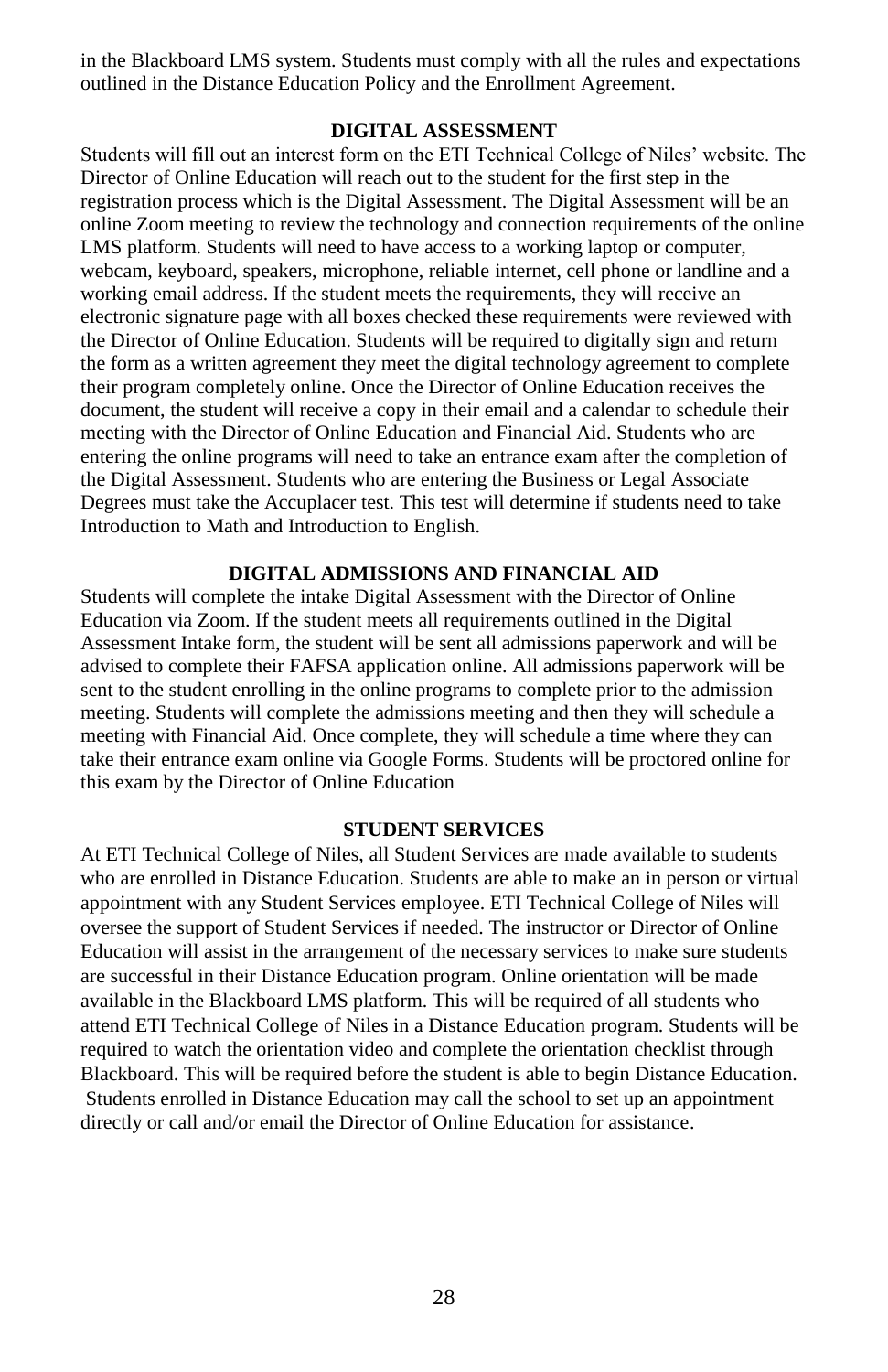### **ASSOCIATE DEGREE OF APPLIED BUSINESS IN LEGAL ASSISTANT**

The objective of the Associate Degree of Applied Business in Legal Assistant program is to provide the legal knowledge and skills necessary for entry-level employment in the operation of legal and business environments; to provide a detailed understanding of law and legal procedures in rendering direct assistance to lawyers engaged in legal research; to provide the analytical and technical skills necessary to design, develop or plan modifications or new procedures, techniques, services, process or application in the field of law; and to provide students with the practical "hands-on" opportunity to prepare or interpret legal documents and write detailed procedures for practicing in certain fields of law and general business environments.

The Legal Assistant is skilled in: research, drafting / preparing documents, communication with the courts, witness / client preparation, filing court documents, computer software, customer / client contact / interview and / or management, time keeping, taking payments, issuing receipts, preparing deposits, bookkeeping, employee benefits, and office management.

The object of the program is to provide the communication skills for effective interaction with other members of the legal business community, to provide entry-level employment as Legal Assistants in these and other institutions: (1) Banks: Trust Officer, Probate  $\&$ Pension specialist, Escrow Officer, Real Estate Mortgage Specialist, Collection Specialist; (2) Corporations: Litigation Specialist, Corporation Paralegal / Legal Assistants, Industrial Relations, Labor Relations Specialist, Probate and / or Pension Specialist; and (3) Insurance: Claims Adjuster.

### **ASSOCIATE DEGREE OF APPLIED BUSINESS IN LEGAL ASSISTANT WITH A CONCENTRATION IN CRIMINAL CORRECTIONS**

The objective of the Associate Degree of Applied Business in Legal Assistant with a Concentration in Criminal Corrections focuses on both the theoretical and practical skills necessary to succeed in the challenging area of corrections. Coursework looks at many aspects in the field of corrections, including: a history of corrections, community corrections, juveniles and women in the correctional setting, crime and delinquency, and a correctional institutions class where students will have the opportunity to visit local correctional facilities in order to obtain a first person sense of how the correctional facility operates.

The Legal Assistant is skilled in: research, drafting / preparing documents, communication with the courts, witness / client preparation, filing court documents, computer software, customer / client contact / interview and / or management, time keeping, taking payments, issuing receipts, preparing deposits, bookkeeping, employee benefits, and office management.

Students will co-jointly study the law while learning about how the law is affected (and affects) the criminal justice system, specifically the field of corrections. ETI's goal is to academically prepare students for entry-level positions in the corrections field for immediate employment in federal, state, private, and local facilities.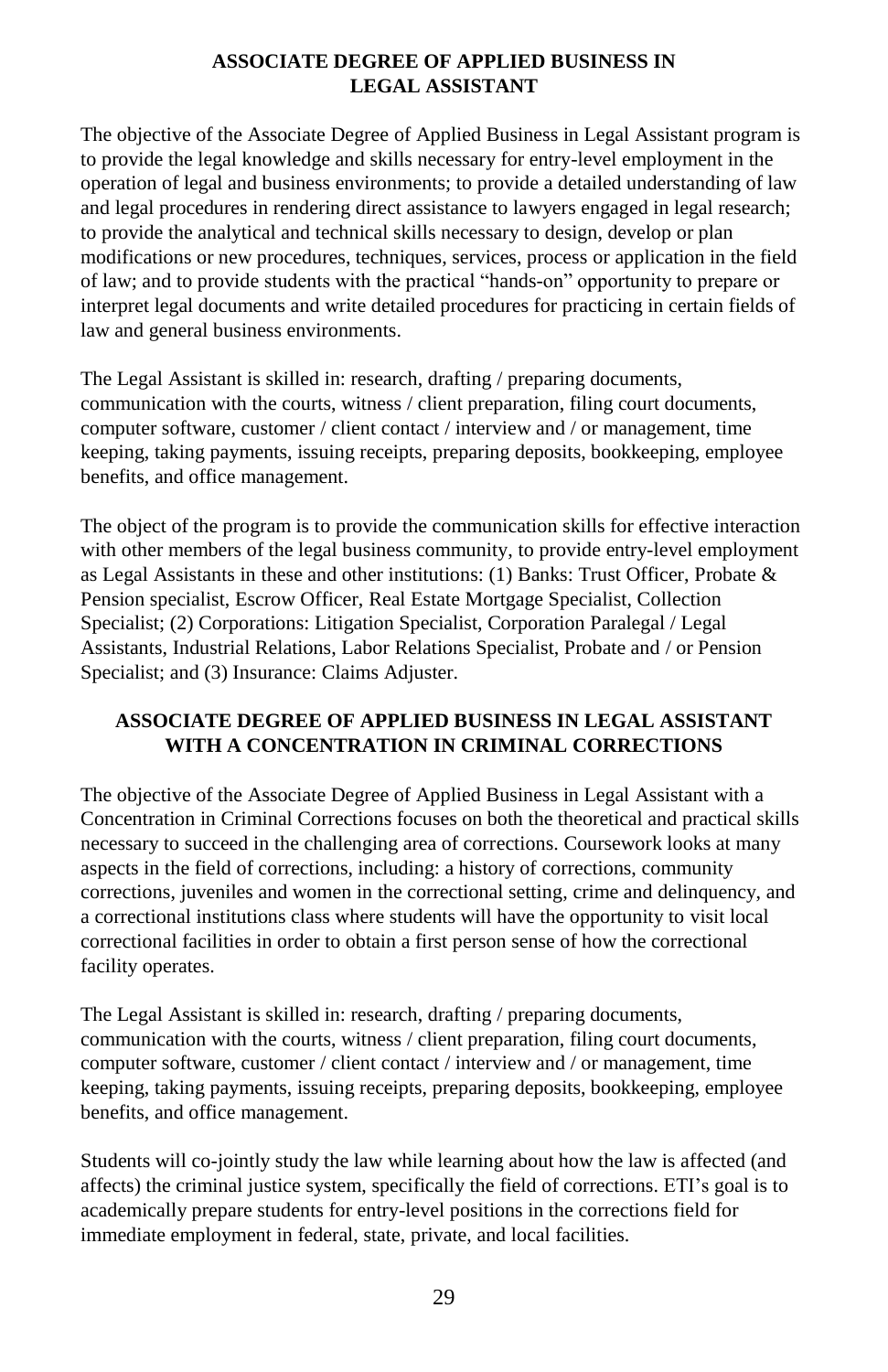### **PRACTICAL NURSING (DIPLOMA)**

The LPN provides care under the direction of an RN, physician, or other legally recognized medical practitioner, consistent with his / her scope of practice, education, and skills.

On completion of the course requirements, the graduate receives a diploma and is prepared to take the National Council Licensure Examination (NCLEX-PN), which leads to licensure as a Licensed Practical Nurse.

Graduates who become licensed as practical nurses may qualify for advanced placement into ETI's AND-RN program, and through articulation plans at other regional nursing programs should they choose to continue their education in nursing and become registered nurses.

### **MEDICAL ASSISTANT (DIPLOMA)**

The objective of the Medial Assistant Diploma program is to prepare the student for employment in the dual (clinical / clerical) role of a Medical Assistant; to enable the student to become a valuable asset to the allied health team in a health facility; to encourage the student to be constantly aware of the importance of continuing their education on a daily basis for the safety and welfare of their patients; to prepare the student for entry-level employment in these and other positions: Medical Assistant, EKG Technician, Clinical Technician, Orderly, Medical Secretary, Medical Data Entry Specialist, Records / Insurance Clerk, and Medical Office Business Manager.

Medical Assistant students who are eligible will take the Phlebotomy Registry (AMT) and become RPT ( NRCEKG) National Certification for EKG Certification, and Medical Assistant (NAHP) and become a Registered and Certified Medical Assistant (NRCMA). Certificates issued from AMT are issued after the student has graduated from their program.

### **ASSOCIATE DEGREE OF APPLIED BUSINESS IN BUSINESS**

The Associate Degree in Business is designed to advance the student's knowledge in today's business office environment. Early in the program, the student's course work includes subjects fundamental to the operation of an office, such as accounting and word processing. Successful completion of the program will prepare students to take the Microsoft Office Specialist Certification.

The student is then given an in-depth study of highly technical software applications. The objective of the general education courses are to provide the student with the necessary critical thinking and communications skills needed to help the student become a more productive part of the work world. The general education background combined with the technical course content encourages an atmosphere of professional growth and maintains the College's philosophy of the "learn by doing" method of education.

The associate degree will prepare the student with the knowledge they need to succeed.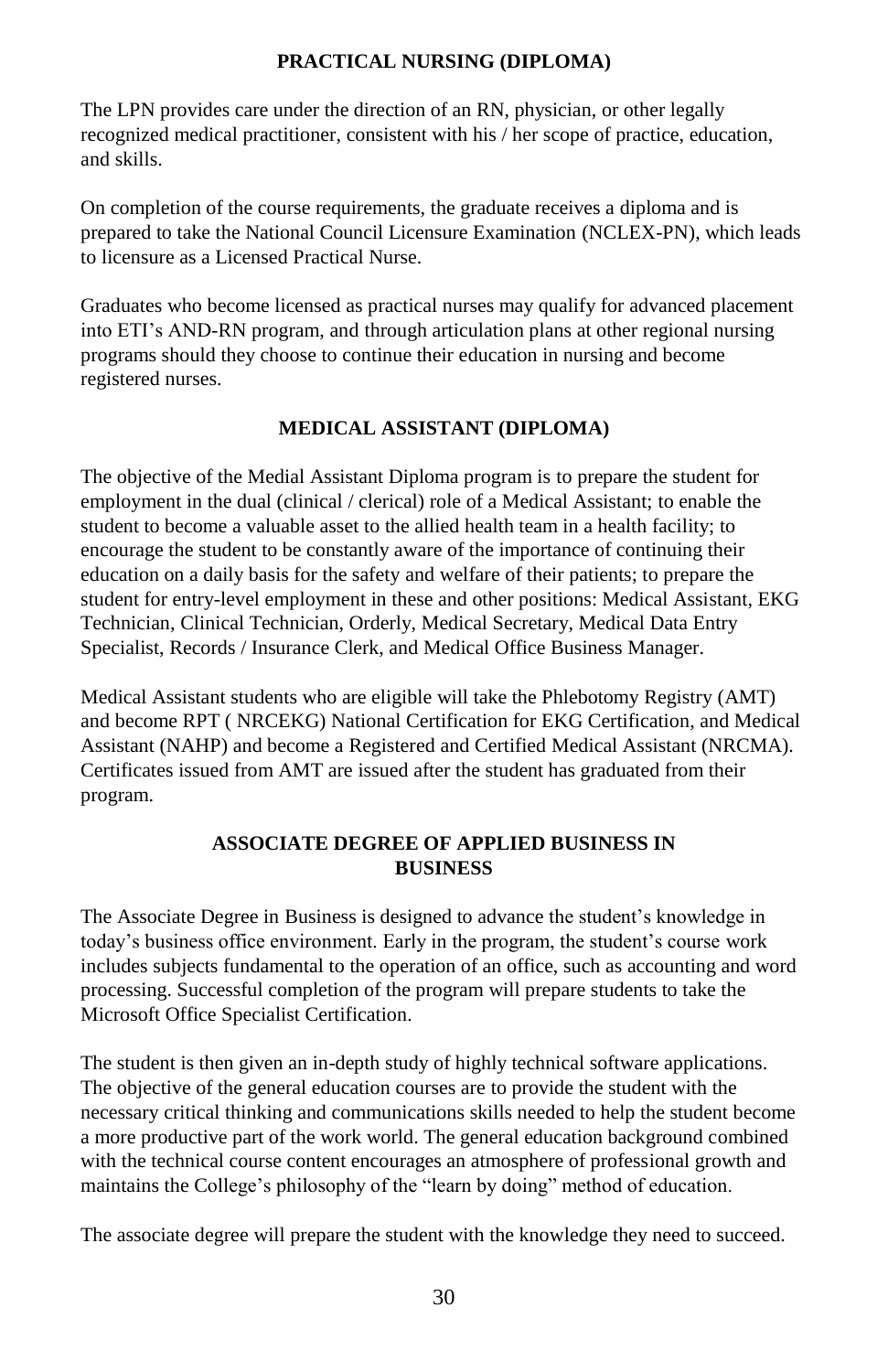The degree will provide the student with the competitive edge helping the student become employable with more opportunities for advancement. The degree will prepare the student for entry-level employment in these and other positions: legal / medical secretaries, accounting clerks, payroll clerks, customer service specialists, social media in the workplace, accounts payable and receivable, and administrative assistants. Graduates secure employment in hospitals, schools, state agencies, industrial organizations, legal software companies, insurance agencies, and the courts.

The objective of the Associate of Applied Business Degree with an elective in Accounting is to provide the student with a concentrated study in the areas of payroll tax, federal income tax, business and corporation tax, accounts receivable and payable, and bookkeeping. Because the basis of the concentration consists of business, the student will also be prepared to function efficiently in a business office environment. The student will be prepared for entry-level employment in these and other positions: accounts payable and receivable clerks, payroll clerks, administrative assistants, business office managers, accounting department clerk, data entry clerk, and bookkeeper. Graduates secure positions in hospitals, schools, state agencies, industrial organizations, legal software companies, insurance agencies, corporate offices, manufacturing offices, banks, accounting firms, and electronic billing companies.

The objective of the Associate of Applied Business Degree with an elective in Information Systems will provide the student with a concentrated study in the areas of IT with a broad coverage of technology concepts and trends underlying current and future developments in Information Technology. This elective will give emphasis on networks and distributed computing, including the World Wide Web, operating systems, software, relational databases, introduction to service base concepts and security. A hands-on approach to information security with real-world experience with advanced software. It will prepare students for entry-level employment in these and other positions: technicians, technologist, research, design, application testing, manufacturing, troubleshoot computer systems and networks, install application software. Maintain and upgrade computer networks.

The objective of the Applied Business Degree with an elective in Legal Secretary program is to provide the communication skills for effective interaction with other members of the legal business community, to provide entry-level employment as legal secretaries in these and other institutions: banks; probate & pension specialist; corporations: litigation specialist; industrial relations; labor relations specialist; probate and / or pension specialist; customer service specialist; accounts payable and receivable; and administrative assistants. Graduates secure employment in law offices, medical facilities, schools, corporations, state agencies, industrial organizations, legal software companies, insurance agencies, and the courts. The legal secretary is skilled in: research, drafting / preparing documents, communication with the courts, witness / client preparation, filing court documents, computer software, customer / client contact / interview and / or management, time keeping, taking payments, issuing receipts, preparing deposits, bookkeeping, employee benefits, and office management. The student is given an in-depth study of highly technical software applications. The objective of the general education courses are to provide the student with the necessary critical thinking and communications skills needed to help the student become a more productive part of the work world. The general education background combined with the technical course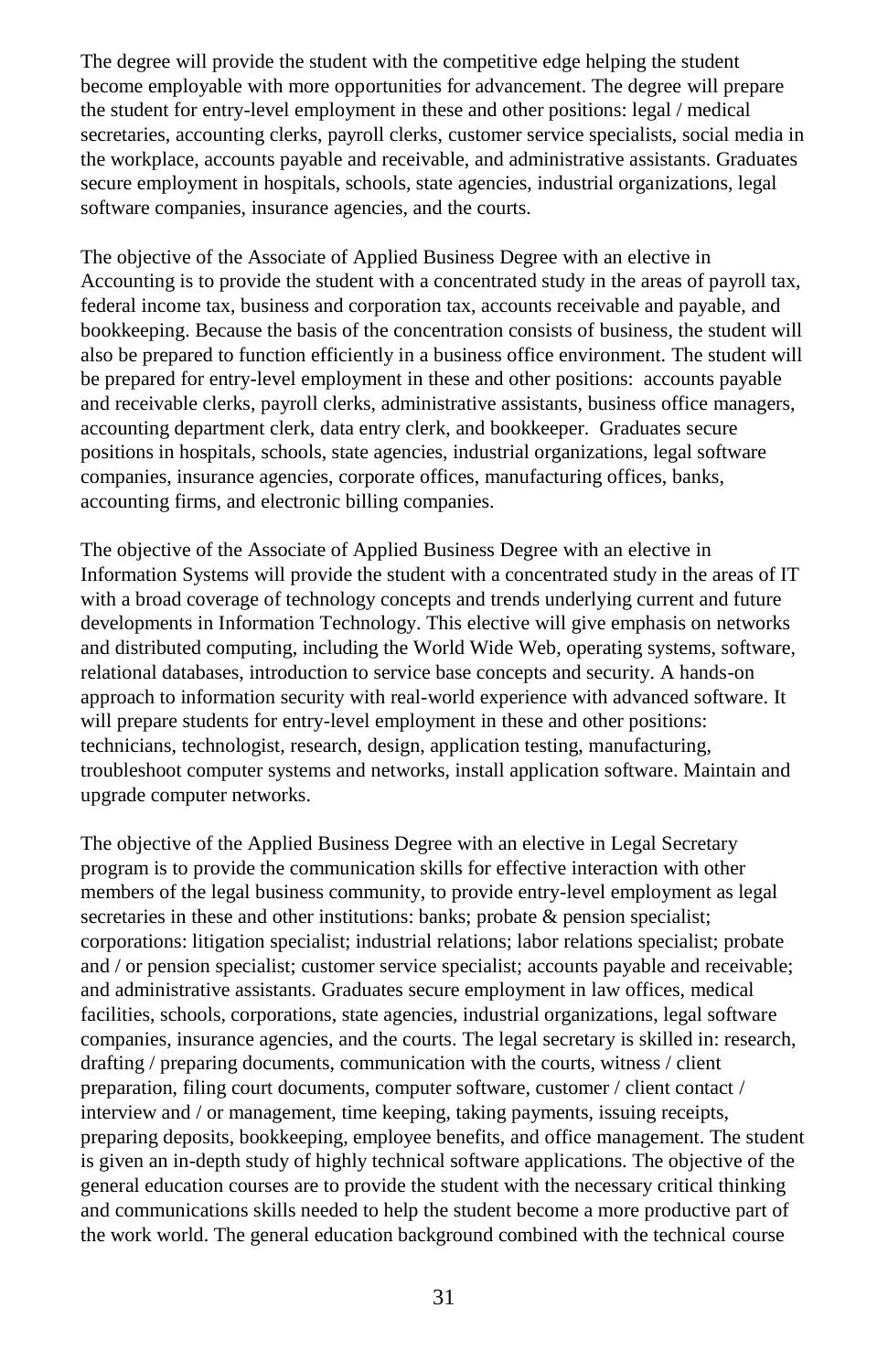content encourages an atmosphere of professional growth and reflects the College's philosophy of the "learn by doing" method of education.

The objective of the Associate of Applied Business Degree with an elective in Human Resources is to provide the student with a concentrated study in the areas of employment law, equal employment opportunity, the relationship between management and labor, work place safety, labor relations and safety, management, principles, techniques, and concepts, organization, controlling agents, personnel administration, recruiting, hiring firing, performance evaluations, training, counseling, and handling grievances. Because the basis of the elective consists of the business degree, the student will also be prepared to function efficiently in a business office environment. The Associate of Applied Business Degree with an elective in Human Resources will provide the student with a competitive edge helping the student become employable with more opportunities for advancement, and it will prepare the student for entry-level employment in these, and other positions: Human Resources Generalist, Human Resources Managers, and Human Resources Recruiter. Graduates secure employment in hospitals, schools, state agencies, industrial organizations, staffing and temporary agencies, and human resources departments within all entities.

# **BUSINESS (DIPLOMA)**

The objective of the business diploma program is to prepare students for today's successful businesses that require employees who can effectively track information and produce documents, spreadsheets, reports, and graphics. It will teach the skills necessary for business graduates to compete in a personal computer environment. It will provide the hands-on training to enable students to become proficient in software applications such as graphics, databases, spreadsheets, and word processing.

It will prepare students for entry-level employment in these and other positions: legal / medical secretaries, accounting clerks, payroll clerks, transcriptionists, accounts payable / receivable, and administrative assistants. Each credit will be accepted for full credit towards the Associate Degree of Applied Business in Business.

# **COMBINATION WELDING AND FITTING (DIPLOMA)**

The Combination Welding and Fitting Diploma program will provide the technical skills necessary for entry-level employment. This highly technical field will include fitters, fabricators, welder operators, burners, welder helpers and weld inspection. The course includes training in Personal Protective Equipment, basic welding skills, oxy fuel cutting, SMAW-Stick Welding, pipe welding, GMAW-MIG, FCAW-Flux Core, TIG, Nonferrous, and plasma cutting. Participants will build upon communication skills necessary and vital in today's industry. Students will also become proficient in blue print reading and prepare for D.1.1., ASME, and API Certifications.

# **FACILITIES MAINTENANCE TECHNICIAN (DIPLOMA)**

The Facilities Maintenance Technician Diploma program will prepare students to assume the responsibilities of the maintenance and operational duties of facilities, such as: factories, offices, schools, hospitals, and apartment complexes.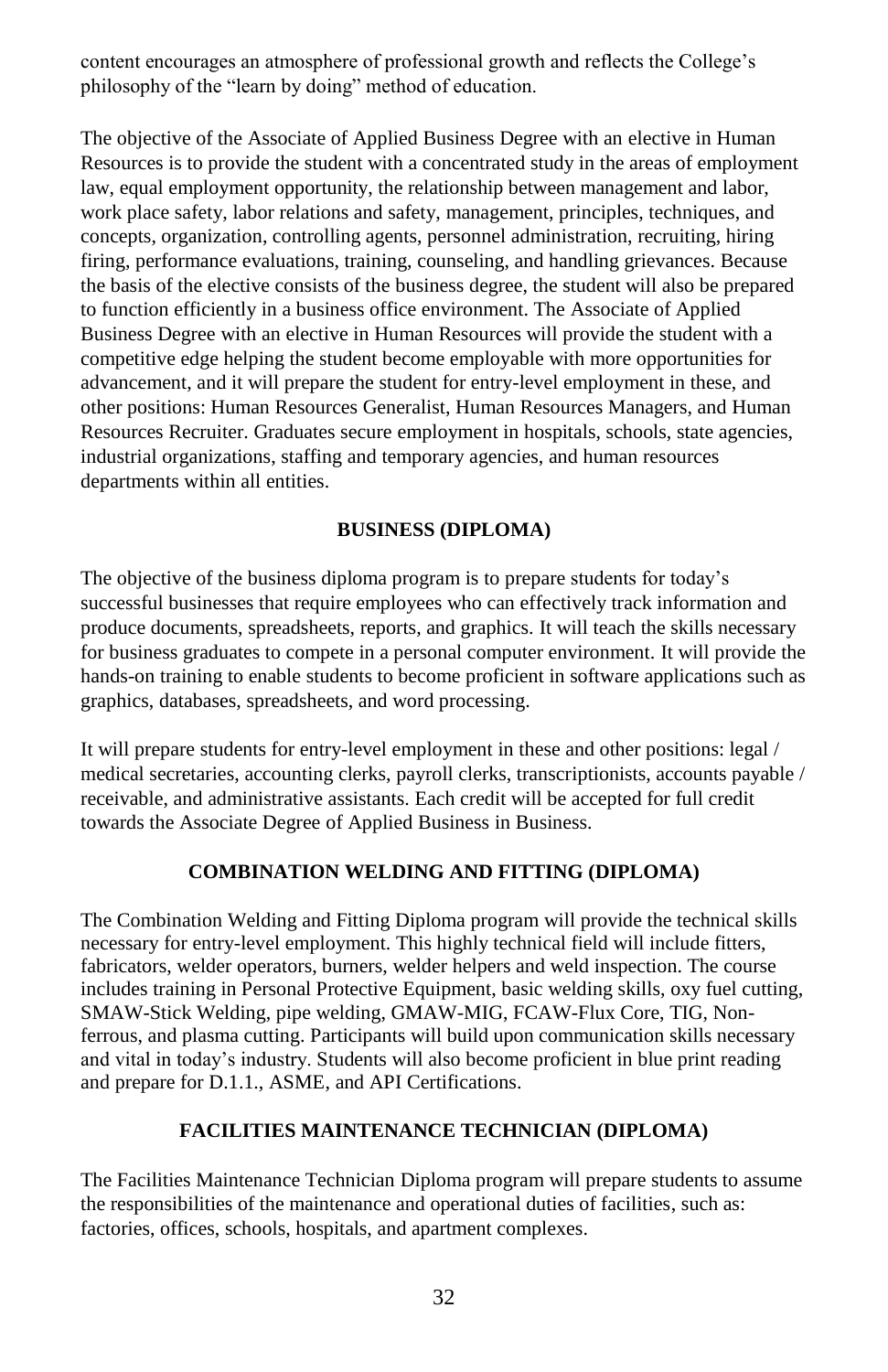Concentrated training aimed at developing the skills desired by employers to install, troubleshoot, repair, and upgrade electrical and electronic equipment including programmable logic controls (PLC). The trainee will become familiar with aspects of carpentry and plumbing to affect repair in facilities. An introduction to hydraulics and pneumatics will prepare the technician in maintaining and repairing fluid power systems. Training will include low pressure boiler systems, heating, air conditioning, and ventilation. Skills in refrigeration and appliance repair are developed as is competence in welding, brazing, and soldering.

The successful graduate can secure positions in Industrial Facilities Maintenance as a field service technician, in HVAC, appliance repair, industrial machine repair, building maintenance, or as a multi-crafted service technician. Students prepare to take EPA 608, CFC universal certification, EPA 609 automotive certification, and R410A safety, OSHA 10, CPR, Hydrocarbon Refrigerant certification, and employment ready certifications in refrigeration servicing and charging, air conditioning, electrical, and green awareness.

## **ASSOCIATE DEGREE OF APPLIED SCIENCE IN NURSING**

Nursing courses have been carefully developed and scheduled to meet the needs of adult learners. The curriculum combines classroom instruction with laboratory skills components and clinical experiences in the areas of medical-surgical nursing, complex care nursing, behavioral health, pediatrics, obstetrics, geriatrics, pharmacology, and nursing leadership. Clinical experience, an important part of the ETI Technical College of Niles philosophy, will take place at local nursing homes, hospitals, and healthcare agencies that provide continuing support for nursing education programs. The nursing program is divided into five semesters, 15 weeks in length (with one additional week of finals), for a total of 75 weeks plus finals, for a total length of 80 weeks. The advanced standing program is divided over four-five semesters for a total of 60-75 weeks plus finals for a total length of 64-80 weeks. Each semester consists of prescribed subjects and studies that build upon each other. Students begin their training in the first semester and progress sequentially through each semester until all courses and semesters have been successfully completed. The program's goals and learning domains are evident in the objectives. The syllabi are consistent and available for the student at the beginning of each course.

ADN students who meet all program progression and completion requirements will be awarded a degree and become eligible to apply for the National Council Licensure Examination for Registered Nurses (NCLEX-RN). Graduates who become Registered Nurses will then qualify for Technical Credit Transfer (Stackable Certificates: HB 699, Section R.E. 33.34, 126<sup>th</sup> General Assembly) through articulation plans at regional RN to BSN nursing programs should they choose to continue their education in nursing.

# **PRACTICAL NURSING (DIPLOMA)**

Curriculum content and course sequence follow logical progression of learning over the course of one calendar year of full-time study. The full-time Practical Nursing program is divided into three semesters of approximately 16 weeks (15 weeks of classroom and one week of finals), 45 weeks plus finals; total length 48 weeks. All classes and clinical experiences in the full-time program are scheduled during the week, if feasible, to allow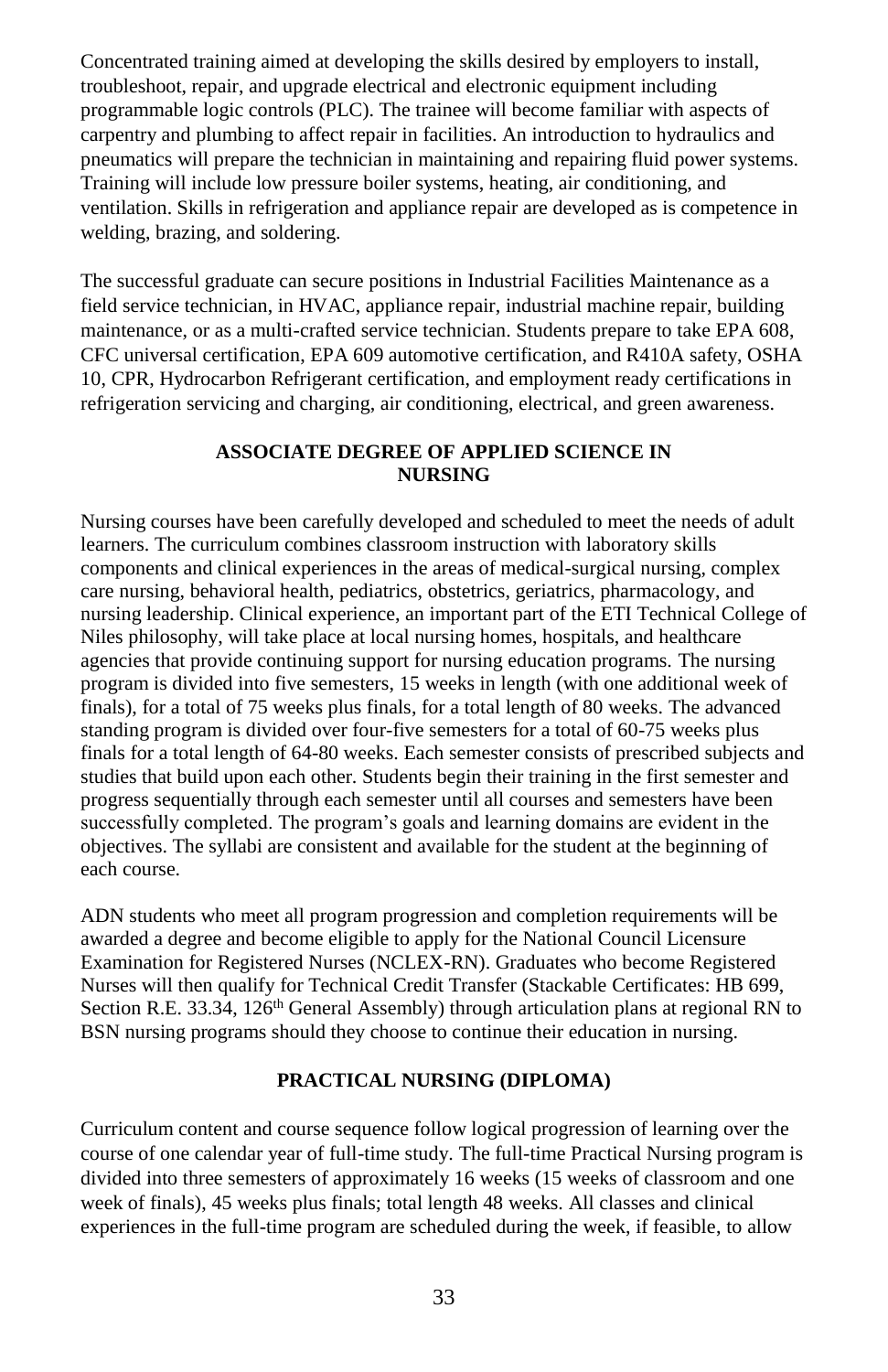students to work or attend to personal affairs while attending school. Also offered is a four semester 60 week plus finals, total length 64 week day program and a part-time five semester 75 week plus finals; total length 80 weeks night and weekend program. Each semester consists of prescribed subjects and studies that build upon each other. Students begin their training in Semester I and progress sequentially through each semester until all courses and semesters have been successfully completed.

The program's goal and learning domains are evident in the objectives. The syllabi are consistent and available for each student at the beginning of each course. Supervised clinical practice by qualified nursing faculty includes the development of skills in critical thinking, clinical reasoning, management of care, delegation to and supervision of other health care providers, and ensures the student nurse's ability to practice at an entry-level. Practical Nursing students who meet all program progression and completion requirements will be awarded a diploma and become eligible to apply for the National Council Licensure Examination for Practical Nursing (NCLEX-PN).

In some instances, policies and regulations exist for students in the practical nursing program that do **not** apply to students in other programs at ETI Technical College of Niles; please reference the Practical Nursing Student Handbook. Unless specified, students in the practical nursing program must abide by the terms, policies, and procedures in the ETI Technical College of Niles catalog.

# **ADMISSION POLICY**

- 1. Currently, applicants are admitted three times a year: January, May, and September
- 2. Applicants must first be admitted to ETI Technical College of Niles and attend a nursing information session or meet with a nursing advisor and an admissions representative before they are eligible for selection into the nursing program.
- 3. Selection for all applicants is based on the following criteria:
	- a. Graduation from an accredited high school or General Education; Development (GED) certificate according to State guidelines;
	- b. Pre-Entrance Testing—passage of the HESI Evolve Reach Pre-Entrance examination (75% in Reading, Grammar, and Math). Applicants are only permitted two (2) attempts, if you have only failed one area of the examination on your second attempt and your score is between 70%-74% you will be able to test a third time, test results are good for one year;
	- c. Official high school or GED Transcripts; and
	- d. Results of criminal background check.\*
- 4. All completed applications will be reviewed by the Nursing Admission Committee. Acceptance into the program is based on criteria, interview, and review. Applicants will be notified by letter if accepted or if further documents are needed. The program will admit as many qualified applicants as its resources permit. Applicants who meet the criteria, but are not admitted, may reapply for the next class.
- 5. Following notification of acceptance into the nursing program, but prior to the beginning of the first nursing course, students must submit to the nursing office documentation of:
	- a. Good health as evidenced by a physical examination within one year prior to admission to the nursing program, including baseline tuberculosis (TB)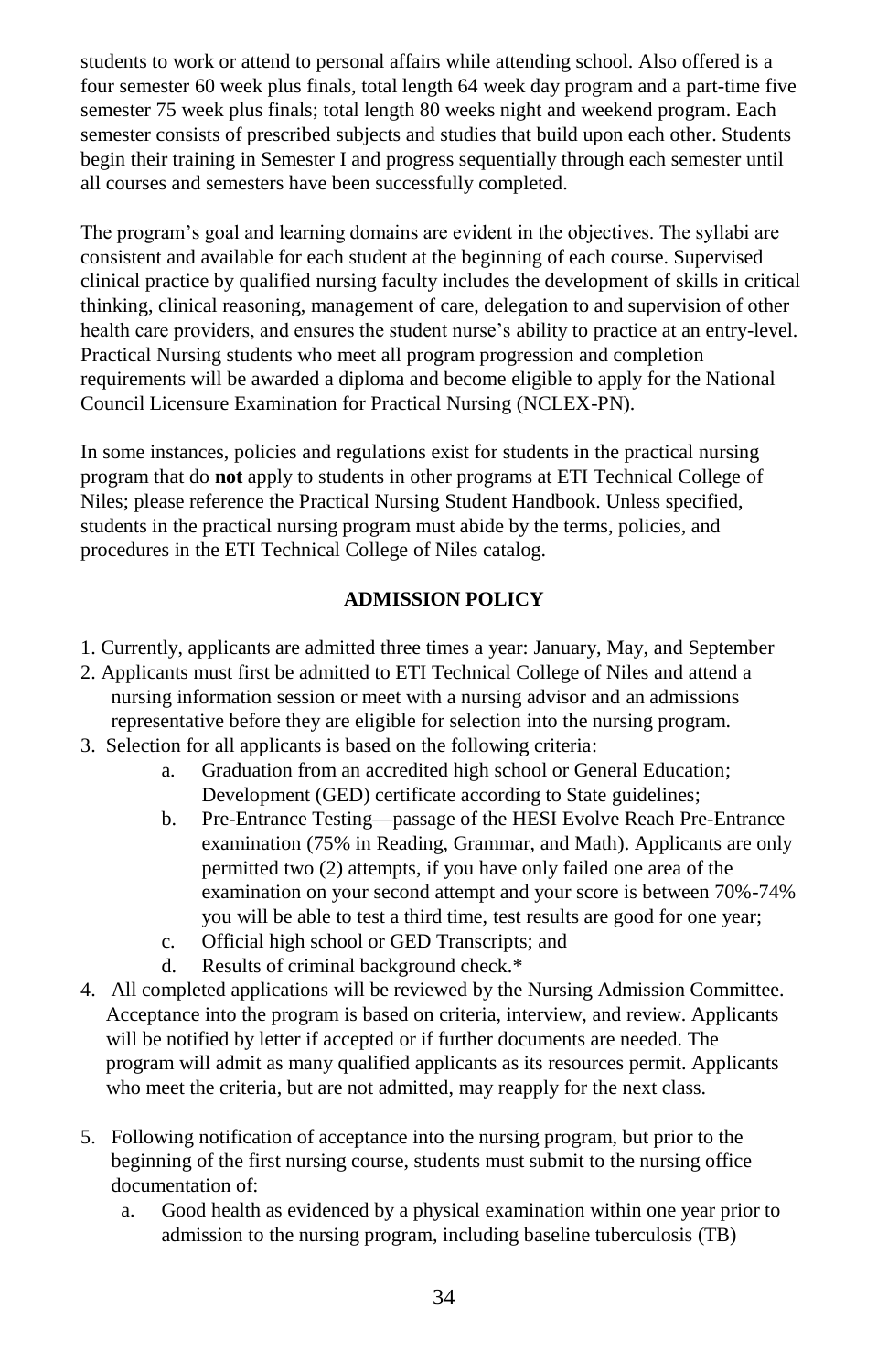screening by blood test (IGRA) or two-step skin test for Tuberculosis;

- b. Hepatitis B, Mumps, Rubeola, Varicella, and Tetanus immunity in accordance with the guidelines published by the Centers for Disease Control and Prevention (CDC);
- c. Participation in the ETI Liability Insurance Program;
- d. Certification by the **American Heart Association** for Health Care Providers (or equivalent training) in Basic Cardiac Life Support, including: adult, child, and infant resuscitation; and
- e. Submission of a passport-type photograph.
- **Note:** Failure to provide the above will prohibit the student from providing patient care and may result in failure to meet the clinical objectives, and therefore failure of the program.

6. Challenging Nursing Course / Readmission – There is a provision (only from a previous Ohio nursing program attended), for advanced standing and / or transfer credits into the ETI Technical College of Niles Practical Nursing (PN) program.

The Practical Nursing (PN) Program Director is willing to assess potential students on an individual basis to determine where they would best fit into ETI's curriculum plan. To be awarded advanced standing, the conditional student may be required to pass some exams selected by the PN Program Director along with nursing faculty will review the potential student's successfully (a grade of C or higher) completed course work for possible acceptance of one or more courses. The conditional student will be required to show proof of prior completed coursework via official transcripts. This pertains to military veterans as well.

# **AWARDING OF COLLEGE CREDIT FOR MILITARY TRAINING / EXPERIENCE**

Military veterans having served active duty in the United States Armed Forces and in support of combat operations in Afghanistan, Iraq, and around the world, may apply for admission to the ETI Technical College Practical Nursing Program. Based on information provided in the resources of the American Council on Education and/or the SOCNAV / SOCAD, a thorough review will be conducted of relevant military education and training to determine equivalency of college credits that correspond to the practical nursing program. Reference: Executive order of 2013-05k, John R. Kasich, Governor, State of Ohio (June 11, 2013). In compliance with the "Harry W. Colmery Veterans Educational Assistance Act of 2017, Section 105, Practical Nursing students are required to do Clinical and Preceptorships as part of their training. The following is a list of possible sites: Continuing Healthcare of Niles-44446, Briarfield Manor-44515, Heritage Manor-44504, Meridian Arms-44509, Washington Square-44483, Omni Manor-44509, Shepherd of the Valley-44446, St. Elizabeth-Boardman & Akron Children's & Babies-Boardman-44512, St. Elizabeth Youngstown-44501, St., Joseph Health Center & Akron Children's & Babies-44484, and Trumbull Memorial (Steward) 44483.

# **PRACTICAL NURSING WITHDRAWAL POLICY**

A student who withdraws in good standing from the program or has been dismissed from the program for failure in a theory course, may petition for mid-curriculum readmission in the appropriate semester within one year of the last date attended. Former students may request re-admission **one time only**. Mid-curriculum readmission will be at the discretion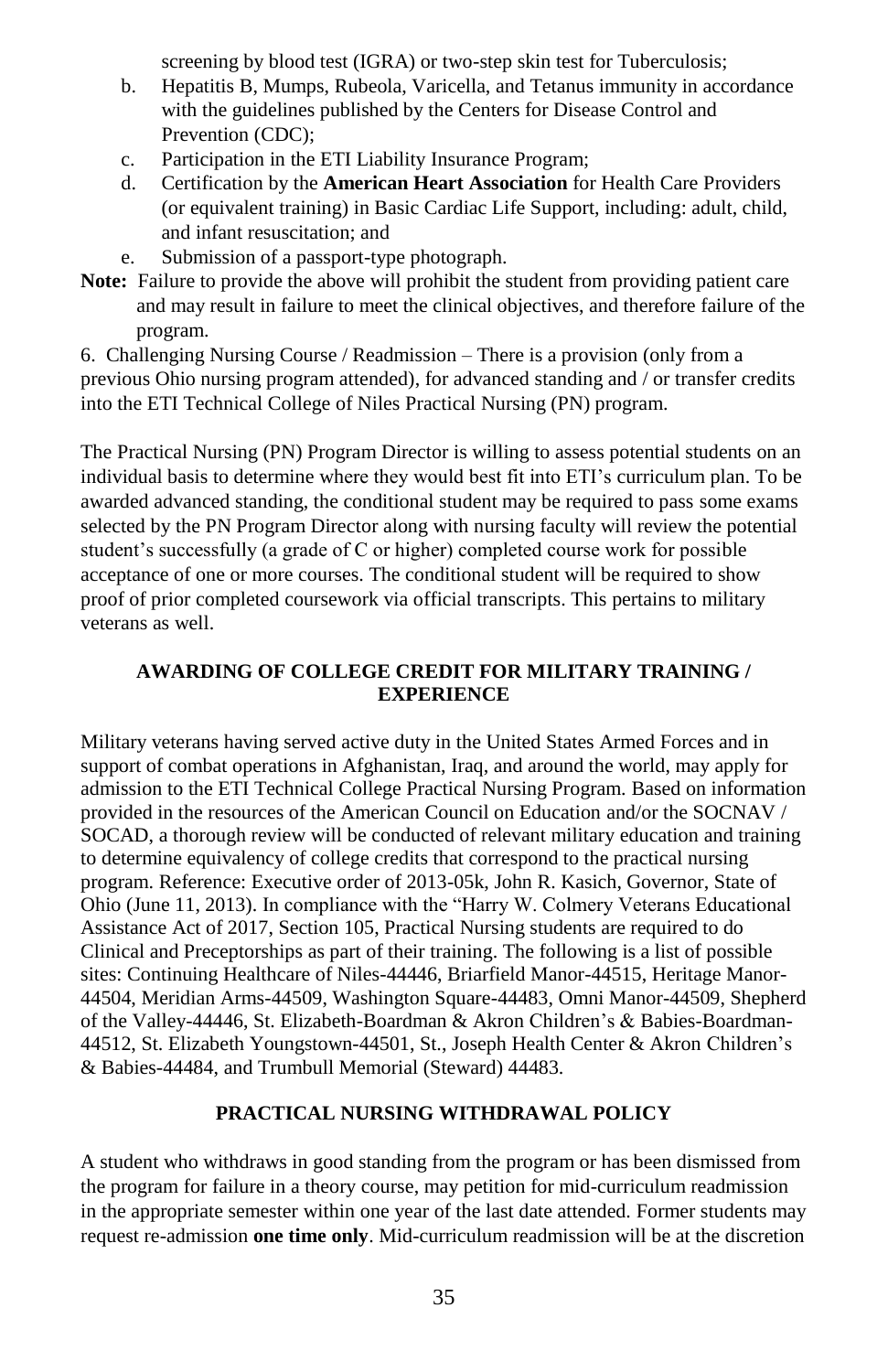of the Practical Nursing Program Director. Requests for mid-curriculum readmission after one year will not be considered. A student who has failed the clinical component of a course and applies for readmission will be evaluated at the discretion of the Practical Nursing Program Director and the Nursing Admission Committee members for eligibility to be readmitted to the nursing program.

Nursing students must abide by the Satisfactory Academic Progress policy contained in the nursing student handbook. A student may not be considered for re-admittance who does not have the potential to achieve a 2.0 cumulative GPA by the end of the re- admit semester.

**Note:** Students applying for re-admission must meet the curriculum requirements effective at the time of re-admission.

# **\*Criminal Background Check**

Criminal background checks are used to determine whether a student may be placed in clinical settings under Ohio law, including Ohio Revised Code Chapter 4723.09 (2) (b). Clinical sites may decline to accept students with convictions which will prevent the student from successfully completing the academic program.

Students with convictions listed on the Ohio Revised Code Disqualifiers for Hospital Employees (ORC 2151. 86/109.572), or a substantially similar offense in another state, will not be considered for admission. Students who are convicted of, plead guilty to, or have a judicial finding of guilt for any crime subsequent to enrollment, should immediately notify the Nursing Program Director as such action will affect the student's ability to complete the program and/or obtain an Ohio license. A Confidential Disclosure Statement will need to be signed for a positive Bureau of Criminal Identification and Investigation (BCI) stating understanding of above.

The Ohio Board of Nursing requires applicants for licensure to submit to a criminal records check completed by the BCI in a form prescribed by the Board, the results of which indicate that the individual has not been convicted of, plead guilty to, or had a judicial finding of guilt for any violation set forth in section 4723.09 of the Revised Code. For further information, see the Ohio Board of Nursing website at [www.nursing.ohio.gov.](http://www.nursing.ohio.gov/)

# **AN EQUAL OPPORTUNITY SCHOOL**

ETI Technical College of Niles actively subscribes to a policy of equal educational and employment opportunities and in accordance with Title IX of education's amendments of 1972, does not discriminate on the basis of race, color, sex, handicap, religion, and national or ethnic origin in admission, treatment of student, or employment.

**Note:** A handicap cannot interfere with attainment of the practical nursing program objectives or impair the student's ability to practice according to acceptable and prevailing standards of safe practical nursing care of a physical or mental ability.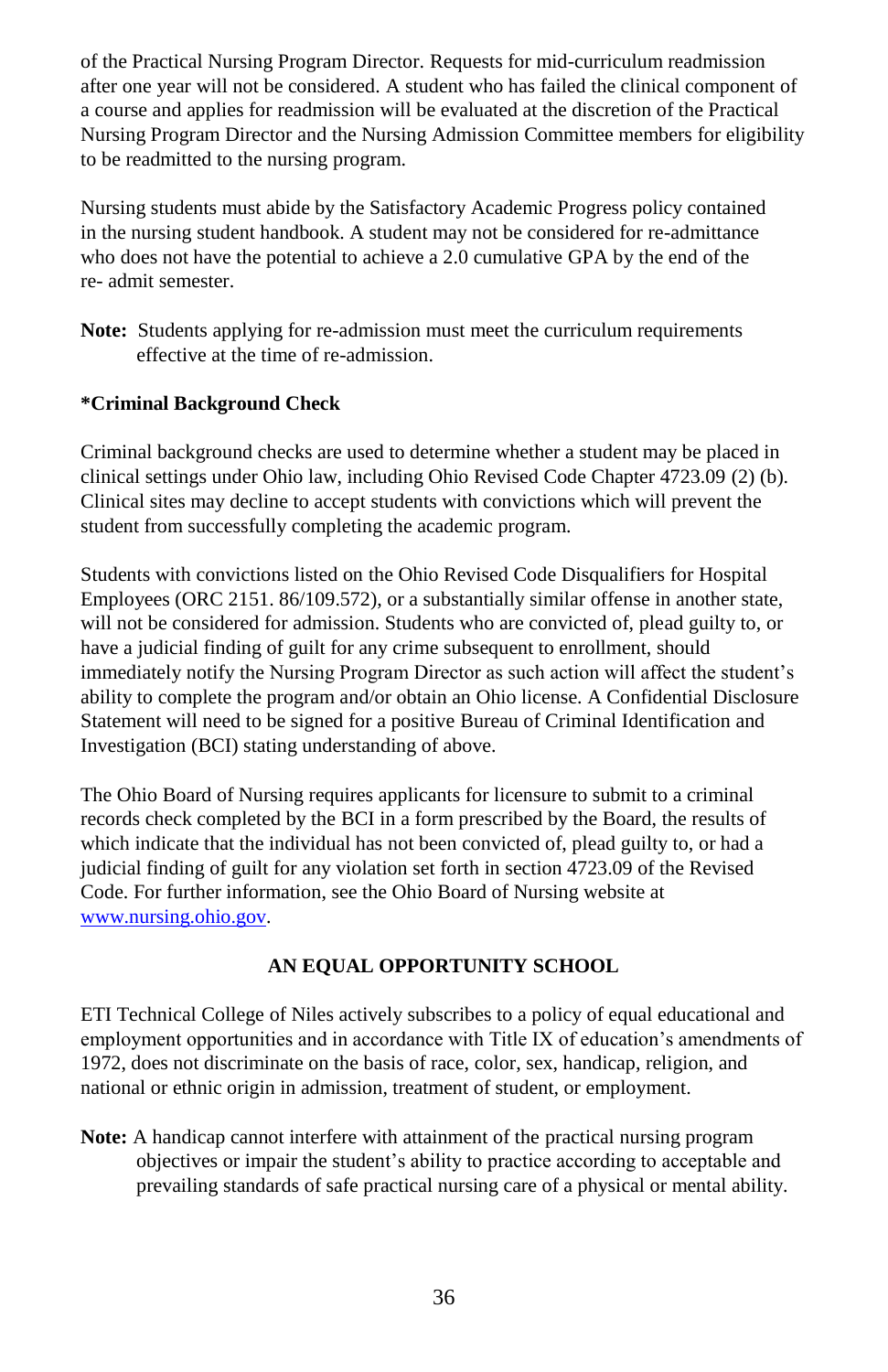# **GRADING**

The process and quality of student work is measured by a system of letter grades and grade percentages as shown below (clinical learning activities are graded on a pass / fail basis):

| Grade        | <b>Percentage</b>                                                         |
|--------------|---------------------------------------------------------------------------|
| А            | 93-100%                                                                   |
| в            | 84-92%                                                                    |
| $\mathsf{C}$ | 75-83%                                                                    |
| F            | 74% and below                                                             |
| W            | Withdraw                                                                  |
| I            | Incomplete                                                                |
| UA           | Unsuccessful Attempt                                                      |
|              | <b>PRACTICAL NURSING PROGRAM</b><br><b>SATISFACTORY ACADEMIC PROGRESS</b> |

Students are continually monitored in their didactic courses through regularly scheduled unit tests, midterm reports, and their progress is documented by individual faculty. Requirements for satisfactory completion of individual courses are included in course syllabi and are made available to all students on the first day of each course.

Clinical requirements and objectives, including skills checklists, are also included in the syllabi and will be reviewed by the clinical faculty on the first day of clinical experience. The student must be eligible to participate in the clinical learning experience and satisfactorily meet the objectives to progress to the next level. Clinical performance is monitored through weekly clinical performance recordings and through midterm and final evaluations. The faculty may implement individual student advisement regarding performance and a plan of action.

A student who is in good standing and permitted to continue the practical nursing sequence is one who:

- Adheres to the planned sequence of nursing courses cited in the current catalog
- $\blacksquare$  Meets the objective of each course and achieves a grade of 75% (C) or better in each course
- Performs satisfactorily in laboratory and clinical components and maintains 100% attendance in these components
- Achieves a passing grade of Satisfactory in clinical practice
- Achieves and maintains a cumulative GPA of 2.0 on a scale of 4.0
- Maintains current CPR and health requirements
- Has a criminal background check and Standard Precautions certificates on file
- Removes an "Incomplete" received in practical nursing clinical course before progressing to the next clinical course
- Demonstrates mastery of practical nursing skills as evidenced by clinical evaluation checklists
- Abides by program and college policies including a satisfactory (92%) attendance record in all theory classes

NOTE: Instructors reserve the right to dismiss a student from the class for inappropriate or offensive classroom / clinical behavior.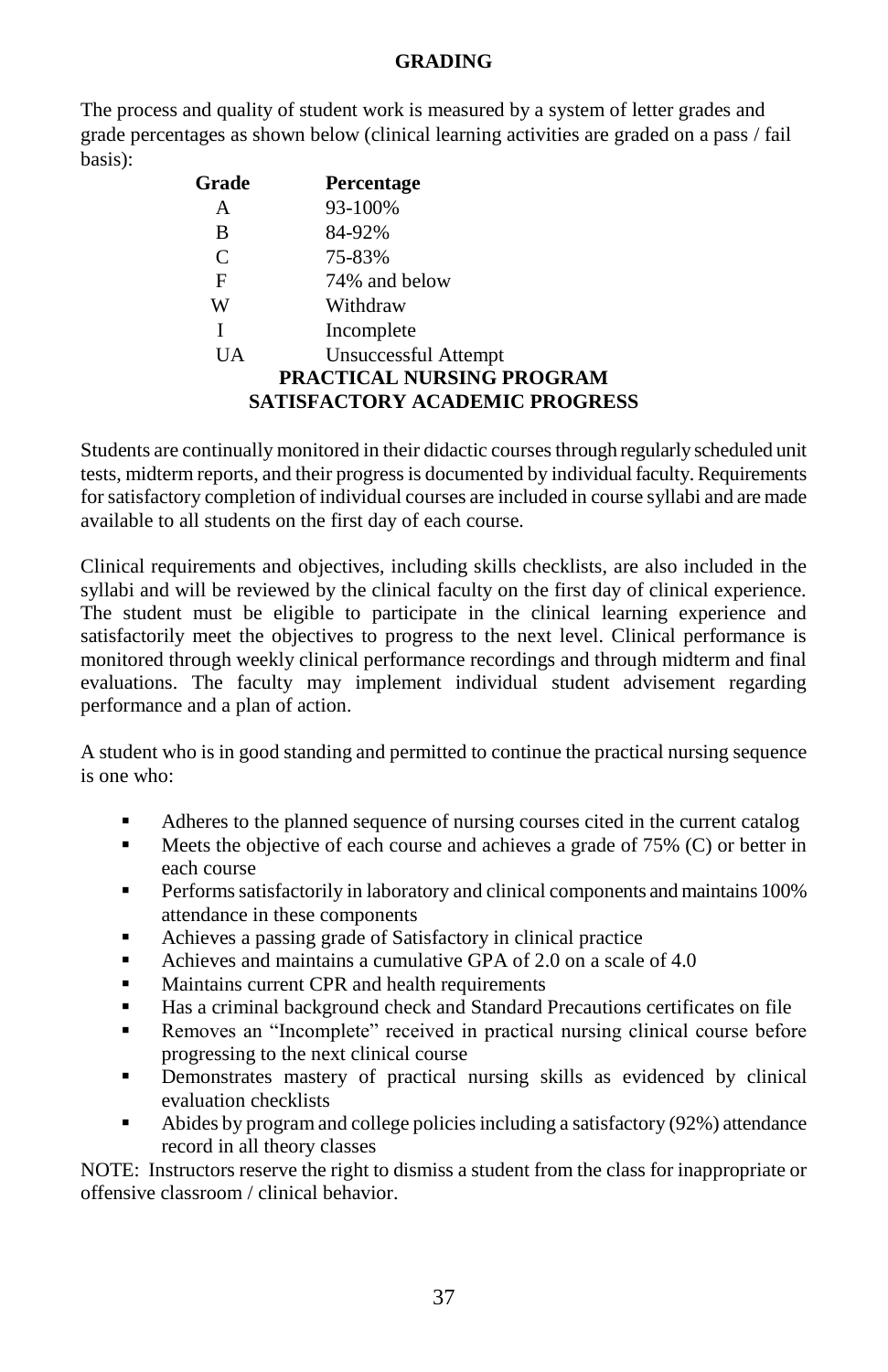If at any time a student's cumulative average is below 75%, the student will receive an academic warning and be advised by the instructor. By the end of the course, the student must achieve a 75% average or will fail the course and may be dismissed from the program. A student who is dismissed from the program for failure in a theory course may be readmitted **one time only**. A student who fails in a theory course may repeat the course one time only if within the defined maximum completion time and at the discretion of the Practical Nursing Program Director. All courses may not be offered the following semester. A student who withdraws in good standing from the program may petition for midcurriculum readmission in the appropriate semester within one year of the last date attended. Former students may request re-admission one time only. Mid-curriculum readmission will be at the discretion of the Practical Nursing Program Director.

Requests for mid-curriculum readmission after one year will not be considered. A student who has failed the clinical component of a course and applies for readmission will be evaluated at the discretion of the Practical Nursing Director and the Nursing Admission Committee members for eligibility to be readmitted to the nursing program. A student may not be considered for readmission who does not have the potential to achieve a 2.0 cumulative GPA by the end of the readmit semester. **AT NO TIME MAY A STUDENT RECEIVE FEDERAL AID BEYOND 150% OF THE PUBLISHED CREDITS (48.5) OR FOR MORE THAN SEVEN SEMESTERS**. If a student successfully repeats a failed class, the original "F" will be replaced with "UA" (unsuccessful attempt) on the transcript. This will have no negative effect on the cumulative GPA. UA's will not replace the grade for unrepeated failures.

NOTE: Students applying for readmission must meet the curriculum requirements effective at the time of readmission.

A student who does not meet the clinical objectives will receive a failing designation of Unsatisfactory / Unsafe in the clinical learning experience and will receive a letter grade of "F" for the nursing course.

The following requirements must be met prior to graduation from the program:

- Obtain a grade of 75% or higher in all theory classes
- Obtain a passing Satisfactory grade in all clinical experiences
- Obtain a mandatory pass of the Math, IV therapy, and Evolve Exit examinations
- Pay in full all tuition, fees, and expenses owed to ETI Technical College of Niles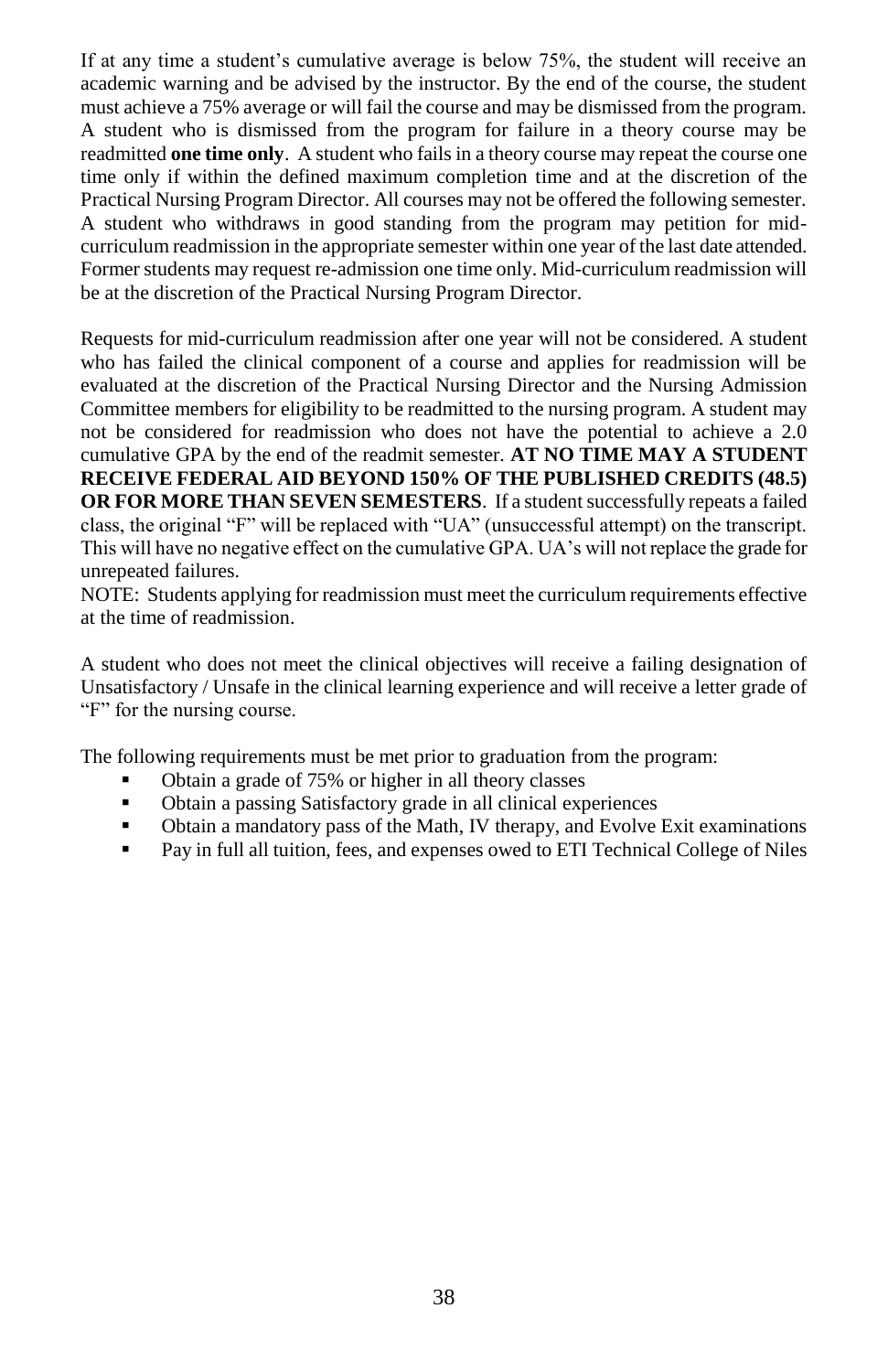# **DAY PRACTICAL NURSING PROGRAM CURRICULUM PLAN FOR LEARNING ACTIVITIES 1235 Clock Hours / Total Weeks 48 / 48.5 Credit Hours**

| <b>Course Title</b>    |                               | <b>Theory</b>                                                                                                                                                                                                                                                                                                                                             | Lab                                                                                                                                                       |                | <b>Clinical Clock</b>                               |
|------------------------|-------------------------------|-----------------------------------------------------------------------------------------------------------------------------------------------------------------------------------------------------------------------------------------------------------------------------------------------------------------------------------------------------------|-----------------------------------------------------------------------------------------------------------------------------------------------------------|----------------|-----------------------------------------------------|
| <b>First Semester</b>  |                               |                                                                                                                                                                                                                                                                                                                                                           |                                                                                                                                                           |                |                                                     |
|                        |                               | 2.5                                                                                                                                                                                                                                                                                                                                                       |                                                                                                                                                           |                | 60                                                  |
|                        |                               | 2                                                                                                                                                                                                                                                                                                                                                         |                                                                                                                                                           |                | 45                                                  |
|                        |                               | 3.5                                                                                                                                                                                                                                                                                                                                                       | 2                                                                                                                                                         | 3              | 225                                                 |
|                        |                               |                                                                                                                                                                                                                                                                                                                                                           |                                                                                                                                                           |                | 60                                                  |
|                        |                               | 10.5                                                                                                                                                                                                                                                                                                                                                      | $\overline{2}$                                                                                                                                            | 3              | 390                                                 |
|                        |                               |                                                                                                                                                                                                                                                                                                                                                           |                                                                                                                                                           |                |                                                     |
|                        | 240                           |                                                                                                                                                                                                                                                                                                                                                           |                                                                                                                                                           |                |                                                     |
|                        | Lab<br>60                     |                                                                                                                                                                                                                                                                                                                                                           |                                                                                                                                                           |                |                                                     |
|                        | Clinical<br>90                |                                                                                                                                                                                                                                                                                                                                                           |                                                                                                                                                           |                |                                                     |
| <b>Second Semester</b> |                               |                                                                                                                                                                                                                                                                                                                                                           |                                                                                                                                                           |                |                                                     |
|                        |                               | 2                                                                                                                                                                                                                                                                                                                                                         |                                                                                                                                                           |                | 45                                                  |
|                        |                               | 4.5                                                                                                                                                                                                                                                                                                                                                       | $\mathbf{1}$                                                                                                                                              | 6              | 300                                                 |
|                        |                               |                                                                                                                                                                                                                                                                                                                                                           |                                                                                                                                                           |                |                                                     |
|                        |                               |                                                                                                                                                                                                                                                                                                                                                           |                                                                                                                                                           |                | 45                                                  |
|                        |                               | 8.5                                                                                                                                                                                                                                                                                                                                                       | $\mathbf{1}$                                                                                                                                              | 6              | 390                                                 |
| <b>Total Hours</b>     |                               |                                                                                                                                                                                                                                                                                                                                                           |                                                                                                                                                           |                |                                                     |
|                        | 180                           |                                                                                                                                                                                                                                                                                                                                                           |                                                                                                                                                           |                |                                                     |
|                        | Lab<br>30                     |                                                                                                                                                                                                                                                                                                                                                           |                                                                                                                                                           |                |                                                     |
|                        | Clinical 180                  |                                                                                                                                                                                                                                                                                                                                                           |                                                                                                                                                           |                |                                                     |
| <b>Third Semester</b>  |                               |                                                                                                                                                                                                                                                                                                                                                           |                                                                                                                                                           |                |                                                     |
|                        |                               | 5.5                                                                                                                                                                                                                                                                                                                                                       | 2                                                                                                                                                         | 6              | 345                                                 |
|                        |                               |                                                                                                                                                                                                                                                                                                                                                           |                                                                                                                                                           |                |                                                     |
|                        |                               | $\overline{c}$                                                                                                                                                                                                                                                                                                                                            |                                                                                                                                                           | 2              | 110                                                 |
| <b>Total Hours</b>     |                               |                                                                                                                                                                                                                                                                                                                                                           | $\mathfrak{D}$                                                                                                                                            | $\overline{8}$ | 455                                                 |
|                        | 135                           |                                                                                                                                                                                                                                                                                                                                                           |                                                                                                                                                           |                |                                                     |
|                        | Lab<br>60                     |                                                                                                                                                                                                                                                                                                                                                           |                                                                                                                                                           |                |                                                     |
|                        | Clinical 260                  |                                                                                                                                                                                                                                                                                                                                                           |                                                                                                                                                           |                |                                                     |
|                        |                               |                                                                                                                                                                                                                                                                                                                                                           |                                                                                                                                                           |                |                                                     |
|                        | Experience I<br>Experience II | <b>Integrated Human Sciences</b><br>Caring Across the Lifespan II<br>Caring in Basic Nursing<br>Nutritional Nursing Care<br><b>Total Hours</b><br>Theory<br>Caring Across the Lifespan I<br>Caring in the Human Health<br>Pharmacological<br>Caring in Nursing<br>Theory<br>Caring in the Human Health<br>Theory<br><b>Total Program Clock Hours 1235</b> | Mathematics / Computer Skills<br>2.5<br>390 Credits 15.5<br>$\overline{2}$<br>390 Credits 15.5<br>Caring Transition into Practice<br>455 Credits 17.5 7.5 |                | <b>Credits</b><br><b>Total Program Credits 48.5</b> |

| Theory   | 555   |
|----------|-------|
| Lab      | 150   |
| Clinical | - 530 |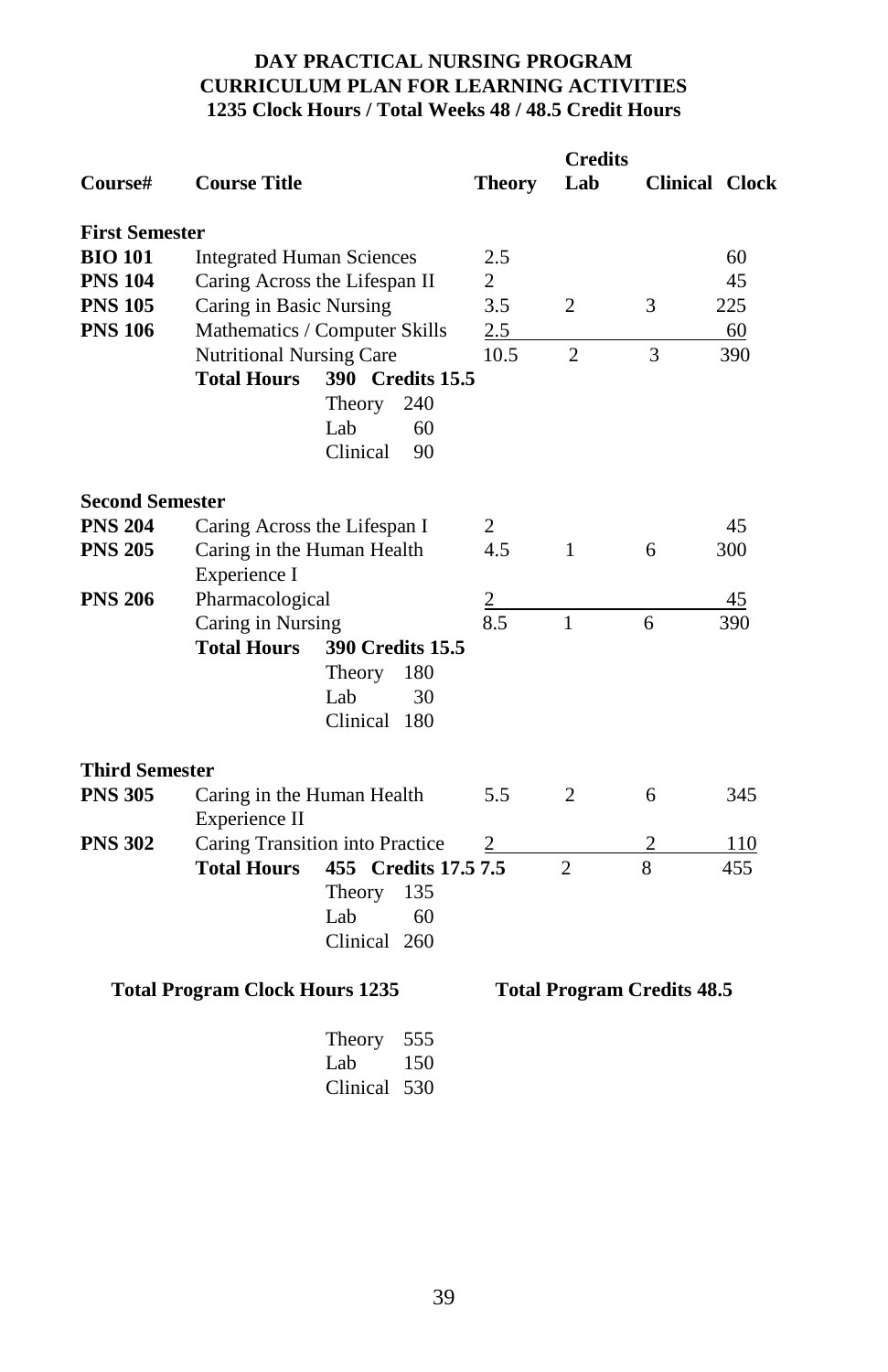# **DAY PRACTICAL NURSING PROGRAM CURRICULUM PLAN FOR LEARNING ACTIVITIES 1235 Clock Hours / Total Weeks 64 / 48.5 Credit Hours**

| Course#                | <b>Course Title</b>                   |                                 | <b>Theory</b> | <b>Credits</b><br>Lab | <b>Clinical Clock</b>             |     |
|------------------------|---------------------------------------|---------------------------------|---------------|-----------------------|-----------------------------------|-----|
| <b>First Semester</b>  |                                       |                                 |               |                       |                                   |     |
| <b>BIO 101</b>         | <b>Integrated Human Sciences</b>      |                                 | 2.5           |                       |                                   | 60  |
| <b>PNS 204</b>         |                                       | Caring Across the Lifespan I    | 2             |                       |                                   | 45  |
| <b>PNS 104</b>         |                                       | Caring Across the Lifespan II   | $\mathbf{2}$  |                       |                                   | 45  |
| <b>PNS 106</b>         |                                       | Mathematics / Computer Skills   | 2.5           |                       |                                   | 60  |
|                        | <b>Nutritional Nursing Care</b>       |                                 | 9             |                       |                                   | 210 |
|                        | <b>Total Hours</b>                    | 210 Credits 9<br>210<br>Theory  |               |                       |                                   |     |
| <b>Second Semester</b> |                                       |                                 |               |                       |                                   |     |
| <b>PNS 105</b>         | Caring in Basic Nursing               |                                 | 3.5           | 2                     | 3                                 | 225 |
| <b>PNS 206</b>         | Pharmacological                       |                                 | 2             |                       |                                   | 45  |
|                        | Caring in Nursing                     |                                 | 5.5           | $\overline{c}$        | 3                                 | 270 |
|                        | <b>Total Hours</b>                    | <b>270 Credits 10.5</b>         |               |                       |                                   |     |
|                        |                                       | Theory<br>120                   |               |                       |                                   |     |
|                        |                                       | 60<br>Lab                       |               |                       |                                   |     |
|                        |                                       | Clinical<br>90                  |               |                       |                                   |     |
| <b>Third Semester</b>  |                                       |                                 |               |                       |                                   |     |
| <b>PNS 205</b>         | Caring in the Human Health            |                                 | 4.5           | 1                     | 6                                 | 300 |
|                        | Experience I                          |                                 |               |                       |                                   |     |
|                        | <b>Total Hours</b>                    | 300 Credits 11.5                |               |                       |                                   |     |
|                        |                                       | Theory<br>90                    |               |                       |                                   |     |
|                        |                                       | Lab<br>30                       |               |                       |                                   |     |
|                        |                                       | Clinical 180                    |               |                       |                                   |     |
|                        |                                       |                                 |               |                       |                                   |     |
| <b>Fourth Semester</b> |                                       |                                 |               |                       |                                   |     |
| <b>PNS 305</b>         | Caring in Human Health                |                                 | 5.5           | $\overline{c}$        | 6                                 | 345 |
|                        | Experience II                         |                                 |               |                       |                                   |     |
| <b>PNS 302</b>         |                                       | Caring Transition into Practice | 2             |                       |                                   | 110 |
|                        | Caring in Nursing                     |                                 | 7.5           | $\overline{c}$        | 8                                 | 455 |
|                        | <b>Total Hours</b>                    | 455 Credits 17.5                |               |                       |                                   |     |
|                        |                                       | Theory<br>135                   |               |                       |                                   |     |
|                        |                                       | Lab<br>60                       |               |                       |                                   |     |
|                        |                                       | Clinical<br>260                 |               |                       |                                   |     |
|                        | <b>Total Program Clock Hours 1235</b> |                                 |               |                       | <b>Total Program Credits 48.5</b> |     |
|                        |                                       | Theory<br>555                   |               |                       |                                   |     |
|                        |                                       | Lab<br>150                      |               |                       |                                   |     |
|                        |                                       | Clinical 530                    |               |                       |                                   |     |
|                        |                                       |                                 |               |                       |                                   |     |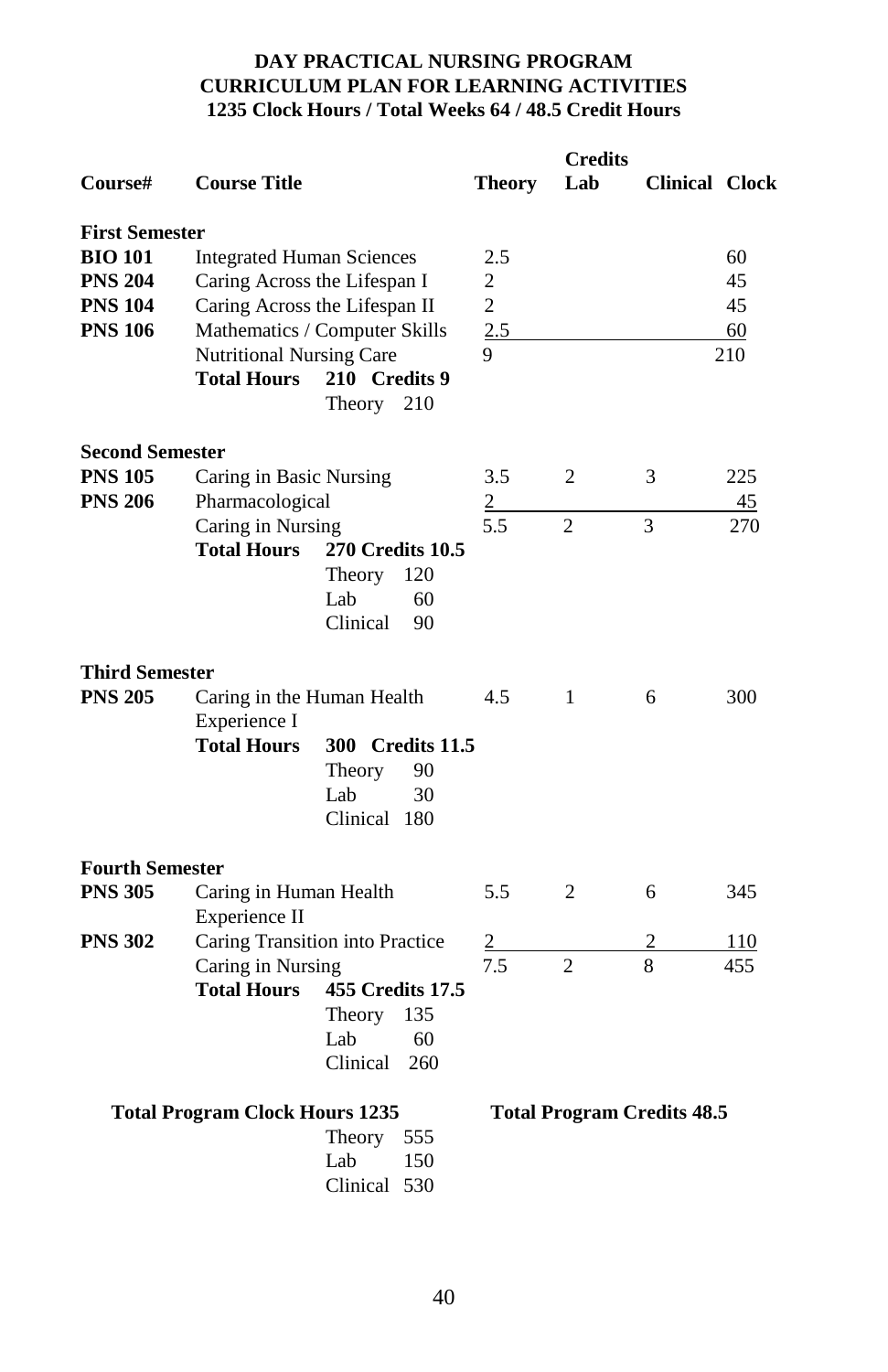# **EVENING WEEKEND PROGRAM CURRICULUM PLAN FOR LEARNING ACTIVITIES 1235 Clock Hours / Total Weeks 80 / 48.5 Credit Hours Credits**

| Course#                | <b>Course Title</b>                                            |                              |     | Theory              | Lab            | <b>Clinical Clock</b>             |     |
|------------------------|----------------------------------------------------------------|------------------------------|-----|---------------------|----------------|-----------------------------------|-----|
| <b>First Semester</b>  |                                                                |                              |     |                     |                |                                   |     |
| <b>BIO 101</b>         | <b>Integrated Human Sciences</b>                               |                              |     | 2.5                 |                |                                   | 60  |
| <b>PNS 204</b>         |                                                                | Caring Across the Lifespan I |     |                     |                |                                   | 45  |
| <b>PNS 104</b>         | Caring Across the Lifespan II<br>Mathematics / Computer Skills |                              |     | 2<br>$\overline{2}$ |                |                                   | 45  |
| <b>PNS 106</b>         |                                                                |                              |     | 2.5                 |                |                                   |     |
|                        |                                                                |                              |     |                     |                |                                   | 60  |
|                        | Nutritional Nursing Care                                       |                              |     | 9                   |                |                                   | 210 |
|                        | <b>Total Hours</b>                                             | 210 Credits 9                |     |                     |                |                                   |     |
|                        |                                                                | Theory                       | 210 |                     |                |                                   |     |
| <b>Second Semester</b> |                                                                |                              |     |                     |                |                                   |     |
| <b>PNS 105</b>         |                                                                |                              |     | 3.5                 | 2              |                                   | 225 |
|                        | Caring in Basic Nursing                                        |                              |     |                     |                | 3                                 |     |
| <b>PNS 206</b>         | Pharmacological                                                |                              |     | $\overline{2}$      |                |                                   | 45  |
|                        | Caring in Nursing                                              |                              |     | 5.5                 | $\overline{c}$ | 3                                 | 270 |
|                        | <b>Total Hours</b>                                             | <b>270 Credits 10.5</b>      |     |                     |                |                                   |     |
|                        |                                                                | Theory                       | 120 |                     |                |                                   |     |
|                        |                                                                | Lab                          | 60  |                     |                |                                   |     |
|                        |                                                                | Clinical                     | 90  |                     |                |                                   |     |
|                        |                                                                |                              |     |                     |                |                                   |     |
| <b>Third Semester</b>  |                                                                |                              |     |                     |                |                                   |     |
| <b>PNS 205</b>         | Caring in the Human Health<br>Experience I                     |                              | 4.5 | 1                   | 6              | 300                               |     |
|                        |                                                                |                              |     |                     |                |                                   |     |
|                        | <b>Total Hours</b>                                             | <b>300 Credits 11.5</b>      |     |                     |                |                                   |     |
|                        |                                                                | Theory                       | 90  |                     |                |                                   |     |
|                        |                                                                |                              |     |                     |                |                                   |     |
|                        |                                                                | Lab                          | 30  |                     |                |                                   |     |
|                        |                                                                | Clinical 180                 |     |                     |                |                                   |     |
| <b>Fourth Semester</b> |                                                                |                              |     |                     |                |                                   |     |
| <b>PNS 305</b>         | Caring in the Human Health                                     |                              |     | 5.5                 | 2              | 6                                 | 345 |
|                        | Experience II                                                  |                              |     |                     |                |                                   |     |
|                        | <b>Total Hours</b>                                             | 345 Credits 13.5             |     |                     |                |                                   |     |
|                        |                                                                |                              |     |                     |                |                                   |     |
|                        |                                                                | Theory                       | 105 |                     |                |                                   |     |
|                        |                                                                | Lab                          | 60  |                     |                |                                   |     |
|                        |                                                                | Clinical 180                 |     |                     |                |                                   |     |
| <b>Fifth Semester</b>  |                                                                |                              |     |                     |                |                                   |     |
| <b>PNS 302</b>         | Caring Transition into Practice                                |                              |     | 2                   |                | 2                                 | 110 |
|                        |                                                                |                              | 30  |                     |                |                                   |     |
|                        |                                                                | Theory                       |     |                     |                |                                   |     |
|                        |                                                                | Clinical 80                  |     |                     |                |                                   |     |
|                        | <b>Total Hours</b>                                             | 110 Credits 4                |     |                     |                |                                   |     |
|                        | <b>Total Program Clock Hours 1235</b>                          |                              |     |                     |                | <b>Total Program Credits 48.5</b> |     |
|                        |                                                                | Theory                       | 555 |                     |                |                                   |     |
|                        |                                                                | Lab                          | 150 |                     |                |                                   |     |
|                        |                                                                |                              |     |                     |                |                                   |     |
|                        |                                                                | Clinical 530                 |     |                     |                |                                   |     |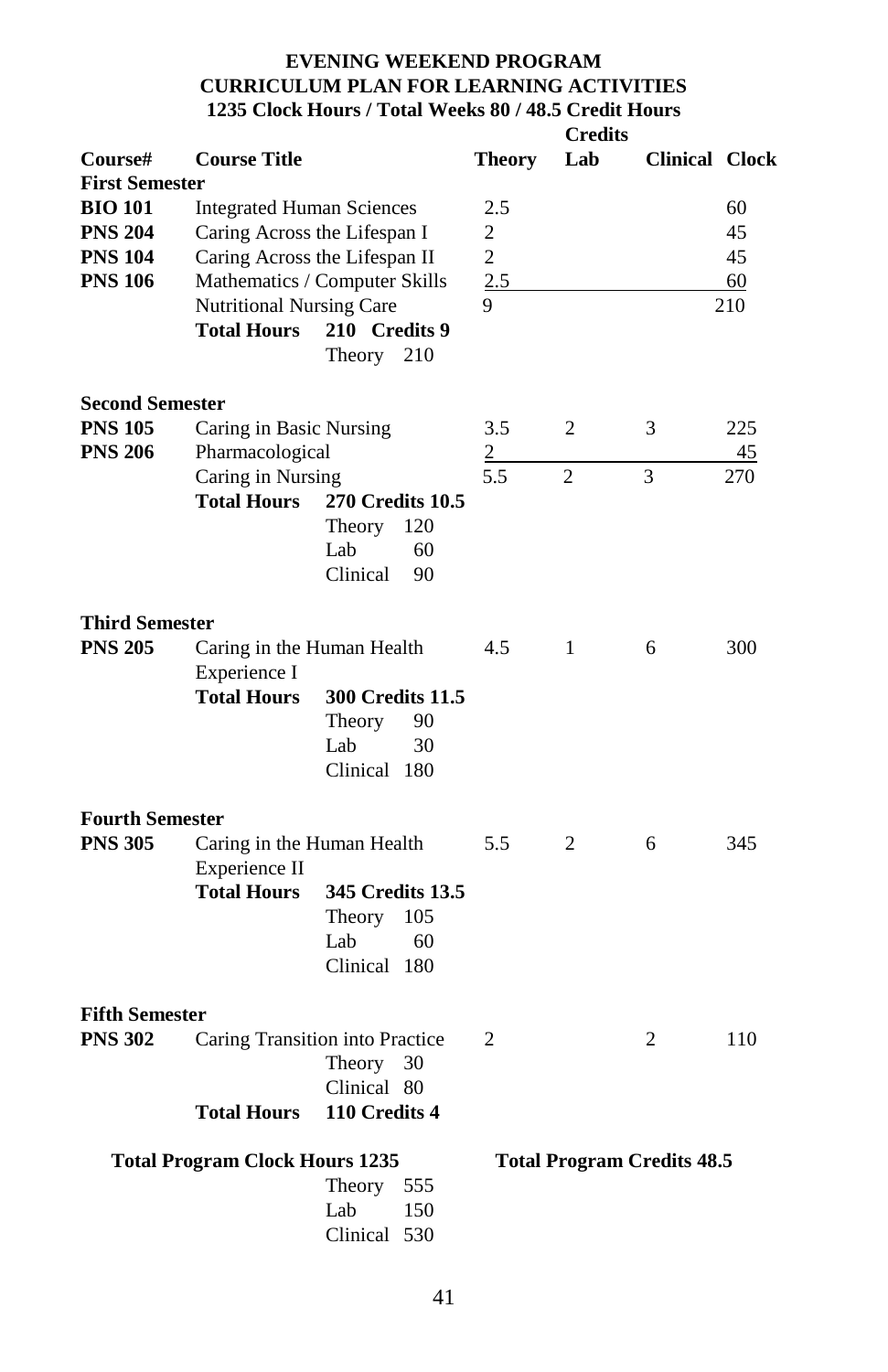# **REQUIREMENTS FOR COMPLETION OF THE PROGRAM**

The following requirements must be met prior to graduation from the program:

- 1. Obtain a grade of 75% or higher in all theory courses;
- 2. Obtain a passing (satisfactory) grade in all clinical experiences;
- 3. Obtain a mandatory pass of the math, I.V. therapy, and Evolve Exit Examinations;
- 4. Submit all required paperwork; and

structured, non-complex clinical settings.

5. Payment of all tuition, fees, and expenses owed to ETI Technical College of Niles.

# **DESCRIPTION OF NURSING COURSES**

All nursing courses require a grade of 'C' or better. All practical nursing courses must be taken in scheduled sequence.

# **Course Descriptions**

# **BIO 101 Credits 2.5** Integrated Human Sciences Lecture 2.5 A study of human systems, emphasizing the physical, chemical, and cellular basis or organ system structure, function, and development utilizing appropriate medical terminology. Introduction to microbiology related to disease prevention, infection control, and workplace safety.

| <b>PNS 104</b>                                                                             | <b>Credits 2</b> |
|--------------------------------------------------------------------------------------------|------------------|
| Caring Across the Lifespan II                                                              | Lecture 2        |
| Normal developmental as well as pathological changes of middle and late adulthood;         |                  |
| includes communication strategies for practical nurses dealing with the aging person with  |                  |
| sensory deficits. Also included: nursing care at the end of life, and the diverse culture, |                  |
| customs, and traditions related to death and dying.                                        |                  |

| <b>PNS 105</b>                                                                             | Credits 8.5                    |
|--------------------------------------------------------------------------------------------|--------------------------------|
| Caring in Basic Nursing                                                                    | Lecture 3.5, Lab 2, Clinical 3 |
| A study of basic theories and principles of practical nursing incorporated with skill      |                                |
| competencies and clinical experiences to ensure a safe and effective caring environment.   |                                |
| The nursing student will be introduced to the evolving health care needs of a racially and |                                |
| culturally diverse society, and will begin contributing to the nursing process using       |                                |
| creative factors in physical data collection, and will provide basic care and comfort in   |                                |

| <b>PNS 106</b>                                                                           | Credits 2.5 |
|------------------------------------------------------------------------------------------|-------------|
| Mathematics / Computer Skills Nutritional Nursing                                        | Lecture 2.5 |
| An introduction to an essential practical nursing skill the accurate calculation of drug |             |
| dosages as applied to patients across the lifespan. Focus is on basic mathematical       |             |
| computations, conversions, calculations of dosages, and intravenous flow rates. Also     |             |
| included is the role of computers in information management in health care systems,      |             |
| including basic keyboarding, documentation in electronic patient charts and medication   |             |
| administration records, data retrieval, and care entry.                                  |             |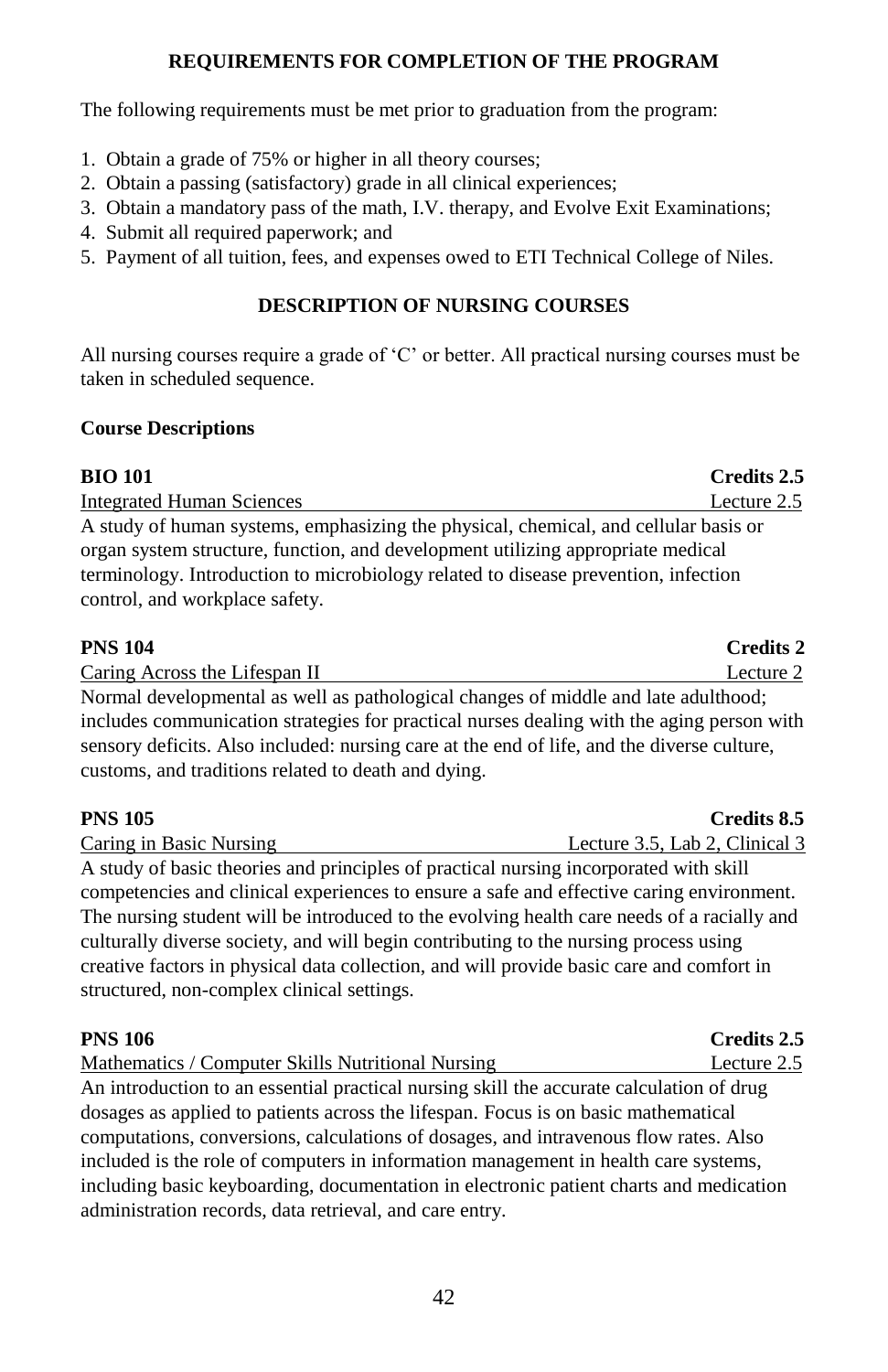explored with emphasis on holistic care and lifespan issues. Developmental theorists are studied along with cultural variations in lifecycle events. Effective communication strategies throughout the developmental stages and across cultural barriers are also examined.

Human physical and psychosocial development from birth throughout the life cycle is

Caring in the Human Health Experience I Lecture 4.5, Lab 1, Clinical 6 An introduction to the caring concepts of adults in acute, long term, or mental health settings. Increasingly complex skills are introduced and practiced, including medication administration. Therapeutic communication and the care of people with mental health disorders are integrated into those courses.

# **PNS 206 Credits 2**

Pharmacological Caring in Nursing 2 and 2 and 2 and 2 and 2 and 2 and 2 and 2 and 2 and 2 and 2 and 2 and 2 and 2 and 2 and 2 and 2 and 2 and 2 and 2 and 2 and 2 and 2 and 2 and 2 and 2 and 2 and 2 and 2 and 2 and 2 and 2 Study of nutritional needs throughout the lifespan as well and dietary modifications, supplementations, both prescribed and over the counter, as well as medications used to treat various acute and chronic health conditions. Classification of medications, pharmacodynamics and fluid and electrolyte functions and replacement are studied as well as the ethical and legal implications of medication administration.

# **PNS 305 Credits 13.5**

Caring in the Human Health Experience II Lecture 5.5, Lab 2, Clinical 6 This course explores the practical nursing care of patients during major life changes. Maternity and pediatric care is incorporated into this second Human Health Experience course. Increasingly complex skills are introduced and practiced, including IV therapy in the adult patient. The focus is on family-centered care, women's and children's health issues, acute and chronic illness, disability, and end of life care with practice experiences in structured health care settings.

| <b>PNS 302</b>                                                                                 | <b>Credits 4</b>      |
|------------------------------------------------------------------------------------------------|-----------------------|
| Caring Transition into Practice                                                                | Lecture 2, Clinical 2 |
| This course explores the role of the practical nurse in the health care system; major          |                       |
| social, economic, and educational trades are studied. The focus is on strategies to            |                       |
| facilitate the transition of the student to the practical nursing role, including two (2) week |                       |

or eighty (80) hour clinical experiences with a preceptor.

# **PNS 205 Credits 11.5**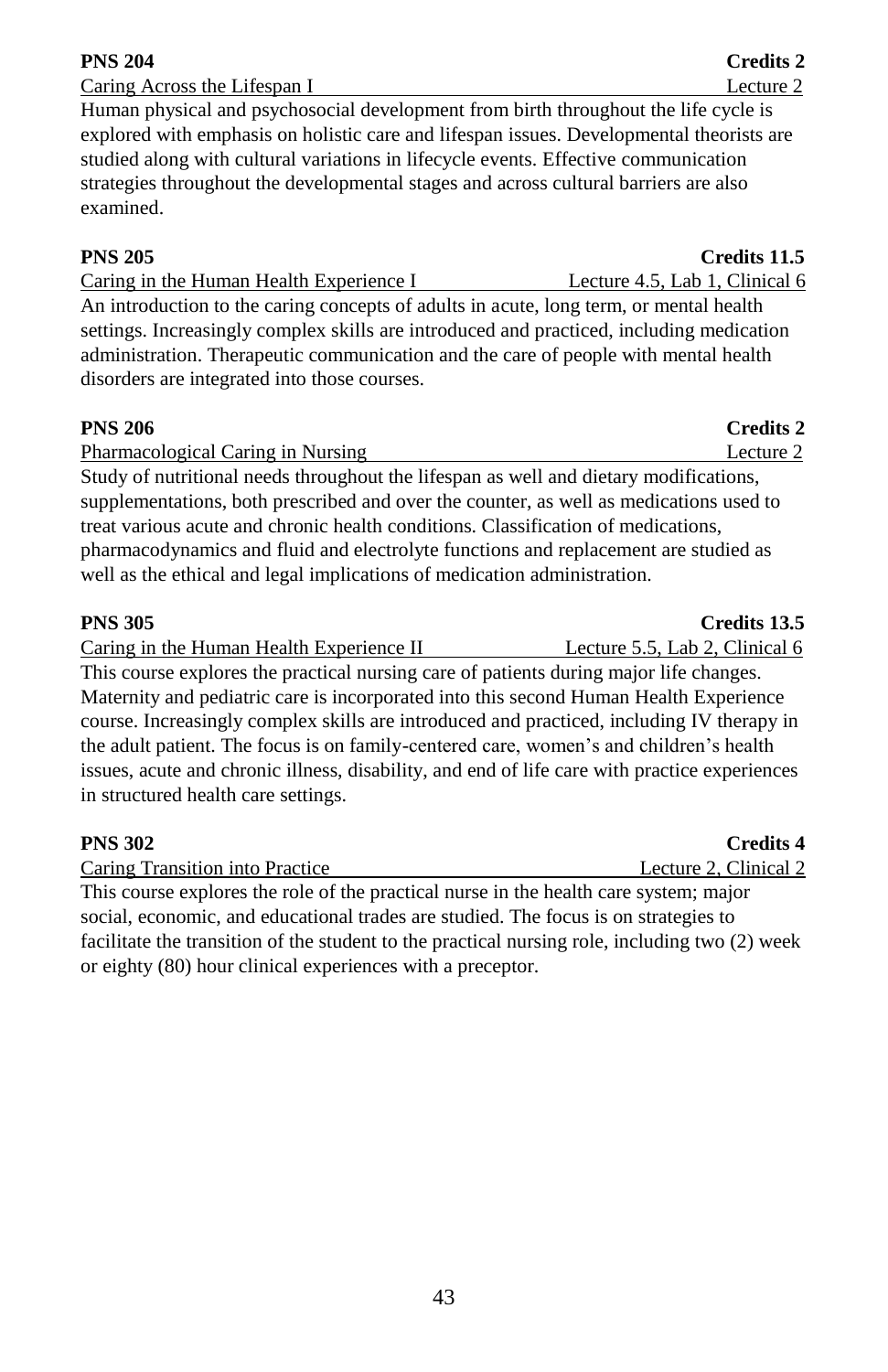# **ASSOCIATE DEGREE OF APPLIED SCIENCE IN NURSING**

Nursing courses have been carefully developed and scheduled to meet the needs of adult learners. The curriculum combines classroom instruction with laboratory skills components, and clinical experiences in the areas of medical-surgical nursing, complex care nursing, behavioral health, pediatrics, obstetrics, geriatrics, pharmacology, and nursing leadership. Clinical experience, an important part of the ETI Technical College of Niles philosophy, will take place at local nursing homes, hospitals, and healthcare agencies that provide continuing support for nursing education programs. The nursing program is divided into five semesters 15 weeks in length (with one additional week of finals), for a total of 75 weeks plus finals; total length 80 weeks. The advanced standing program is divided over four - five semesters for a total of 60-75 weeks plus finals; total length 64-80 weeks. Each semester consists of prescribed subjects and studies that build upon each other. Students begin their training in the first semester and progress sequentially through each semester until all courses and semesters have been successfully completed. The program's goals and learning domains are evident in the objectives. The syllabi are consistent and available for the student at the beginning of each course.

ADN students who meet all program progression and completion requirements will be awarded a degree and become eligible to apply for the National Council Licensure Examination for Registered Nurses (NCLEX-RN). Graduates who become Registered Nurses will then qualify for Technical Credit Transfer (Stackable Certificates: HB 699, Section R.E. 33.34, 126<sup>th</sup> General Assembly) through articulation plans at regional RN to BSN nursing programs should they choose to continue their education in nursing.

# **ADN-RN PROGRAM POLICIES**

In some instances, policies and regulations exist for students in the ADN-RN program that do not apply to students in other programs at ETI Technical College. Unless specified, students in the ADN-RN program must abide by the terms, policies, and procedures in the ETI Technical College catalog. ADN-RN program policy changes that occur after students are admitted to the program will be communicated to students in writing and verbally via the administrator, instructors, and student liaisons. The program shall not implement changes to policies for student progression, or requirements for completion of the program, regarding students enrolled in the program at the time the changes are adopted.

# **ADN-RN PROGRAM ADMISSION POLICY**

- 1. Applicants are admitted three times yearly: January, May, and September.
- 2. Applicants must first be admitted to ETI Technical College and attend a nursing information session, or meet with a nursing advisor before they are eligible for selection to the ADN-RN program.
- 3. Selection for all applicants is based on the following criteria: a. Graduation from an accredited high school or General Education Development (GED) certificate according to State guidelines; Official Transcript required.

b. Pre-Entrance Testing – passage of the Evolve Reach Pre-Entrance Examination (75% in subject areas-reading, grammar, and math); Applicants are only permitted two (2) attempts, test results are good for one (1) year; and c. Results of criminal background check.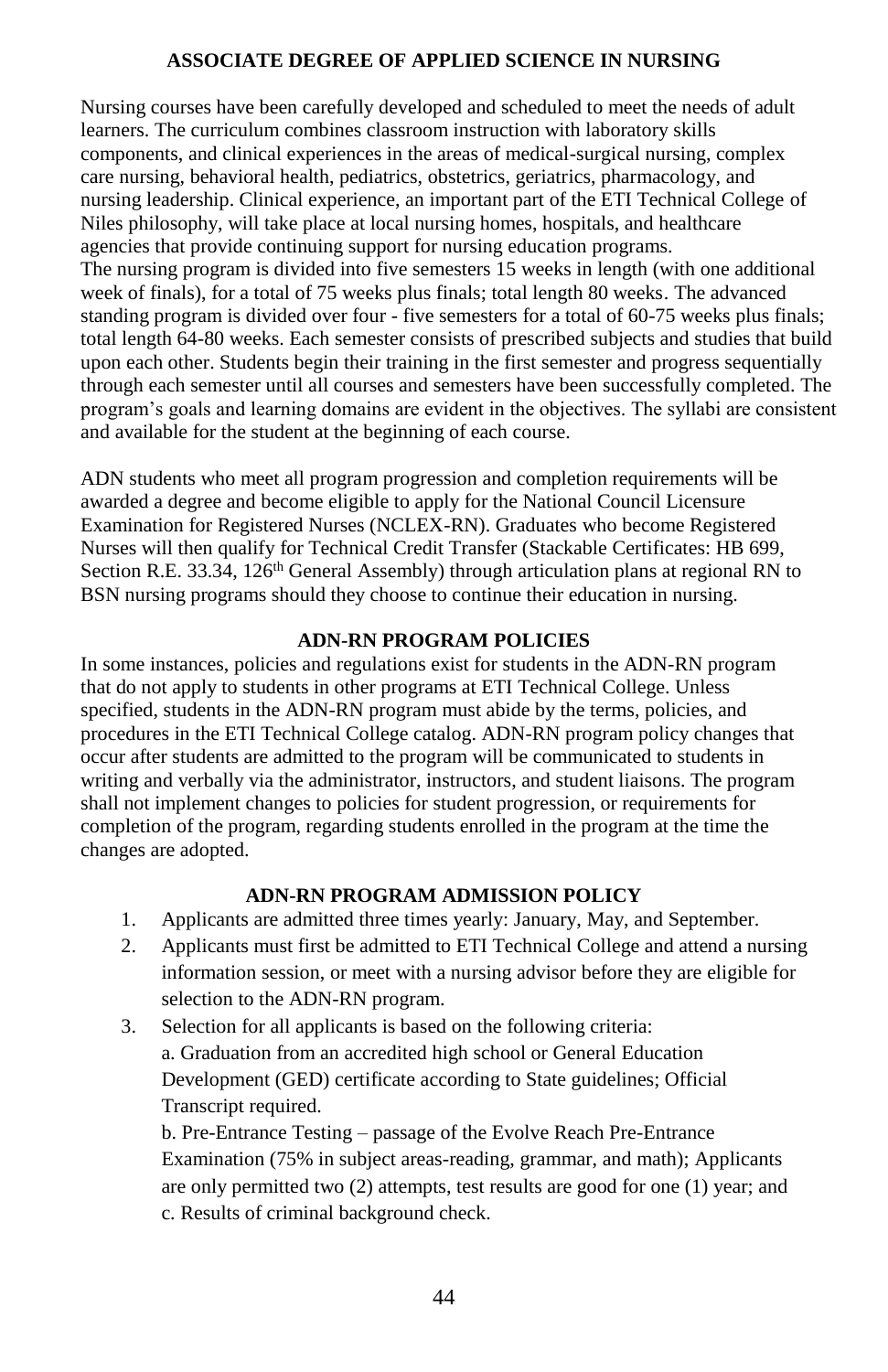- 4. All completed applications will be reviewed by the Nursing Admission Committee. Acceptance into the program is based on criteria, interview, and review. Applicants will be notified by letter if accepted or if further documents are needed. The program will admit as many qualified applicants as its resources permit. Applicants who meet the criteria, but are not admitted, may reapply for the next class.
- 5. Following notification of acceptance into the nursing program, but prior to the beginning of the first nursing course, students must submit to the nursing office documentation of:

a. Good health as evidenced by a physical examination within one year prior to admission to the nursing program, including baseline two step tuberculin skin test (Mantoux) for tuberculosis;

b. Hepatitis B, Mumps, Rubeola, Rubella, Varicella, and Tetanus immunity in accordance with the guidelines published by the Centers for Disease Control and Prevention (CDC), and the flu shot;

c .Participation in ETI Liability Insurance Program;

d. Certification by the **American Heart Association** for Healthcare Providers in Basic Cardiac Life Support (or an equivalent training), including adult, child, and infant resuscitation; and

e. Submission of a passport-type photograph.

**Note:** Failure to provide the above will prohibit the student from providing patient care and may result in failure to meet the clinical objectives, and will therefore fail the program.

# **ADN-RN PROGRAM CRIMINAL BACKGROUND CHECK**

Criminal background checks, both state and federal, are used to determine whether a student may be placed in clinical settings under Ohio law, including Ohio Revised Code Chapter 4723.09 (2) (b). Clinical sites may decline to accept students with any convictions which will prevent the student from successfully completing the academic program. Students with drug trafficking convictions will not be considered for admission. Students who are convicted of, plead guilty to, or have a judicial finding of guilt for any crime subsequent to enrollment, should immediately notify the ADN-RN Program Administrator as such action will affect the student's ability to complete the program and / or obtain an Ohio license. A confidential Disclosure Statement will need to be signed for a positive BCI, stating understanding of above.

The Ohio Board of Nursing requires applicants for licensure to submit to a criminal records check, both state and federal completed by the Bureau of Criminal Identification and investigation in a form prescribed by the Ohio Board of Nursing the results of which indicate the individual had not been convicted of, plead guilty to, or had a judicial finding of guilt for any violation set forth in section Ohio Revised Code Chapter 4723.09. For further information, see the Ohio Board of Nursing website a[t www.nursing.ohio.gov.](http://www.nursing.ohio.gov/) 

# **ADN-RN PROGRAM MILITARY / VETERANS**

A military veteran is any member of the United States Armed Forces, including the Army, Navy, Air Force, Marine Corps, Coast Guard, or any components of the these forces; the National Guard of any state; the commissioned corps of the United States public health service; the Merchant Marine service during wartime; such other service as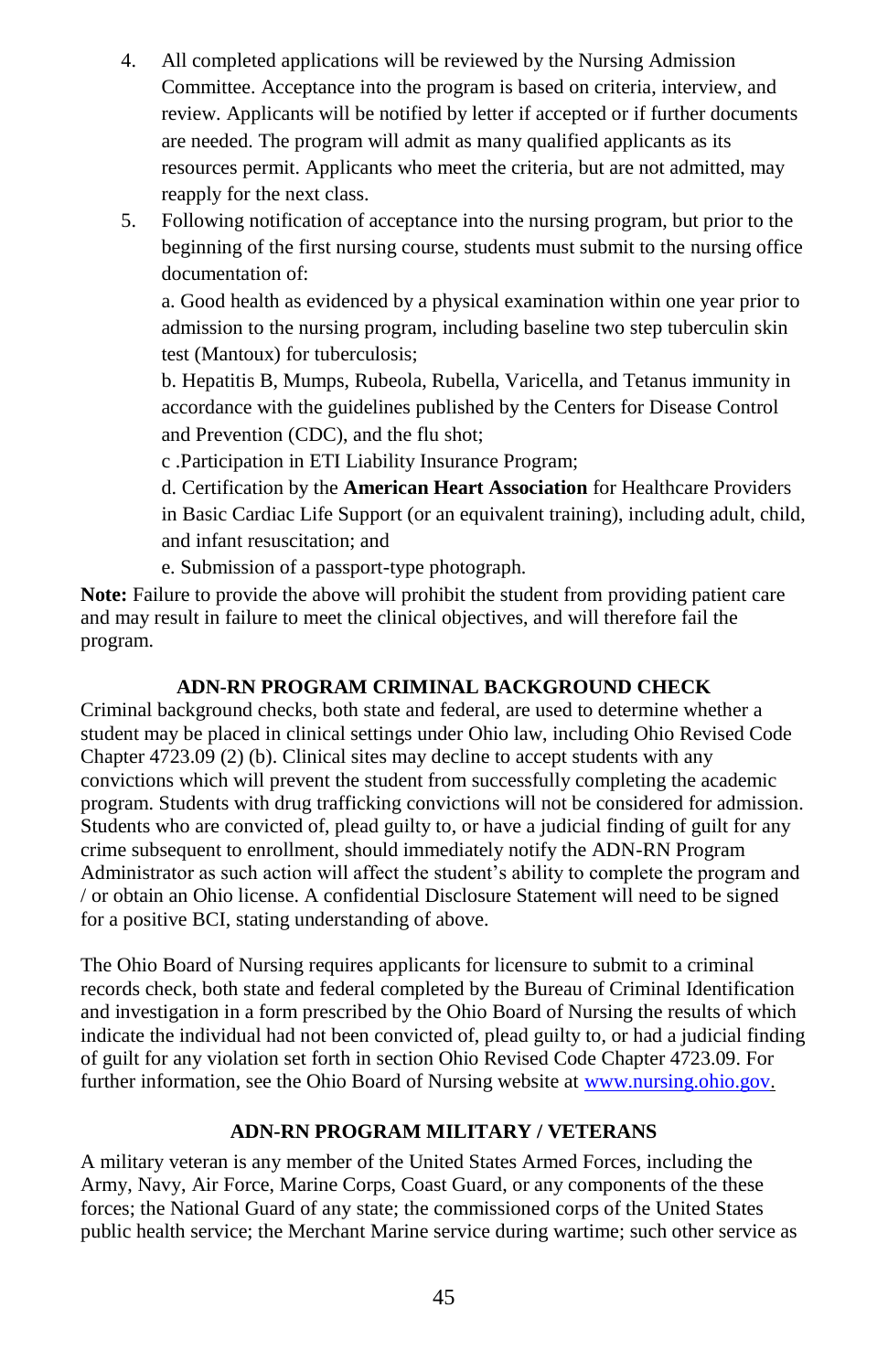may be designated by Congress or the Ohio organized militia when engaged in full-time National Guard duty for a period of more than thirty days. A veteran is any person who has completed service in the armed forces, including the National Guard of any state, or a reserve component of the armed forces, who has been discharged under honorable conditions from the armed forces, or who has been transferred to the reserve with evidence of satisfactory service. An active service member means any member of the armed forces of the United States performing active duty under title 10 of the United States Code.

## **AWARDING OF COLLEGE CREDIT FOR MILITARY TRAINING / EXPERIENCE**

ETI Technical College of Niles is committed to the acceptance and awarding of college credit for training and experience in the United States Armed Forces or National Guard, as long as it has been provided in the resources of the American Council on Education and / or the SOCNAV / SOCAD. A thorough review will be conducted of relevant military education and training to determine equivalency of college credits that corresponds to the nursing program. Reference: Executive order of 2013-05K, John R. Kasich Governor, State of Ohio (June 11, 2013).

A student interested in receiving this type of credit will follow the same process for transcript evaluation listed under Credit for Previous Training in the college catalog (p.7). In compliance with the "Harry W. Colmery" Veterans Educational Assistance Act of 2017, Section 105, RN students are required to do Clinical and Preceptors as part of their training. The following is a list of possible sites; Belmont Pines -44485, Briarfield Manor-444515, Select Specialty Hospital-44512, Shepherd of the Valley-44483, Hillside Rehabilitation Hospital-44484, Louis Stokes VA Hospital and Clinic-44105, Windsor House-44484-44505, and Trumbull Memorial Hospital (Steward Health) 44483.

Veterans or eligible dependents attending ETI Technical College of Niles may be eligible to receive Veteran's Educational Benefits through the Department of Veteran's Affairs when pursuing the Associate Degree in Applied Science in Nursing program. The VA application is available from the Veterans Office 1-888-GIBILL-1, or online at [www.gibill.va.gov.](http://www.gibill.va.gov/) This form should be completed before the start of the enrollment period. A prospective student must provide a copy of the Veteran's DD-214 (Authorization for Separation from Active Duty) or Certification of Eligibility for Chapter 1606. Each semester the VA School Certifying Official reviews and certifies each veteran for the number of credit hours taken.

Veteran Students Responsibilities:

- 1. Consult with the ADN-RN Program Administrator and VA School Certifying Official and enroll in courses meeting the curriculum requirements of the ADN-RN program.
- 2. Attend classes regularly and complete course requirements satisfactorily to continue receiving VA benefits.
- 3. Notify VA School Certifying Official when / if:
	- Drop or add courses
	- Withdraw from a class
	- Stop attending classes on a regular basis
	- Change name, address and / or telephone number
	- Change educational major
	- Have any concerns or questions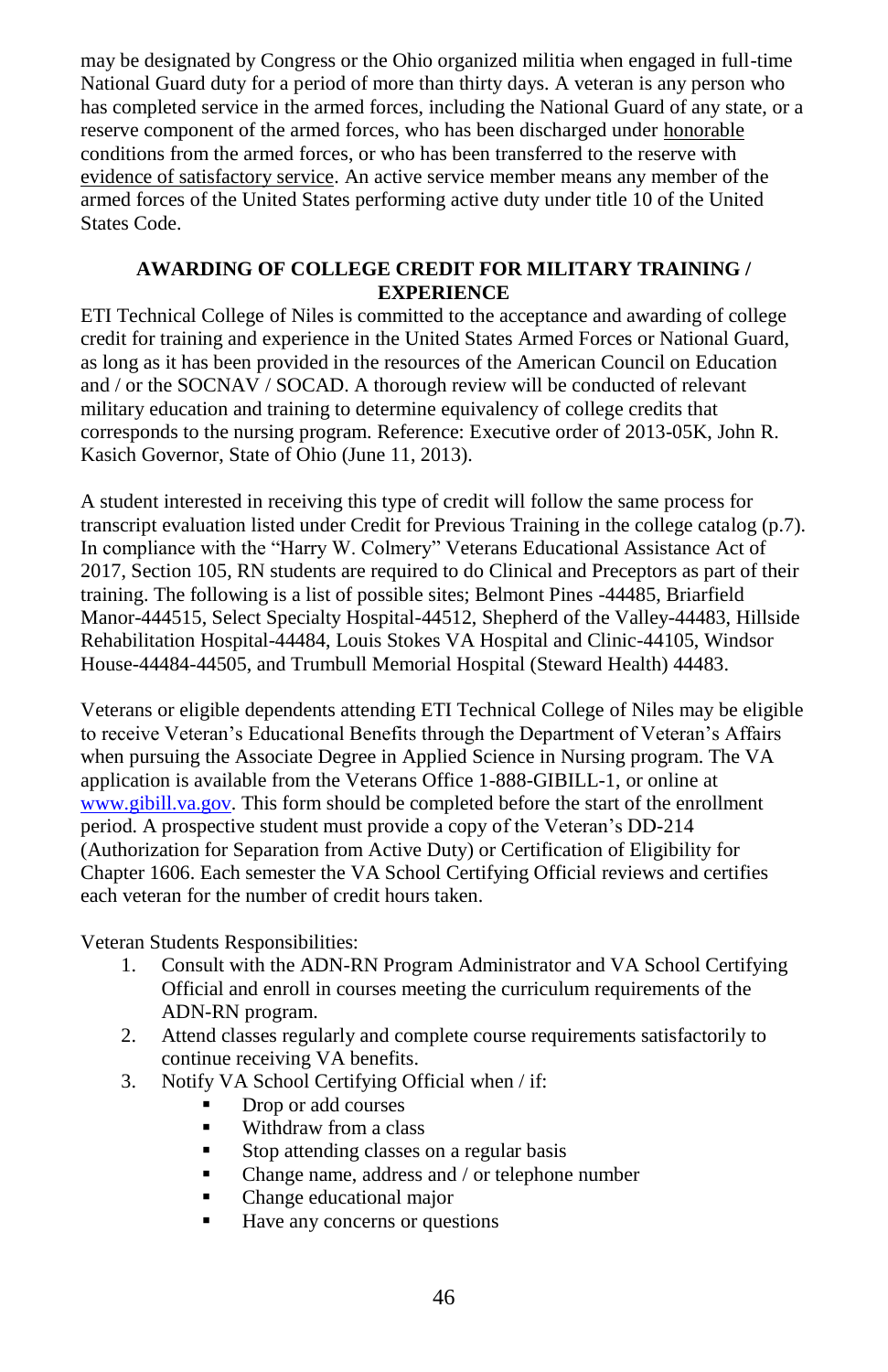Veterans recalled to active duty may be withdrawn from his / her courses at any time during the semester entitling the student to a 100% refund of any tuition and fees paid by the veteran. Documentation of departure orders is required. A handicap cannot interfere with attainment of the nursing program objectives or impair the student's ability to practice according to acceptable and prevailing standards of safe nursing care because of a physical or mental disability.

# **ADN-RN PROGRAM: AN EQUAL OPPORTUNITY SCHOOL**

ETI Technical College of Niles actively subscribes to a policy of equal educational and employment opportunities and in accordance with Title IX of education amendments of 1972, does not discriminate on the basis of race, color, sex, handicap, religion, and national or ethnic origin in admission, treatment of student, or employment. **Note**: A handicap cannot interfere with attainment of the nursing program objectives or impair the student's ability to practice according to acceptable and prevailing standards of safe nursing care because of a physical or mental disability.

# **ADN-RN PROGRAM WITHDRAWAL POLICY**

A student may withdraw from the College voluntarily. The student must meet with the ADN-RN Program Administrator, submit a letter of withdrawal, complete a status change form, and meet with the financial aid department for an exit interview. The withdrawal date is the last date of recorded attendance. Withdrawal does not preclude re-admission to the program.

# **ADN-RN PROGRAM RE-ADMISSION**

Students who withdraw from the ADN-RN program or have been dismissed for failure in a nursing theory course may request re-admission **one-time only**. Students applying for re-admission must meet the curriculum requirements effective at the time of readmission. Requests after one year will not be considered.

Challenging Nursing Course / Re-admission—there is provision for advanced standing and only select courses may be challenged in the ETI Technical College of Niles ADN-RN program with the exception of military veterans.

A student who withdraws in good standing from the program or has been dismissed from the program for failure in a theory course may petition for mid-curriculum re-admission in the appropriate semester within one year of the last date attended. Former students may request re-admission one time with ADN-RN Program Administrator approval. Midcurriculum re-admission will be at the discretion of the ADN-RN Program Administrator. Requests for mid-curriculum re-admission after one year will not be considered. A student who has failed the clinical component of a course and applies for re-admission will be evaluated at the discretion of the ADN-RN Program Administrator and the Nursing Admission Committee members for eligibility to be re-admitted to the ADN-RN program.

ADN students must abide by the Satisfactory Academic Progress (SAP) policy. A student may not be considered for re-admittance who does not have the potential to achieve the required cumulative GPA by the end of the re-admit semester.

**Note:** Students applying for re-admission must meet the curriculum requirements effective at the time of re-admission.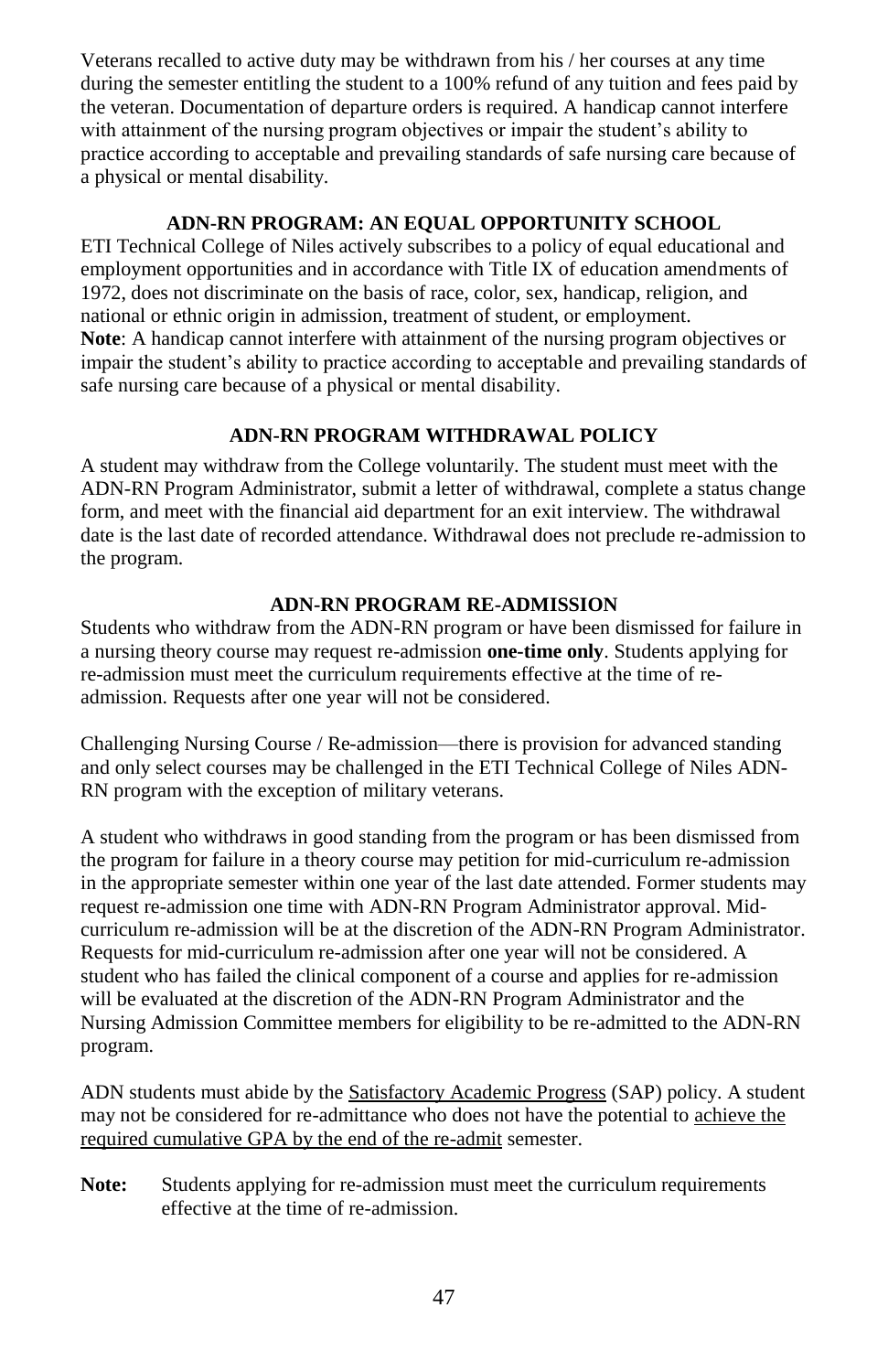# **ADN-RN PROGRAM ADVANCED STANDING LPN OPTION**

Advanced placement for LPNs is available. An applicant must be a graduate of a Board of Nursing state-approved school of practical nursing, demonstrate proof of a current unrestricted license, and meet the same admission requirements as other nursing students. Students will be admitted based on space availability (three times a year when courses start: January, May, and September). The nursing technology and related courses must be completed within two calendar years. All student transcripts will be reviewed for general education course credits as below.

An LPN, who qualifies, must have completed NUR-095 LPN to RN Role Transitions, with a grade of "B" or better in order to gain advanced placement. If the criteria is not met, then advanced standing is no longer an option for the student. All transfer general education courses must align with curriculum and comply with ETI Technical College of Niles program rules. A student may request credit for courses previously taken at a postsecondary education by contacting the admissions department. A student can only transfer credit for courses in which a grade of "C" or higher has been earned. Transfer course(s) must fulfill the specific degree requirements and have been taken within the past ten years. The total number of transfer credits and challenge test credits accepted in the student's program of study cannot exceed 50% of the semester credit hours required to graduate from the program. The student must provide the College with an official transcript from each of the postsecondary institutions for which they would like to have evaluated prior to the class start date. The student may have to provide course(s) syllabi for the previous education if the College requests it. Articulated Credit for ETI Practical Nursing Graduates after (7/1/2021)—Articulated credit is granted to those ETI PN graduates who have obtained their licensure as a Practical Nurse prior to the conclusion of NUR-095.

Out-of-state applicants must have and maintain active, unrestricted licensure and must complete two hours of continuing education on Ohio Law and Rules "Category A" provided by an Ohio Board of Nursing Approver. Online-Resources-for-Ohio-Law-and-Rules.pdf.

Upon **successful** completion of NUR 095, the LPN will be given credit for the following nursing courses: **NUR-101, NUR-102, NUR-103 and NUR-106.**

# **ADN-RN PROGRAM CHANGES TO POLICIES**

In some instances, policies and regulations exist for students in the ADN-RN program that do not apply to students in other programs at ETI Technical College of Niles. Unless specified, students in the ADN-RN program must abide by the terms, policies, and procedures in the ETI Technical College of Niles catalog. ADN-RN program policy changes that occur after students are admitted to the program will be communicated to students in writing and verbally via the administrator, instructors, and student liaisons. The program shall not implement changes to policies for student progression, or requirements for completion of the program, regarding students enrolled in the program at the time the changes are adopted. Policy changes related to student progression or completion will not be implemented for those students who are enrolled in the program at the time the changes are adopted by the program. Changes will be posted on the bulletin board located near the nursing office. ADN-RN faculty and staff reserve the right to change and/or update student policies as needed. Students will then become subject to the application of the new policy.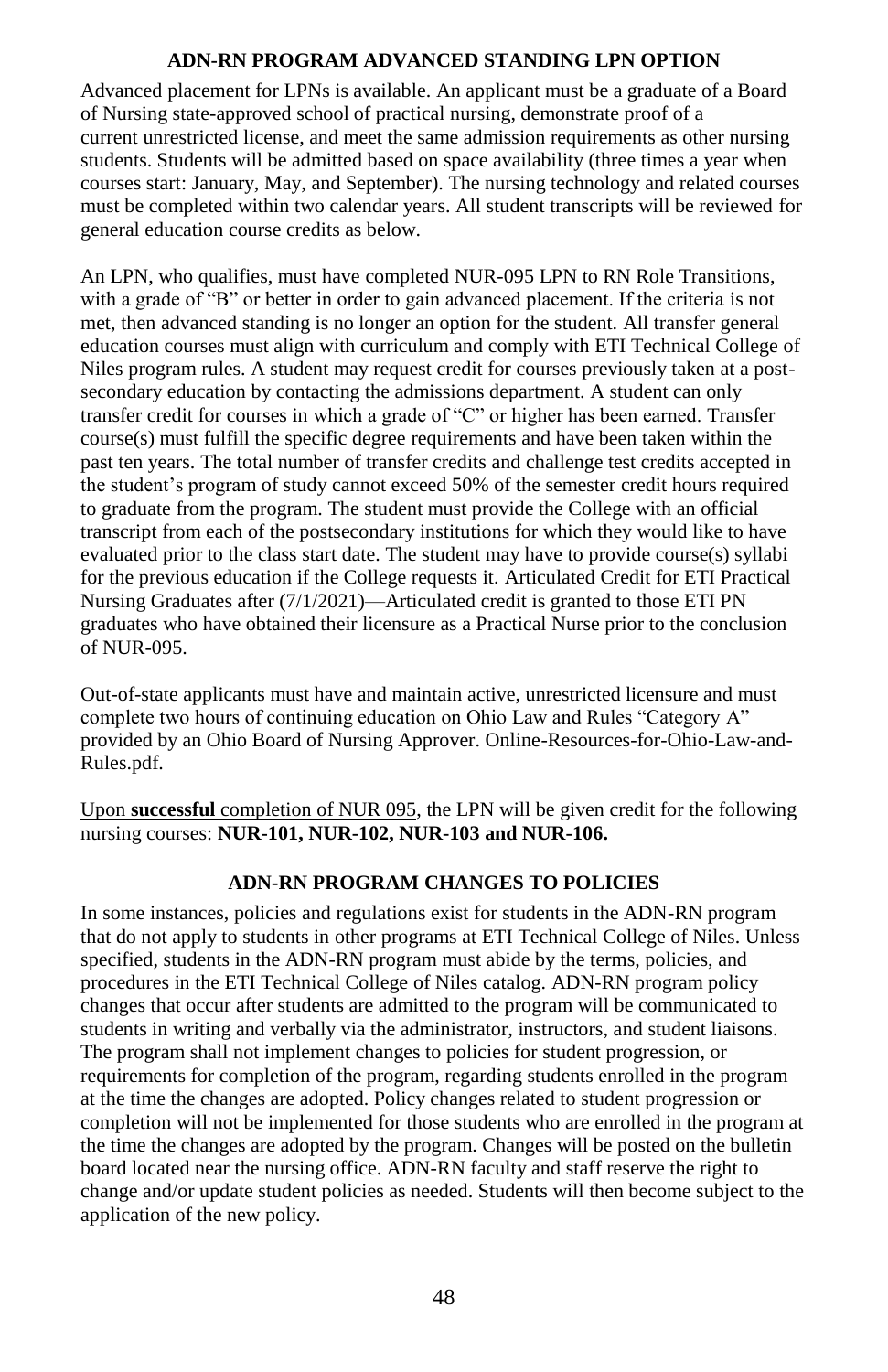Students are given revised catalogs, syllabi, and any information in handout forms from instructors / administration within the classroom, or via campus email or through the mail. Access to ETI Technical College of Niles Facebook page is available for information, and the ETI Technical College of Niles website is available to all students and the public[: https://eticollege.edu/.](https://eticollege.edu/) ETI regularly posts on social media sites, including Facebook[, https://www.facebook.com/etitechnicalcollege.](https://www.facebook.com/etitechnicalcollege) ETI Technical College of Niles reserves the right to make changes in policies, procedures, degree requirements, schedules, course offerings, and other college standards.

# **ADN-RN PROGRAM STANDARDIZED TESTING**

The Evolve HESI Exit Examination will be administered to all nursing students in the last semester of the nursing program, prior to graduation. This exam measures the students' readiness to take the NCLEX-RN exam and provides national comparisons to norm group by program type. *The Evolve HESI Exit Exam has a current accuracy rate of 98.4 percent in predicting NCLEX exam success.* Students must pass this examination with a score of 850 or better to graduate. The student will be given three attempts to pass the examination.

Individualized remediation for this examination, based on the test items incorrectly answered, is available for all students.

# **ADN-RN PROGRAM MANDATORY PASS OF EXAMINATIONS**

There are four (4) areas of the ETI Technical College of Niles nursing curriculum that require mandatory pass of examinations:

- ✓ Math Examinations in **NUR 103 and NUR 209**
- ✓ IV Therapy Examination in **NUR 200**
- ✓ Evolve Exit Examination in **NUR 211**
- The student will be given three attempts to pass the above exams. To continue with the NUR course, the student must pass on the third attempt. Failure to pass on the third attempt will result in repeating the course attached to exam.

# **ADN-RN PROGRAM MAXIMUM PROGRAM COMPLETION TIME**

Students are expected to complete the nursing program within the defined maximum program completion time, which is not to exceed 150% of the normal time frame; a maximum of seven semesters or 96 credits. ETI Technical College of Niles defines the normal time frame as the number of credit hours it would take a student to complete the total program credit and weeks according to the enrollment agreement.

If a student exceeds the maximum program completion time, and does not progress at a sufficient rate, she or he will be dropped from the nursing program. **No probationary status is allowed.**

# **ADN-RN PROGRAM GRIEVANCE PROCESS**

ETI has adopted a grievance procedure to protect the rights of the student. Students have the right to appeal decisions made and policies by the College without reprisal. Students must initiate the process by following the ADN-RN program chain of communication as follows: Any student who feels he or she has a legitimate concern regarding grades, tests, classroom procedures, disciplinary measures, or a general school policy has a right to ask for a conference with the instructor to help resolve the conflict.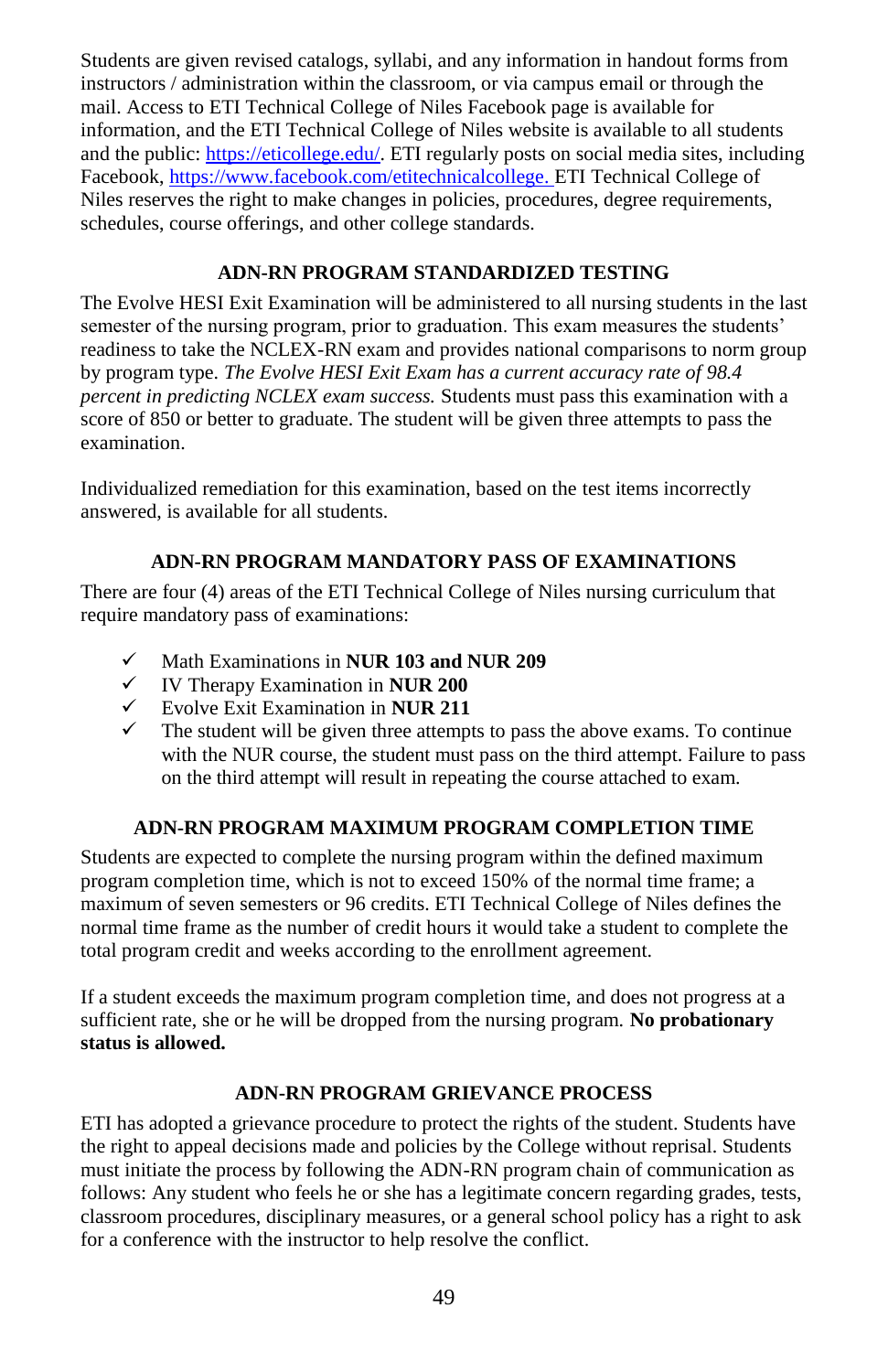If the matter is not resolved after the student has conferred with the instructor, the student must subject a written appeal to the ADN-RN Program Administrator who will schedule a conference with both the student and the instructor. If the matter is still not resolved, the grievance must be submitted in writing to the Director of Education/Dean of Compliance and Education. At this time, a conference between the instructor, ADN-RN Program Administrator, student, the Director of Education/Dean of Compliance and Education, and the Assistant / College Director will be held. If all of these steps fail to resolve the matter, the student may direct the grievance to the State Board of Career Colleges and Schools. Contact information is in the ETI Technical College of Niles catalog, on bulletin boards throughout campus, and can be obtained also from the Main Office. Any student who circumvents, or attempts to circumvent, the described chain of communication regarding complaints or appeals will be dismissed from the ADN-RN Program.

# **GRADE CONVERSION TABLE FOR ADN-RN PROGRAM**

The final grades will be calculated from the percentages earned in the class as follows:

| Grade          |                | Percentage   | Credit             |
|----------------|----------------|--------------|--------------------|
| А              |                | 93-100%      | 4.0                |
| B              | <b>All NUR</b> | 83-92%       | 3.5                |
| <sup>-</sup> C | All Applied GE | 73-82%       | 3.0                |
| D              | All ETI GE     | 60-72%       | 2.5                |
| F              |                | $<$ 59%      | 0.0                |
| W              |                | Withdraw     | Limited to Week 10 |
| <b>UA</b>      |                | Unsuccessful | Repeating course   |
|                |                | Attempt      |                    |

# **STUDENT REQUIREMENTS FOR COMPLETION OF THE PROGRAM**

The following requirements must be met prior to graduation from the program:

- 1. Obtain a grade of 83% or higher in all theory courses;
- 2. Obtain a passing (satisfactory) grade in all clinical experiences;
- 3. Obtain a mandatory pass of the math, IV therapy, and Evolve HESI Exit examinations;
- 4. Submit all required paperwork; and
- 5. Payment of all tuition, fees, and expenses owed to ETI Technical College of Niles.

# **STUDENT ATTENDANCE**

Students are expected to attend, **on time,** every class and clinical session. For completion of each course, a student is required to attend 90% of class time, 100% of laboratory time, and 100% of clinical time; failure will occur if attendance requirements are **NOT** met. In the case of absence, the student should immediately notify the College, the faculty member, and, if appropriate, the clinical site. Attendance for lecture, laboratory, and clinical will be kept. Students who are not in class or laboratory within ten minutes of the scheduled start time will be counted as absent.

A student reporting more than ten (10) minutes late for a scheduled examination will be refused admission and marked absent. Students will be allowed to make-up missed quizzes but will **NOT** be allowed to make-up missed examinations. Students reporting more than ten (10) minutes late to a clinical assignment will be considered absent and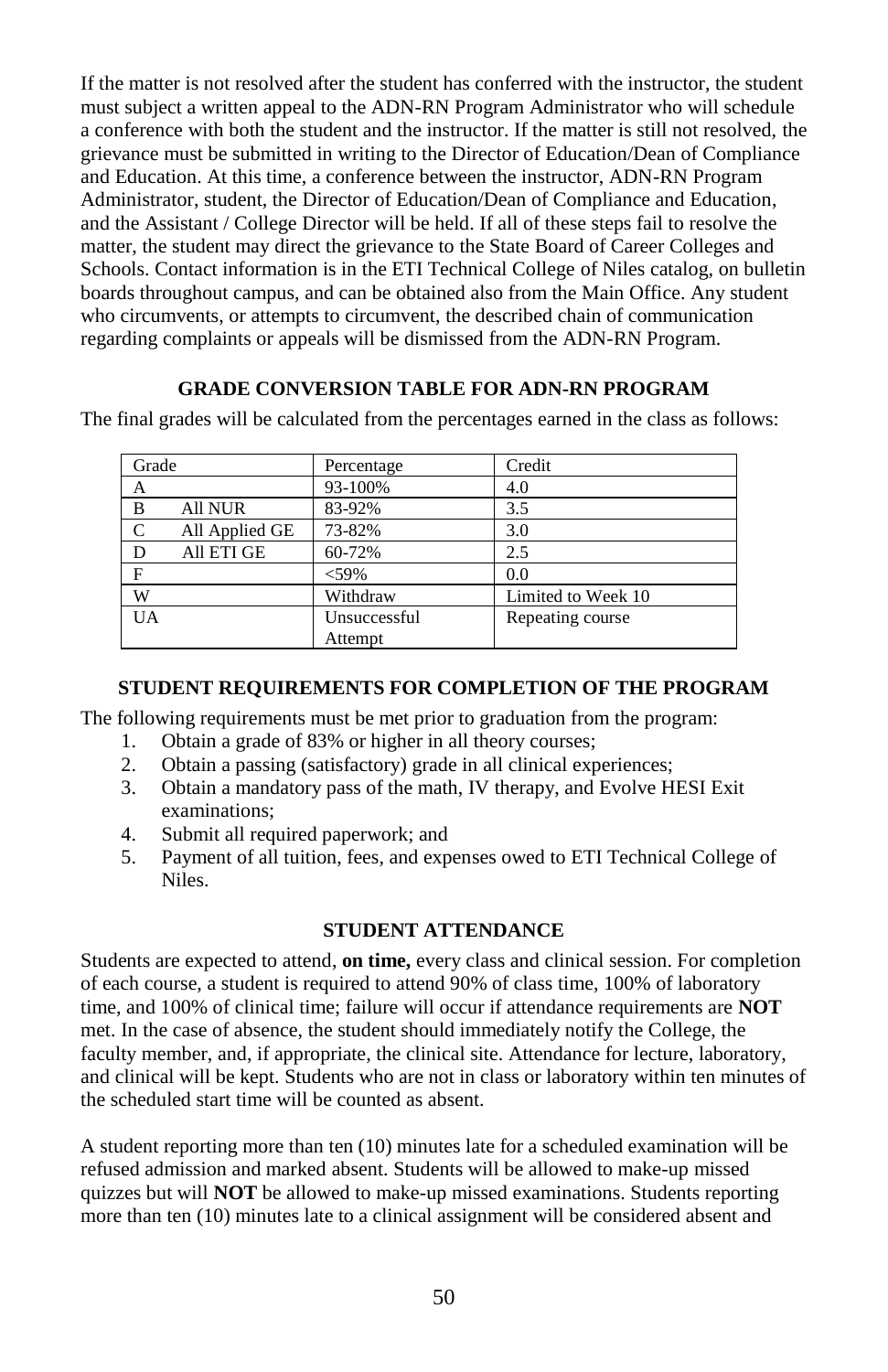will **not** be able to complete the clinical experience for that day. The attendance record will become a part of the student's permanent folder if failed due to attendance.

# **ASSOCIATE DEGREE OF APPLIED SCIENCE IN NURSING STUDENT ACADEMIC PROGRESS (SAP)**

Students are continually monitored in their didactic courses through regularly scheduled unit tests, midterm reports, and their progress is documented by individual faculty. Requirements for satisfactory completion of individual courses are included in the course syllabi and are made available to all students on the first day of the course. Clinical requirements and objectives, including skills checklists, are also included in the syllabi and will be reviewed by the clinical faculty on the first day of clinical experience. The student must be eligible to participate in the clinical learning experience and satisfactorily meet the objectives to progress to the next level. Clinical performance is monitored through weekly clinical performance recordings and through midterm and final evaluations. The faculty may implement individual student advisement regarding performance and a plan of action. A student who is in good standing and permitted to continue the registered nursing sequence is one who:

- Adheres to the planned sequence of nursing courses cited in the current catalog
- **EXECUTE:** Meets the objective of each course and achieves a grade of 83% (B) or better in each nursing theory course
- Meets the objective of each course and achieves a grade of 73% (C) or better in each applied nursing course
- **■** Meets the objective of each course and achieves a grade of 60% (D) or better in each general education course
- **•** Performs satisfactorily in laboratory and clinical components and maintains 100% attendance in these components
- Achieves a passing grade of Satisfactory in clinical practice
- Achieves the required cumulative GPA on a scale of 4.0 in each of the five (5) semesters
- Maintains current CPR and health requirements
- Has a criminal background check and Standard Precautions certificates on file
- Removes an "incomplete" received in practical nursing clinical course before progressing to the next clinical course
- **•** Demonstrates mastery of registered nursing skills as evidenced by clinical evaluation checklists
- Keeps a satisfactory attendance (average 90%) record in all theory/applied classes as indicated in course syllabus
- Keeps a satisfactory attendance (average 83%) record in all general education courses as indicated in course syllabus

**NOTE**: Instructors reserve the right to dismiss a student from the class for inappropriate or offensive classroom/clinical behavior.

If at any time a student's cumulative average is below 83% theory / 73% applied, the student will receive an academic warning and be advised by the instructor. By the end of the course, the student must achieve an 83% theory / 73% applied average or will fail the course and may be dismissed from the program. A student who is dismissed from the program for failure in a theory course may be readmitted **one time only.** A student who fails in a theory course may repeat the course one time only if within the defined maximum completion time and at the discretion of the ADN-RN Program Administrator. All courses may not be offered the following semester. A student who withdraws in good standing from the program may petition for mid-curriculum readmission in the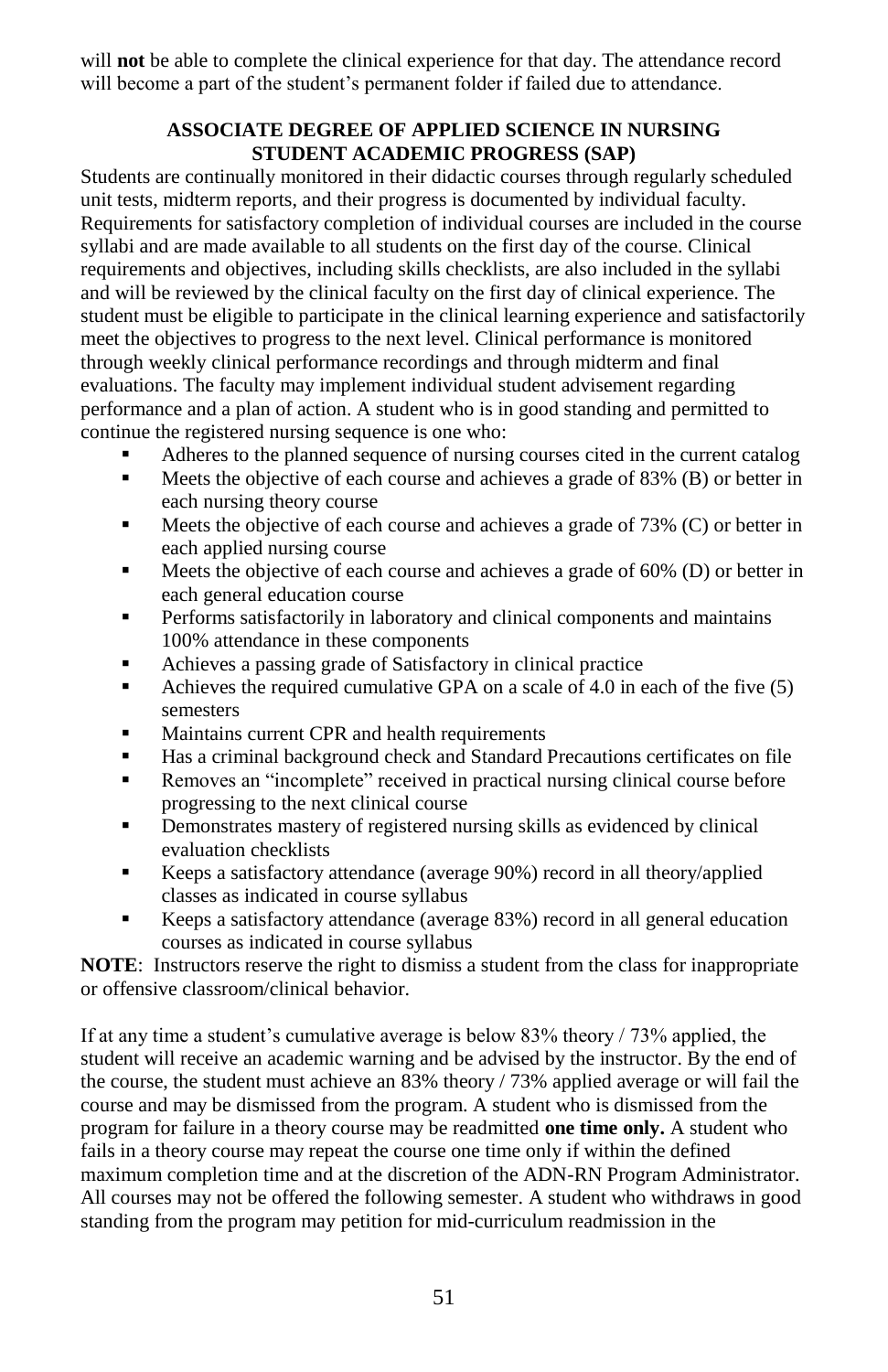appropriate semester within one year of the last date attended. Former students may request re-admission one time only.

Mid-curriculum readmission will be at the discretion of the ADN-RN Program Administrator. Requests for mid-curriculum readmission after one year will not be considered. A student who has failed the clinical component of a course and applies for readmission will be evaluated at the discretion of the ADN-RN Program Administrator and the Nursing Admission Committee members for eligibility to be readmitted to the nursing program. A student may not be considered for readmission that does not have the potential to achieve a 2.5 cumulative GPA by the end of the readmit semester. **AT NO TIME MAY A STUDENT RECEIVE FEDERAL AID BEYOND 150% OF THE PUBLISHED CREDITS (64.5) OR FOR MORE THAN SEVEN SEMESTERS.** If a student successfully repeats a failed class, the original "F" will be replaced with "UA" (unsuccessful attempt) on the transcript. This will have no negative effect on the cumulative GPA. UA's will not replace the grade for unrepeated failures. A student may appeal termination from the program if there were extenuating circumstances such as the death of an immediate family member, illness, etc. The student would be required to explain what has changed that would allow a successful return to the program. The ADN-RN Program Administrator and Nursing Admission Committee members will make the final decision on the appeal. A student must achieve the required cumulative GPA by the end of the appeal semester. Course withdrawals (W) are only allowed through week ten of each semester.

**NOTE**: Students applying for readmission must meet the curriculum requirements effective at the time of readmission.

A student who does not meet the clinical objectives will receive a failing designation of Unsatisfactory / Unsafe in the clinical learning experience and will receive a letter grade of "F" for the nursing course. The following requirements must be met prior to graduation from program:

- Obtain a grade of 83% or higher in all theory classes; 73% or higher in all applied courses; 60% or higher in all gen education courses
- Obtain a passing Satisfactory grade in all clinical experiences
- Obtain a mandatory pass of the Math, IV therapy, and Evolve Exit examinations
- Pay in full all tuition, fees, and expenses owed to ETI Technical College
- Achieve a cumulative GPA of 2.5 on a scale of 4.0

 $4.93-100$ 

#### **GRADING SCALE**

| $A = 9.5 - 100\%$ |                                                               |
|-------------------|---------------------------------------------------------------|
| $B = 83-92\%$     | MINIMUM REQUIRED FOR NURSING THEORY COURSES BELOW $83\% = F$  |
| $C = 73 - 82\%$   | MINIMUM REQUIRED FOR APPLIED NURSING COURSES BELOW $73\% = F$ |
| $D = 60-72%$      | MINIMUM REQUIRED FOR GENERAL EDUCATION COURSES                |
| $F = 59\%$        | AND BELOW                                                     |

#### **ADN-RN PROGRAM CURRICULUM AND COURSE DESCRIPTIONS:**

Core concepts of the curriculum: patient-centered care, safety and quality, teamwork and collaboration, evidence-based practice, nursing judgment, professional identity, and information and technology. Concepts from the biological and behavioral sciences will be taken concurrently with nursing courses.

Theory and clinical experiences are planned to facilitate the attainment of student learning outcomes. Each nursing course has unique clinical activities using various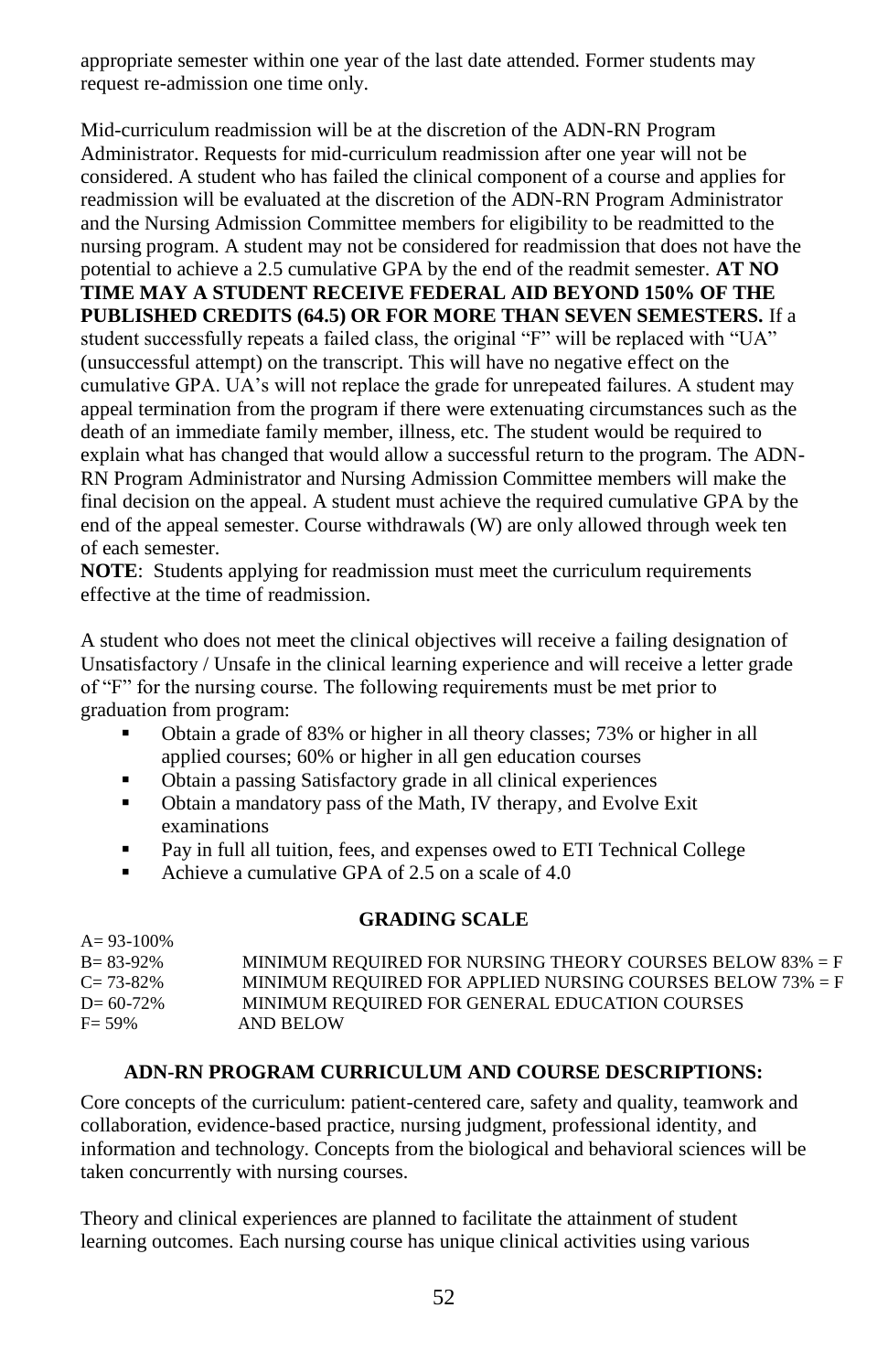contracted facilities. Select agencies are used when needed to meet the learning needs of students.

Students are scheduled Monday thru Friday; daytime and evening for class and day, evening, or weekend for clinical. Vacation time is allotted throughout the program. Course schedules are posted in ample time to accommodate student needs.

All nursing courses require a grade of 83% 'B' or better. All nursing courses must be taken in scheduled sequence.

#### **ADN-RN Program Nursing Course List:**

NUR-101 Introduction to Nursing Foundations and Electronic Charting NUR-102 Fundamentals of Nursing NUR-103 Pharmacology and Dosage NUR-105 Pathophysiology for Nurses NUR-106 Principles of Nutrition for Nursing NUR-200 Advanced Nursing Theory NUR-201 Lifespan, Growth and Development NUR-202 Maternity and Pediatric Nursing NUR-203 Mental Health and Psychosocial Nursing Community NUR-209 Advanced Pharmacology and Dosage Calculations NUR-210 Complex Care Nursing NUR-211 Professional Nursing Role Development

#### **Applied**

HAP-100 Human Anatomy & Physiology I HAP-200 Human Anatomy & Physiology II MIC-200 Microbiology for Healthcare Professions STA-200 Statistics

#### **General Education**

AGP-120 American Government & Politics ERS- 110 Earth Science MTH-110 College Algebra SOC-110 Sociology WRC-110 Written Communications

NUR-095 LPN to RN Role Transition (Advanced Standing Course)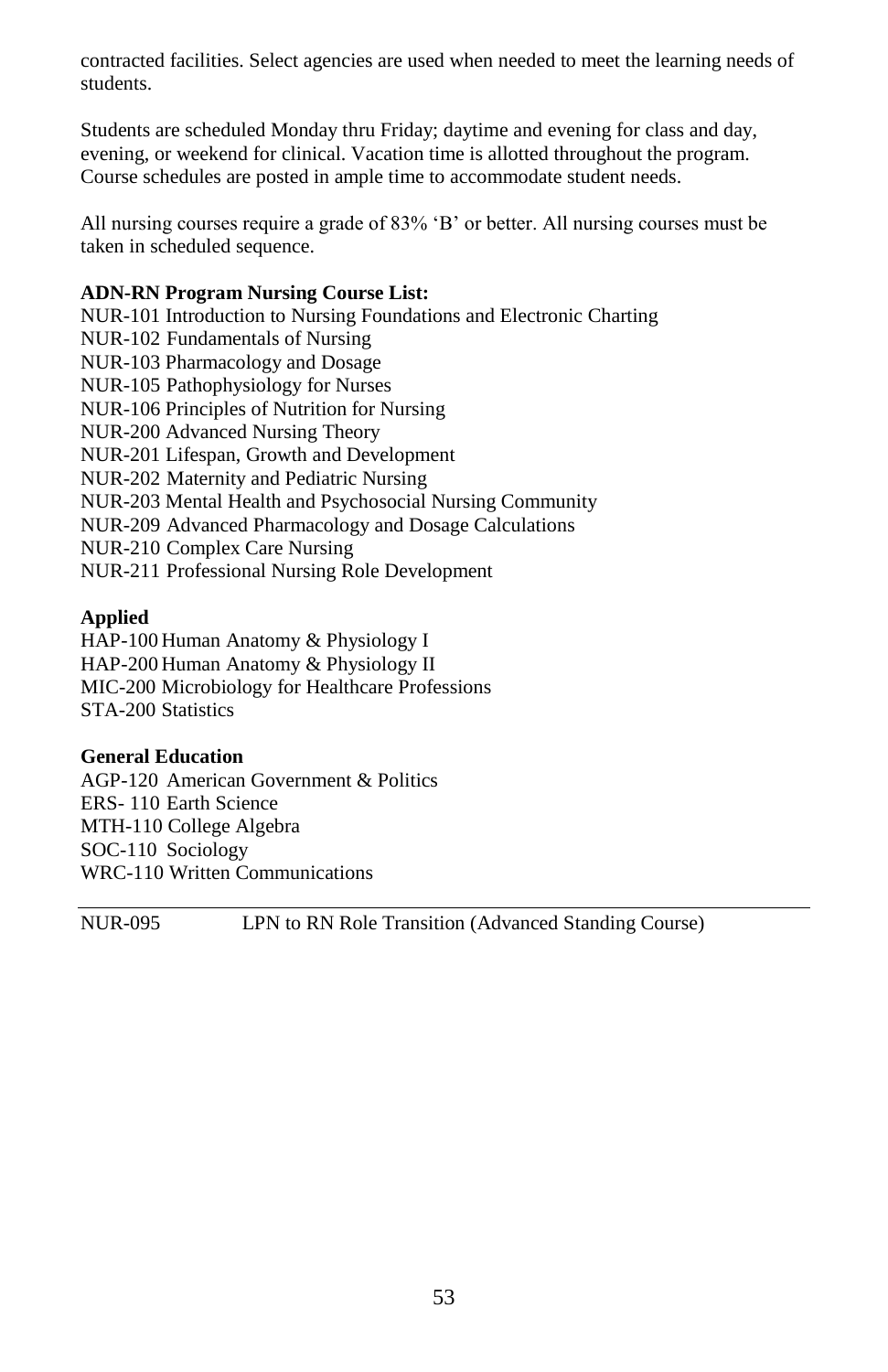# **Associate Degree of Applied Science in Nursing Program 80 Weeks / 64.5 Credit Hours**

# **Associate Degree of Applied Science in Nursing Program Curriculum**

| Course<br>Number    | Course Name                         | Credit<br>Hours | Theory | Lab            | Clinical         | Total<br>Credits         |
|---------------------|-------------------------------------|-----------------|--------|----------------|------------------|--------------------------|
| $1st$ Sem           |                                     |                 |        |                |                  |                          |
| <b>NUR 101</b>      | Intro to Nursing Foundations Human  | 2.0             | 45     | $\overline{0}$ | $\boldsymbol{0}$ |                          |
| <b>HAP 100</b>      | Anatomy & Physiology I              | 2.5             | 45     | 15             | $\overline{0}$   |                          |
| <b>WRC 110</b>      | <b>Written Communications</b>       | 3.0             | 45     | $\Omega$       | $\mathbf{0}$     |                          |
| <b>NUR 106</b>      | Principles of Nutrition for Nursing | 2.0             | 45     | $\Omega$       | $\mathbf{0}$     |                          |
| <b>MTH 110</b>      | College Algebra                     | 3.0             | 45     | $\Omega$       | $\Omega$         | 12.5                     |
|                     |                                     | -------         | ------ | ----           |                  |                          |
| $2nd$ Sem           |                                     |                 |        |                |                  |                          |
| <b>NUR 102</b>      | <b>Fundamentals of Nursing</b>      | 4.0             | 45     | 30             | 30               |                          |
| <b>NUR 201</b>      | Human Growth & Development          | 2.0             | 45     | $\overline{0}$ | $\overline{0}$   |                          |
| <b>HAP 200</b>      | Human Anatomy & Physiology II       | 2.5             | 45     | 15             | $\mathbf{0}$     |                          |
| <b>ERS 110</b>      | Earth Science                       | 3.0             | 45     | $\mathbf{0}$   | $\mathbf{0}$     |                          |
| <b>STA 200</b>      | <b>Statistics</b>                   | 2.0             | 45     | $\Omega$       | $\Omega$         | 13.5                     |
| $3rd$ Sem           |                                     |                 |        |                |                  |                          |
| <b>NUR 103</b>      | Pharmacology and Dosage Calc.       | 2.0             | 45     | $\mathbf{0}$   | $\overline{0}$   |                          |
| <b>MIC 200</b>      | Microbiology for Healthcare Prof.   | 2.0             | 45     | $\overline{0}$ | $\overline{0}$   |                          |
| <b>NUR 105</b>      | Pathophysiology for Nurses          | 2.0             | 45     | $\overline{0}$ | $\Omega$         | 13.0                     |
| <b>NUR 200</b>      | <b>Advanced Nursing Theory</b>      | 7.0             | 45     | 30             | 120              |                          |
|                     |                                     |                 |        |                |                  |                          |
| $4th$ Sem           |                                     |                 |        |                |                  |                          |
| <b>NUR 203</b>      | Mental Health and Psychosocial Nur. | 3.5             | 45     | $\mathbf{0}$   | 50               |                          |
| <b>NUR 209</b>      | <b>Advanced Pharmacology</b>        | 2.0             | 45     | $\Omega$       | $\Omega$         |                          |
| <b>NUR 202</b>      | Maternity and Pediatrics            | 4.0             | 60     | $\overline{0}$ | 40               |                          |
| SOC 110             | Sociology                           | 3.0             | 45     | $\overline{0}$ |                  | 12.5                     |
| 5 <sup>th</sup> Sem |                                     |                 |        |                |                  |                          |
| <b>NUR 210</b>      | <b>Complex Care Nursing</b>         | 7.0             | 60     | $\overline{0}$ | 120              |                          |
| <b>NUR 211</b>      | Professional Nursing Role Develop.  | 3.0             | 45     | $\Omega$       | 30               |                          |
| <b>AGP 120</b>      | American Government & Politics      | 3.0             | 45     | $\theta$       | $\Omega$         |                          |
|                     |                                     |                 |        |                |                  | 13.0                     |
|                     | <b>Program TOTAL</b>                | 64.5            | 975    | 90             | 390              | Total<br>Credit<br>Hours |

● **NUR-095 Transition from LPN to RN Student for Advanced Standing Students Only**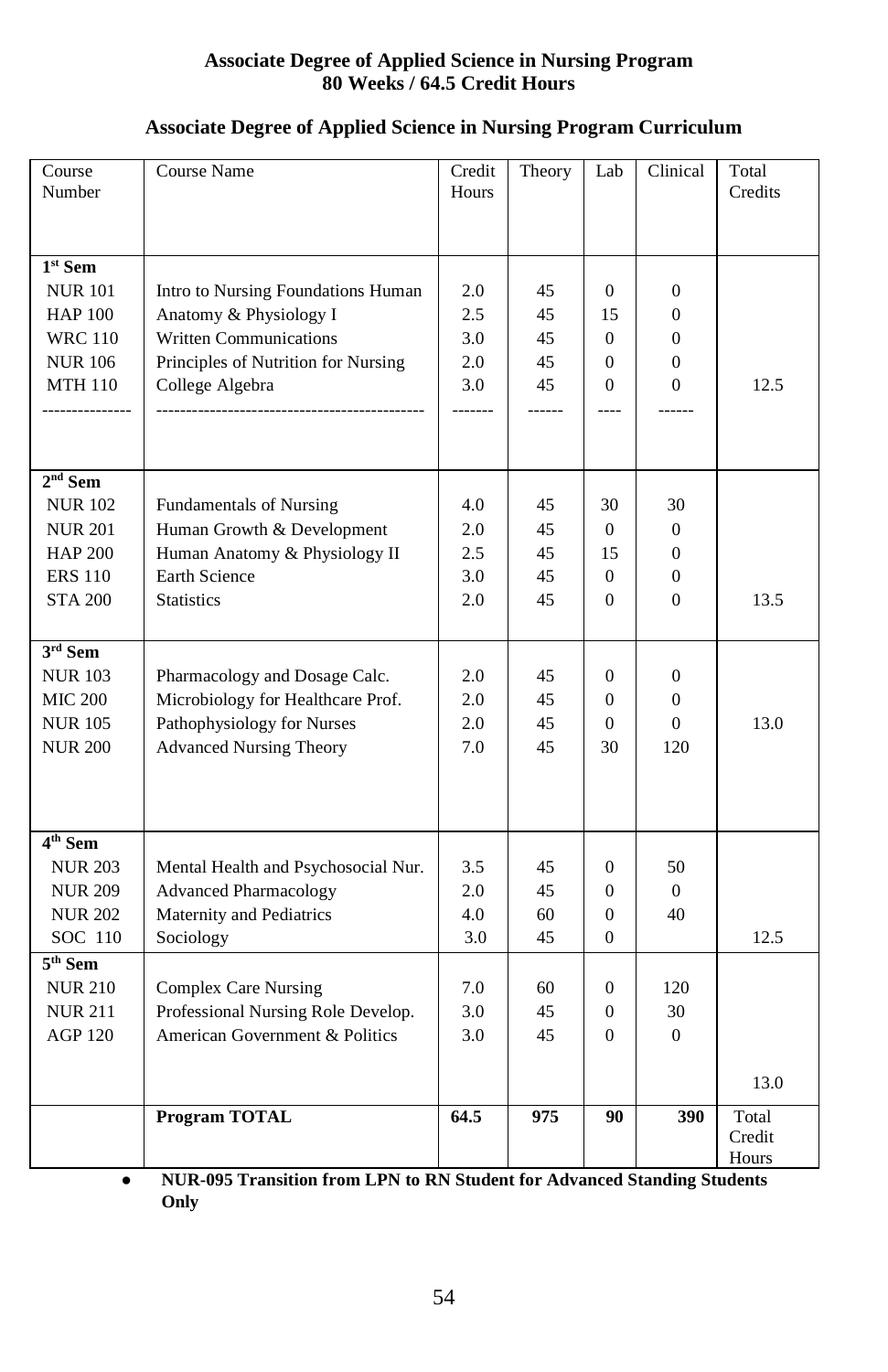# **Associate Degree of Applied Science in Nursing Curriculum 80 Weeks / 64.5 Credit Hours**

## **\*LPN to RN Advanced Standing Students Only**

| Course<br><b>Number</b>                    | <b>Course Name</b>                                                      | <b>Credit</b><br><b>Hours</b> | <b>Theory</b> | Lab              | <b>Clinical</b> | <b>Total</b><br><b>Credits</b>             |
|--------------------------------------------|-------------------------------------------------------------------------|-------------------------------|---------------|------------------|-----------------|--------------------------------------------|
|                                            |                                                                         |                               |               |                  |                 |                                            |
| 1 <sup>st</sup> Semester<br><b>HAP 100</b> | Human Anatomy & Physiology I                                            | 2.5                           | 45            | 15               | $\mathbf{0}$    |                                            |
| <b>WRC 110</b>                             | <b>Written Communications</b>                                           | 3.0                           | 45            | $\boldsymbol{0}$ | $\mathbf{0}$    |                                            |
| <b>MTH 110</b>                             | College Algebra                                                         | 3.0                           | 45            | $\Omega$         | $\Omega$        | 8.5                                        |
|                                            |                                                                         |                               |               | ----             |                 |                                            |
| NUR 095                                    | Transition from LPN to Associate Degree<br>Nursing Student <sup>*</sup> | $3.0*$                        | 45            | $\Omega$         | $\Omega$        |                                            |
| 2 <sup>nd</sup> Semester                   |                                                                         |                               |               |                  |                 |                                            |
| <b>NUR 201</b>                             | Human Growth & Development                                              | 2.0                           | 45            | $\overline{0}$   | $\mathbf{0}$    |                                            |
| <b>ERS 110</b>                             | <b>Earth Science</b>                                                    | 3.0                           | 45            | 0                | $\mathbf{0}$    | 12.5                                       |
| <b>HAP 200</b>                             | Human Anatomy & Physiology II                                           | 2.5                           | 45            | 15               | $\overline{0}$  |                                            |
| <b>STA-200</b>                             | <b>Statistics</b>                                                       | 2.0                           | 45            | $\overline{0}$   | $\overline{0}$  |                                            |
| SOC-110                                    | Sociology                                                               | 3.0                           | 45            | 0                | $\mathbf{0}$    |                                            |
| 3rd Semester                               |                                                                         |                               |               |                  |                 |                                            |
| <b>MIC 200</b>                             | Microbiology for Healthcare Professions                                 | 2.0                           | 45            | 0                | $\mathbf{0}$    |                                            |
| <b>NUR105</b>                              | Pathophysiology for Nurses                                              | 2.0                           | 45            | 0                | $\Omega$        |                                            |
| <b>NUR 200</b>                             | <b>Advanced Nursing Theory</b>                                          | 7.0                           | 45            | 30               | 120             | 11.0                                       |
| 4 <sup>th</sup> Semester                   |                                                                         |                               |               |                  |                 |                                            |
| <b>NUR 203</b>                             | Mental Health and Psychosocial Nursing                                  | 3.5                           | 45            | 0                | 50              |                                            |
| <b>NUR 209</b>                             | <b>Advanced Pharmacology</b>                                            | 2.0                           | 45            | 0                | $\mathbf{0}$    |                                            |
| <b>NUR 202</b>                             | Maternity and Pediatrics                                                | 4.0                           | 60            | $\Omega$         | 40              | 9.5                                        |
|                                            |                                                                         |                               |               |                  |                 |                                            |
| 5 <sup>th</sup> Semester                   |                                                                         |                               |               |                  |                 |                                            |
| <b>NUR 210</b>                             | <b>Complex Care Nursing</b>                                             | 7.0                           | 60            | 0                | 120             |                                            |
| <b>NUR 211</b>                             | Professional Nursing Role Development                                   | 3.0                           | 45            | $\overline{0}$   | 30              |                                            |
| <b>AGP 120</b>                             | American Government & Politics                                          | 3.0                           | 45            | $\overline{0}$   | $\Omega$        | 13.0                                       |
| Transfer                                   | NUR101, NUR102, NUR103 & NUR106                                         | 10.0                          | 180           | 30               | 30              | 10.0                                       |
| Credit                                     |                                                                         |                               |               |                  |                 |                                            |
|                                            | Program TOTAL                                                           | 64.5                          | 975           | 90               | 390             | <b>TOTAL</b><br><b>PROGRAM</b><br>$= 64.5$ |

**Advanced Standing for LPNs**—Advanced Placement for LPNs is available through the "Access to Nursing Program." An LPN must complete NUR-095 with a grade of "B" or better in order to gain advanced placement. Upon successful completion of NUR-095 (LPN to RN Role Development) the LPN will be given credit for the following ADN courses: NUR-101, NUR-102, NUR-103 and NUR-106 (10 credits).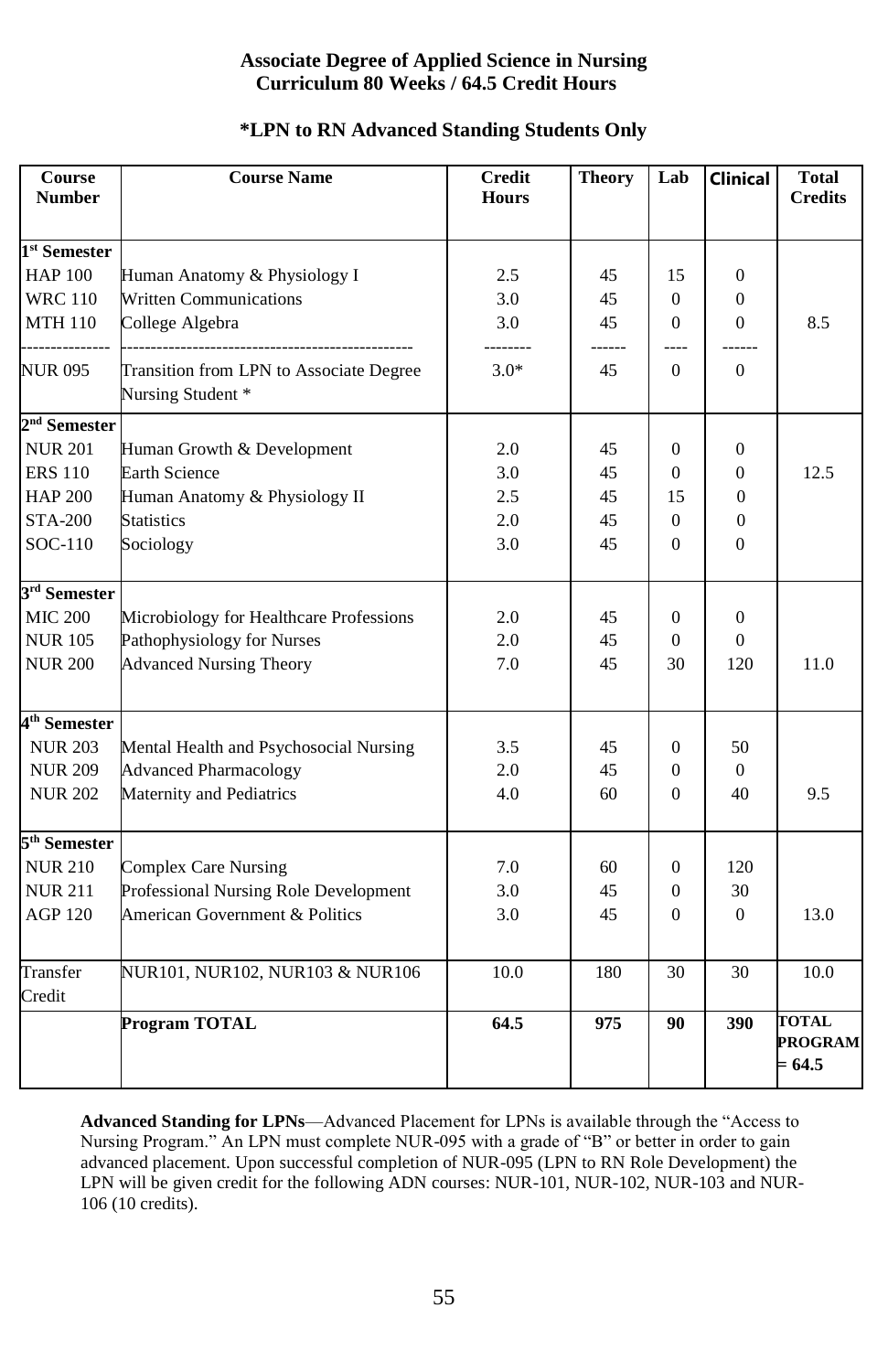\*NUR 095 does not count as academic credit, will not calculate in GPA, does not calculate as part of required program credits for graduation; will calculate as part of tuition cost and financial aid award.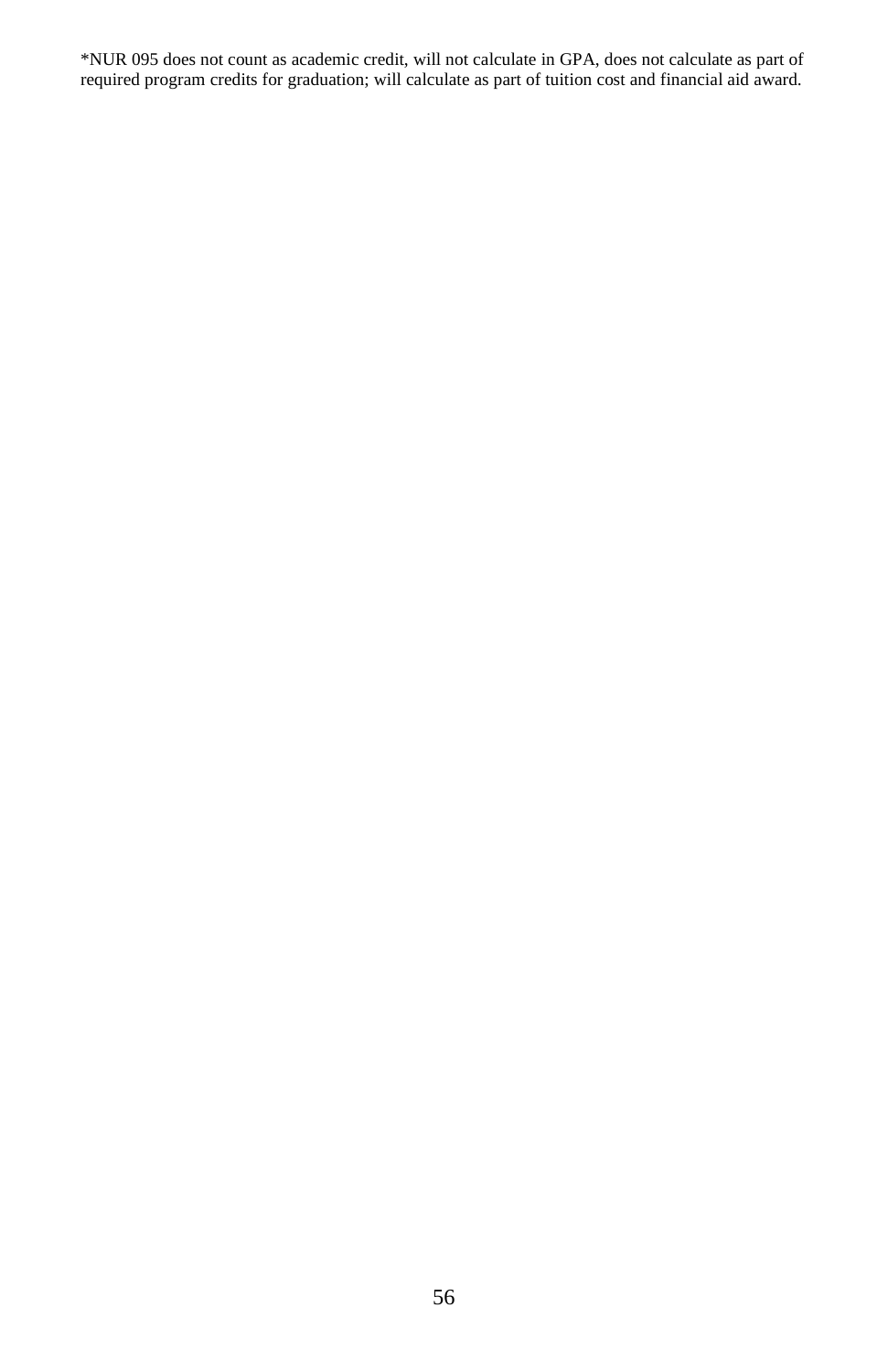# **ADN-RN COURSE DESCRIPTIONS**

#### **AGP-120: American Government and Politics 3.0 CR**

This course will compare the structure of today's American Government and Politics to the structure of the American Government in America's formative years. Students will be taught how the political process affects their lives; about the government of the United States, how it functions, how citizens participate, and students will discover some of the basic theories and beliefs that have guided the development of the American government. The course places emphasis on the importance of Civil Liberties, Minority Rights, Social Equality, Political Rights of all citizens, and of voting. In addition, how the local, state, and national governments operate and interact will be discussed.

#### 3.0 credit hours: **Prerequisite: None**

#### **ERS-110: Earth Science**

This course is a survey of physical geology, historical geology, oceanography, meteorology, and astronomy as it relates the interaction of the earth sciences to the physical world. Included is a study of the earth's air, water, and physical processes as they shape the physical world. A highlight is emphasized on the practical evaluation of the world's energy and environmental problems. Students will explore a selection of topics in the scientific fields including physics, chemistry, biology and earth sciences to develop basis scientific literacy and the ability to critically analyze issues in science.

#### 3.0 credit hours**: Prerequisite: None**

#### **HAP-100: Anatomy and Physiology I**

This course provides a system focused study of the anatomy and physiology of the human body. Topics build from a foundation in structural organization, basic chemistry, medical terminology and the study of cells and tissues to system structure and function. Structure, function, and clinical applications of the integument, musculature, skeletal, special senses, endocrine, and nervous systems and covered.

#### 2.5 credit hours: **Prerequisites: None**

#### **HAP-200: Anatomy and Physiology II**

This course is a continuation of the study of the anatomy and physiology of the human body. Building on the foundation of structural organization, basic chemistry, and the study of cells and tissues, and study of integumentary, skeletal, muscular, nervous, sense, and endocrine systems, this course focuses on the maintenance of the body via the cardiovascular, lymphatic, respiratory, renal, digestive, and reproductive systems with medical terminology covered throughout.

#### 2.5 credit hours: **Prerequisites: HAP-100; Co-requisites NUR-095, NUR-101**

#### **MIC-200: Microbiology for the Health Professions**

This is an introductory course in microbiology, emphasizing fundamental concepts and principles with practical application. Basic characteristics, epidemiology, and pathology of viruses, bacteria, and protozoa of medical significance are covered. Other topics dealing with the control of microorganisms and food microbiology, immunology and the pathogenesis of bacterial, fungal, and viral diseases will be covered. 2.0 credit hours: **Prerequisites: HAP-100, HAP-200**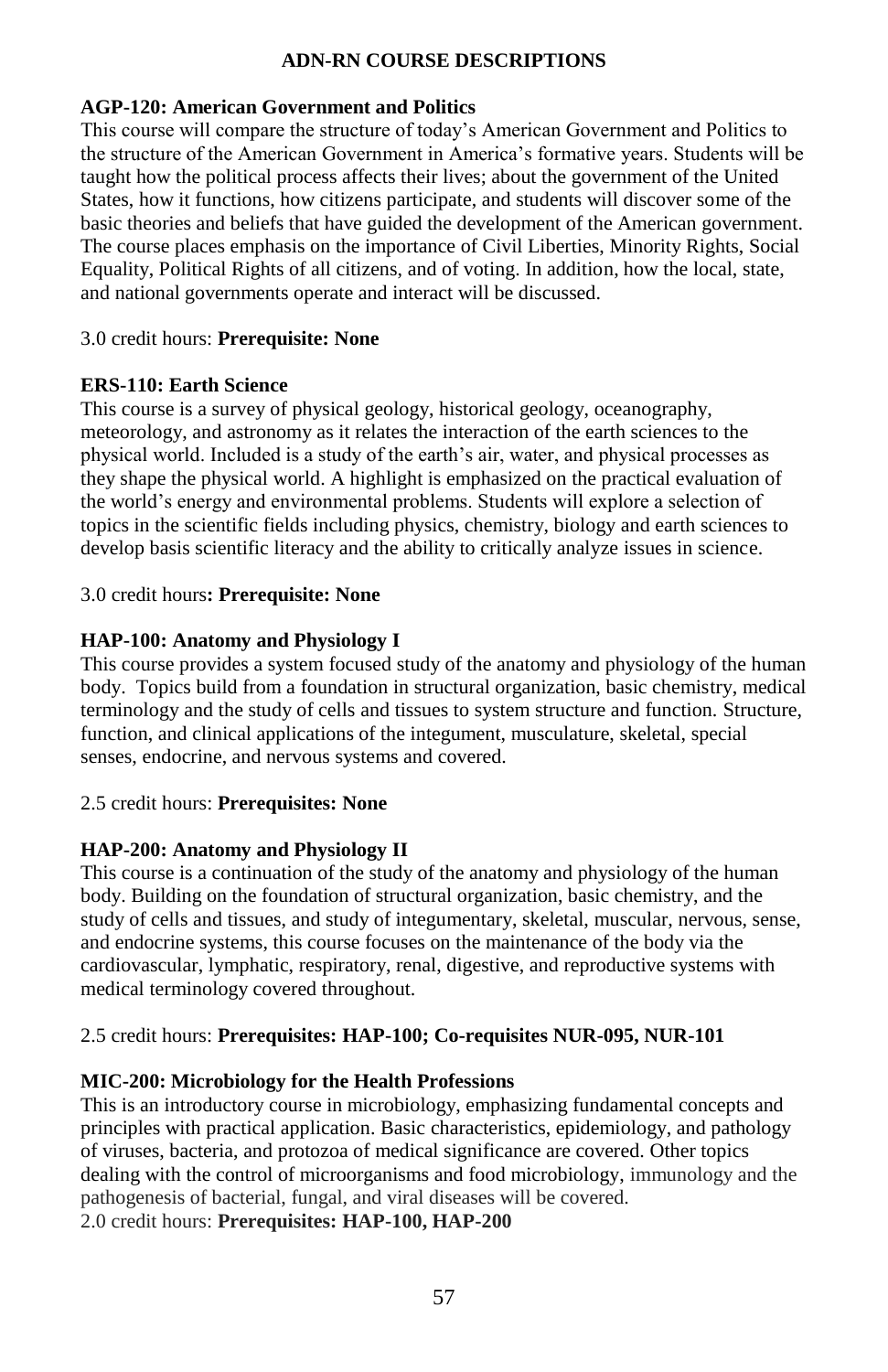#### **MTH-110: College Algebra**

A basic introduction to intermediate and advanced concepts of College Algebra. The course will also serve as a valuable tool to create a logical thought sequence for the student. The Fundamental Laws of Exponents will be emphasized, the Metric System of Measurements and conversions between the Metric and English systems, Introduction to Algebra terms and functions with graphing concepts are emphasized. Emphasis placed on the commutative, associative, and distributive laws used in the solution to Simple Linear Equations.

## 3.0 credit hours**: Prerequisite: None**

#### **NUR-101: Introduction to Nursing Foundations**

This course introduces the philosophy and conceptual framework of the nursing program, and nursing as a profession. Concepts related to professional nursing practice including nursing as a developing profession; educational perspectives and patterns; legal and ethical accountability; economic and political aspects; medical terminology, healthcare delivery systems and nursing informatics; nursing process.

#### 2.0 credit hours**: Prerequisites: NONE**

#### **NUR-102: Fundamentals of Nursing**

The nursing process, nursing issues, and trends are introduced and utilized as tools to assist students to critically think while formulating client centered nursing decisions. Characteristics of the individual, which include human development, human needs, common health problems, and diverse populations, are explored. The course promotes development of communication, assessment skills for obtaining health data from various age groups, as well as reporting and recording findings are included. Nursing prioritization and resource allocation will be components of this course. Laboratory component provides skills training and a practice environment for nursing skills requirements. Clinical opportunities are provided for students in order to develop and administer safe nursing care to clients in structured settings.

#### 4.0 credit hours: **Prerequisites: HAP-100, NUR-101**

#### **NUR-103: Pharmacology for Nurses with Dosage Calculations**

This course provides and introduction to nursing pharmacology that integrates the concepts of pharmacology, physiology, pathophysiology, chemistry, and nursing fundamentals as they apply to administering drug therapy to patients. Application of the nursing process to drug therapy concepts are referenced across the lifespan. Evidence for best practice, patient safety, and critical thinking are integrated throughout the course. Concepts of pharmacology are discussed as they apply to major drug classes. Applications to nursing using the nursing process are included. Medication dosage, administration, and Calculation are components of this course.

#### 2.0 credit hours: **Prerequisites: HAP-100, NUR-101, MTH 110**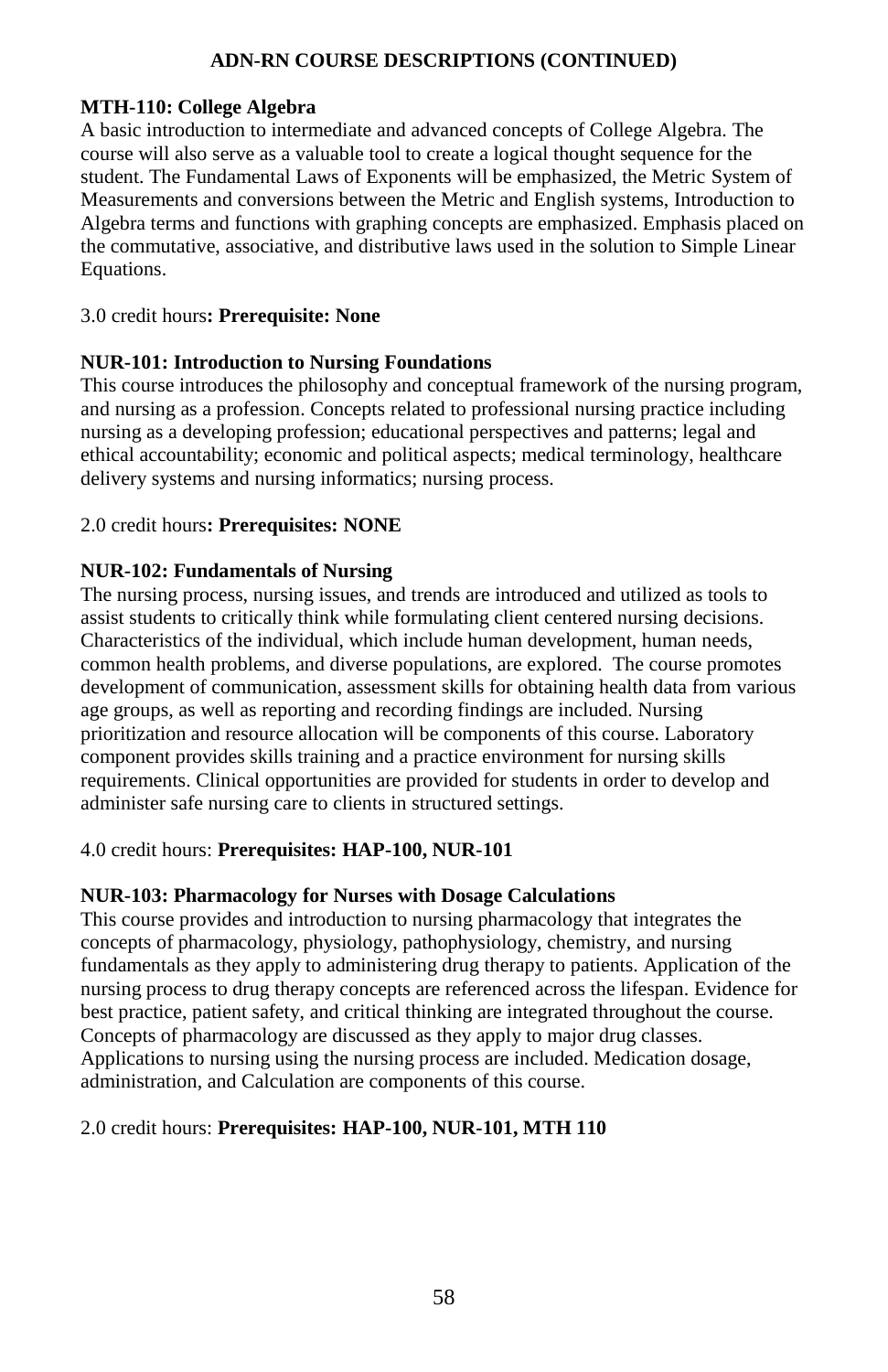#### **NUR-105: Pathophysiology for Nurses**

An introduction to the physiological basis of disease in humans. Topics covered include inflammation, wound healing, immune responses, neoplasia, and metabolic disorders. This course uses an evidence base to support nursing care for patients with health deviations. This course expands the knowledge acquired from previous coursework in human anatomy and physiology. In addition, this course explores the environmental, genetic, cellular, and organ changes and the effects on patients. The course includes case studies to enhance learning regarding pathological processes as relative to nursing implications throughout the lifespan.

## 2.0 credit hours: **Prerequisites: HAP-100, HAP-200, NUR-101, NUR-102**

#### **NUR-106: Principles of Nutrition for Nursing**

The fundamentals of normal nutrition as they apply to health; nutritional needs during various stages of the life cycle; dietary guides and their application to the selection of adequate diets; problems of nutritional deficiencies and excesses. This course is designed to provide students with information relative to the nutritional needs throughout the lifespan and diet therapy for various disease states. Topics include antibiotics in the food supply; new guidelines for the provision of enteral and parenteral nutrition support; and proposed changes in how malnutrition is defined. An increased focus on obesity prevention and treatment that includes lifestyle modification, medication, and bariatric surgery is included.

#### 2.0 credit hours: **Prerequisites: None**

#### **NUR-200: Advanced Nursing Theory**

This course focuses on physiologic, pathophysiologic, and psychosocial concepts as they relate to nursing care, and also integrates a variety of concepts from other disciplines such as nutrition, pharmacology, and gerontology. Special consideration for the healthcare needs of people with disabilities, nursing research findings, ethical considerations and evidence-based practice areas provide opportunities for students to refine their nursing skills and clinical decision-making skills. Applications of the nursing process for the care of clients with emphasis on health assessment, health promotion, and psychosocial and psychomotor skills are explored. Course content focuses on upper level nursing care for cardiovascular, hematological, endocrine, renal and respiratory disease processes in patient care. **Laboratory component provides skills training and practice environment for nursing skill requirements. Clinical opportunities are provided for students to give safe nursing care to clients in structured settings**. Intravenous therapy component is incorporated in this course.

7.0 credit hours: **Co-requisites**: NUR-105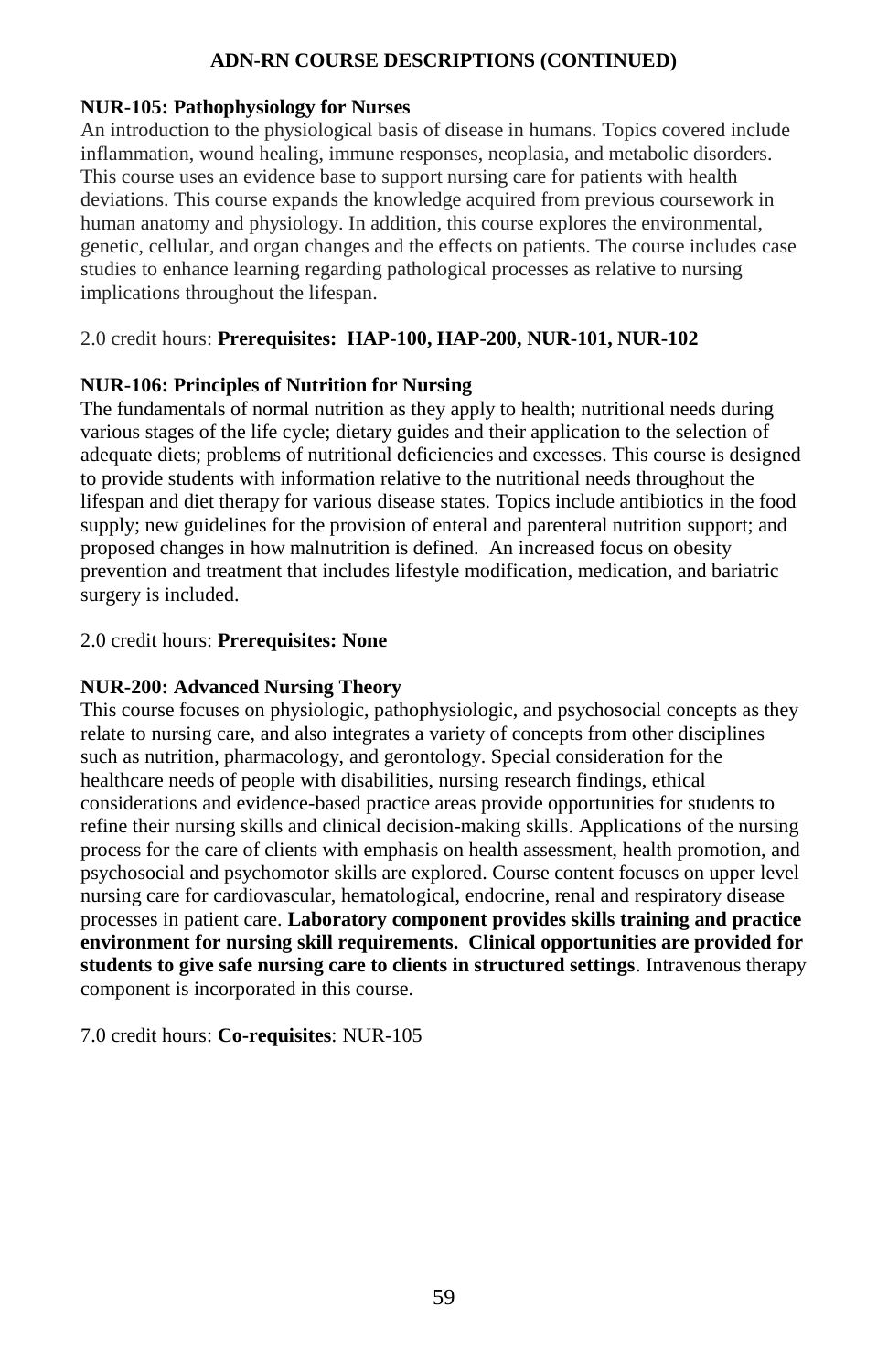#### **NUR-201: Lifespan Growth and Development**

The study of theory and research on development from conception to death. Course focuses upon psychological, physiological, social and cultural influences across the lifespan. Course also provides cognitive, physical, social and emotional development concepts of individuals and families throughout the lifespan. This comprehensive course also places emphases on major issues such as pain management, end of life issues, legal and ethical issues in geriatric nursing, humanities, gender identity, and sexuality. Concerns with pharmacology and medications, public policy, standards of care, health teaching, and family dynamics are included.

#### 2.0 credit hours: **Prerequisite**: **NUR-101**

#### **NUR-202: Maternity and Pediatric Nursing**

This course builds on the concepts of previous nursing courses with emphasis on utilizing the nursing process in dealing with women's health and maternity, newborn, and child health. Students will learn about the emotional psychological changes women and their families experience during pregnancy, birth, and postpartum. Refinement of critical thing skills, clinical decision-making, communication, teaching / learning and a focus on fetal growth and development are emphasized. Concepts relevant to medication administration / pharmacology, diet and nutrition, cultural and religious diversity, documentation, selfcare, family and community health, and legal/ethical issues are also incorporated into the course.

The course covers concepts in pediatric nursing with detailed assessments of growth and development of pediatric clients. The didactic content in this course will also integrate relevant concepts of caring, pain management, communication, cultural awareness, documentation, self-care, and teaching/learning for pediatric clients. Concepts relevant to mediation administration / pharmacology, diet and nutrition, and legal / ethical issues related to pediatric clients and their families and communities are discussed. Clinical opportunities are provided to apply course learning and meet course objectives.

#### 4.0 credit hours: **Prerequisite: NUR-201**

#### **NUR-203: Mental Health and Psychosocial Nursing Community**

Mental health theories and strategies as the foundation in the management of individuals, families, and groups experiencing acute and chronic mental illness. Emphasis on the promotion of optimal level functioning and mental wellness. Synthesis of nursing and public health sciences with emphasis on promotion and maintenance of healthy communities through the assessment and analysis of at-risk population groups. Includes nursing role in healthcare policy. Nursing in the community including families in health and illness needs; humanities, gender identity, sexuality, culturally competent healthcare; teaching and learning aspects; psychosocial concepts, spirituality, and home health concepts and skills. Clinical opportunities are provided to apply course learning and meet course objectives. Community nursing concepts will be inserted throughout this course.

#### 3.5 credit hours: **Prerequisites: NUR-101**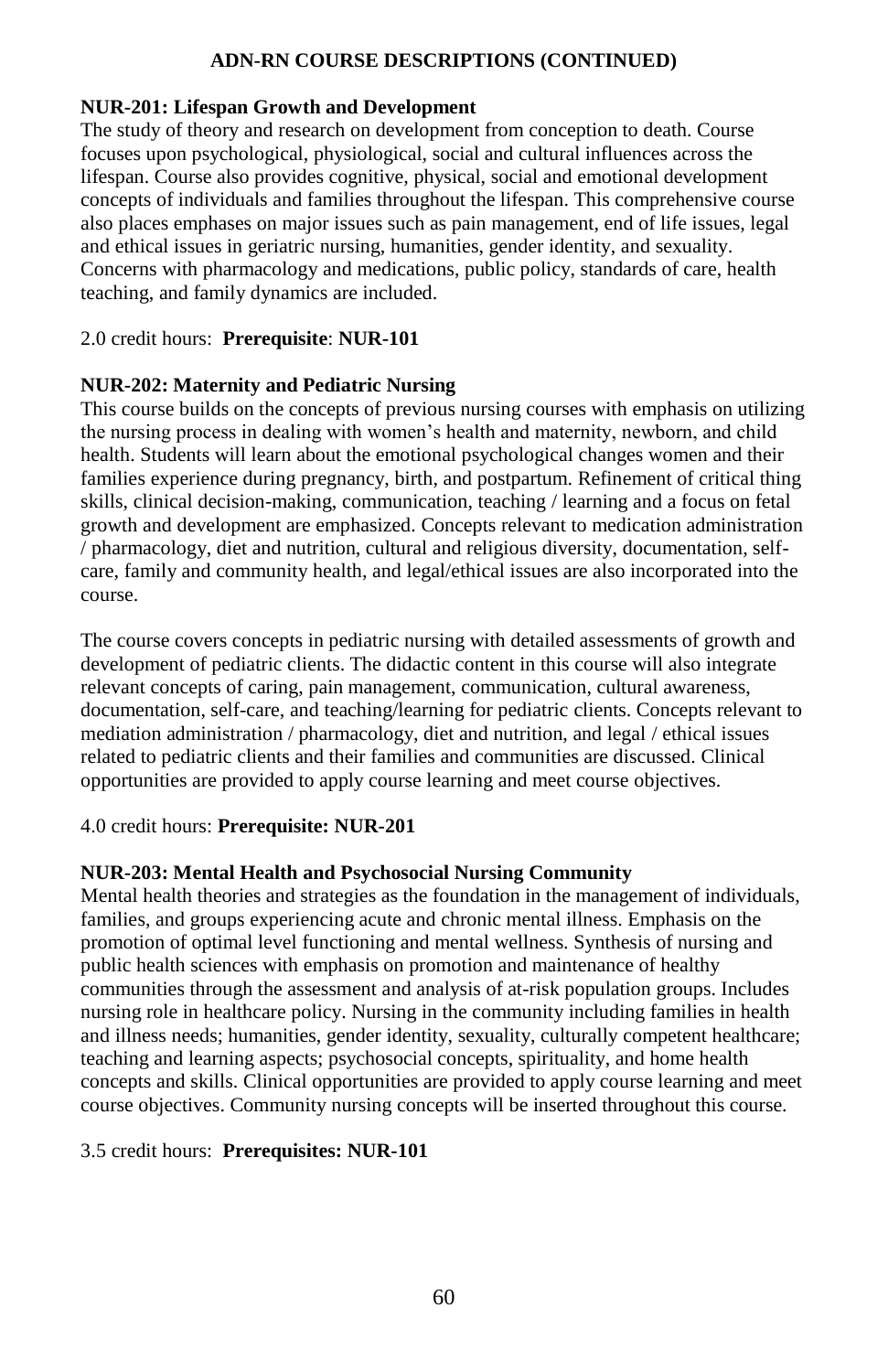### **NUR- 209: Advanced Pharmacology and Dosage Calculations**

Course focuses on high acuity, restorative, and health promoting pharmacological care of clients with complex health problems. Advanced principles and practices of advanced pharmacology for those patients with acute and chronic health needs. The course will address pharmacological treatment in critical care, including rapid response teams, transport of the critically ill patient, and dosage calculations.

# 2.0 credit hours: **Prerequisites: NUR-095, NUR-103, NUR-105**

# **NUR-210: Complex Care Nursing**

Course focuses on high acuity, restorative, and health promoting care of clients with complex health problems. Advanced principles and practices of health promotion and rehabilitation of patients with acute and chronic health needs. Principles and practices of health promotion and rehabilitation of clients with acute and chronic health needs. Gerontology aspects of health and illness. The course will lay the foundation for special situations in critical care, including rapid response teams, transport of the critically ill patient, and disaster management. The more complex multisystem dysfunctional patient will also be examined. Clinical opportunities are provided to apply course learning and meet course objectives.

#### 7.0 credit hours: **Prerequisites: NUR-200**

# **NUR-211: Professional Nursing Role Development**

Provides students with opportunities to integrate and synthesize nursing knowledge through research, writing, and presentations on current topics and issues. Analysis, synthesis, and evaluation of care delivered by the healthcare team with emphasis on development of leadership and research roles. Identifies individual strengths and weaknesses with emphasis on improving students' understanding and demonstration of essential nursing knowledge. Nursing delegation and leadership traits will be integrated into this course. Nursing informatics and prior**i**tization and resource allocation will be components of this course.

# 3.0 credit hours; **Prerequisites: To be taken in the last two semesters of the program.**

#### **SOC-110: Sociology**

Introduces the principles of sociology, the development of human society and culture, and compares the American society with others. Students will exhibit an understanding of the role of research in sociology, including critical thinking, computer, and written and oral communication skills, along with recent sociological theory. The course will provide knowledge and comprehension of core sociological concepts such as culture, social change, socialization, stratification, and differences by ethnicity, gender, age, and class worldwide to offer a better understanding of others, reminding student to remain open minded.

#### 3.0 credit hours**: Prerequisite: None**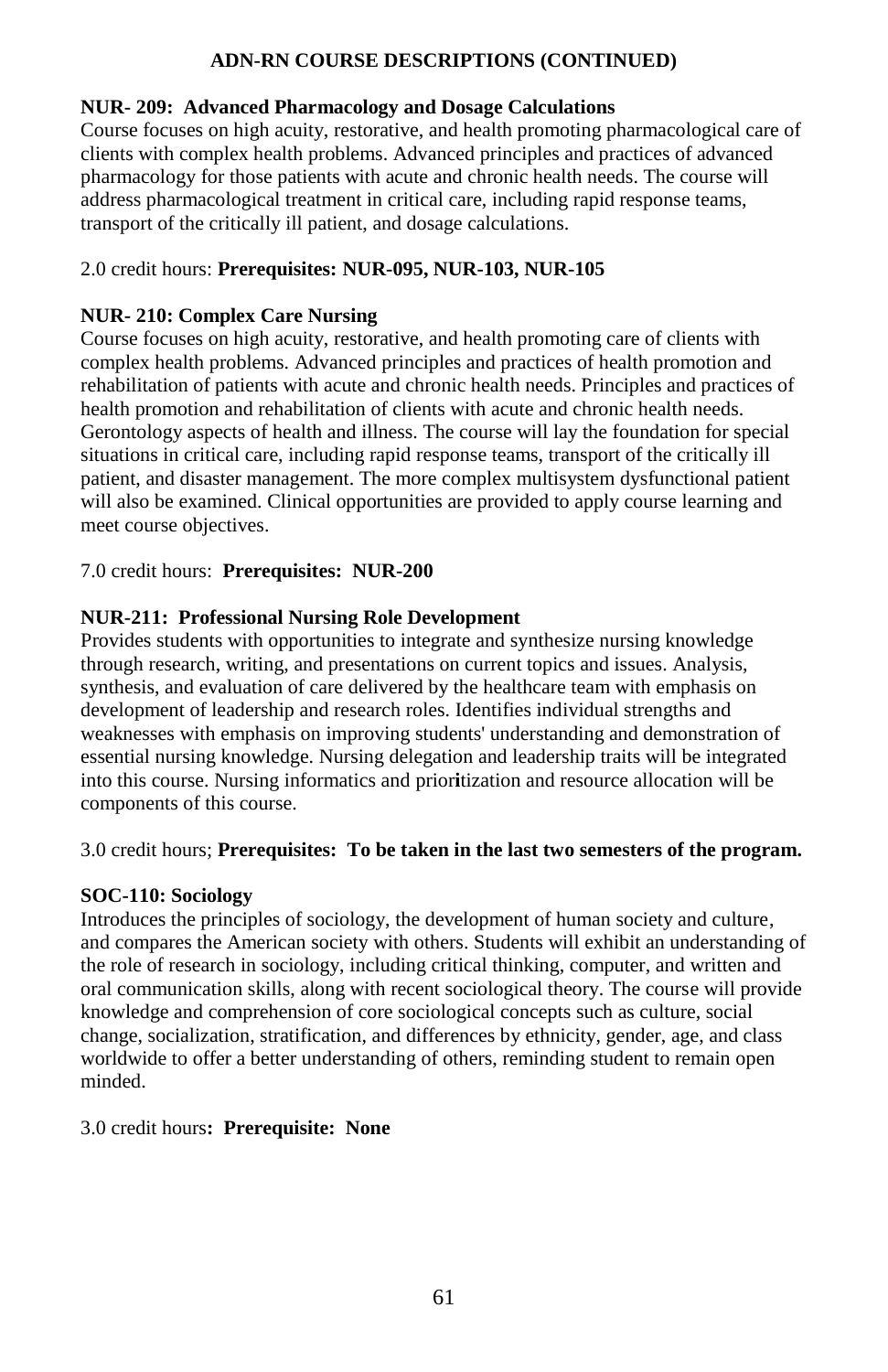#### **STA-200: Statistics**

An introduction to statistics and its applications. Topics include descriptive statistics, experimental design, probability sampling distribution, statistical inference, correlation and regression. Emphasis on applications, critical reasoning, and data analysis using statistical software. Includes the **process** of research using reasoning and scientific rigor in critical analysis of nursing research

#### 2.0 credit hours: **Prerequisites: MTH-110**

#### **WRC-110: Written Communications**

This course investigates the writing process focusing on the basis of writing and developing varied types of essays. Students will focus on responding to written texts in ways that demonstrate expressive, analytical, and evaluative thinking. Strategies for writing as a means of critical inquiry, with focus on the writer, audience, and purpose as they affect writing are introduced. An annotated bibliography and research paper finish out the student's course work.

#### 3.0 credit hours: **Prerequisite: None**

*For advanced standing program only*:

#### **NUR-095: LPN to RN Role Transition (Advanced Standing Course)**

This course is designed to assist the student to transition from LPN to RN education. This course focuses on the differences between the LPN and the RN roles in healthcare and will assist with successful transition to the new role. The differences explored will include leadership and delegation roles and skills of the LPN and RN. The course also explores the socialization to the role of the professional nurse, legal and ethical issues, professional behavior, communication, interpersonal relationships, advocacy, documentation, lifelong learning in nursing and evidence-based practice and critical thinking frameworks/ tools. Study and test taking strategies are included in the course. Laboratory will be included to verify competency in skills.

# 3.0 credit hours: **Co-requisites: HAP-100; All admissions program requirements must be met.**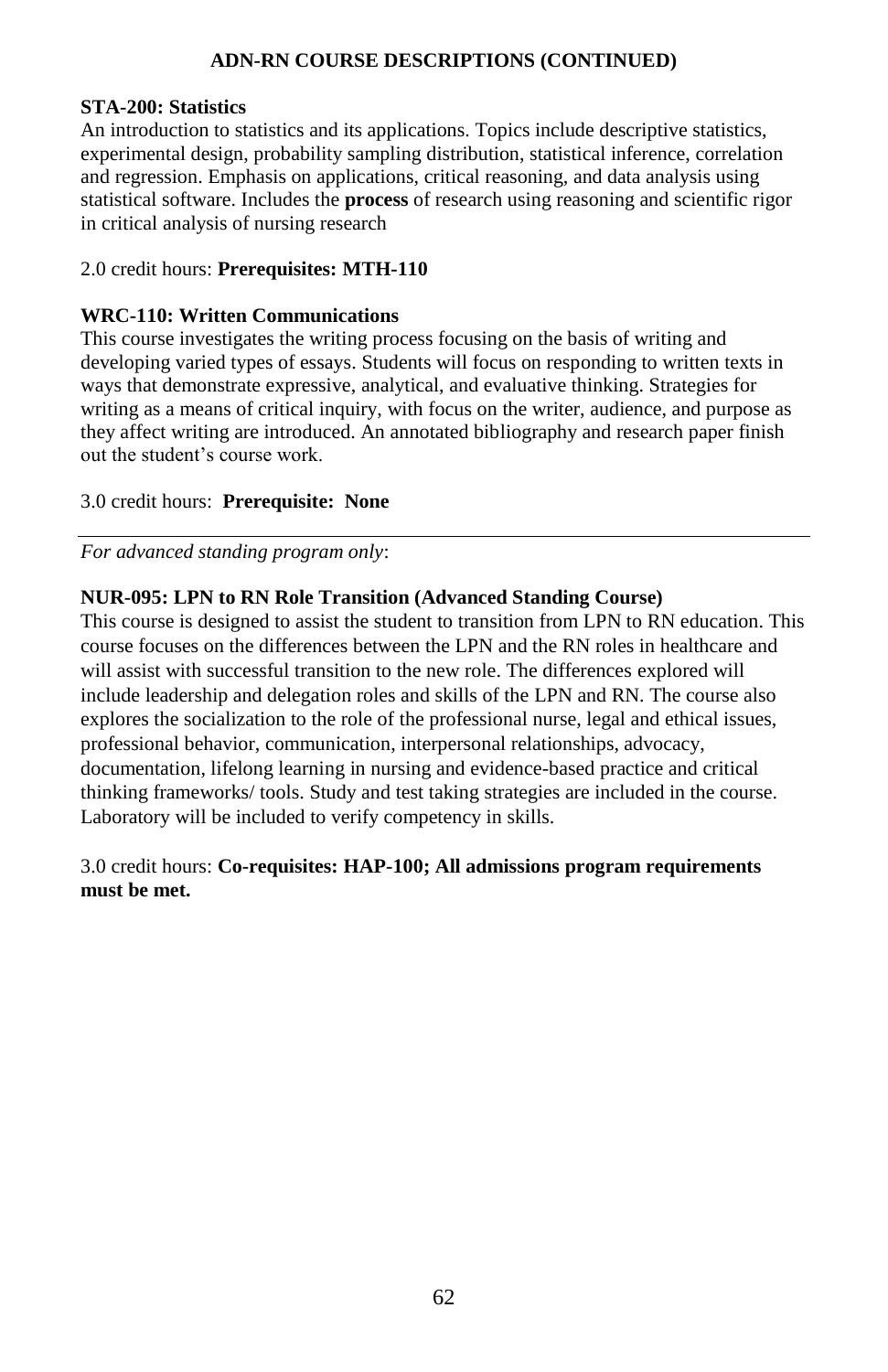# **ASSOCIATE DEGREE OF APPLIED BUSINESS IN BUSINESS**

## 75 Weeks / 65 Credit Hours

## TO EARN AN ASSOCIATE DEGREE OF APPLIED BUSINESS IN BUSINESS, THE FOLLOWING COURSES\* ARE REQUIRED:

- 
- Intermediate Computer Applications \*\* Office Procedures\*\*
- 4 Advanced Computer Applications \*\* 4 Accounting I \*\*
- 
- 
- Computerized Accounting I\*\* 3 Written Communications
- 3 Computerized Accounting II<sup>\*\*</sup> 3 College Algebra
- Customer Service Techniques\*\* 3 Communication Skills
- Social Media in the Workplace\*\* 3 Earth Science
- 
- 3 Payroll and Business Tax\*\* 3 Sociology
- Externship\*\*
- Computer Fundamentals\*\* 3 Administrative Management /
	-
- 4 Data Base (Access) \*\* 4 Introduction to College English #
- 4 Spreadsheet (Excel) \*\* 4 Introduction to College Math #
	-
	-
	-
	-
- Advanced Keyboarding Skills\*\* 3 American Government and Politics
	-

# **ELECTIVE TRACKS**

## **ACCOUNTING**

Crd. Hrs.

| 3 | CPF        | 100        | Computer Fundamentals**                   |
|---|------------|------------|-------------------------------------------|
| 5 | <b>ICA</b> | 110        | Intermediate Computer Applications**      |
| 4 | ACA        | 131        | <b>Advanced Computer Applications**</b>   |
| 4 | DTB.       | 200        | Data Base (Access) **                     |
| 4 | <b>SPD</b> | 200        | Spreadsheet (Excel) **                    |
| 3 | <b>CTA</b> | 110        | Computerized Accounting I (Quickbooks) ** |
| 3 | <b>CTA</b> | <b>200</b> | Computerized Accounting II (Peachtree) ** |
| 3 | <b>CST</b> | 100        | Customer Service Techniques**             |
| 3 | <b>PBT</b> | 100        | Payroll & Business Tax**                  |
| 3 | <b>FIT</b> | 100        | Federal Income Tax**                      |
| 3 | MAC.       | 210        | Managerial Accounting**                   |
| 4 | ACT        | 120        | Accounting I**                            |
| 3 | ACT        | 210        | Accounting II <sup>**</sup>               |
| 2 | EXT        | 240        | Externship**                              |
| 4 | <b>WRC</b> | 095        | Introduction to College English#          |
| 4 | MTH        | 095        | Introduction to College Math#             |
| 3 | WRC        | 110        | <b>Written Communications</b>             |
| 3 | MTH        | 110        | College Algebra                           |
| 3 | COM        | 110        | <b>Communication Skills</b>               |
| 3 | <b>ERS</b> | 110        | <b>Earth Science</b>                      |
| 3 | AGP        | 120        | American Government & Politics            |
| 3 | SOC        | 110        | Sociology                                 |
|   |            |            |                                           |

This course outline contains only the suggested sequence of coursework.

\*\*Core course for this program.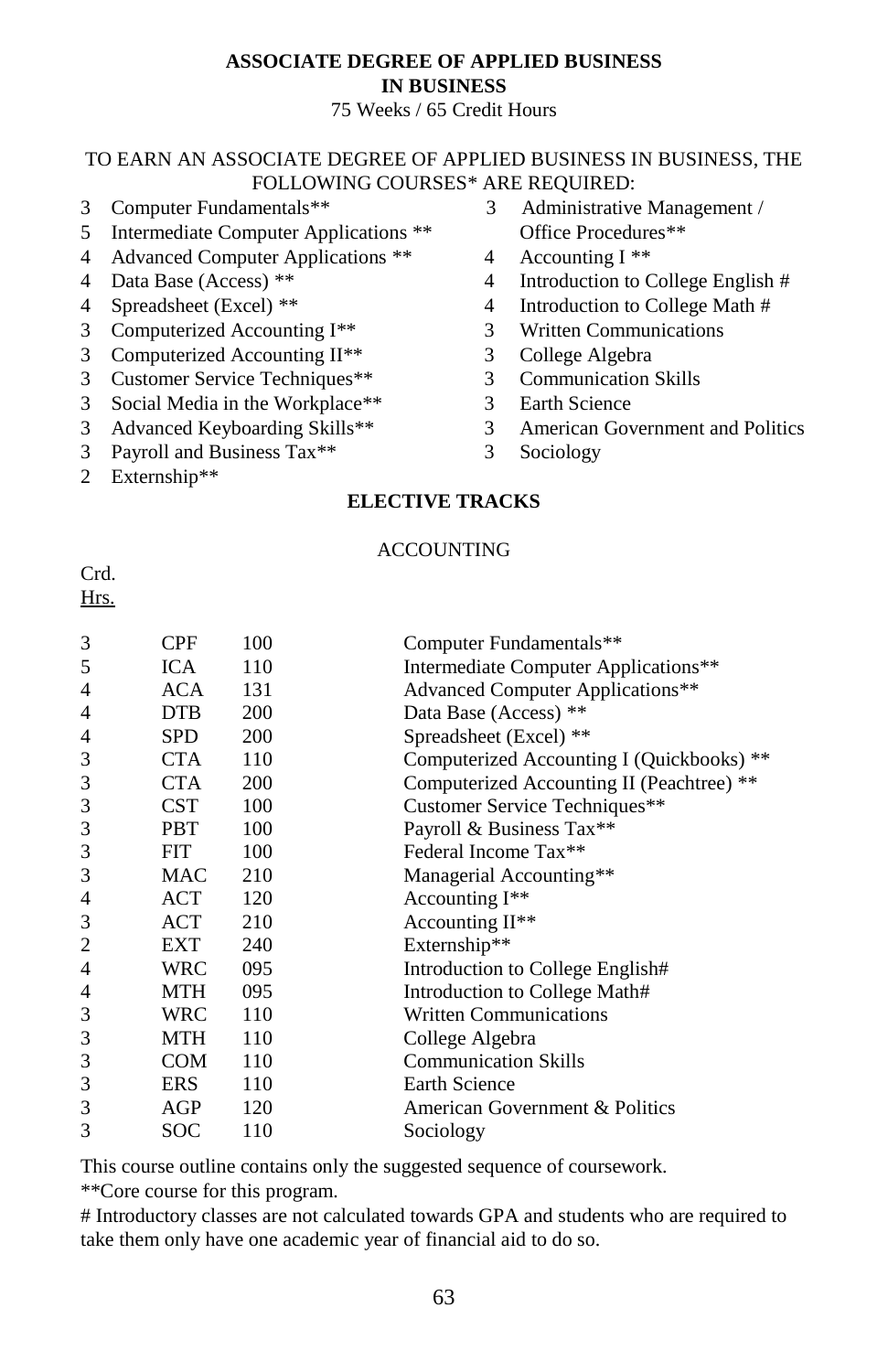# **ELECTIVE TRACKS CONTINUED**

# INFORMATION SYSTEMS

| Crd.<br>Hrs. |            |     |                                           |
|--------------|------------|-----|-------------------------------------------|
| 3            | <b>CPF</b> | 100 | Computer Fundamentals**                   |
| 5            | <b>ICA</b> | 110 | Intermediate Computer Applications**      |
| 4            | ACA        | 131 | <b>Advanced Computer Applications**</b>   |
| 4            | <b>DTB</b> | 200 | Data Base (Access) **                     |
| 3            | <b>CTA</b> | 110 | Computerized Accounting I (Quickbooks) ** |
| 3            | <b>CST</b> | 100 | Customer Service Techniques**             |
| 3            | SMW        | 100 | Social Media in the Workplace**           |
| 4            | ACT        | 120 | Accounting I <sup>**</sup>                |
| 4            | <b>PRG</b> | 120 | Computer Programming**                    |
| 4            | <b>ITS</b> | 110 | Information Systems I**                   |
| 4            | <b>ITS</b> | 210 | Information Systems II**                  |
| 1            | <b>ITS</b> | 220 | Security Awareness**                      |
| 3            | <b>CGT</b> | 230 | Convergence Technology**                  |
| 2            | EXT        | 240 | Externship**                              |
| 4            | <b>WRC</b> | 095 | Introduction to College English#          |
| 4            | MTH        | 095 | Introduction to College Math#             |
| 3            | WRC        | 110 | <b>Written Communications</b>             |
| 3            | MTH        | 110 | College Algebra                           |
| 3            | COM        | 110 | <b>Communication Skills</b>               |
| 3            | ERS        | 110 | <b>Earth Science</b>                      |
| 3            | AGP        | 120 | American Government & Politics            |
| 3            | <b>SOC</b> | 110 | Sociology                                 |

This course outline contains only the suggested sequence of coursework.

\*\*Core course for this program.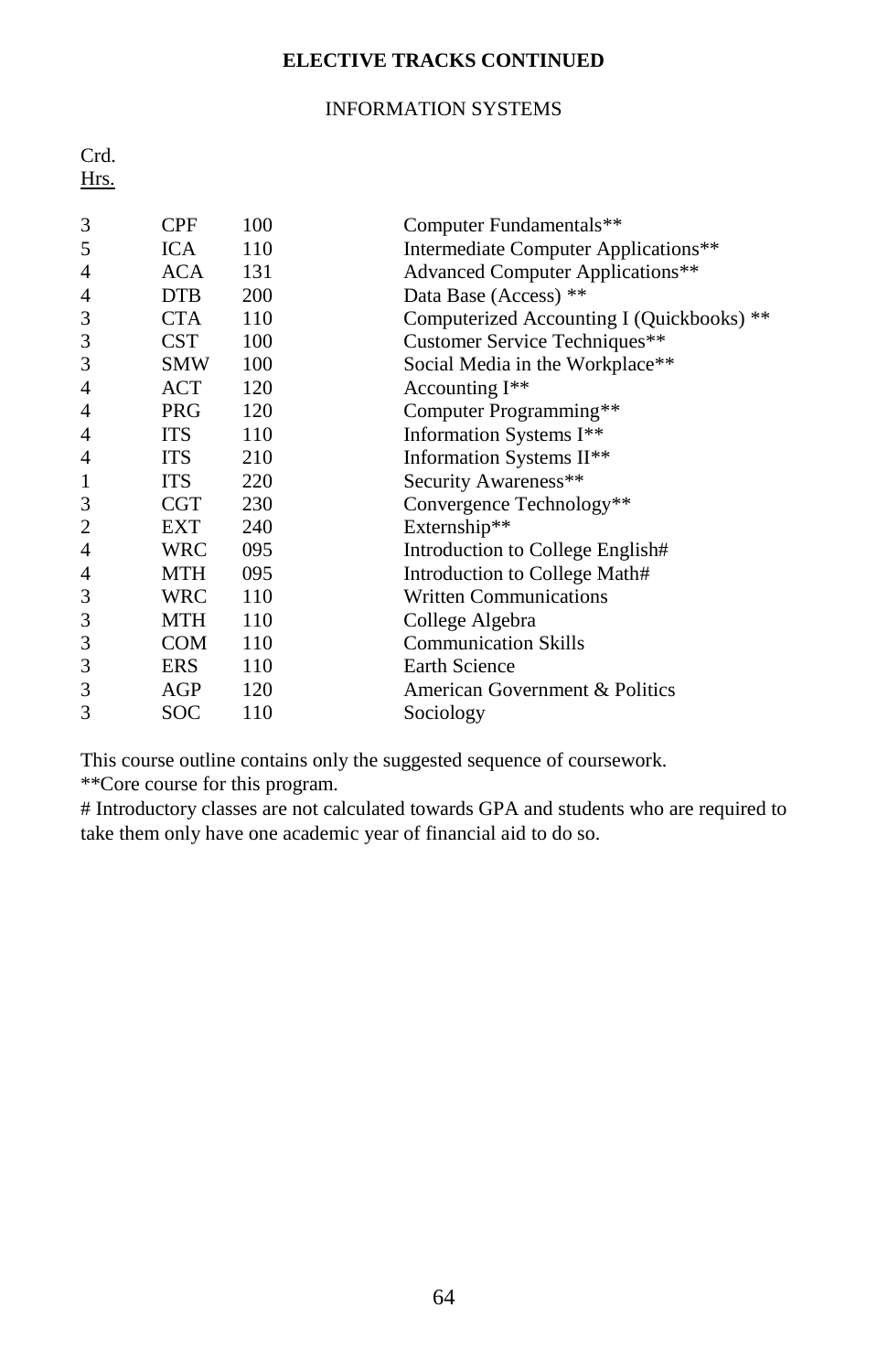# **ELECTIVE TRACKS CONTINUED**

# LEGAL SECRETARY

| Crd.<br>Hrs. |            |     |                                                 |
|--------------|------------|-----|-------------------------------------------------|
| 3            | <b>CPF</b> | 100 | Computer Fundamentals**                         |
| 5            | <b>ICA</b> | 110 | Intermediate Computer Applications**            |
| 4            | <b>ACA</b> | 131 | <b>Advanced Computer Applications**</b>         |
| 3            | <b>CST</b> | 100 | Customer Service Techniques**                   |
| 3            | <b>PBT</b> | 100 | Payroll & Business Tax**                        |
| 3            | AOP        | 210 | Administrative Management / Office Procedures** |
| 4            | <b>ACT</b> | 120 | Accounting I**                                  |
| 2            | <b>BLR</b> | 100 | Basic Legal Research**                          |
| 3            | <b>INT</b> | 111 | Paralegalsim & Ethics**                         |
| 3            | <b>CMP</b> | 223 | Criminal Law and Procedures**                   |
| 3            | DOM        | 222 | Domestic Relations**                            |
| 3            | LDA.       | 216 | Legal Drafting & Computerized Applications**    |
| 3            | LIT        | 211 | Litigation Management**                         |
| 3            | <b>TRT</b> | 224 | Torts**                                         |
| 2            | EXT        | 240 | Externship**                                    |
| 4            | <b>WRC</b> | 095 | Introduction to College English#                |
| 4            | <b>MTH</b> | 095 | Introduction to College Math#                   |
| 3            | <b>WRC</b> | 110 | <b>Written Communications</b>                   |
| 3            | <b>MTH</b> | 110 | College Algebra                                 |
| 3            | <b>COM</b> | 110 | <b>Communication Skills</b>                     |
| 3            | <b>ERS</b> | 110 | <b>Earth Science</b>                            |
| 3            | AGP        | 120 | American Government & Politics                  |
| 3            | <b>SOC</b> | 110 | Sociology                                       |

This course outline contains only the suggested sequence of coursework. \*\*Core course for this program.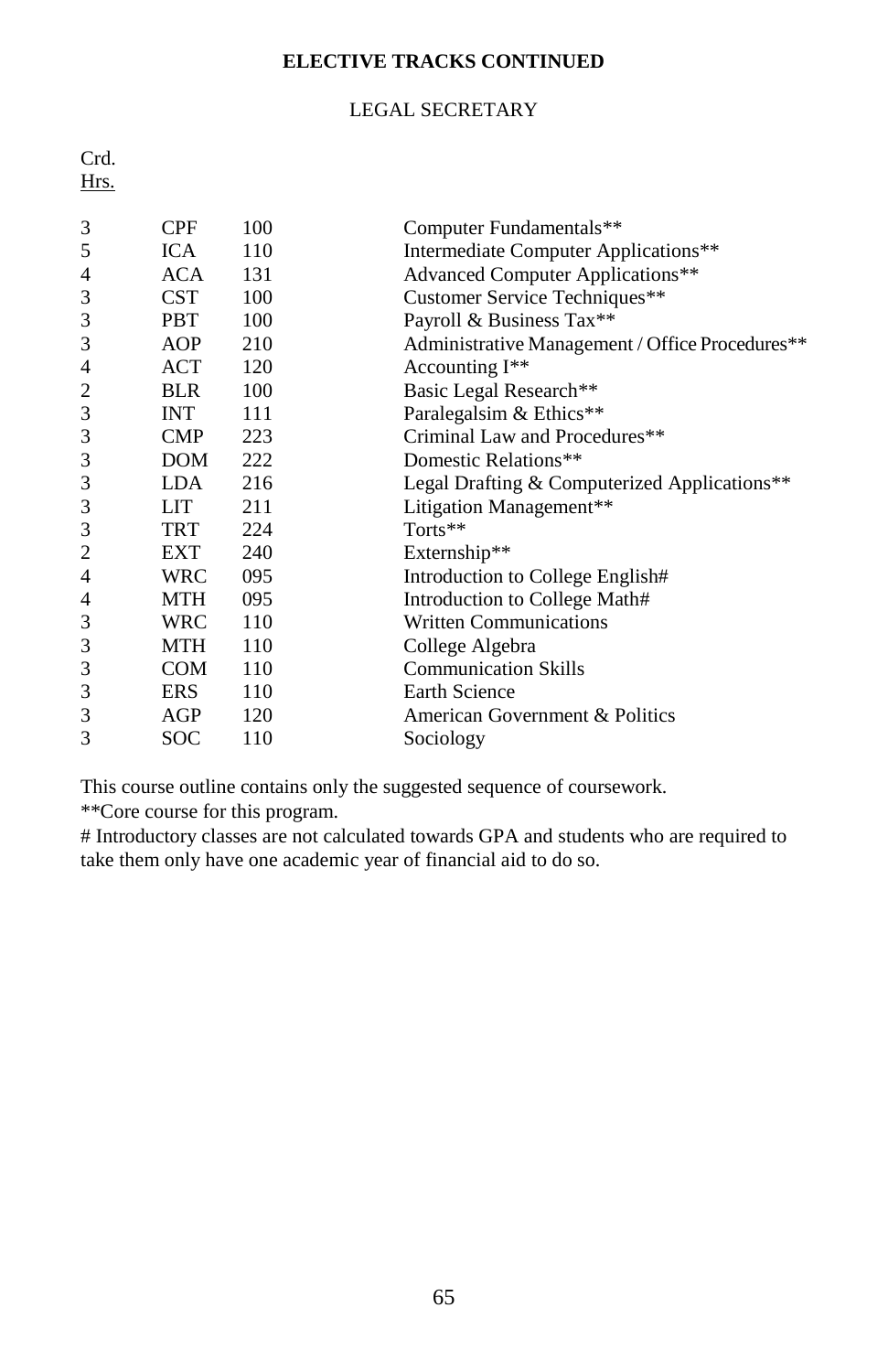# **ELECTIVE TRACKS CONTINUED**

# HUMAN RESOURCES

| Crd.<br>Hrs. |            |     |                                                 |
|--------------|------------|-----|-------------------------------------------------|
| 3            | <b>CPF</b> | 100 | Computer Fundamentals**                         |
| 5            | <b>ICA</b> | 110 | Intermediate Computer Applications**            |
| 4            | <b>ACA</b> | 131 | <b>Advanced Computer Applications**</b>         |
| 4            | <b>SPD</b> | 200 | Spreadsheet (Excel) **                          |
| 3            | <b>CTA</b> | 110 | Computerized Accounting I (Quickbooks) **       |
| 3            | <b>CST</b> | 100 | Customer Service Techniques**                   |
| 3            | <b>SMW</b> | 100 | Social Media in the Workplace**                 |
| 3            | <b>PBT</b> | 100 | Payroll & Business Tax**                        |
| 3            | AOP        | 210 | Administrative Management / Office Procedures** |
| 4            | ACT        | 120 | Accounting I <sup>**</sup>                      |
| 4            | <b>HHR</b> | 200 | Employment Law & Relations & Safety**           |
| 3            | <b>HRM</b> | 200 | Human Resources Management**                    |
| 3            | <b>HRP</b> | 100 | Human Resources Principles**                    |
| 2            | EXT        | 240 | Externship**                                    |
| 4            | <b>WRC</b> | 095 | Introduction to College English#                |
| 4            | <b>MTH</b> | 095 | Introduction to College Math#                   |
| 3            | <b>WRC</b> | 110 | <b>Written Communications</b>                   |
| 3            | MTH        | 110 | College Algebra                                 |
| 3            | <b>COM</b> | 110 | <b>Communication Skills</b>                     |
| 3            | <b>ERS</b> | 110 | <b>Earth Science</b>                            |
| 3            | AGP        | 120 | American Government & Politics                  |
| 3            | <b>SOC</b> | 110 | Sociology                                       |

This course outline contains only the suggested sequence of coursework. \*\*Core course for this program.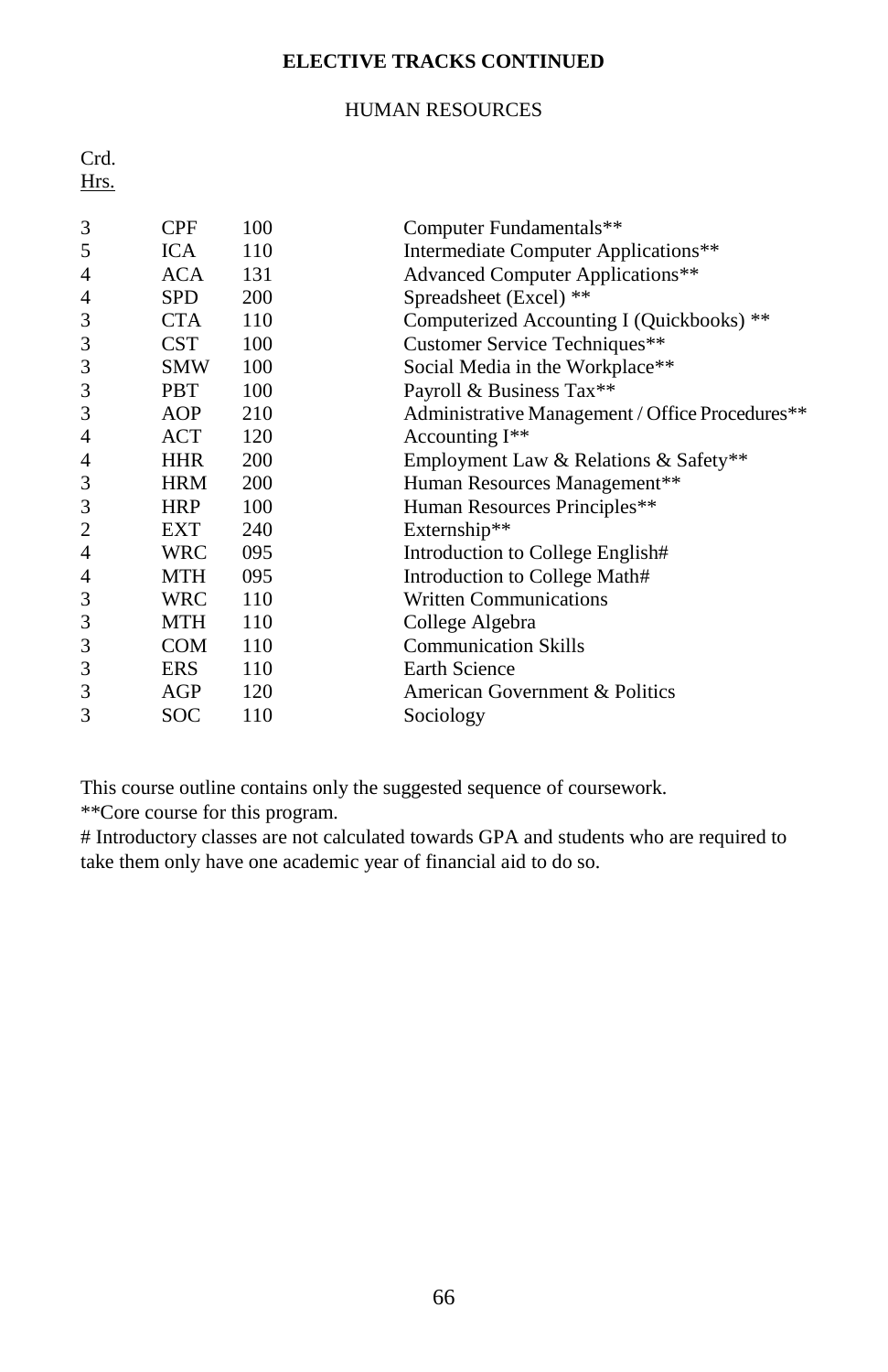# **ASSOCIATE DEGREE OF APPLIED BUSINESS**

# **IN BUSINESS**

# 75 Weeks / 65 Credit Hours

|            |      |                                           | Crd.           |
|------------|------|-------------------------------------------|----------------|
| Course#    |      | <b>Course Description</b>                 | Hrs.           |
|            |      | <b>FIRST SEMESTER</b>                     |                |
| MTH        | 095# | Introduction to College Math              | 4              |
| <b>WRC</b> | 095# | Introduction to College English           | 4              |
| <b>CPF</b> | 100  | <b>Computer Fundamentals</b>              | 3              |
| AGP        | 120  | American Government & Politics            | 3              |
| <b>SOC</b> | 110  | Sociology                                 | 3              |
| <b>WRC</b> | 110  | <b>Written Communications</b>             | $\overline{3}$ |
|            |      |                                           | 12             |
|            |      | <b>SECOND SEMESTER</b>                    |                |
| <b>ICA</b> | 110  | <b>Intermediate Computer Applications</b> | 5              |
| <b>ACT</b> | 120  | Accounting I                              | $\overline{4}$ |
| <b>MTH</b> | 110  | College Algebra                           | $\overline{3}$ |
|            |      |                                           | 12             |
|            |      | <b>THIRD SEMESTER</b>                     |                |
| ACA        | 131  | <b>Advanced Computer Applications</b>     | 4              |
| <b>DTB</b> | 200  | Data Base (Access)                        | 4              |
| <b>CTA</b> | 110  | Computerized Accounting I (Quickbooks)    | $\overline{3}$ |
|            |      |                                           | 11             |
|            |      | <b>FOURTH SEMESTER</b>                    |                |
| <b>SPD</b> | 200  | Spreadsheet (Excel)                       | 4              |
| <b>CTA</b> | 200  | Computerized Accounting II (Peachtree)    | 3              |
| <b>ERS</b> | 110  | <b>Earth Science</b>                      | 3              |
| <b>COM</b> | 110  | <b>Communication Skills</b>               | $\overline{3}$ |
|            |      |                                           | 13             |
|            |      | <b>FIFTH SEMESTER</b>                     |                |
| <b>CST</b> | 100  | <b>Customer Service Techniques</b>        | 3              |
| KEY        | 221  | <b>Advanced Keyboarding Skills</b>        | 3              |
| <b>PBT</b> | 100  | Payroll and Business Tax                  | 3              |
| <b>SMW</b> | 100  | Social Media in the Workplace             | 3              |
| AOP        | 210  | Administrative Management / Office        | 3              |
|            |      | Procedures                                |                |
|            |      |                                           | 15             |
| <b>EXT</b> | 240  | Externship                                | $\overline{2}$ |

#INTRODUCTORY CLASSES ARE NOT CALCULATED TOWARDS GPA AND STUDENTS WHO ARE REQUIRED TO TAKE THEM ONLY HAVE ONE ACADEMIC YEAR OF AID TO DO SO.

# THIS COURSE OUTLINE CONTAINS ONLY THE SUGGESTED SEQUENCE OF COURSEWORK.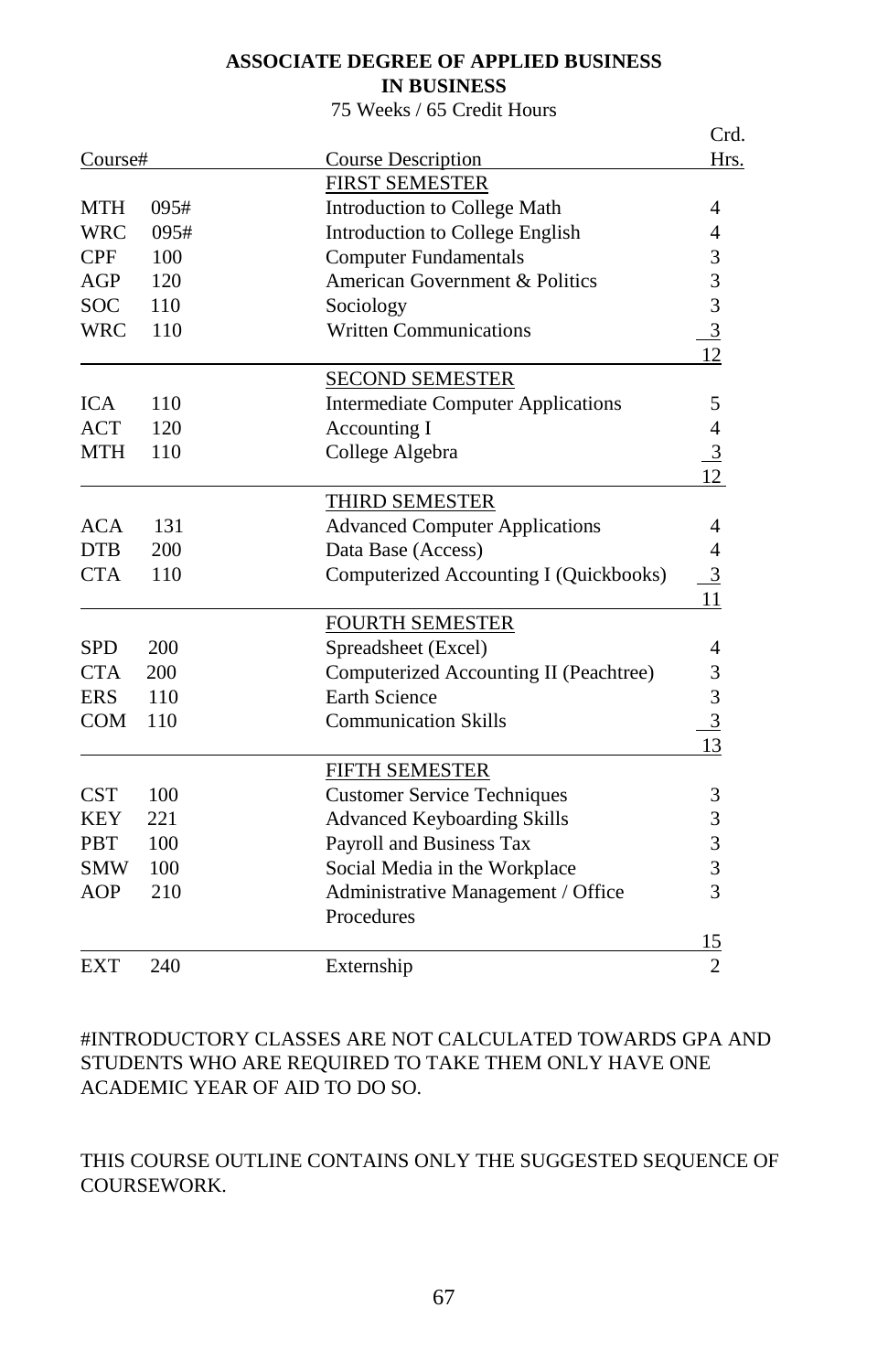# **BUSINESS DIPLOMA**

# 45 Weeks / 36 Credit Hours

# TO EARN A DIPLOMA IN BUSINESS, THE FOLLOWING COURSES\* ARE REQUIRED:

Computer Fundamentals \*\* Intermediate Computer Applications\*\* Advanced Computer Applications \*\* Social Media in the Workplace \*\* Customer Service Techniques \*\* Data Base (Access) \*\* Spreadsheet (Excel) \*\* Accounting I\*\* Payroll and Business Tax\*\* Administrative Management / Office Procedures\*\*

\*DOES NOT INDICATE THE ORDER IN WHICH THESE COURSES WILL BE OFFERED.

\*\*CORE CLASS FOR THIS PROGRAM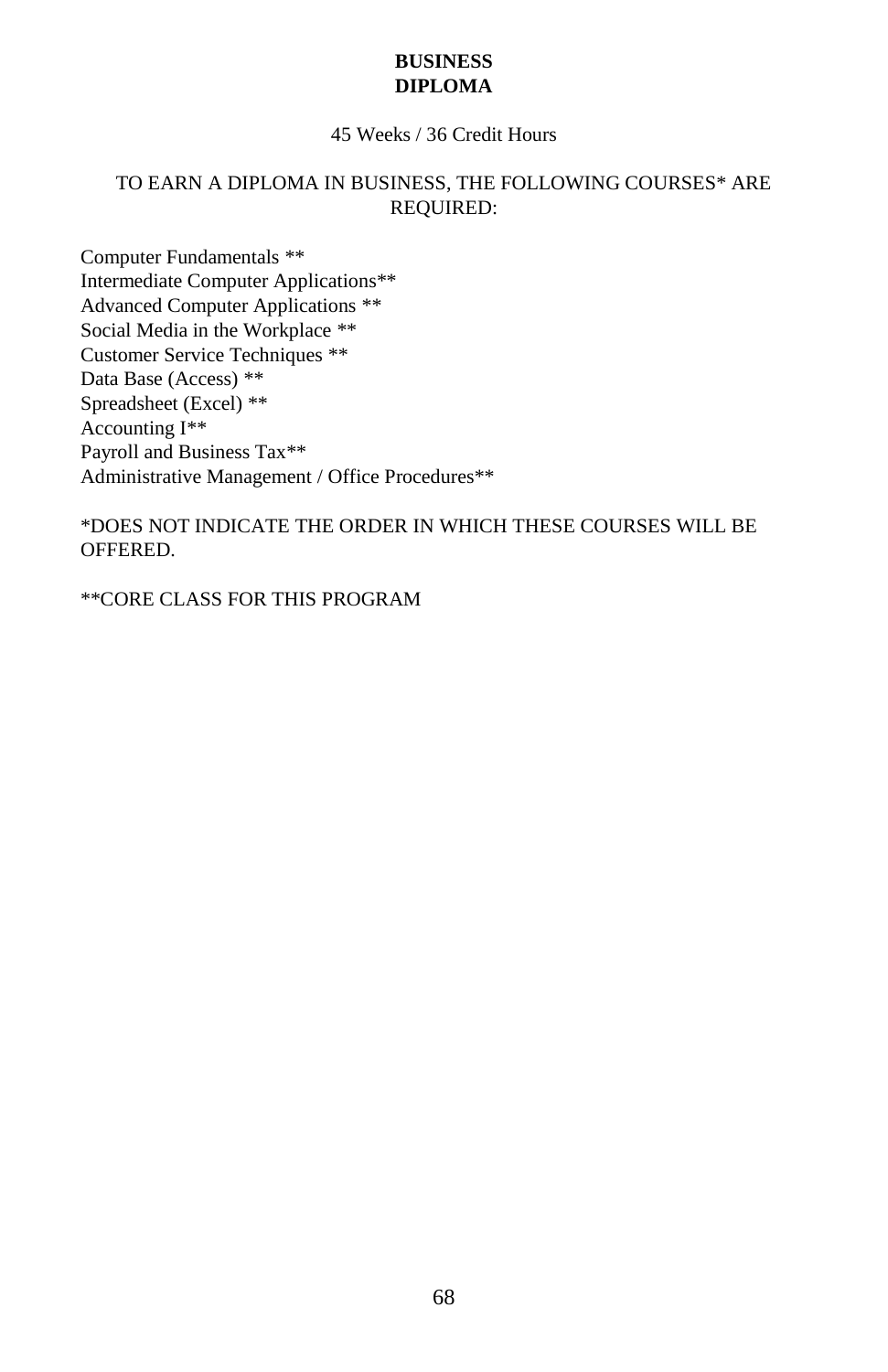# **BUSINESS DIPLOMA**

|                          |                                           | Clk. | Crd. |
|--------------------------|-------------------------------------------|------|------|
| Course#                  | <b>Course Description</b>                 | Hrs. | Hrs. |
|                          | <b>FIRST SEMESTER</b>                     |      |      |
| <b>CPF</b><br>100        | <b>Computer Fundamentals</b>              | 60   | 3    |
| <b>SMW 100</b>           | Social Media in the Workplace             | 60   | 3    |
| ACT<br>120               | Accounting I                              | 60   | 4    |
| <b>CST</b><br>100        | <b>Customer Service Techniques</b>        | 60   | 3    |
|                          |                                           | 240  | 13   |
|                          | SECOND SEMESTER                           |      |      |
| 110<br><b>ICA</b>        | <b>Intermediate Computer Applications</b> | 120  | 5    |
| <b>PBT</b><br>100        | Payroll and Business Tax                  | 60   | 3    |
| <b>SPD</b><br>200        | Spreadsheet (Excel)                       | 75   |      |
|                          |                                           | 255  | 12   |
|                          | THIRD SEMESTER                            |      |      |
| ACA<br>131               | <b>Advanced Computer Applications</b>     | 105  | 4    |
| <b>200</b><br><b>DTB</b> | Data Base (Access)                        | 75   | 4    |
| AOP<br>210               | Administrative Management / Office        | 60   | 3    |
|                          | Procedures                                |      |      |
|                          |                                           | 240  | 11   |

# 735 Clock Hours / 45 Weeks / 36 Credit Hours

THIS COURSE OUTLINE CONTAINS ONLY THE SUGGESTED SEQUENCE OF COURSEWORK.

EACH CREDIT IS ACCEPTED FOR FULL CREDIT TOWARDS THE ASSOCIATE DEGREE OF APPLIED BUSINESS IN BUSINESS.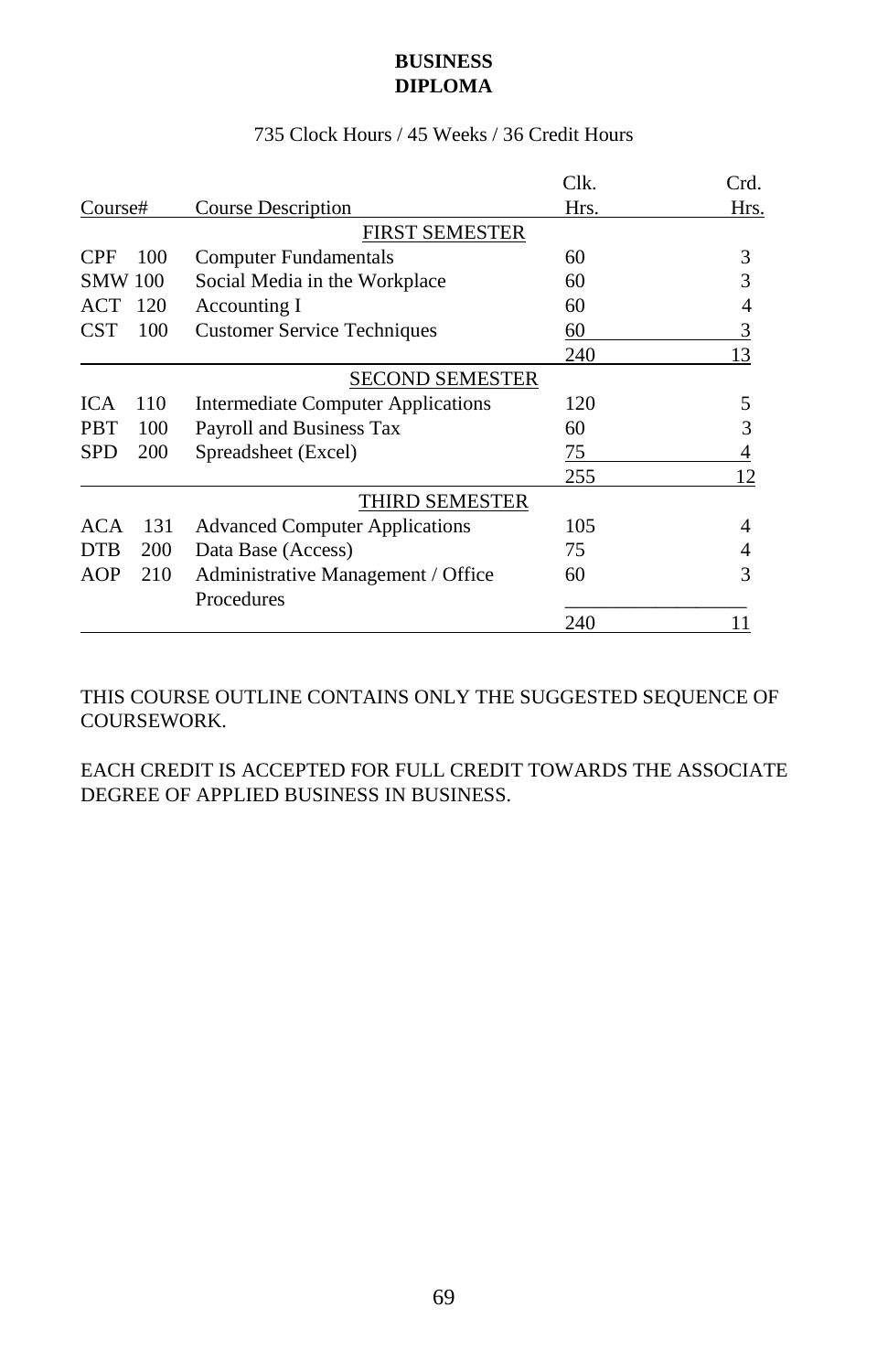# **ASSOCIATE DEGREE OF APPLIED BUSINESS IN LEGAL ASSISTANT**

75 Weeks / 65 Credit Hours

# TO EARN AN ASSOCIATE DEGREE OF APPLIED BUSINESS IN LEGAL ASSISTANT, THE FOLLOWING COURSES\* ARE REQUIRED:

Real Estate Law \*\* Litigation Management \*\* Torts \*\* Paralegalism & Ethics \*\* Workers' Compensation Law, Social Security, and Disability\*\* Domestic Relations \*\* Estates & Trusts \*\* Basic Legal Research \*\* Legal Research \*\* Criminal Law & Procedure \*\* Externship \*\*

Computer Fundamentals Intermediate Computer Applications Advanced Computer Applications Legal Drafting & Computerized Applications

Introduction to College English Introduction to College Math Written Communications College Algebra Earth Science Communication Skills American Government & Politics Sociology

# \*DOES NOT INDICATE THE ORDER IN WHICH THESE COURSES WILL BE OFFERED.

\*\*CORE CLASS FOR THIS PROGRAM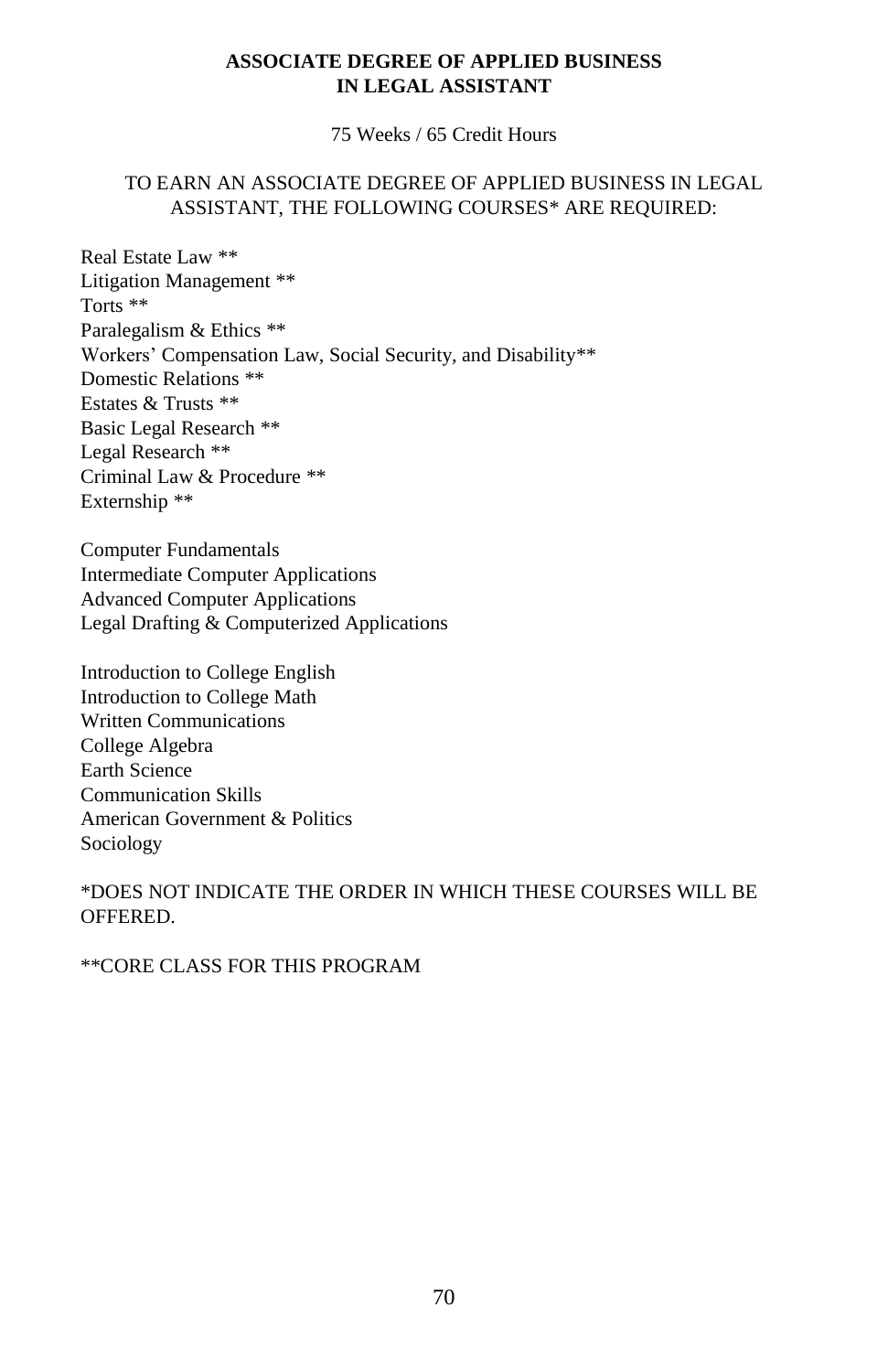# **ASSOCIATE DEGREE OF APPLIED BUSINESS IN LEGAL ASSISTANT**

#### 75 Weeks / 65 Credit Hours

|                    |                                               | Crd.           |
|--------------------|-----------------------------------------------|----------------|
| Course#            | <b>Course Description</b>                     | Hrs.           |
|                    | <b>FIRST SEMESTER</b>                         |                |
| MTH<br>095#        | Introduction to College Math                  | 4              |
| <b>WRC</b><br>095# | Introduction to College English               | 4              |
| <b>CPF</b><br>100  | <b>Computer Fundamentals</b>                  | 3              |
| 111<br><b>INT</b>  | Paralegalism & Ethics                         | 3              |
| <b>COM</b><br>110  | <b>Communication Skills</b>                   | 3              |
| AGP<br>120         | American Government & Politics                | $\overline{3}$ |
|                    |                                               | 12             |
|                    | <b>SECOND SEMESTER</b>                        |                |
| 222<br><b>DOM</b>  | <b>Domestic Relations</b>                     | 3              |
| MTH<br>110         | College Algebra                               | 3              |
| <b>ICA</b><br>110  | <b>Intermediate Computer Applications</b>     | 5              |
| <b>WRC</b><br>110  | <b>Written Communications</b>                 | $\overline{3}$ |
|                    |                                               | 14             |
|                    | <b>THIRD SEMESTER</b>                         |                |
| <b>CMP</b><br>223  | Criminal Law & Procedure                      | 3              |
| <b>BLR</b><br>100  | <b>Basic Legal Research</b>                   | $\overline{c}$ |
| <b>TRT</b><br>224  | Torts                                         | 3              |
| <b>ACA</b><br>131  | <b>Advanced Computer Applications</b>         | $\overline{4}$ |
|                    |                                               | 12             |
|                    | <b>FOURTH SEMESTER</b>                        |                |
| <b>RLE</b><br>125  | <b>Real Estate Law</b>                        | 3              |
| <b>LIT</b><br>211  | <b>Litigation Management</b>                  | 3              |
| LGR.<br>131        | Legal Research                                | 3              |
| <b>SOC</b><br>110  | Sociology                                     | $\overline{3}$ |
|                    |                                               | 12             |
|                    | FIFTH SEMESTER                                |                |
| <b>EST</b><br>141  | Estates & Trusts                              | 3              |
| WCS 221            | Workers' Compensation Law, Social Security, 3 |                |
|                    | and Disability                                |                |
| <b>ERS</b><br>110  | Earth Science                                 | 3              |
| <b>LDA</b><br>216  | Legal Drafting and Computerized App.          | 3              |
|                    |                                               | 12             |
| <b>EXT</b><br>252  | Externship                                    | 3              |

THIS COURSE OUTLINE CONTAINS ONLY THE SUGGESTED SEQUENCE OF COURSE WORK.

#INTRODUCTORY CLASSES ARE NOT INCLUDED TOWARDS GPA AND STUDENTS WHO ARE REQUIRED TO TAKE THEM ONLY HAVE ONE ACADEMIC YEAR OF AID TO DO SO.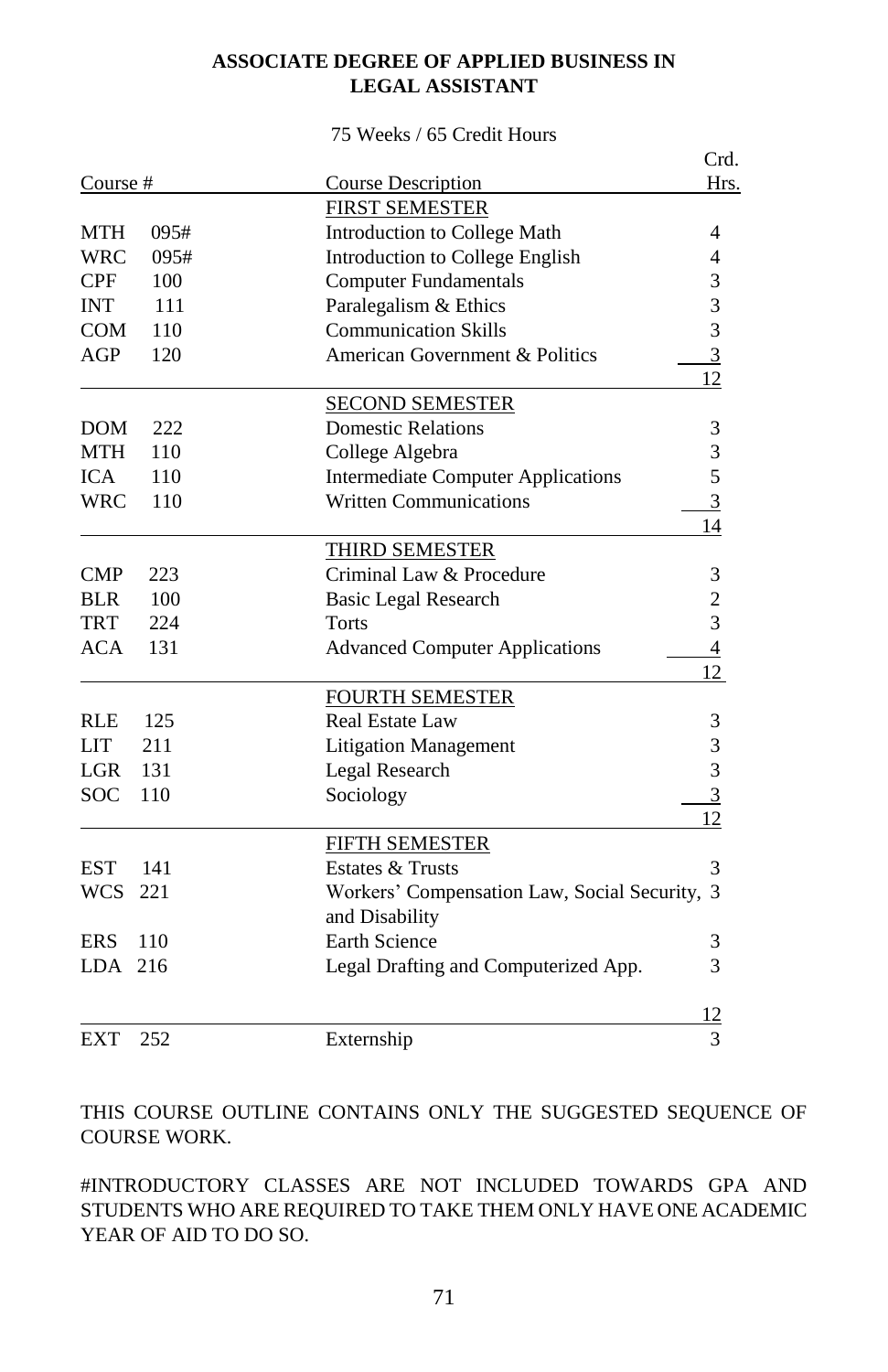# **ASSOCIATE DEGREE OF APPLIED BUSINESS IN LEGAL ASSISTANT WITH A CONCENTRATION IN CRIMINAL CORRECTIONS**

75 Weeks / 65 Credit Hours

# TO EARN AN ASSOCIATE DEGREE OF APPLIED BUSINESS IN LEGAL ASSISTANT WITH A CONCENTRATION IN CRIMINAL CORRECTIONS, THE FOLLOWING COURSES\* ARE REQUIRED:

Introduction to Corrections \*\* Criminal Law & Procedures \*\* Community Corrections & Correctional Institutions \*\* Women & Crime \*\* Juvenile Justice Systems \*\* Crime & Delinquency \*\* Torts \*\* Litigation Management \*\* Domestic Relations Law \*\* Basic Legal Research \*\* Legal Research \*\* Externship \*\*

Computer Fundamentals Intermediate Computer Applications Legal Drafting & Computerized Applications

Introduction to College English Introduction to College Math Written Communications College Algebra Communication Skills Earth Science American Government and Politics Sociology

\*DOES NOT INDICATE THE ORDER IN WHICH THESE COURSES WILL BE OFFERED.

\*\*CORE CLASS FOR THIS PROGRAM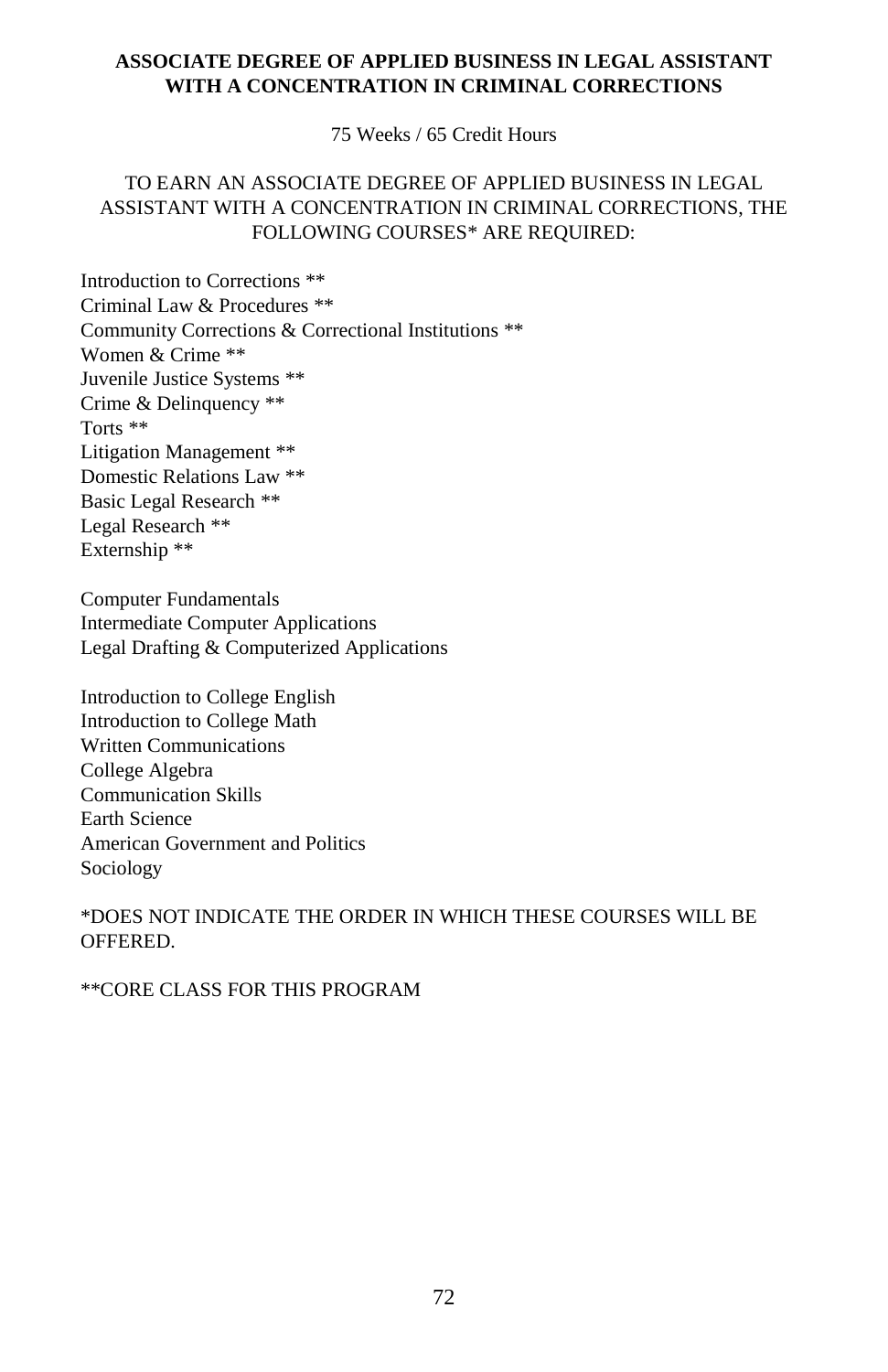# **ASSOCIATE DEGREE OF APPLIED BUSINESS IN LEGAL ASSISTANT WITH A CONCENTRATION IN CRIMINAL CORRECTIONS**

|              |      |                                                | Crd.            |
|--------------|------|------------------------------------------------|-----------------|
| Course #     |      | <b>Course Description</b>                      | Hrs.            |
|              |      | <b>FIRST SEMESTER</b>                          |                 |
| MTH          | 095# | Introduction to College Math                   | 4               |
| <b>WRC</b>   | 095# | Introduction to College English                | 4               |
| CPF          | 100  | <b>Computer Fundamentals</b>                   | 3               |
| <b>COR</b>   | 101  | Introduction to Corrections                    | 3               |
| <b>COM</b>   | 110  | <b>Communication Skills</b>                    | 3               |
| AGP          | 120  | American Government & Politics                 | $\overline{3}$  |
|              |      |                                                | 12              |
|              |      | <b>SECOND SEMESTER</b>                         |                 |
| <b>DOM</b>   | 222  | <b>Domestic Relations</b>                      | 3               |
| <b>MTH</b>   | 110  | College Algebra                                | 3               |
| <b>ICA</b>   | 110  | <b>Intermediate Computer Applications</b>      | 5               |
| <b>WRC</b>   | 110  | <b>Written Communications</b>                  | $\overline{3}$  |
|              |      |                                                | 14              |
|              |      | <b>THIRD SEMESTER</b>                          |                 |
| <b>COR</b>   | 112  | Crime and Delinquency                          | 3               |
| $\text{CMP}$ | 223  | Criminal Law and Procedures                    | 3               |
| <b>TRT</b>   | 224  | Torts                                          | 3               |
| <b>BLR</b>   | 100  | <b>Basic Legal Research</b>                    | $\overline{2}$  |
|              |      |                                                | 11              |
|              |      | <b>FOURTH SEMESTER</b>                         |                 |
| COR          | 121  | Juvenile Justice Systems                       | 3               |
| <b>LIT</b>   | 211  | <b>Litigation Management</b>                   | 3               |
| <b>LGR</b>   | 131  | Legal Research                                 | 3               |
| <b>SOC</b>   | 110  | Sociology                                      | $\overline{3}$  |
|              |      |                                                | 12 <sub>1</sub> |
|              |      | FIFTH SEMESTER                                 |                 |
| <b>COR</b>   | 141  | Women and Crime                                | 3               |
| <b>COR</b>   | 161  | Community Corrections and Correctional         | $\overline{4}$  |
|              |      | Institutions                                   |                 |
| <b>ERS</b>   | 110  | <b>Earth Science</b>                           | 3               |
| LDA.         | 216  | Legal Drafting and Computerized Applications 3 |                 |
|              |      |                                                | 13              |
| <b>EXT</b>   | 251  | Externship                                     | 3               |

#### 75 Weeks / 65 Credit Hours

THIS COURSE OUTLINE CONTAINS ONLY THE SUGGESTED SEQUENCE OF COURSE WORK.

#INTRODUCTORY CLASSES ARE NOT INCLUDED TOWARDS GPA AND STUDENTS WHO ARE REQUIRED TO TAKE THEM ONLY HAVE ONE ACADEMIC YEAR OF AID TO DO SO.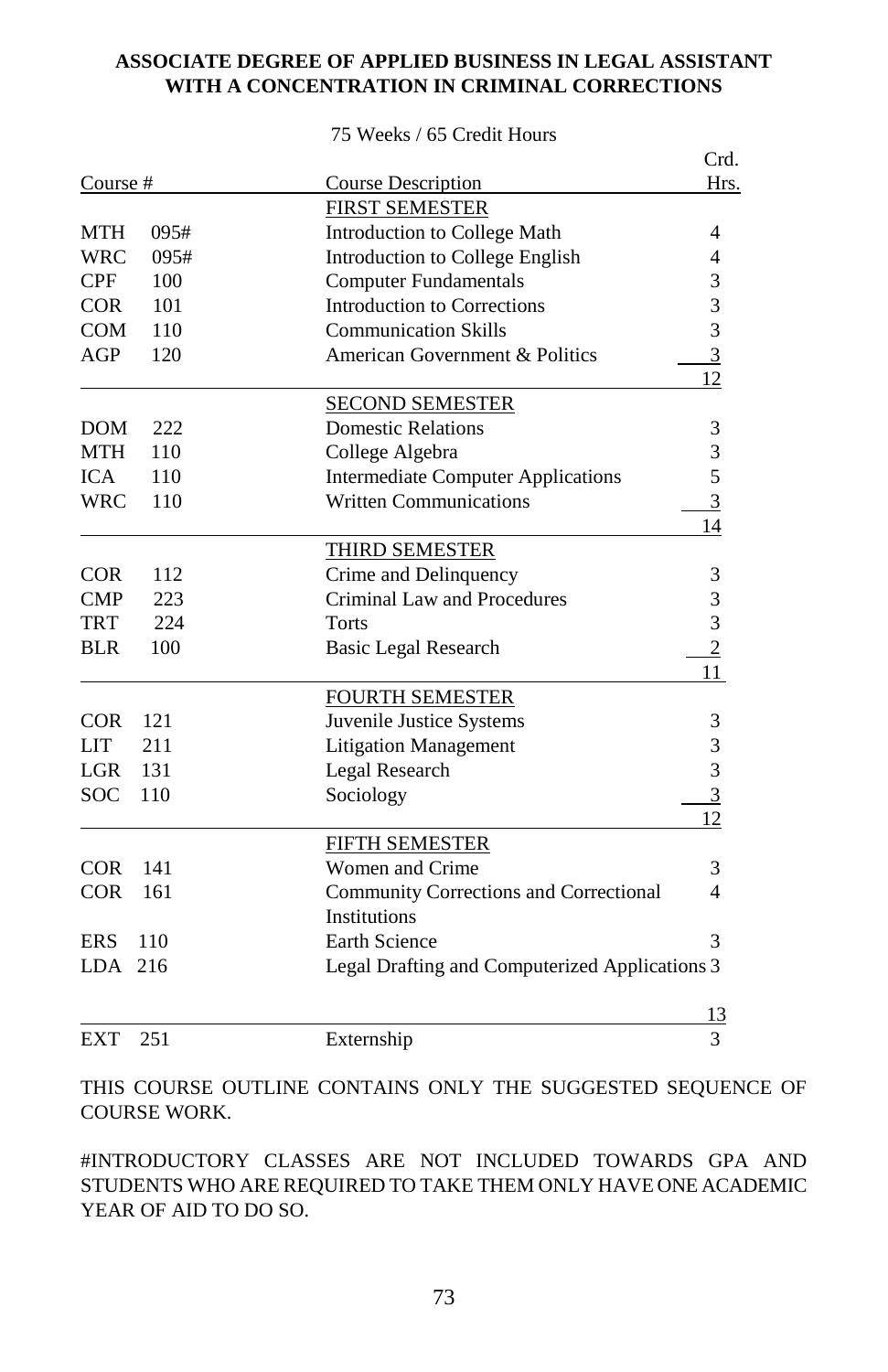# **MEDICAL ASSISTANT DIPLOMA 2 SEMESTERS**

#### 840 Clock hours /30 Weeks /32 Credit Hours

# TO EARN A DIPLOMA IN MEDICAL ASSISTANT, THE FOLLOWING COURSES\* ARE REQUIRED:

Medical Terminology \*\* Medical Theory I \*\* Medical Theory II \*\* Medical Lab I \*\* Medical Lab II \*\* Comprehensive Medical Office Procedures / Electronic Health Records\*\* Computer Fundamentals Comprehensive Clinical Procedures and Pharmacology\*\*

\*DOES NOT INDICATE THE ORDER IN WHICH THESE COURSES WILL BE OFFERED.

\*\*CORE CLASS FOR THIS PROGRAM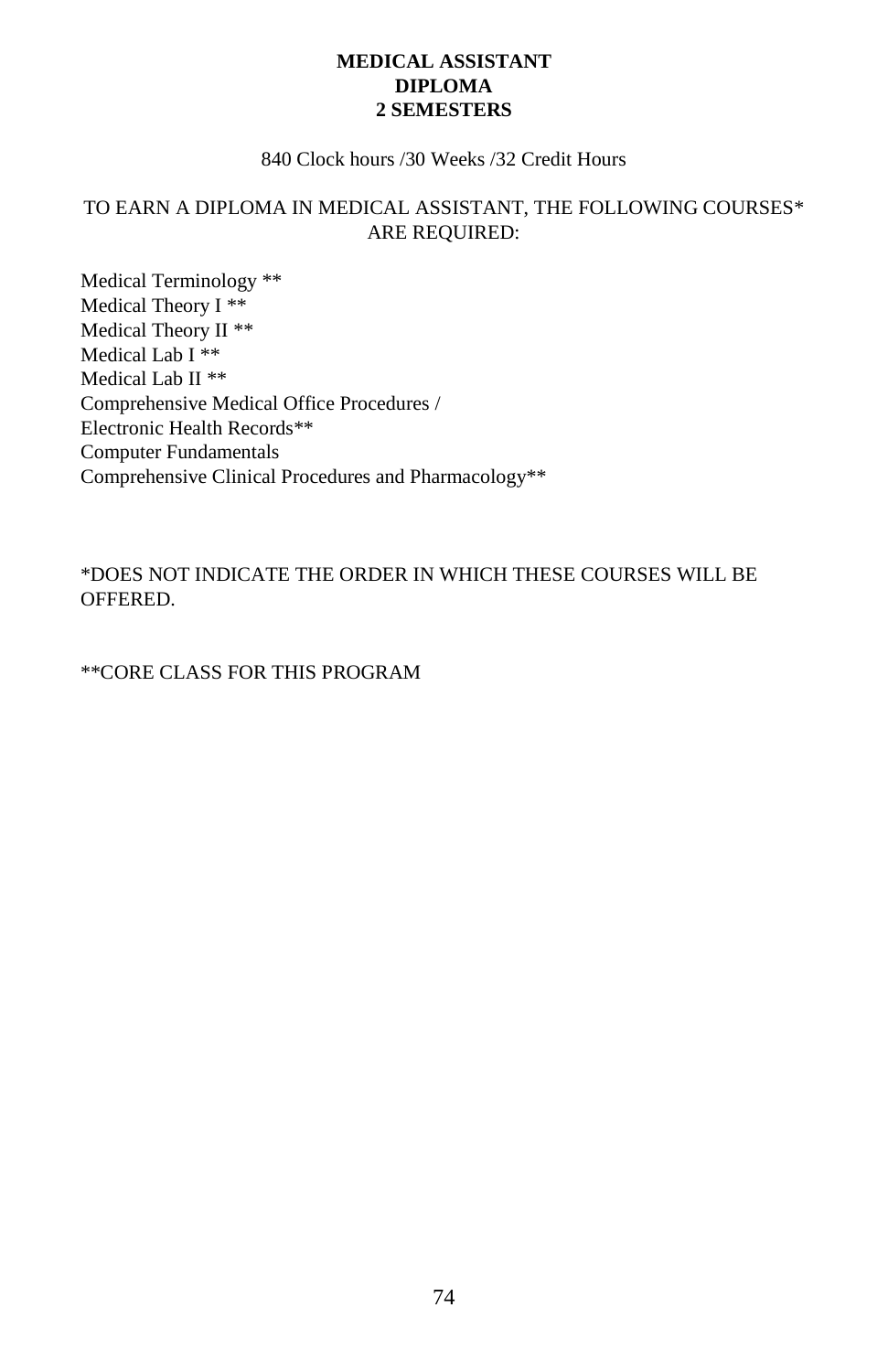# **MEDICAL ASSISTANT DIPLOMA**

|            |     |                                       | Clk. | Crd. |
|------------|-----|---------------------------------------|------|------|
| Course#    |     | Course Description                    | Hrs. | Hrs. |
|            |     | <b>FIRST SEMESTER</b>                 |      |      |
| <b>MED</b> | 110 | Medical Terminology                   | 60   | 2.5  |
| <b>MDT</b> | 130 | Medical Theory I                      | 120  | 5.5  |
| MDL.       |     | 130 Medical Lab I                     | 120  | 4.0  |
| <b>CPF</b> |     | 110 Computer Fundamentals             | 60   | 2.5  |
|            |     |                                       | 360  | 14.5 |
|            |     | <b>SECOND SEMESTER</b>                |      |      |
| <b>MDT</b> | 240 | Medical Theory II                     | 120  | 5.5  |
| <b>MDL</b> |     | 240 Medical Lab II                    | 120  | 4.0  |
| <b>CMP</b> |     | 240 Comprehensive Medical Office      |      |      |
|            |     | Procedures                            | 90   | 3.5  |
| <b>CCP</b> |     | 243 Comprehensive Clinical Procedures |      |      |
|            |     | and Pharmacology                      | 60   | 2.5  |
| <b>INT</b> | 243 | Internship                            | 90   | 2.0  |
|            |     |                                       | 480  | 17.5 |

# 840 Clock Hours / 30 Weeks / 32 Credit Hours

THIS COURSE OUTLINE CONTAINS ONLY THE SUGGESTED SEQUENCE OF COURSE WORK.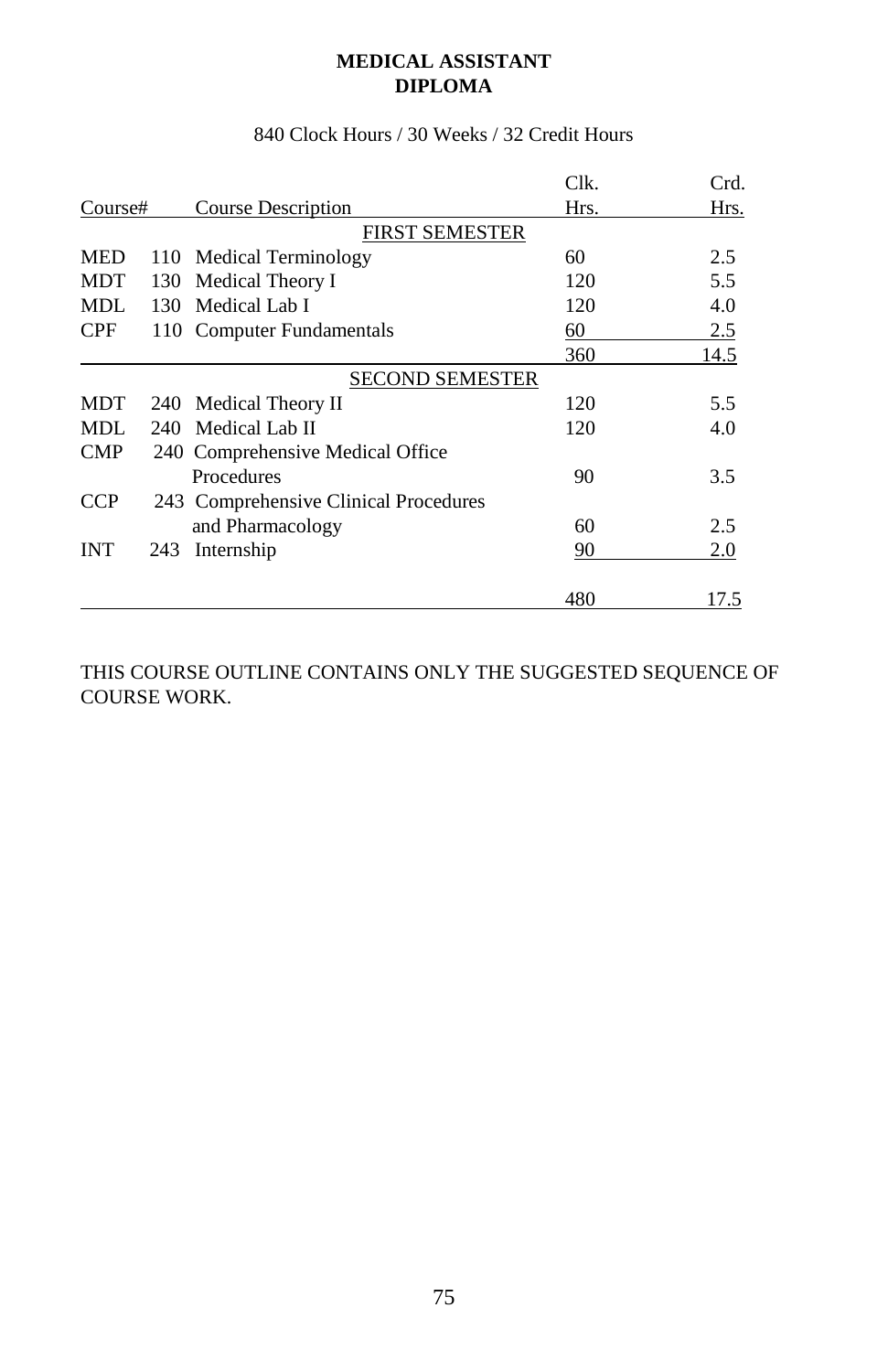# **COMBINATION WELDING AND FITTING DIPLOMA**

30 Weeks / 27.5 Credit Hours

# TO EARN A DIPLOMA IN COMBINATION WELDING AND FITTING, THE FOLLOWING COURSES\* WILL BE REQUIRED:

Introduction to Welding\*\* Oxy Fuel Cutting\*\* Pipe Stick Welding—SMAW\*\* Plasma and Carbon Arc\*\* Blue Print Reading\*\* Math Measure for Welding Non Ferrous Welding\*\* TIG Welding—GTAW\*\* MIG Welding—GMAW & FCAW\*\* Print Composition & Fabrication\*\* Welding Fabrication\*\*

\*DOES NOT INDICATE THE ORDER IN WHICH THESE COURSES WILL BE OFFERED.

\*\*CORE CLASS FOR THIS PROGRAM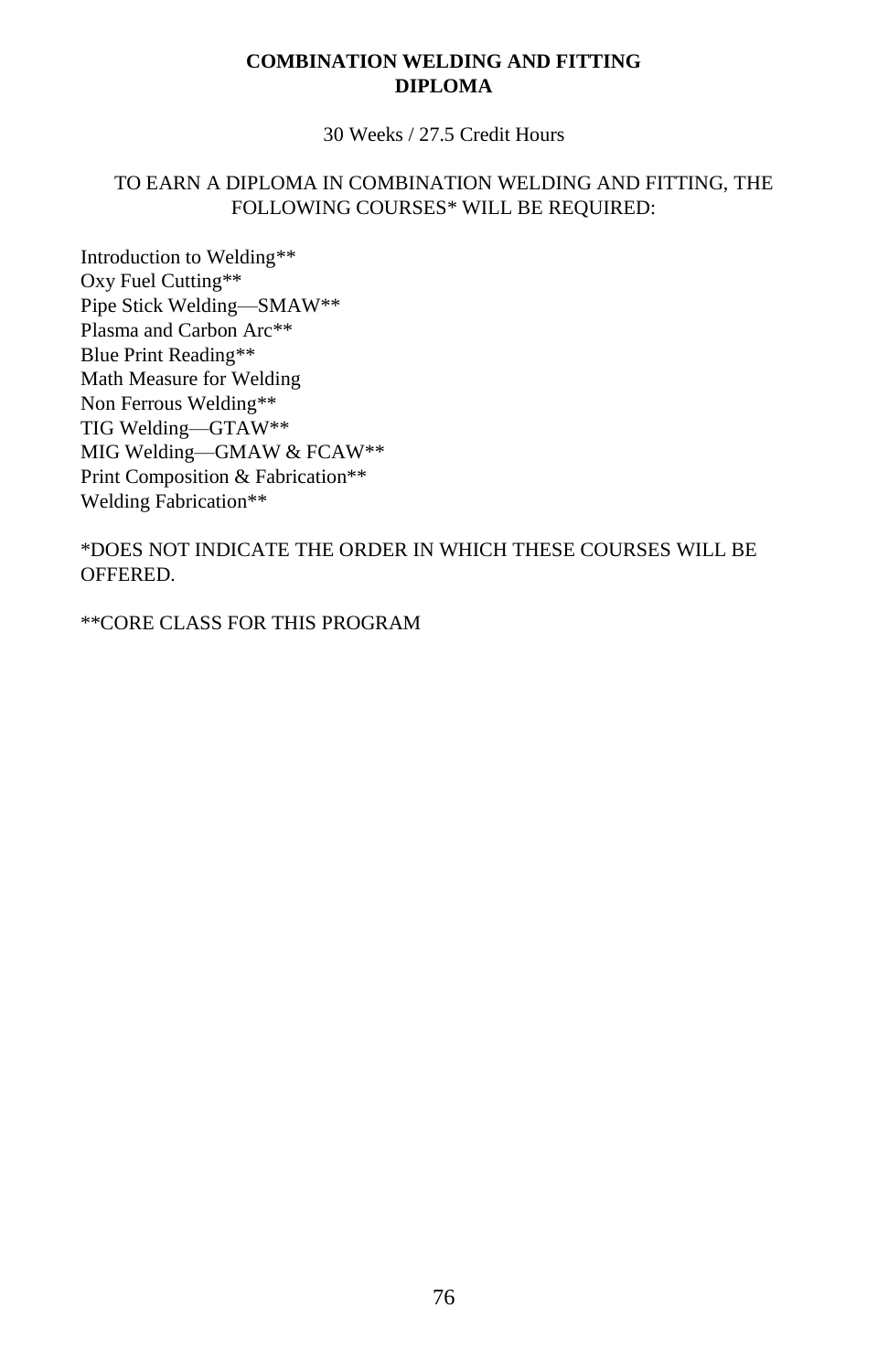# **COMBINATION WELDING AND FITTING DIPLOMA**

795 Clock Hours / 30 Weeks / 27.5 Credit Hours

|            |                 |                           | Clk. | Crd. |  |
|------------|-----------------|---------------------------|------|------|--|
| Course#    |                 | Course Description        | Hrs. | Hrs. |  |
|            |                 |                           |      |      |  |
|            |                 | FIRST SEMESTER            |      |      |  |
| WLD 130    |                 | Introduction to Welding   | 75   | 3.00 |  |
| <b>WLD</b> | 131             | Oxy Fuel Cutting          | 35   | 1.00 |  |
| <b>WLD</b> | 132             | Pipe, Stick Welding—SMAW  | 195  | 6.50 |  |
| WLD.       | 133             | Plasma and Carbon Arc     | 50   | 1.50 |  |
| WLD        | 134             | <b>Blue Print Reading</b> | 30   | 1.00 |  |
|            |                 |                           | 385  | 13.0 |  |
|            |                 |                           |      |      |  |
|            |                 |                           |      |      |  |
|            | SECOND SEMESTER |                           |      |      |  |

|  | MTW 100 Math Measure for Welding        | 60  | 2.50 |
|--|-----------------------------------------|-----|------|
|  | WLD 135 Non Ferrous Welding             | 60  | 2.00 |
|  | WLD 136 TIG Welding-GTAW                | 60  | 2.00 |
|  | WLD 137 MIG Welding-GMAW & FCAW         | 140 | 5.00 |
|  | WLD 138 Print Composition & Fabrication | 30  | 1.00 |
|  | WLD 139 Welding Fabrication             | 60  | 2.00 |
|  |                                         | 410 | 14.5 |
|  |                                         |     |      |

THIS COURSE OUTLINE CONTAINS ONLY THE SUGGESTED SEQUENCE OF COURSE WORK.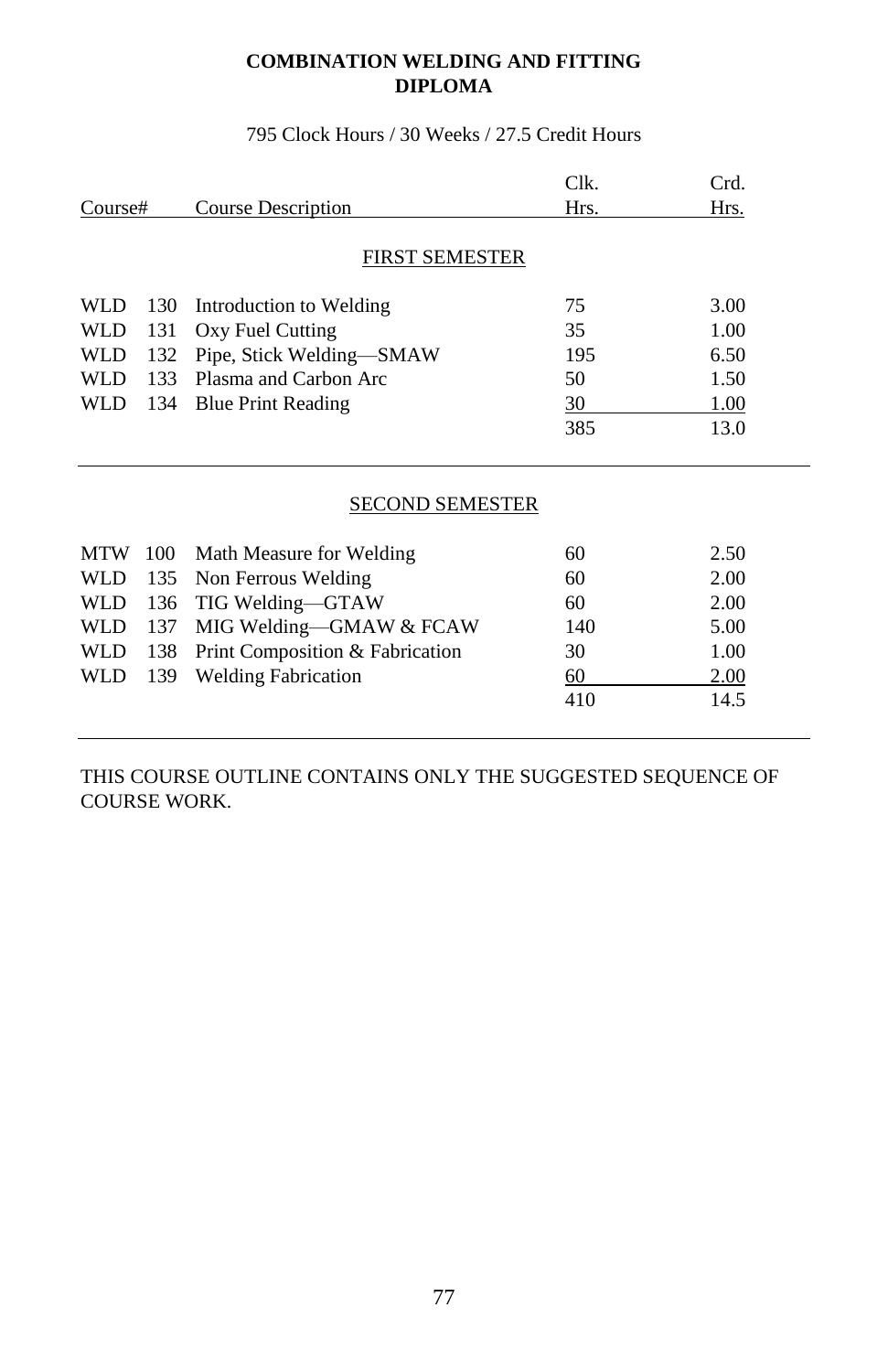# **FACILITIES MAINTENANCE TECHNICIAN DIPLOMA**

45 Weeks / 45.5 Credit Hours

# TO EARN A DIPLOMA IN FACILITIES MAINTENANCE TECHNICIAN, THE FOLLOWING COURSES\* WILL BE REQUIRED:

Math Fundamentals Facilities Maintenance I\*\* Facilities Maintenance II\*\* Basic Refrigeration\*\* Electrical Systems I\*\* Electrical Systems II\*\* Maintenance Procedures\*\* Mechanical Maintenance\*\* HVAC Maintenance\*\* Construction Skills\*\* Electronic & Programmable Controls\*\* Fluid Power Maintenance\*\* Boiler Maintenance\*\* Basic Plumbing\*\* Appliance Repair\*\* Facilities Automation\*\*

\*DOES NOT INDICATE THE ORDER IN WHICH THESE COURSES WILL BE OFFERED.

\*\*CORE CLASS FOR THIS PROGRAM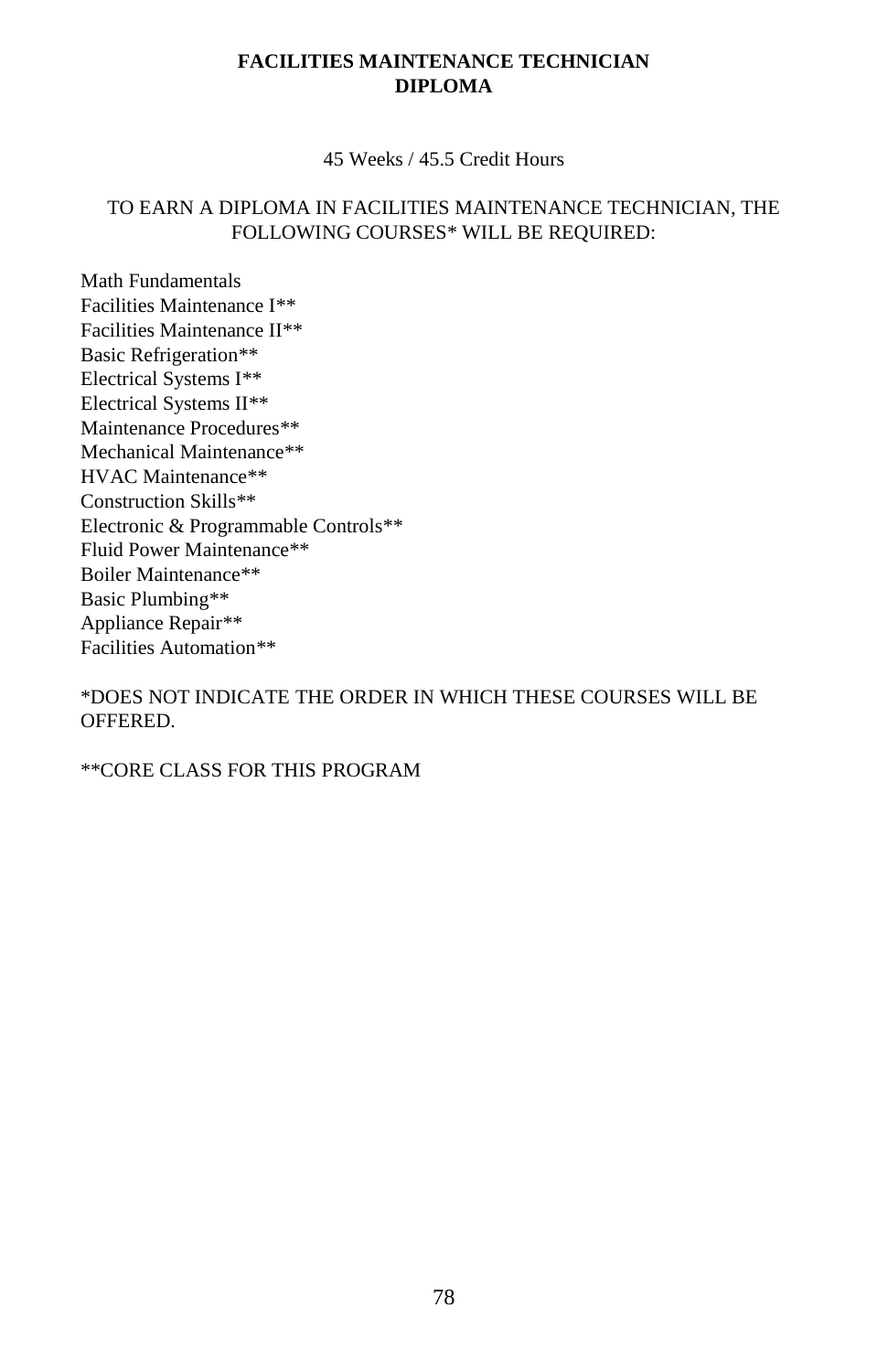# **FACILITIES MAINTENANCE TECHNICIAN DIPLOMA**

|            |     |                                    | Clk. | Crd. |
|------------|-----|------------------------------------|------|------|
| Course#    |     | Course Description                 | Hrs. | Hrs. |
|            |     | <b>FIRST SEMESTER</b>              |      |      |
| <b>MTH</b> | 102 | Math Fundamentals                  | 64   | 3    |
| <b>FMT</b> | 102 | <b>Facilities Maintenance I</b>    | 60   | 2.5  |
| <b>RFG</b> | 102 | <b>Basic Refrigeration</b>         | 105  | 4    |
| EL S       | 102 | <b>Electrical Systems I</b>        | 75   | 3    |
| MTM        | 102 | <b>Mechanical Maintenance</b>      | 60   | 2.5  |
|            |     |                                    | 364  | 15   |
|            |     | <b>SECOND SEMESTER</b>             |      |      |
| <b>FMT</b> | 112 | <b>Facilities Maintenance II</b>   | 90   | 3.5  |
| EL S       | 112 | Electrical Systems II              | 60   | 2.5  |
| <b>MTW</b> | 112 | Maintenance & Welding Procedures   | 75   | 3    |
| <b>RFG</b> | 112 | <b>HVAC</b> Maintenance            | 75   | 3    |
| CTS        | 112 | <b>Construction Skills</b>         | 90   | 3.5  |
|            |     |                                    | 390  | 15.5 |
|            |     | THIRD SEMESTER                     |      |      |
| PLC        | 122 | Electronic & Programmable Controls | 90   | 3.5  |
| <b>FPM</b> | 122 | Fluid Power Maintenance            | 60   | 2.5  |
| <b>BMT</b> | 122 | <b>Boiler Maintenance</b>          | 45   | 1.5  |
| <b>BPM</b> | 122 | <b>Basic Plumbing</b>              | 45   | 1.5  |
| <b>APR</b> | 122 | Appliance Repair                   | 90   | 3.5  |
| <b>FMT</b> | 122 | <b>Facilities Automation</b>       | 60   | 2.5  |
|            |     |                                    | 390  | 15   |

# 1144 Clock Hours / 45Weeks / 45.5 Credit Hours

THIS COURSE OUTLINE CONTAINS ONLY THE SUGGESTED SEQUENCE OF COURSE WORK.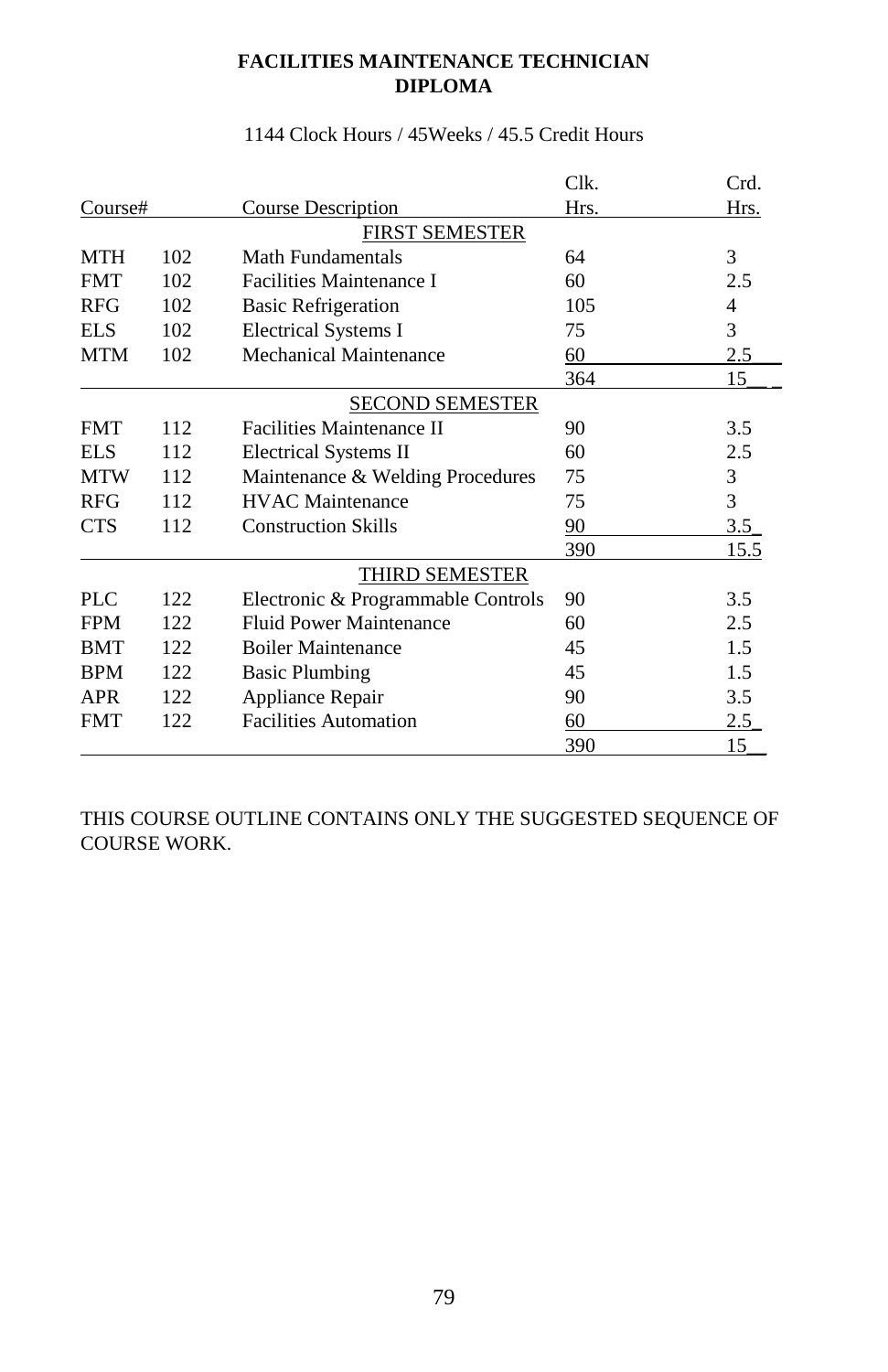## COURSE DESCRIPTIONS

ACA-131: Advanced Computer Applications. This course covers PowerPoint software starting with creating and editing presentations, illustrating picture and information graphics, and preparing for delivery using a slide presentation. Students will be introduced to online applications understanding Microsoft Office in the cloud, working online, exploring Sky Drive, managing and sharing files online, co-authoring documents, exploring MS Office web applications, and working on team projects. MS Outlook is covered as used in business environments: communicating with email, understanding email folders, forwarding emails, and sending email attachments. Students will manage information using MS Outlook contacts, calendar, tasks, notes, and integrate social connectors; other email program solutions will be covered. Successful completion of ICA-110 and ACA-131 will prepare students to take the MS Specialist Certification.

4 credit hours; Prerequisite: ICA-110.

ACT-120: Accounting I. This course introduces the basic principles of accounting practice and theory. The emphasis will be on the study of accounting for a sole-proprietor business. The primary areas of study will include the accounting cycle, debits and credits, accruals and deferrals, receivables and payables, special journals, and the preparation of financial statements.

4 credit hours; Prerequisite: MTH-095.

ACT-210: Accounting II. The emphasis of the course will be on merchandising business. The primary area of study will be to expand the information presented in the special journals, the introduction of new subsidiary ledgers, and a more in-depth presentation of financial statements.

3 credit hours; Prerequisite: ACT-120.

AGP-120: American Government and Politics. This course will compare the structure of today's American Government and Politics to the structure of the American government in America's formative years. Students will be taught how the political process affects their lives about the government of the United States, how it functions, how citizens participate, and students will discover some of the basic theories and beliefs that have guided the development of the American government. The course places emphasis on the importance of Civil Liberties, Minority Rights, Social Equality, political rights of all citizens, and of voting. In addition, how the local, state, and national governments operate and interact will be discussed.

3 credit hours; Prerequisite: None.

AOP-210: Administrative Management / Office Procedures. Designed to introduce the student to the jargon used in managing professional offices as well as to instruct and allow students to apply management techniques used in today's offices. In addition, a study of standardized office procedures will be incorporated into this course. Students will also be given the opportunity to practice typical office problems such as office organization and office operations and procedures. LECTURE / LAB FORMAT.

3 credit hours; Prerequisite: None.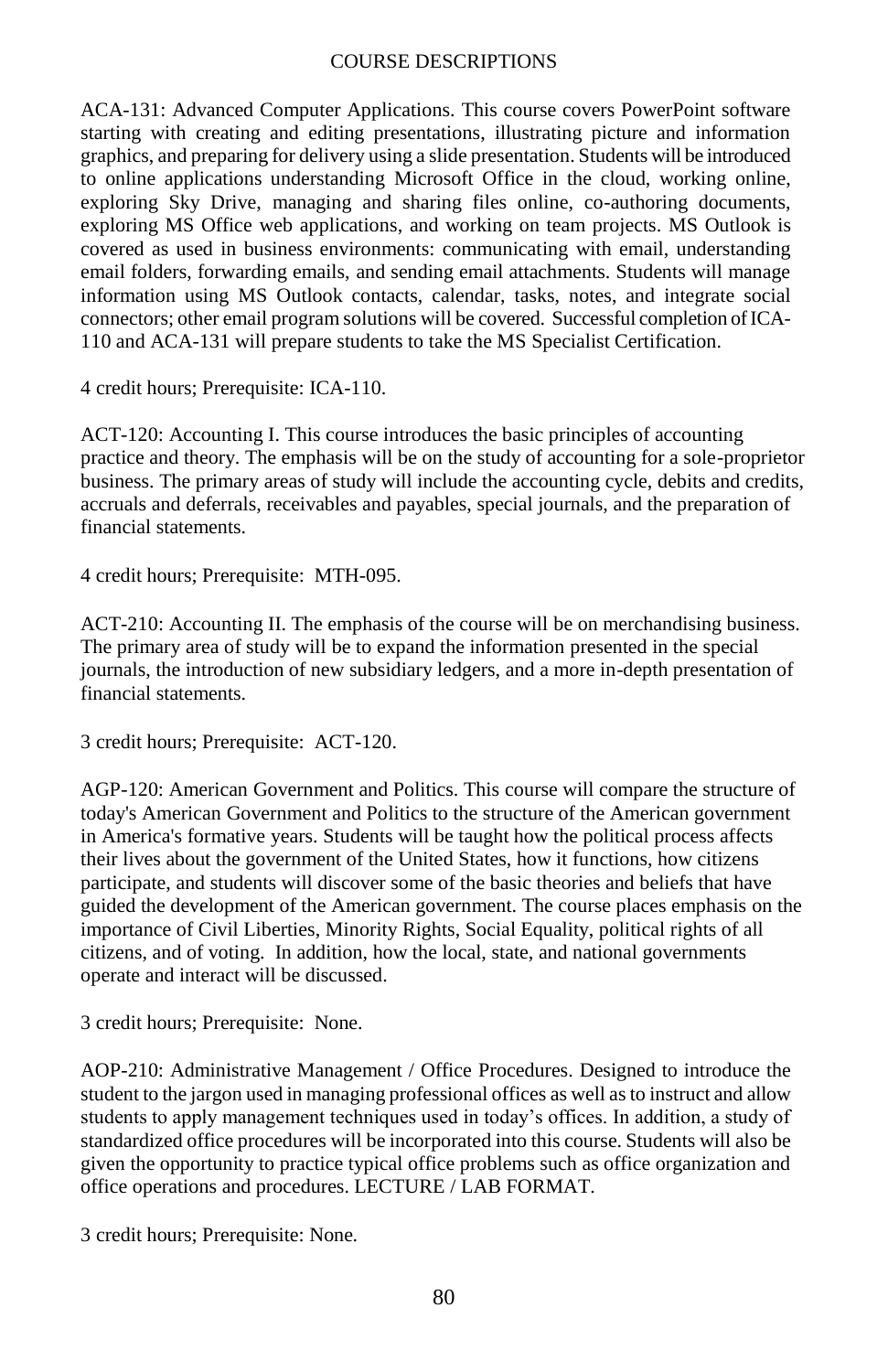APR-122: Appliance Repair. This course is designed to provide the knowledge and skills required to diagnose and repair residential and commercial appliances. Procedures used for testing equipment, replacing parts, reading circuit diagrams, interpreting fault and error codes, and diagnosing problems. This program consists of a combination of classroom instruction and hands-on learning. Covers all major appliances, such as: gas & electric dryers, water heaters, ranges, washers, refrigerators, freezers and ice makers. Student will take American Heart Association CPR Training.

3.5 credit hours: Prerequisite: ELS-102

BLR-100: Basic Legal Research. This is a primer course involving the briefing of cases and legal analysis. Students learn how to do legal research with emphasis on the mechanics of legal research and on federal codes, state codes, case research, use of case digests, Shepardizing, cite checking, use of primary and secondary authority, and use of legal memoranda types.

2 credit hours; Prerequisite: None.

BMT-122: Boiler Maintenance. Fundamentals of hydronic systems, heat loss calculations, physical properties of water, types of boilers, piping systems and components for correct fluid flow including circulating pumps. Includes practical maintenance and component identification. Covers the basics of cooling, tower, boiler, wastewater, and water purification systems. Topics: include corrosion, scale, fouling and bacteria related issues. Mechanical equipment pertaining to water treatment is included.

1.5 credit hours: Prerequisite: MTH-102 & FMT-102

BPM-122: Basic Plumbing. Students receive instruction in the installation and repair of plumbing fixtures and garbage disposals. Students also learn to install pipes and fittings. Cold water supply systems and sewage systems are discussed. Students make lead and oakum joints; cut, ream, and thread gas pipes; and solder copper. Students install devices and fixtures that reduce water consumption.

1.5 credit hours: Prerequisite: FMT-112

CCP-243 Comprehensive Clinical Procedures and Pharmacology. The student will become familiar with different systems of measurement (metric, apothecary, and household), oral and parenteral administration of medications, and medical abbreviations. The student will be introduced to pharmacokinetic and the pharmacodynamics aspects of medications as well as their groupings. The additive action, synergism, response, and tolerance will be discussed in detail. The student will learn how to write prescriptions, how to research medications using the *Physician Desk Reference Manual*, and how to classify narcotics according to their Schedules. Reviews of practical application, such as vital signs, venipunctures, urinalysis, injections, and EKG will conclude the course.

2.5 credit hours; Prerequisite: MDT-130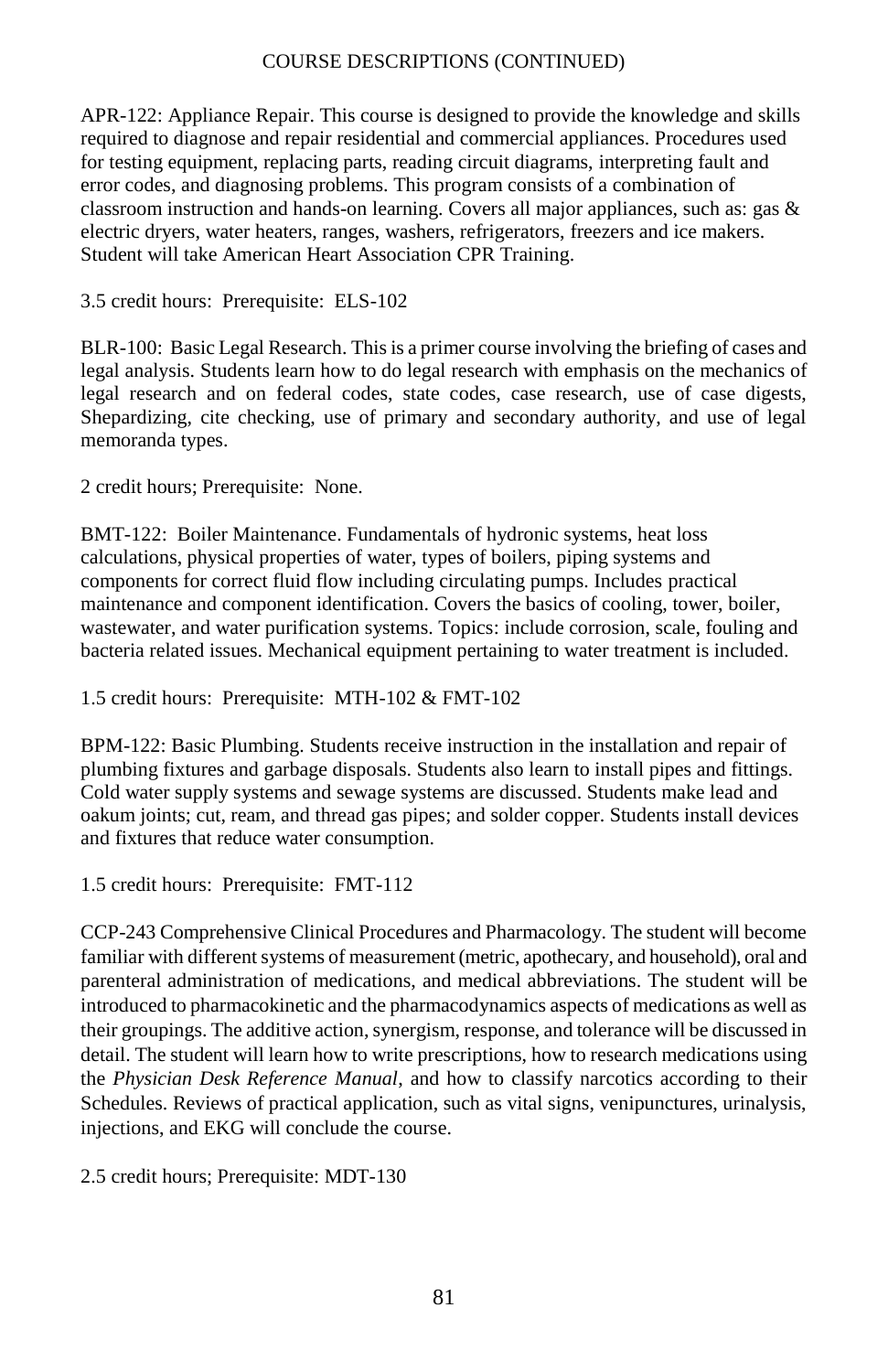CDE-095: Career Development. This course aids in the transition from college student to professional employee as students learn and develop the necessary skills to engage in career planning; stresses the value of earned diplomas and degrees in the labor market; offers an effective use of career tools (resumes, professional letters, references, and interviewing, appropriate social networking), and introduces employment search skills useful throughout a professional career.

0 credit hours; Prerequisite: None.

CGT-230: Convergence Technologies. This course will provide the student with an understanding of the networking hardware fundamentals, including cabling and devices, TCP / IP communications, including addressing protocols, VoIP protocols, including H.323 and SIP will be covered. Video over IP solutions, including broadcasting, multicasting, and unicasting will be addressed. Troubleshooting and converged network and Real-Time communications, Infrastructure Hardware, Telephone Fundamentals, Data and Voice Converged, Multimedia and Video, Understanding Quality of Service, Converged Network Management, and Planning and Tuning Converged Networks.

3 credit hours; Can be taken concurrently with ITS-210.

CMP-223: Criminal Law and Procedure. Students learn the elements and sources of crimes, focusing on crimes against the person and crimes against property, the criminal state of mind, and categories of crimes and defenses. The practicum skills discussed in this course will cover the role of the paraprofessional and legal assistant to the prosecutor, police liaison, diversion (diverting cases out of the criminal justice system), interviewing, compiling citizen complaints, assisting in consumer fraud, obtaining court ordered child support payments, securing restitution for bad checks, calendaring (legal assistant serves as an aide to the prosecutor in calendar court), witness liaison, trial preparation, and arranging for bail.

3 credit hours; Prerequisite: None.

CMP-240: Comprehensive Medical Office Procedures. Computerized duties of an administrative medical assistant are acquired while performing hands-on applications using Med iSOFT Billing and Scheduling Software. A virtual office simulation to be completed by each student will be an end result. The student will be introduced to the responsibilities of a medical assistant while using electronic health records. Procedures within a medical office will be discussed with an emphasis on HIPPA compliance, scheduling appointments, telephone techniques, record management, health insurance concepts, and basic coding using CPT & ICD-10 coding conventions. Each student will perform hands-on tasks relating to the daily operations of a medical office with electronic health records.

3.5 credit hours; Prerequisite: MED-110.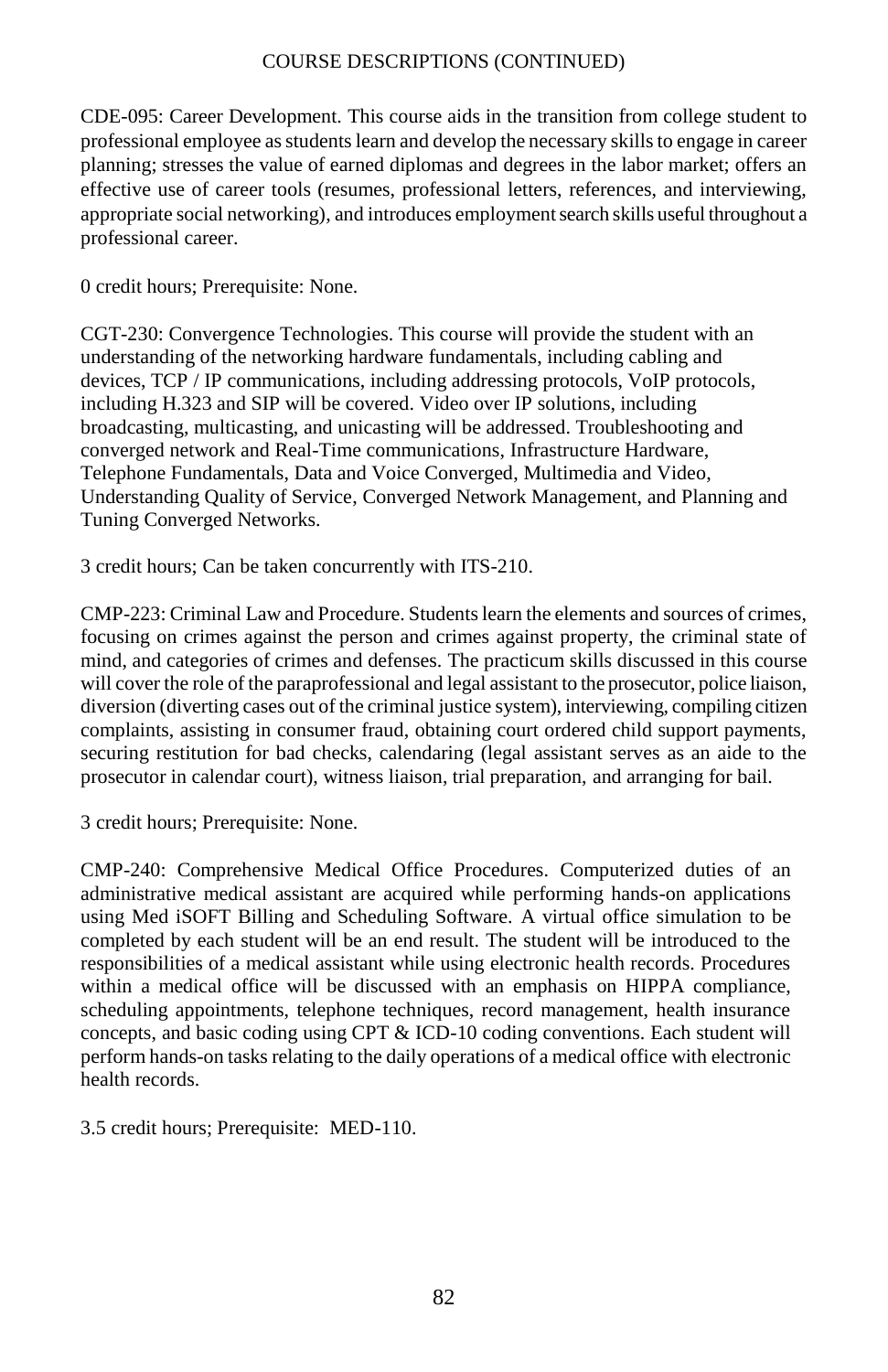COM-110: Communication Skills. This is a performance course designed to help students improve, understand, and practice communication skills with others. The course offers an in-depth examination of the theory**,** process, and practice of preparing and delivering presentations in today's work environment. Development of skills in writing and delivering speech transactions as well as individual speeches, debates, group discussions, and interview techniques are taught. Technology aids will be used during presentations, and through a variety of written and oral assignments, students will analyze, research, and organize ideas as well as format and design speeches based on subject matter and content.

3 credit hours; Prerequisite: None.

COR-101: Introduction to Corrections. An overview of the design and functioning of the criminal justice system in the United States. An introductory course designed to familiarize students with the facets of the criminal justice system, the sub-systems and how they interrelate, processing of offenders, punishment and its alternatives, and the future of the criminal justice system. Examines the relationships and respective responsibilities of different criminal justice agencies. Also, a review of the corrections field, tracing early American penal systems and philosophy to recent day correctional programs with an emphasis on punishing offenders; the law of corrections; detention and short-term incarceration in jails; probation; intermediate sanctions and community corrections; the incarceration experience; incarcerating women and juveniles; surveillance and community control; race and ethnicity; and the death penalty. LECTURE / LAB FORMAT.

3 credit hours; Prerequisite: None.

COR-112: Crime and Delinquency. An overview of crime, crime statistics, criminal theory, and delinquency in relation to crime. A look at the delinquency in adults that causes crime and the results of crime on society. An in-depth analysis of major theories for causation of crime will be covered.

3 credit hours; Prerequisite: COR-101.

COR-121: Juvenile Justice Systems. This course covers the juvenile justice system and related juvenile issues: juvenile delinquency and juvenile justice; non-delinquent children in the system; juvenile offenders and police involvement; probation; juvenile court; pretrial detention and diversion programs; juvenile corrections; parole; and aftercare; gangs; the role of the police officer, and the correctional officer within the juvenile spectrum.

3 credit hours; Prerequisite: COR-101.

COR-141: Women and Crime. Examines the historical development and current women's issues as they relate to the justice system. Female juvenile delinquency, women and drugs, crime, and women's roles in the prisons (as staff, offenders, victims, and perpetrators of violence), policing society, the legal system, and organized crime.

3 credit hours; Prerequisite: COR-101.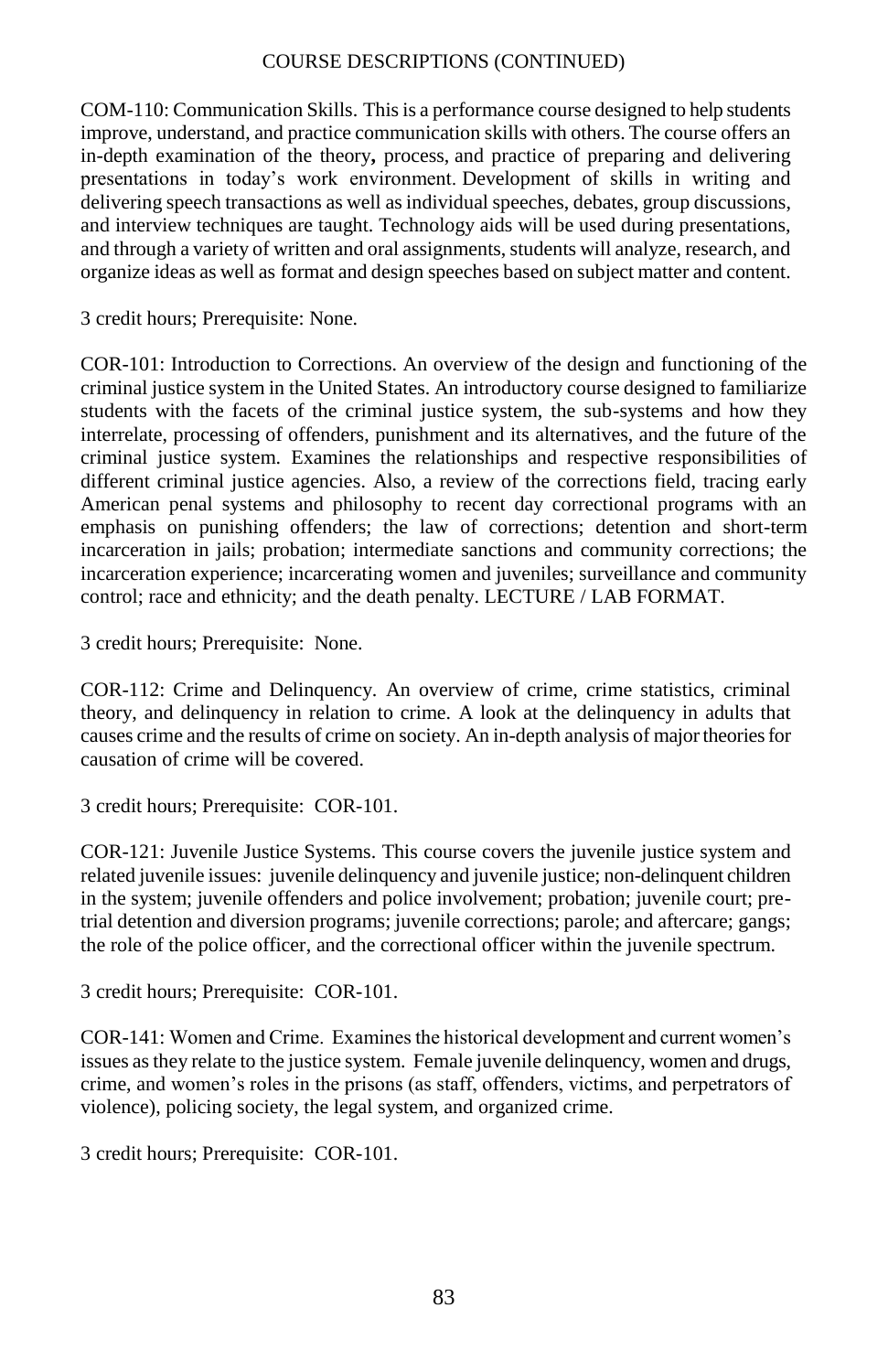COR-161: Community Corrections and Correctional Institutions. Examination of the necessity of Community Corrections in a world of overcrowded prisons and jails. Analyzes and evaluates contemporary correctional systems; discusses recent research concerning the correctional institution and the history of correctional institutions; and considers architecture and designs. Provides students an opportunity to visit correction facilities in the local, state, federal, and private sectors in an effort to see firsthand how they are operated and what corrections job positions involve. LECTURE / LAB FORMAT.

4 credit hours; Prerequisite: COR-101.

CPF-100: Computer Fundamentals. Keyboarding techniques, document creation, and proofreading, including data entry projects and drills will be emphasized. This course will examine the fundamentals of computer basics, hardware, software, operating systems, file management, and the internet. Learn the basics of Microsoft Office includingWord, Excel, and PowerPoint. Students will be introduced to networks, emails, web browsing, and security.

3 credit hours; Prerequisite: None.

CPF-110: Computer Fundamentals. Keyboarding techniques, document creation, and proofreading, including data entry projects and drills will be emphasized. This course will examine the fundamentals of computer basics, hardware, software, operating systems, file management, and the internet. Learn the basics of Microsoft Office including Word, Excel, and PowerPoint. Students will be introduced to networks, emails, web browsing, and security.

2.5 credit hours; Prerequisite: None.

CST-100: Customer Service Techniques. Customer Service professionals require specialized knowledge in human relations concepts with focused application to customer and coworker interactions in the workplace. Students will learn customer-facing skills to strive to serve others, internal and external to their organization. Understanding the nature of service-related incidents and provider-liability assists the individual in properly advising customers and fellow workers on preventing and resolving service conflicts effectively. Successful completion of this class will prepare the student to take the ETA International Certified Customer Service Specialist (CSS) Test.

3 credit hours; Prerequisite: None.

CTA-110: Computerized Accounting I (Quickbooks). The student will apply accounting principles and practices using specialized computer accounting software, Quickbooks. This program is for both the accounting and non-accounting student. The student will maintain a general ledger; track vendor, customer, and inventory activities; process payroll for company employees; prepare bank reconciliations; and other accounting procedures.

3 credit hours; Prerequisite: ACT-120.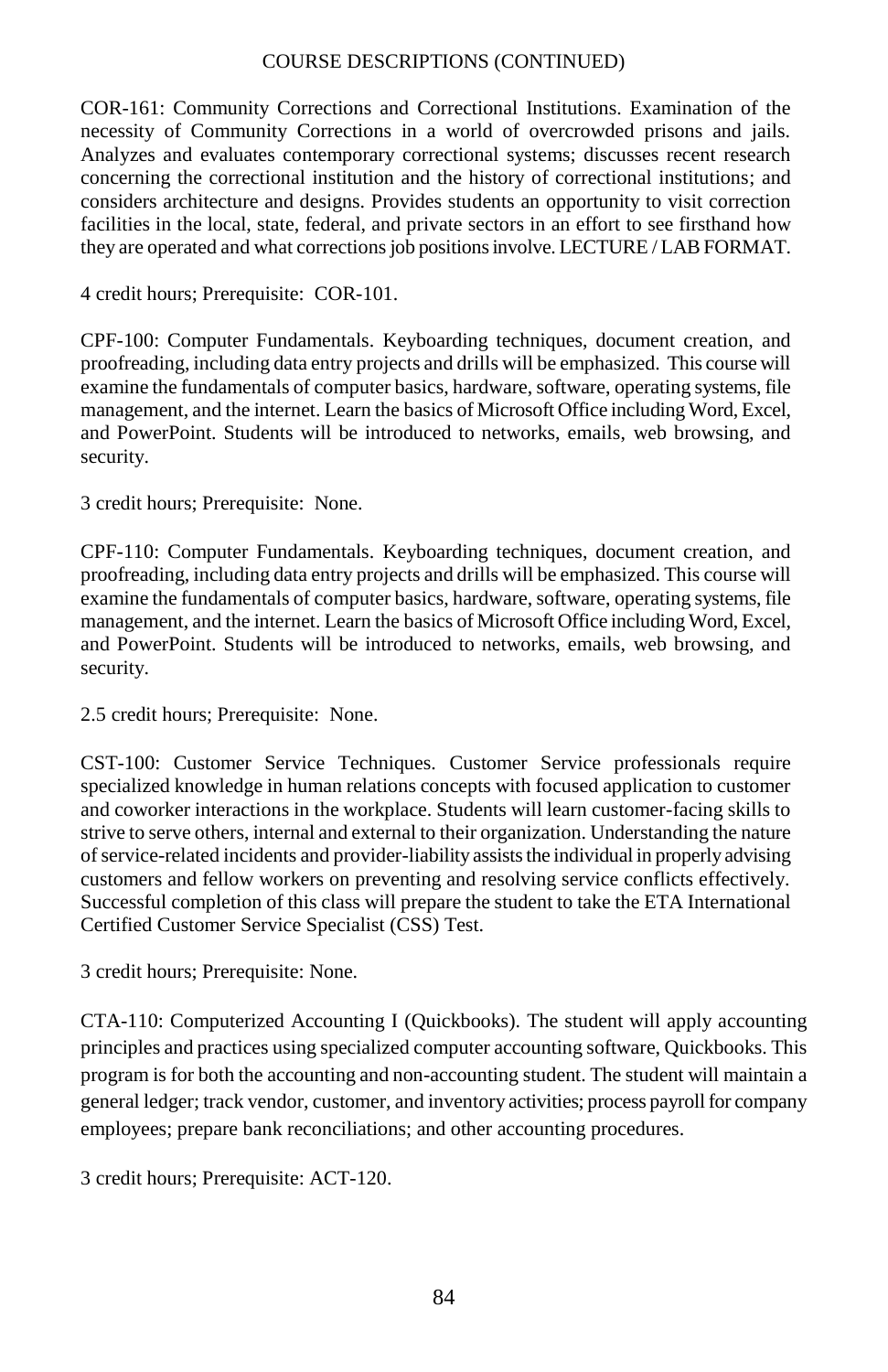CTA-200: Computerized Accounting II (Peachtree). A study of utilizing the computer to develop and maintain accounting record keeping systems, make management decisions, and process common business applications, using Peachtree Accounting. This is an accounting program that covers accounting principles and practices used in all types of businesses. The student will record data in five journals, print financial statements, journalize adjusting entries, process inventory transactions, prepare payroll for employees, and other accounting procedures.

3 credit hours; Prerequisite: CTA-110

CTS-112: Construction Skills. Students learn types of lumber, installation of studding and joists, installation and repair of drywall. Practical applications of carpentry taught include identification of moldings; cutting, mitering, and nailing of finished carpentry projects; installation of interior doors; and sub-flooring. Students practice the proper way to seal around doors and windows as it relates to energy conservation. This course also covers preparing, pouring, and finishing of concrete. Includes safety tools, and equipment used in floor, wall, ceiling, and roof framing methods and systems.

3.5 credit hours: Prerequisite: FMT-102

DOM-222: Domestic Relations Law. In-depth exploration of such subjects as adoption, child abuse, custody, paternity, juvenile delinquency. Covers the substantive and procedural law concerning marriage, divorce, visitation rights and distribution, separation agreements, and child visitation. Legal assistant skills to be emphasized: Problem identification, determining jurisdiction and grounds, counseling procedure, support needs, in Forma Pauperis Status, investigation, drafting of complaint summons, judgment, separation agreements, service and filing, how to act as court witness on service, and a general litigation assistant.

3 credit hours; Prerequisite: None.

DTB-200: Data Base (Access). Designed to introduce the student to basic data base concepts. Students will apply theory using Microsoft Accessin a microcomputer environment. Tables, forms, reports, filters, extractions, database calculations, and switch boarding will be applied. LECTURE / LAB FORMAT.

4 credit hours; Prerequisite: ICA-110

ELS-102: Electrical Systems I. This course provides students with an introduction to electrical theory and fundamentals of electrical wiring and repairs. Beginning with the nature of electricity and progress through the study of resistors, Ohm's law, series and parallel circuits, and DC circuit theory. Basic electric safety and electronic components will be introduced, electrical and electronic career paths and test equipment.

3 credit hours: Prerequisite: None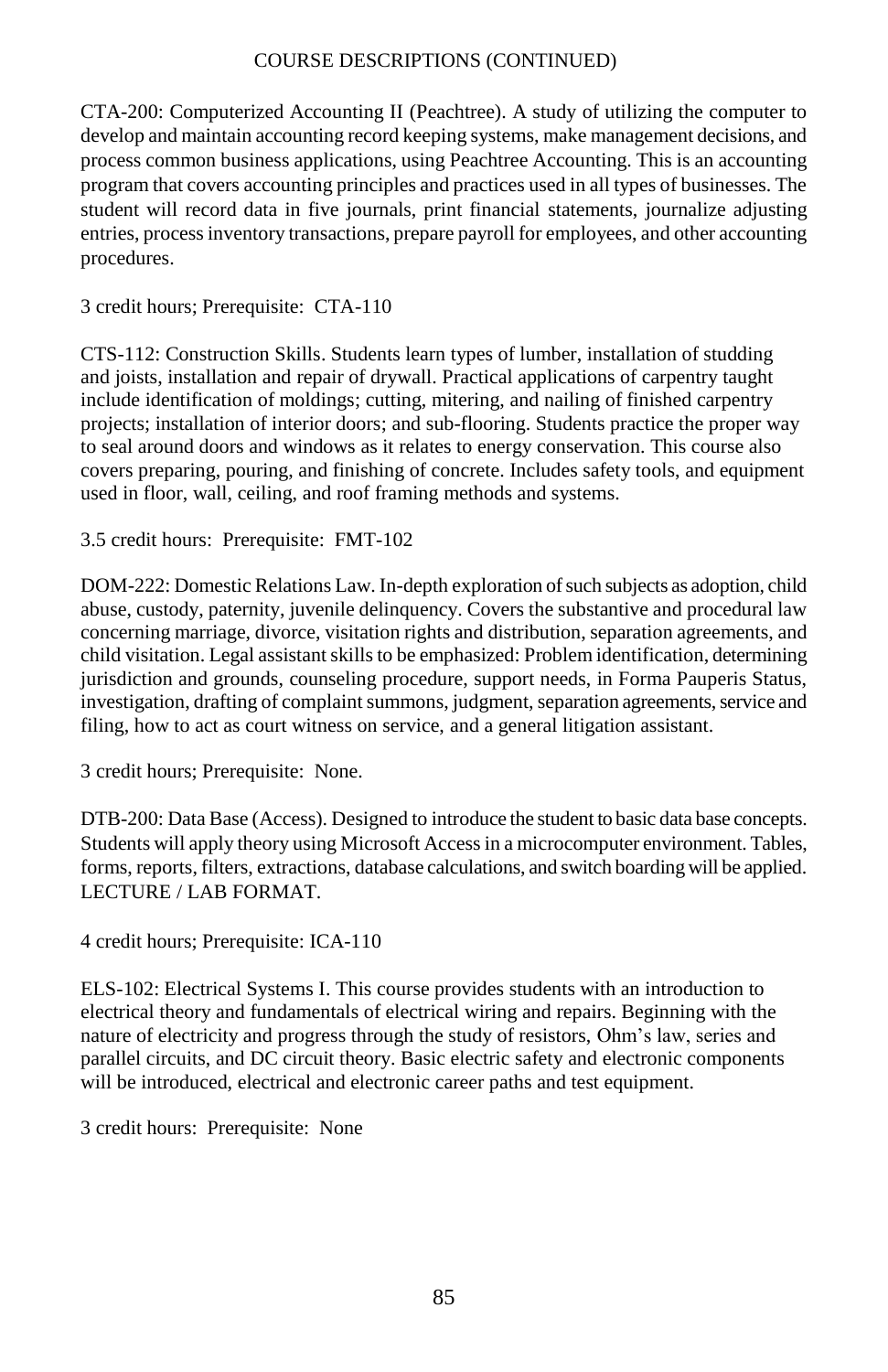ELS-112: Electrical Systems II. Emphasis on AC theory and circuits, magnetism, electronic test equipment, three-phase AC, complex AC theory, including reactive circuits and resonance. Impedance networks with AC series-parallel combination circuits for electronics, battery power supplies, filters and transformers, coupled circuits, generators, motors, alternators, power transmission and distribution, green power and copper fiber-optic cabling. Students learn to install light switches, receptacles, doorbells, light fixtures, and connect circuits to panel boxes and 220 / 240 volt lines for large appliances.

# 2.5 credit hours: Prerequisite: ELS-102

ERS-110: Earth Science. This course is an introductory survey of physical geology, historical geology, oceanography, meteorology, and astronomy as it relates the interaction of the earth sciences to the physical world. Included is a study of the Earth's air, water, and physical processes as they shape the physical world. The practical evaluation of the world's energy and environmental problems is highlighted.

# 3 credit hours; Prerequisite: None

EST-141: Estates and Trusts. A course which will cover the requirement of drafting and execution of wills and trusts, asset accumulation and payment of debts of an estate, preparation of Federal Estate Tax return, estate bookkeeping, and asset management. Instruction in the preparation of settlement by agreement, filing of formal written account of activities and affairs, and estate record keeping and office systems. Practicum skills included in this course: Collection of data, preliminary drafting of wills or trusts from sample forms, investment analysis, maintaining an accessible records form, and establishing a time system to make sure work is performed on time. Investigation, general litigation, preparation of pleadings, draft interrogatories, notarize documents, and act as a court witness are included in this course.

3 credit hours; Prerequisite: None.

EXT-240: Externship. Students in the Business program will spend 100 hours working in various business environments being trained on-the-job. All externships must be approved and documented by the Externship Coordinator or College Director before the student begins.

2 credit hours; Prerequisite: Permission from Department Head / Externship Coordinator

EXT-251 and 252: Externship. Legal Assistant students will spend 150 hours working in various legal offices, government agencies, banks, or insurance companies being trained on-the-job. All externships must be approved and documented by the Externship Coordinator or College Director before they begin and all paperwork must be completed prior to commencing and continuing the externship hours.

3 credit hours; 150 hours; Prerequisite: Permission from Department Head.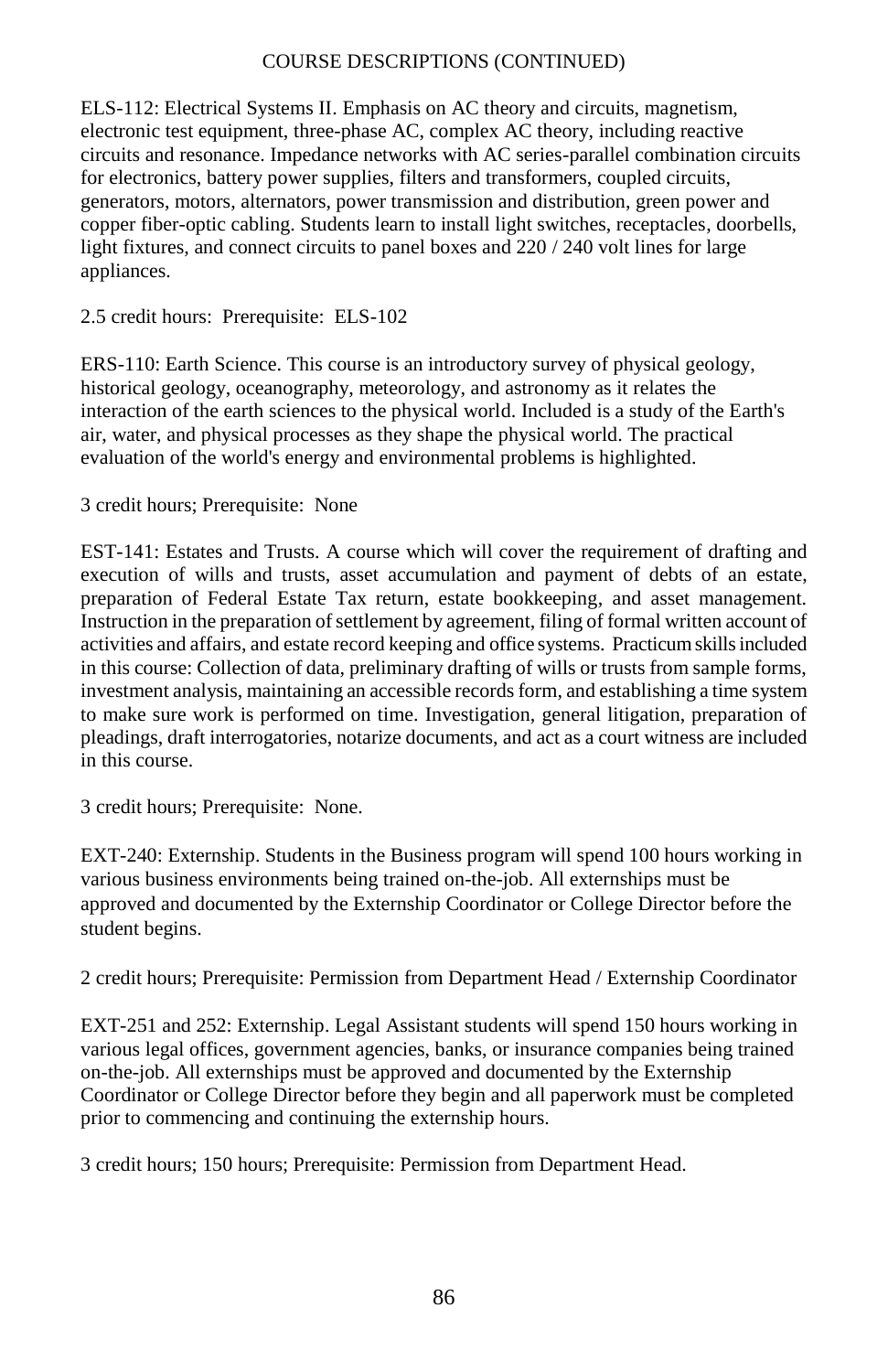FMT-102: Facilities Maintenance I. An overview of facility maintenance. OSHA approved industrial safety procedures are practiced. This course includes use of basic tools and specialized equipment: lubrication, maintenance and repair motors, drive belts, pulley, and sheaves. Students will study fundamentals of fire inspection standards and techniques of evaluation, identification of hazards and making practical recommendations. Students study fire prevention and education programs and conduct presentations.

## 2.5 credit hours: Prerequisite: None

FMT-112: Facilities Maintenance II. Students are taught the impact of energy conservation. Students install devices and fixtures that reduce energy consumption. In addition, students are instructed in the use of blueprints showing building systems. Students learn to read plans, interpret symbols, and identify standard dimensions. Describe the safe use of tools, including power tools. Select and describe the proper anchors, fasteners, and adhesives, as well as the basic hand tools and basic power tools.

3.5 credit hours: Prerequisite: FMT-102

FMT-122: Facilities Automation. Introduction to the smart grid supervisory command and control system portion of the smart grid infrastructure and the individual components. Evaluate and verify the smart grid command and control data acquisition system and oversee the function of residential or light commercial electronics systems package that will allow data, control, and communication signals integrated at the premise controller through the gateway. Instruction in the many protocols used over diverse media to communicate with and control residential and light commercial electronics systems.

2.5 credit hours: Prerequisite: ELS-112

FIT-100: Federal Income Tax. Basic instruction in the tax laws as currently implemented by the Internal Revenue Service. This course provides a working knowledge of preparing taxes for the individual and small corporations.

3 credit hours; Prerequisite: ACT-120.

FPM-122: Fluid Power Maintenance. Fundamentals of hydraulic including types of hydraulic pumps, cylinders, valves, motors, and related systems. Introduction to hydraulic schematic symbols as related to components. Discussion of the fundamentals of hydraulics and pneumatics and components of each system.

2.5 credit hours: Prerequisite: MTH-102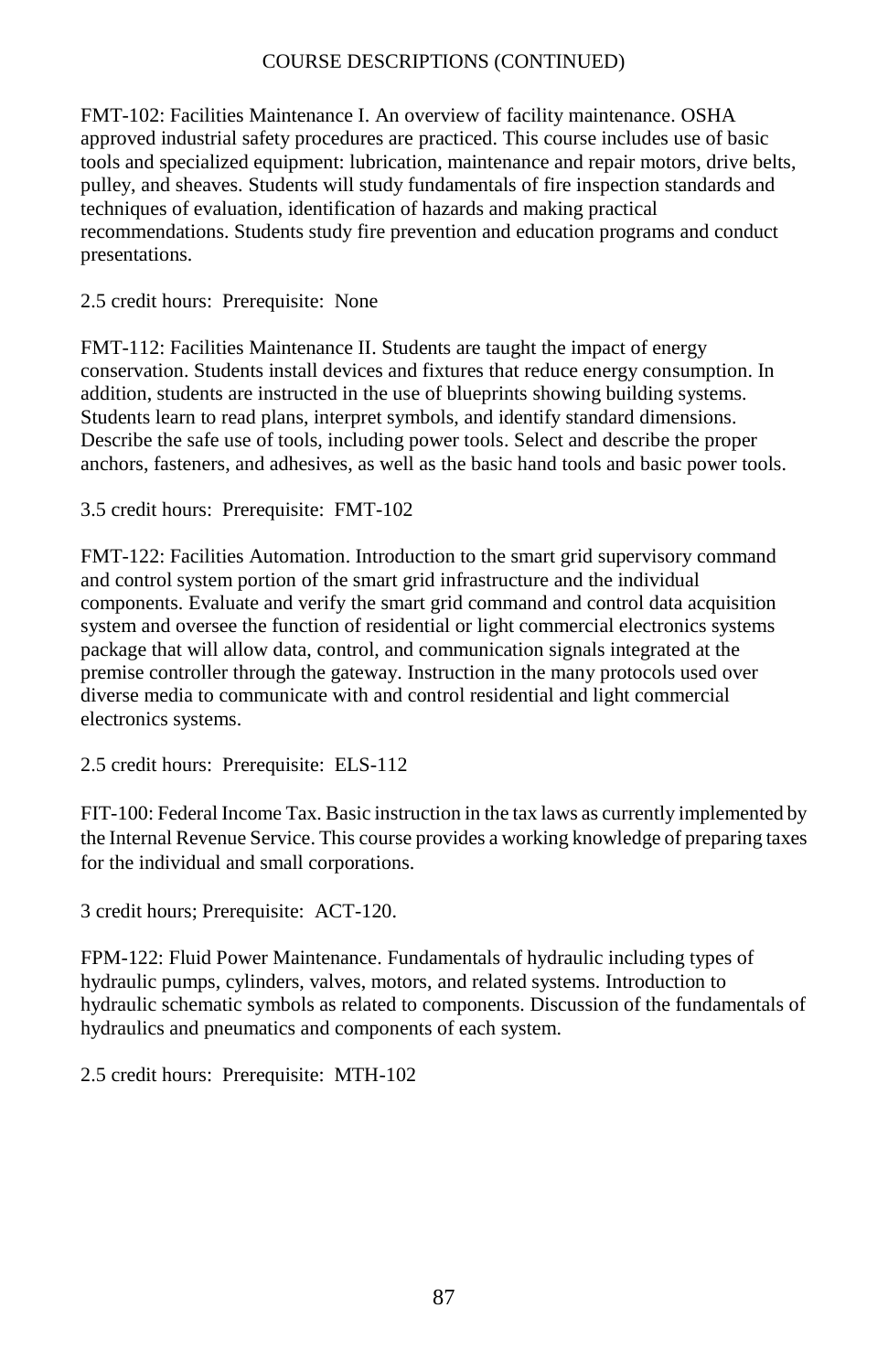HHR-200: Employment Law & Labor Relations & Safety. Surveying federal and state laws, and labor laws as they affect the human resource function. This course explores equal employment opportunity, employment agreements, wage and overtime payment, and other regulatory issues and examines the evolution of interaction between management and labor. Topics covered in this course include the American labor movement, collective bargaining, mediation, work stoppage, and workplace safety.

# 4 credit hours: Prerequisite: None

HRM-200: Human Resources Management: This course is designed to provide students with a practical understanding of management principles, techniques, and concepts. Course topics include an overview of the nature of organization and the primary functions of the manager: Creating, planning, organizing, motivating, communicating, and controlling. Students explore each managerial function through case studies and problems.

3 credit hours: Prerequisite: None

HRP-100: Human Resources Principles. This course presents a comprehensive treatment of the field of personnel administration. Case studies related to analysis of major personnel management functions such as: recruiting, hiring, firing, performance appraisals, training, counseling, and handling grievances will be covered.

3 credit hours: Prerequisite: None

ICA-110: Intermediate Computer Applications. Students will gain knowledge of advanced keyboarding skills with an emphasis on accuracy, proofreading, tables, reports, and graphics, using Microsoft Excel and Word. Students will learn advanced techniques in Microsoft Word including, sharing and maintaining documents, formatting content, applying page layout and reusable content, including: illustration and graphics in document, applying references and hyperlinks, and performing mail merge operations.

5 credit hours; Prerequisite: CPF-100.

INT-111: Paralegalism and Ethics. An overview of the legal system with an emphasis on business practices as they affect legal assistants. Specifically, students will create a mock business to illustrate paralegals' roles in business entities, including corporations, sole proprietorships, LLC's, and limited partnerships. Students will also learn the basics of contract law, especially as it relates to client contracts. Further, all course materials will focus on ethical issues inherent to business transactions.

3 credit hours; Prerequisite: None.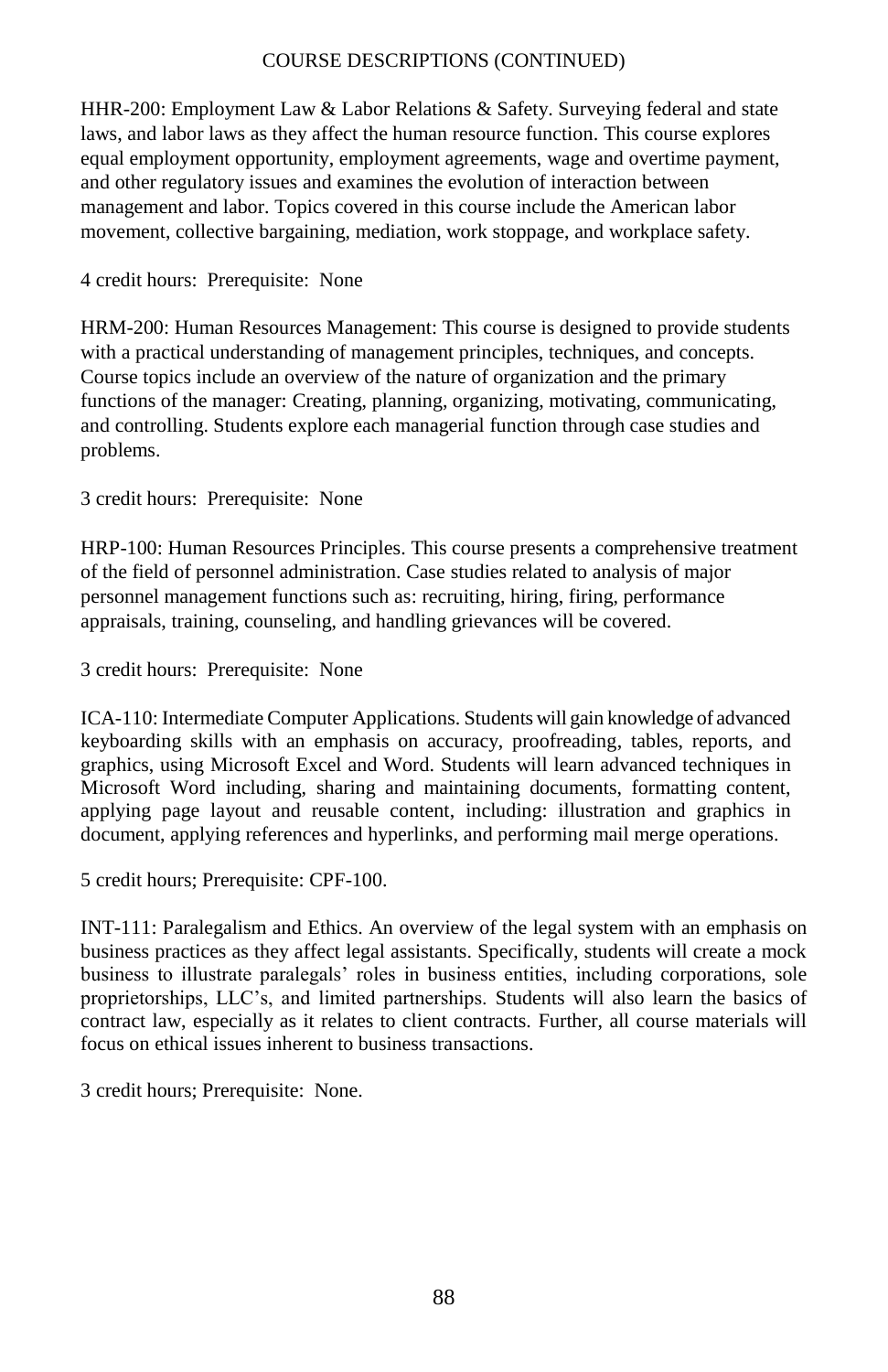INT-243: Internships. Medical Assistant students will spend 90 clock hours during the second semester, in medical offices, labs, clinics and hospitals being trained on job skills. All internships must be approved and documented by the Internship Coordinator or the College Director before students may begin their internship.

2 credit hours; Permission from Internship Coordinator

ITS-110: Information Systems I. This course will provide both a historical and futuristic look into the future of service desk, with a current best practice relative to this exciting and dynamic industry. Looks at real-world challenges service and help desks are facing in their support of global, mobile, multi-generational workforce when assistance and support are needed. The course will cover service desk operations, roles, responsibilities, procedures, tools, and technology conducting with customer support as a profession. Introduction to Service Desk concepts, Service Desk Operations, The People component, The Process component, The Technology component, evolution of technical support in the IT industry, tools and technology used in the service desk, internal and external service desk, and how they influence service desk operations. Understand the business, technical, soft, and self-management skills and job and professional responsibilities required for front-line service providers, managers, and supporting job categories at a service desk.

4 credit hours; Prerequisite: CPF-100.

ITS-210: Information Systems II. This course covers a wide range of IT software and its use to provide students in the IT field a working knowledge of IT security. Throughout this course, students learn to use software in a building block fashion. It introduces them to progressively more of a hands-on approach to information security. With both practical and theoretical approach to security is emphasized in this course. Windows Security, Web Security, Porn and Spam filters, Monitoring Software, Password Auditors, Wireless, Security Readings, Information Gathering, Packet Sniffer, Port and Vulnerability Scanners, Honey Pots and IDS, File Integrity checkers and System Monitors, Alternate Data Streams, Data Recovery and Security Deletion, Cryptography, Digital Servers, Mobil Security, and IT Security Distributions.

4 credit hours; Prerequisite: ITS-110.

ITS-220: Security Awareness. This course is intended for beginners and immediate users who want to increase their understanding of information security issues and practices. It is intended for users who use computers at home or in the office. This course covers all of the need-to-know information about staying secure, including maintaining a secure environment, and how to avoid security attacks. Specific topics covered include: an introduction to security, desktop security, personal security, enterprise security, wireless network security, and network security. This course uses a hands-on approach that guides students through implementing practical hardware, software, and network security step-by-step. This course will provide a truly interactive learning experience to help prepare you for the challenges of security networks and computers.

1 credit hour; Prerequisite: ITS-110. Concurrent with ITS-210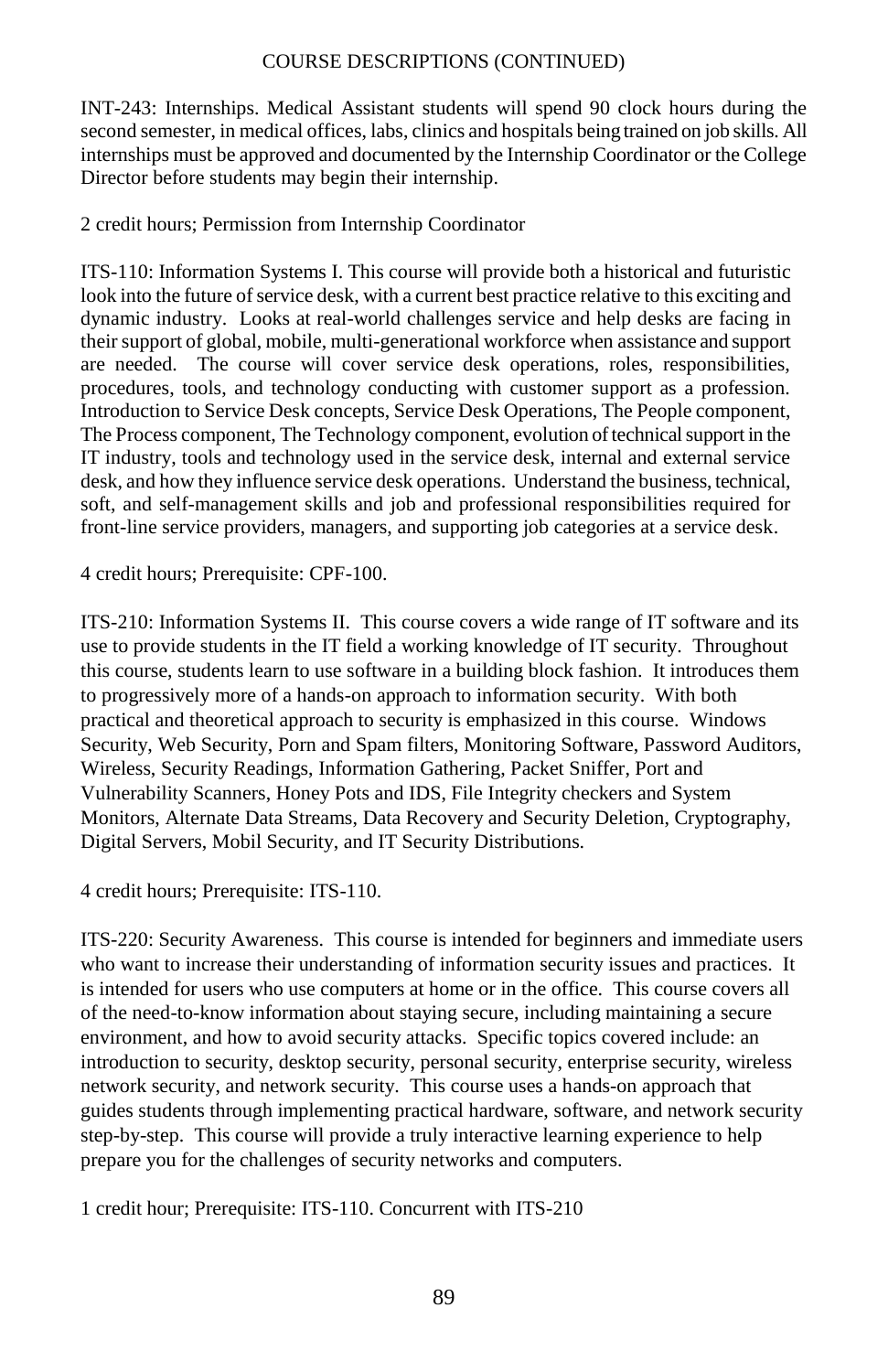KEY-221: Advanced Keyboarding Skills. Designed to give students advanced letter writing skills, formatting skills such as a complex tabulation, memos, and filling out forms and documents. Speed and accuracy drills will be stressed. A speed of 50 words per minute should be attained by the end of this course.

3 credit hours; Prerequisite: CPF-100

LDA-216: Legal Drafting and Computerized Applications. This course will explore the newest computer applications in the fields of Estates and Bankruptcy. Amicus computerized scheduling will be presented along with time billing procedures. Students will be taught to use legalese macros for the creation of documents in Word Perfect.

3 credit hour; Prerequisite: CPF-100.

LGR-131: Legal Research. An orientation of the local law library and the sources of the law. A study of the differences between primary and secondary sources of law. Students will be taught the importance of legal research, vocabulary of legal research, how to find law libraries and the kinds of legal writing, organization and forms. Coverage will also include familiarization with computerized legal research and information delivery and retrieval systems using full text legal databases such as LoisLaw, WestLaw, LexisNexis, and FindLaw. The Shepard's citation system will also be explored. Students will be required to do specific research and writing assignments including legal memoranda, motions for summary, judgments and an appellate brief. Skills to be emphasized include: technique of using indexes, tables of contents, reading and finding case law, statutes, constitutional law, and rules of court.

3 credit hours, additional hours of practicum will be spent by the student on his / her own time. Prerequisite: BLR-100.

LIT-211: Litigation Management. This unit analyzes the litigation process for resolving disputes through the use of the court systems. Emphasis will be on civil litigation, pleadings, third party practice, discovery, the presentation of evidence at trial, the rules of evidence, and the post-trial practice. Practicum skills developed in this course will include: drafting of interrogatories, requests for production and answers to interrogatories and digesting of depositions. Acting as file monitor: writing case profiles, checking accuracy of the information, organizing and indexing documents obtained through discovery. Information assimilation: gathering medical records, police records, marriage records, birth and death records, adoption and custody records. The course will cover management skills, including: scheduling systems, time management and management by objectives, as well as maintenance of dockets and files.

3 credit hours; Prerequisite: None

MAC-210: Managerial Accounting. Topics covered in this course will help the students to analyze and interpret both historical and estimated data. The information they analyze will allow the students to make suggestions to their employees that will help management to operate in a more cost efficient way.

3 credit hours; Prerequisite: Can be taken concurrently with ACT-210.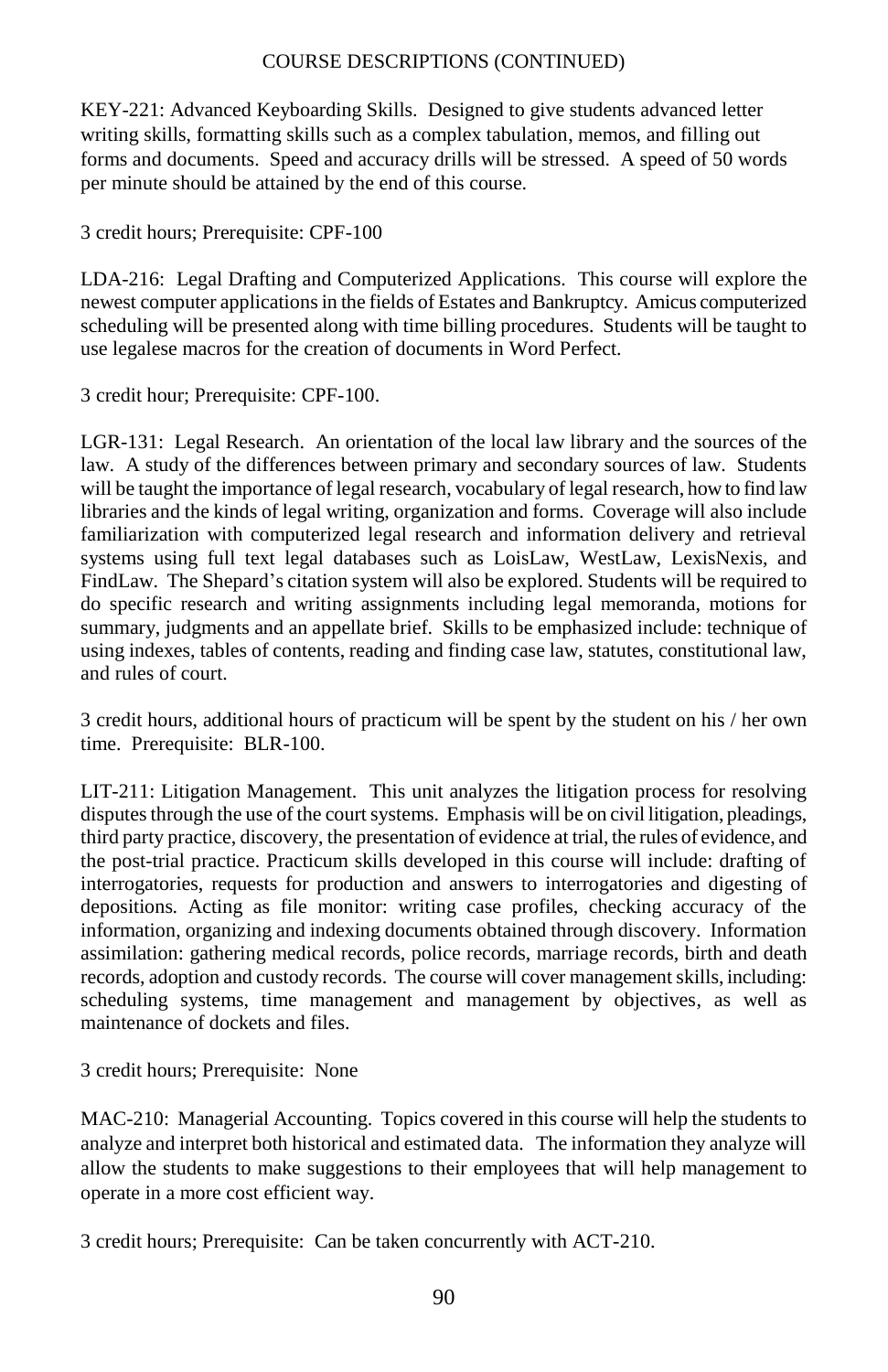MDL-130: Medical Lab I. Introduction to OSHA standards regarding asepsis including sterilization, disinfection and sanitization of instruments and equipment used in the doctor's office, along with proper hand washing techniques. Other areas to be developed are vital signs, heights, weights, anatomical positions and recognition of the use of medical instruments. Students will also have a vast knowledge on properly preparing a patient for an EKG and how to accurately preform the EKG. Eligible student will take the NRCEKG National Certification.

4 credit hours; Prerequisite: MDT-130 is taken concurrently

MDL-240: Medical Lab II. Phlebotomy skills will be learned in depth, with an emphasis on hands on approach for basic types of draws: Venipuncture, Butterfly, Hypodermic and Dermal Punctures will be practiced. Students, in good standing will be allowed to sit for the Phlebotomy certification offered by the American Medical Technologist and become RPT (AMT), Registered Phlebotomy Technician. Students will be trained to adequately perform urinalysis (macroscopic and microscopic) injections (Intramuscular, Subcutaneous and Intradermal) injections and basic microbiology procedures and techniques, such as Throat Culture and sensitivity. At the end of this course the students, in good standings will be able to sit for the MA certification offered by the National Association of Health Professionals (NAHP) and become a Registered and Certified Medical Assistant (NRCMA).

4 credit hours; Prerequisite: is taken concurrently with MDT-240.

MDT-130: Medical Theory I. Anatomy and Physiology are introduced in the form of cell metabolism, anabolism, body planes, cavities and cardiovascular system. Respiratory and musculoskeletal systems are investigated in detail. Medical terminology and abbreviations will be emphasized.

5.5 credit hours; Prerequisite: MDL-130 is taken concurrently

MDT-240: Medical Theory II. The anatomy and physiology of the Urinary, Digestive, Blood, Male and Female reproductive, Lymphatic and Endocrine systems are discussed in depth. The causative agents of diseases such as Glomerulonephritis, Colonic Polyposis, Peptic Ulcers, Anemias, Leukemia, Cervical Cancer, Ovarian Cysts, Cryptorchidism, Testicular Cancer, Lymphatic Carcinoma, Hodgkin disease, Grave disease and Addison disease are explored. The student will learn First Aid and CPR for adults, children and infants as defined by the American Heart Association.

5.5 credit hours; Prerequisite: MDL-240 is taken concurrently

MED-110: Medical Terminology. Medical Terminology is the foundation of the course as applied to all the systems of the body and it will lead to the understanding of more complex anatomy and physiology principles. Dissection of medical words into key components, and interpretation of roots, prefixes, and suffixes will be emphasized.

2.5 credit hours; Prerequisite: None.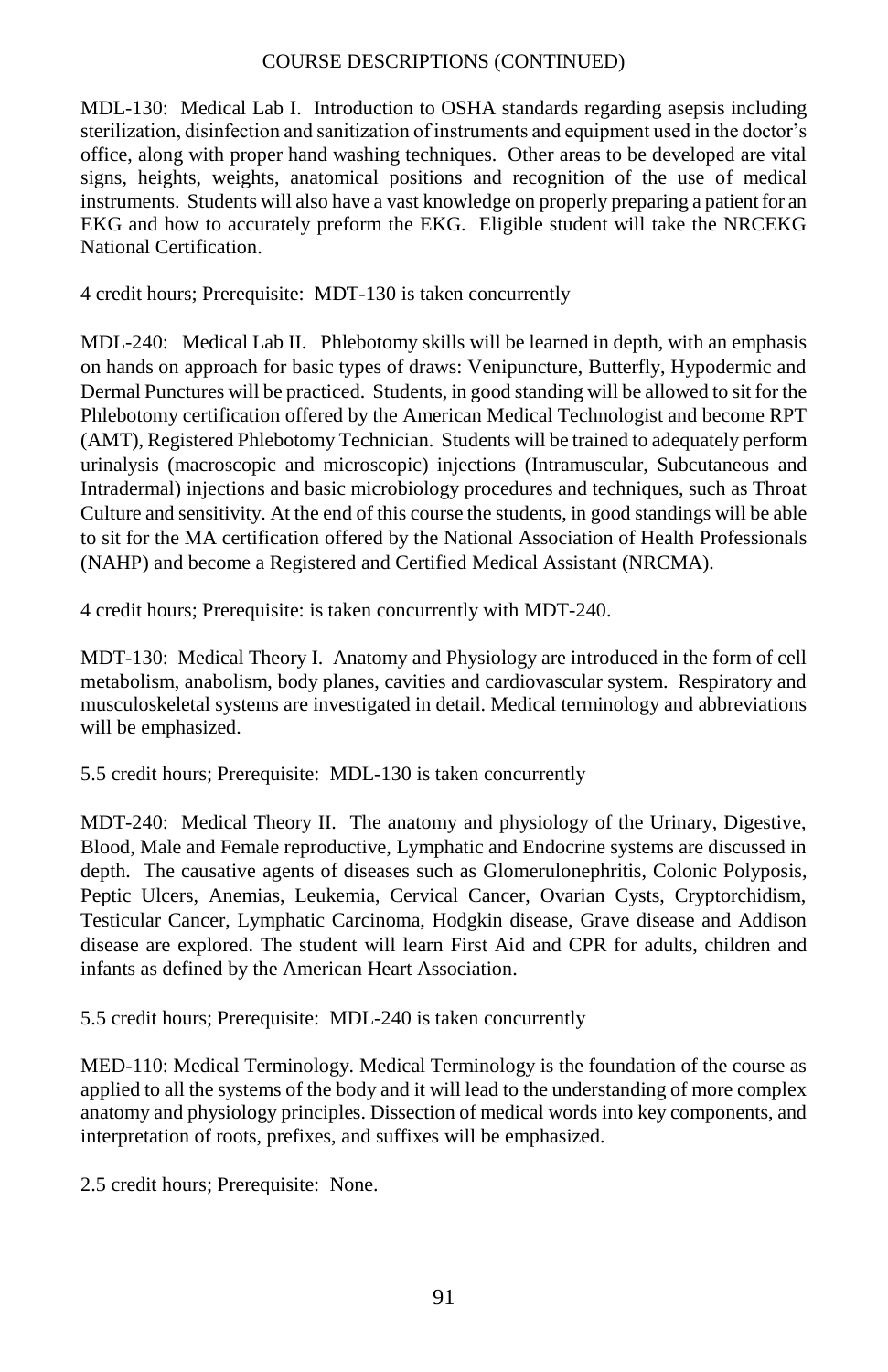MTH-095: Introduction to College Math. A general review of the basic arithmetic operations including fractions and decimals, introduction to signed numbers and their application, Fundamental Laws of Exponents including Powers of 10 with Engineering and Scientific Notation, the Metric System of Measurement and conversions between the Metric and English systems, Introduction to Basic Algebra terms and concepts with emphasis placed on the commutative, associative, and distributive laws used in the solution to Simple Linear Equations.

4 credit hours; Prerequisite: None.

MTH-102: Math Fundamentals. Addition and subtraction of signed numbers, fundamental laws of exponents, algebraic terms and definitions, algebraic addition, subtraction, multiplication and division, algebraic fractions and solving basic equations. Solve problems involving multiple operations with whole numbers. Plane and solid geometry, right angle trigonometry, and applications as applied to the trades.

3 credit hours; Prerequisite: None

MTH-110: College Algebra. A basic introduction to intermediate and advanced concepts of College Algebra. The course will also serve as a valuable tool to create a logical thought sequence for the student. The Fundamental Laws of Exponents will be emphasized, the Metric System of Measurement and conversions between the Metric and English systems, as well as Introduction to Algebra terms and functions with graphing concepts. The commutative, associative, and distributive laws used in the solution to Simple Linear Equations are also introduced.

3 credit hours; Prerequisite: MTH-095

MTM-102: Mechanical Maintenance. Basic mechanical skills and repair techniques common to most fields of industrial maintenance. Students gain a strong foundation of understanding everything from supervision to safety, with the ability to tackle an organization's air conditioning, electrical systems, and mechanical repair needs, and more. Students will learn a wide range of skills necessary to manage and maintain the systems found in industrial, commercial, and healthcare facilities, and be prepared for great career opportunities in a growing field.

2.5 credit hours: Prerequisite: None

MTW-100: Math Measure for Welding. Students will learn how to use correct measurements in welding fabrications. A discussion of dimensioning tolerances will be presented. Students will become familiar with conversion from standard to metric and learn proper tape measure reading skills down to 1 / 16 of an inch.

#### 2.5 credit hours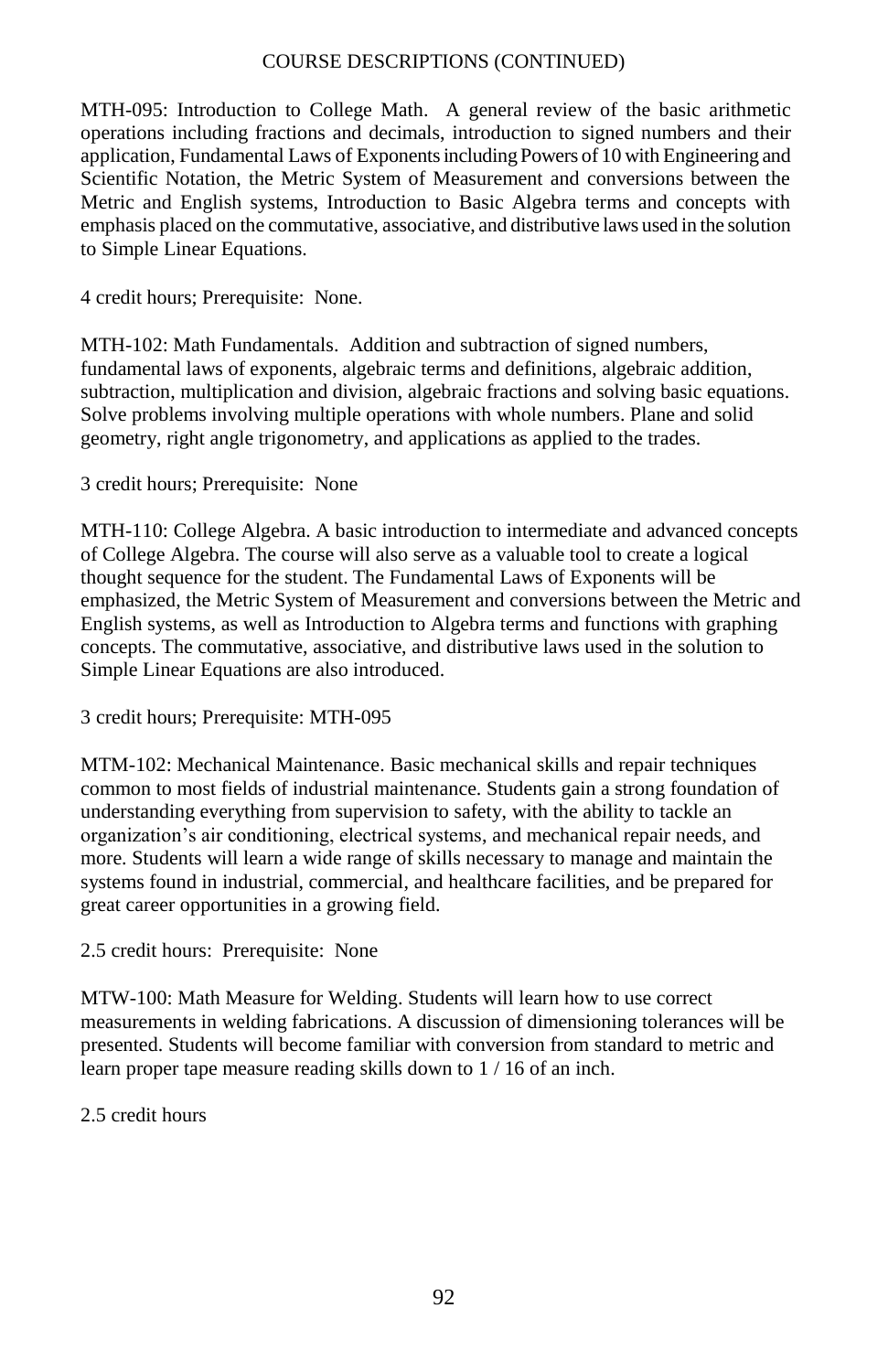MTW-100: Math Measure for Welding. This course will provide an understanding of how to use correct measurements in welding fabrications. A discussion of dimensioning tolerances will be presented. Students will become familiar with conversion from standard to metric and learn proper tape measure reading skills.

2.5 credit hours; Prerequisite: None

PBT-100: Payroll and Business Tax. A study of payroll procedures, taxing entities, and reporting requirements of local, state, and federal taxing authorities in manual and computerized environments.

3 credit hours; Prerequisite: ACT-120.

PLC-122: Electronics and Programmable Controls. This course is intended to assist the student in developing the understanding of the complete operation of a variety of programmable controllers. The applications, operations, and programming of PLC's are the areas of study with the main emphasis on programming (computers will be used as programmers).

3.5 credit hours: Prerequisite: ELS-112

PRG-120: Computer Programming. This course is designed to introduce the student to the basics of programming for a competent understanding of what programming is and is not. Standard programming terms and concepts that are used in all programming language will be introduced. This course will concentrate on scripting languages, such as JavaScript. Other scripting languages will also be used to provide a list of instructions for a computer to follow. Basic programming of object-oriented programming and design issues will be covered as well as error handling, security, the document object model, and dynamic HTML.

4 credit hours; Prerequisite: CPF-100.

RFG-102: Basic Refrigeration. Students are instructed in the operation of refrigeration system components. Include: compressors, condensers, evaporators, refrigerants and metering devices. Includes system components and compressor testing methods, focusing on charging, evacuation and recovery methods. Instruction in refrigeration principles and different basic cycles which include heat transfer, temperature, and basic physics and gas laws. Hands-on training in the use of tools and instruments used for charging and evacuation and recovery methods. Troubleshooting, maintenance, and repair of typical commercial refrigeration equipment found in convenience stores, markets, restaurants, and related applications.

4 credit hours: Prerequisite: None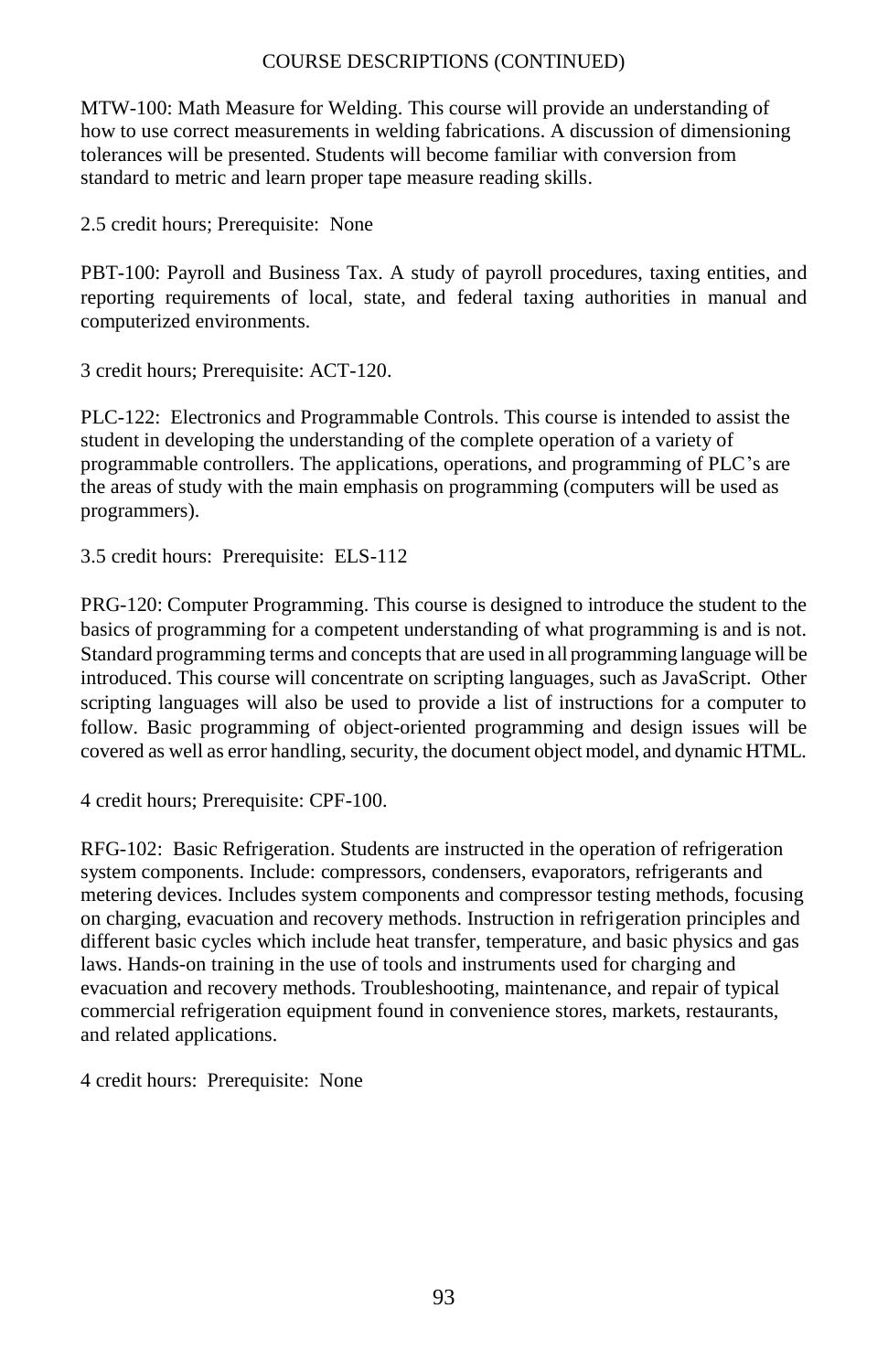RFG-112: HVAC Maintenance. Covers the operation of refrigeration HVAC systems, emphasizing maintenance and controls. Lab includes troubleshooting systems along with evacuation and charging techniques. Introduces basic application of HVAC / R installation and techniques. Integrates code requirements and practical field installations; including sheet metal, piping, and venting.

3 credit hours: Prerequisite: RFG-102

RLE-125: Real Estate Law. Students will become familiar with real estate law as it relates to the selling, leasing, financing, ownership, and government regulation of land. The main objective of this course is to teach the student the role of a paraprofessional in preparing escrow and closing, landlord / tenant relationship, and property disputes. Practicum skills taught: title abstracting, preparation of title insurance policy, interpretation of surveys and legal descriptions, drafting deeds of conveyance, learning recording systems to know when and how legal documents are recorded, drafting and reviewing of leases, interviewing clients, and information assimilation.

3 credit hours. Prerequisite: None.

SMW-100: Social Media in the Workplace. Students will learn social media used in today's workplace (i.e. Linked-In, Facebook, Twitter). Students will learn to apply social media management skills to help maintain and stay in touch with their customer base. Students will learn how to upload resumes and apply for jobs using social media.

3 credit hours; Prerequisite: None

SOC-110: Sociology. Introduces the principles of sociology, the development of human society and culture, and comparison of the American society with others. Students will exhibit an understanding of the role of research in sociology, including critical thinking, computer, and written and oral communication skills, along with recent sociological theory. The course will provide knowledge and comprehension of core sociological concepts, such as culture, social change, socialization, stratification, and differences by ethnicity, gender, age, and class worldwide to offer a better understanding of others reminding students to remain open minded.

3 credit hours; Prerequisite: None.

SPD-200: Spreadsheet (Excel). Electronic spreadsheet is designed to teach students to operate spreadsheet software and enter accounting and statistical applications onto IBM compatible microcomputers. Students will create and enter various business applications. They will create forms, apply logical functions, special pasting applications, charting, and basic data basing features. LECTURE / LAB FORMAT.

4 credit hours; Prerequisite: ACT-120 and ICA-110.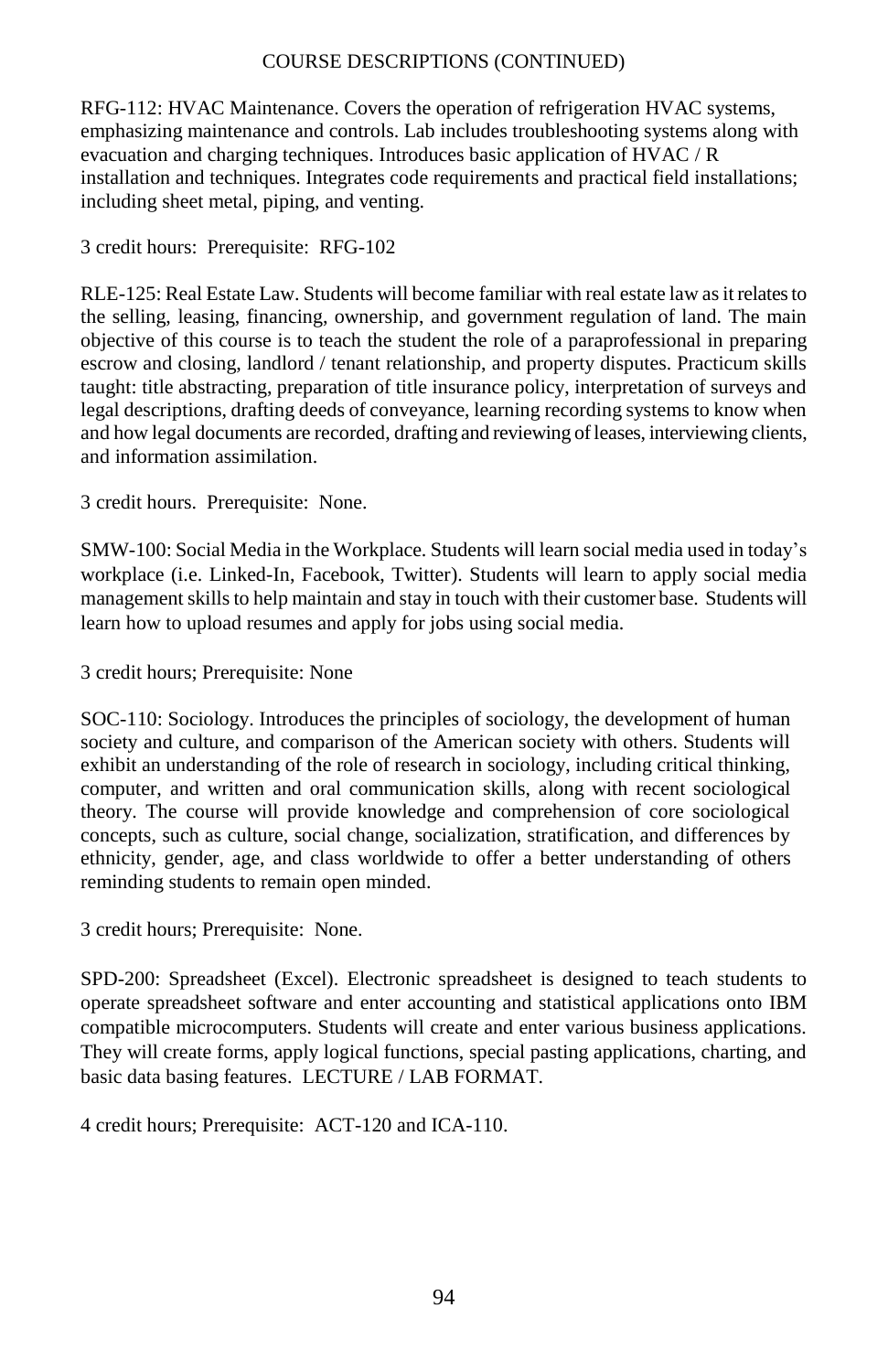TRT-224: Torts. A survey of basic tort law, analyzing intentional torts such as assault and battery, negligence, trespass to land, defamation, strict liability and wrongful death. Other areas to be studied under torts include: no fault laws, insurance, misrepresentation, and invasion of privacy. Practicum for this course includes: the ability to develop and employ systems for the organization of cases involving large numbers of documents. Obtaining records, reports, and compilation of statistics. Organization of documents for availability to attorneys and for introduction at trial. Maintenance of dockets and files. Investigation and document gathering, record research and statistical research, discovery and legal research, city checking, and memo and brief writing.

3 credit hours; Prerequisite: None.

WCS-221: Workers' Compensation Law. A survey of the rules, regulations and procedures regarding employment claims. Students will learn how the administrative legal procedures function for the filing of claims and representation of a client at a hearing. The legal assistant will collect and record details of the hearing, of the claim (e.g. date of injury), collect documents (e.g. medical records), schedule the physical examination, draft claim for compensation, contact employer and / or insurance carrier, follow-up payment in compliance with the award, draft and file the statutory demand for payment for compensation, and prepare and monitor a "tickler" system for the claim.

3 credit hours; Prerequisite: None.

WLD-130: Introduction to Welding. This course will cover an understanding of the basic terminology used in the field of welding, and a study of the six welding and cutting processes an AWS entry-level welder must be able to demonstrate. Classroom learning will be supplemented with a supervised hands-on lab experience.

## 3.0 credit hours

WLD-131: Oxy Fuel Cutting. This course will introduce the oxy fuel practice of cutting mild steel and straight cuts made with hand torches in flat, horizontal, and vertical positions will be presented. Shape cutting in straight and bevel cuts will be made with track burners. Classroom learning will be supplemented with a supervised hands-on lab.

## 1.0 credit hour

WLD-132: Pipe, Stick Welding—SMAW. This course will cover the proper use of electrodes in the SMAW process and will introduce the types of penetration. Included is a presentation of how to set the machine and how to weld pipe to plate. A supervised lab will be included in this course.

## 6.5 credit hours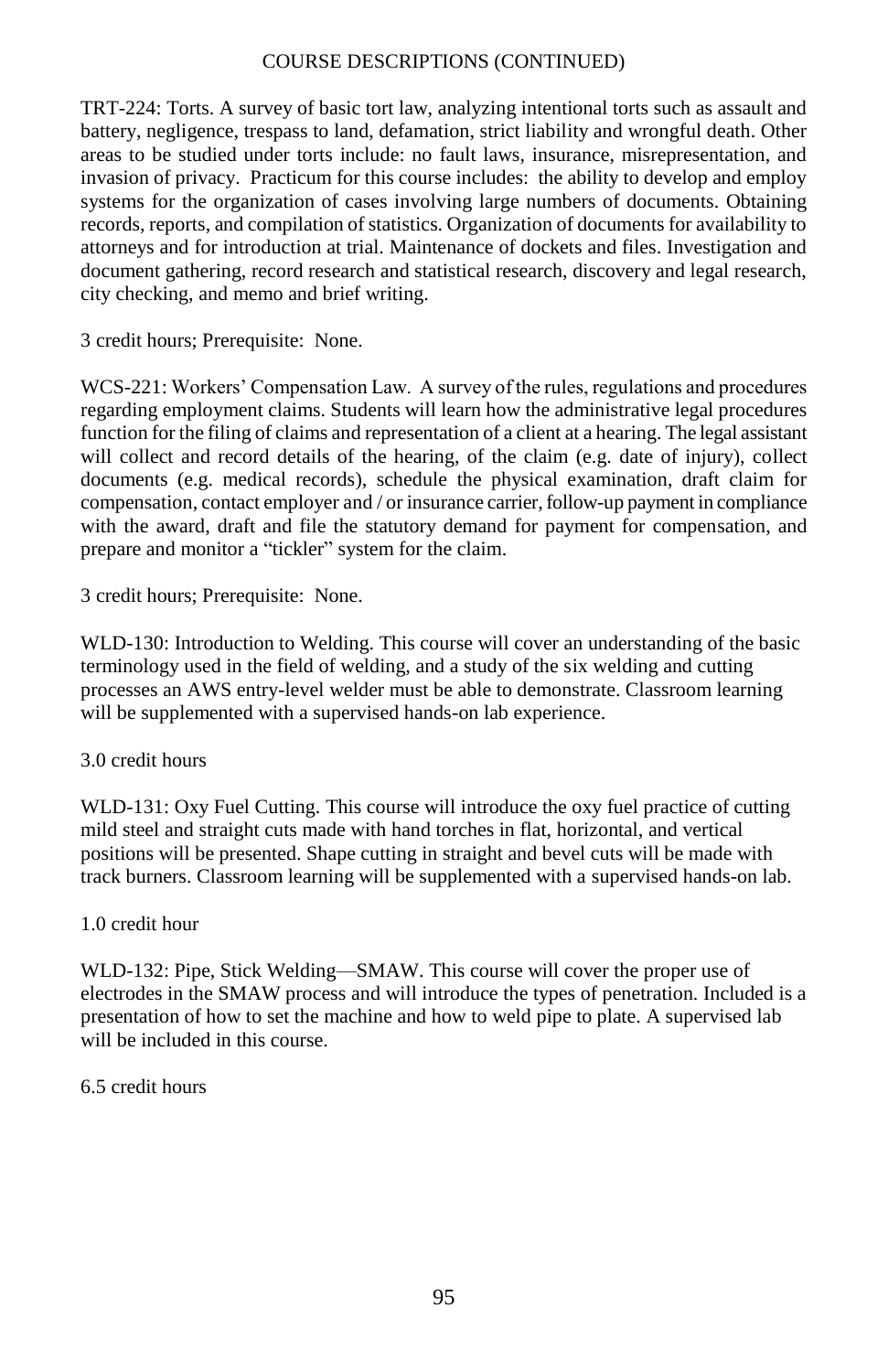WLD-133: Plasma and Carbon Arc. This course will introduce precautionary measures for safe operation of plasma cutting and carbon arc equipment will be demonstrated. In a supervised lab, students will learn how to effectively cut and gouge mild steel in various thicknesses using both processes.

## 1.5 credit hours

WLD-134: Blue Print Reading. In this course, the students will learn the art of blueprint reading through the use of various types of drawings and symbols used in construction today. Blueprints are the plans that a tradesman is required to use in his / her everyday assignments.

## 1.0 credit hour

WLD-135: Non-Ferrous Welding. This course demonstrates the properties of aluminum including the parameters of machine set-up using the GTAW & GMAW process. A supervised lab will include the proper material preparation and welding of plate joints in all positions.

# 2.0 credit hours

WLD-136: TIG Welding—GTAW. This course will explain GTAW safety, will identify and explain the use of GTAW equipment, filler metals, and shielding gases, and will cover the set-up of GTAW equipment.

# 2.0 credit hours

WLD-137: MIG Welding—GMAW & FCAW. This course will describe general safety procedures for GMAW & FCAW, will identify GMAW & FCAW equipment, will explain the filler metals and shielding gases used to perform GMAW & FCAW, will explain how to set-up and use GMAW & FCAW equipment, and how to clean GMAW and FCAW welds.

# 5.0 credit hours

WLD-138: Print Composition & Fabrication. In this course, students will learn to identify and explain the different types of fillet weld, groove weld, and non-destructive examination symbols. This course will explain how to read welding symbols on drawings, specifications, and Welding Procedure Specifications (WPS).

## 1.0 credit hour

WLD-139: Welding Fabrication. In this course, students will learn to apply cutting and welding techniques through various fabrication projects. A supervised lab will demonstrate the proper use of jigs, gauges, and other measuring and fit up tools, as well as troubleshooting issues that may arise.

## 2.0 credit hours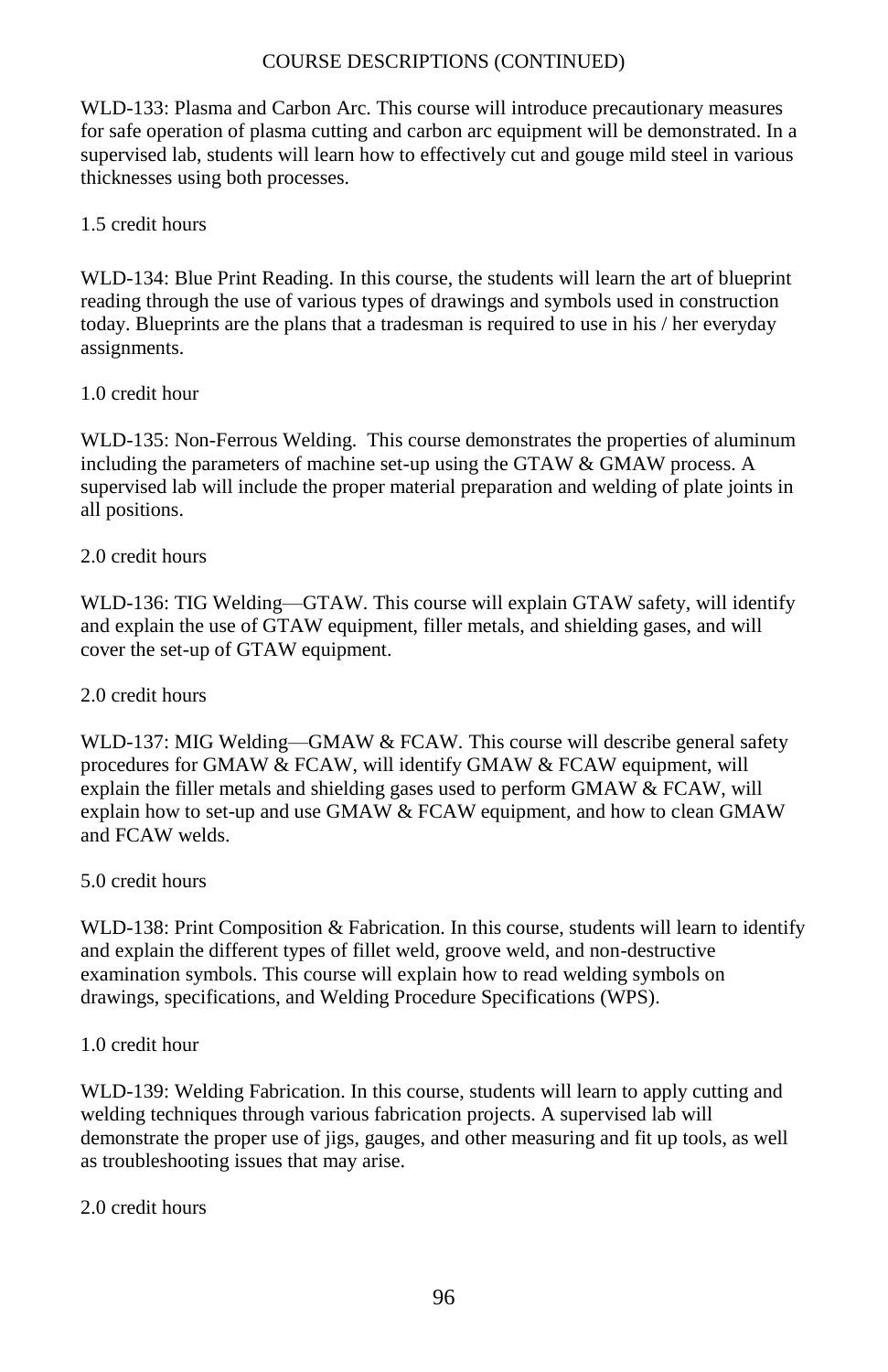WRC-095: Introduction to College English. This course is a review of all eight parts of speech, recognizing complete and incomplete sentences, kinds of sentences, and writing paragraphs. It also includes a review of punctuation, when to write numbers as words or figures, and capitalization.

4 credit hours; Prerequisite: None.

WRC-110: Written Communications. This course investigates the writing process focusing on the basics of writing and developing varied types of essays. Students will focus on responding to written texts in ways that demonstrate expressive, analytical, and evaluative thinking. Strategies for writing as a means of critical inquiry, with focus on the writer, audience, and purpose as they affect writing are introduced. An annotated bibliography and research paper finish out the student's course work.

3 credit hours; Prerequisite: WRC-095.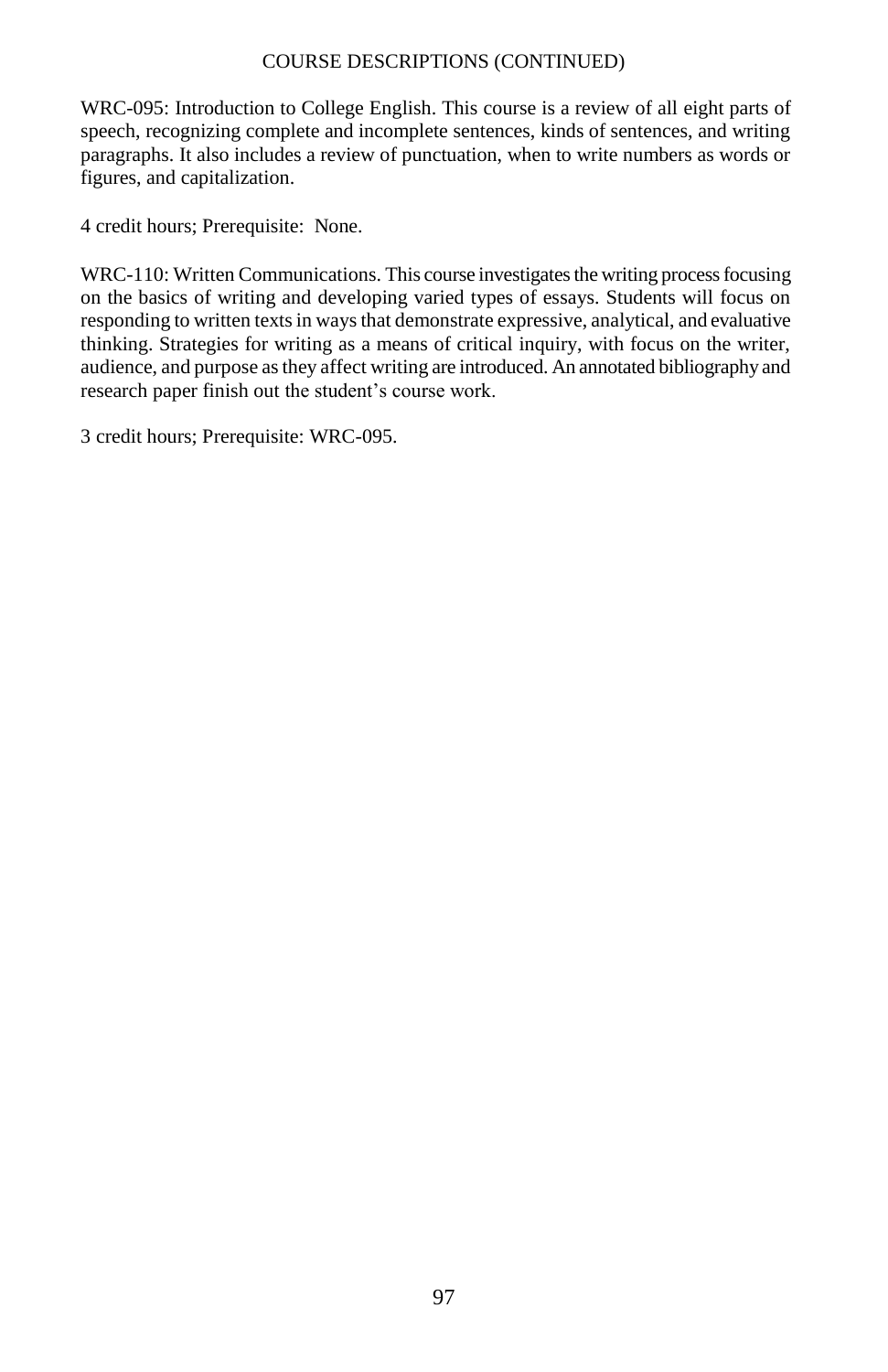#### ADMINISTRATION

George Austin Director of Education, 2015—2017 Dean of Student Affairs, 2006 College Librarian, 2006 Capella University, Higher Education—MS, 2008 Youngstown State University, Psychology—BA, 2000 James Bingham Combination Welding and Fitting Co-Department Head, 2018 Combination Welding and Fitting Instructor, 2016 ETI Technical College of Niles, Combination Welding and Fitting—Diploma, 2016 Luigina Chiaberta Adult Education Phlebotomy Instructor, 2017 Medical Assistant Department Head, 1999 Medical Assistant Instructor, 1990 University of Padua (Italy), Combined Science—BS, 1974 Youngstown State University, Medical Technology—AAS, 1981 Certifications / Affiliations: American Red Cross, CPR/Instructor Registered Medical Assistant, AMT Allied Health Instructor, AMT American Society of Clinical Pathologists EKG Phlebotomy Kathy Christy Nursing Department Secretary, 2009 ETI Technical College of Niles, Computerized Office Technology with a major in Accounting—AAB, 2009 Sharla Comanescu Medical Assistant Department Head, 2022 Adult Education Phlebotomy Instructor, 2018 Medical Assistant Diploma Instructor, 2015 Medical Assistant Teaching Assistant, 2014 ETI Technical College of Niles, Medical Assistant—AAS Degree, 2019 Medical Assistant—Diploma, 2016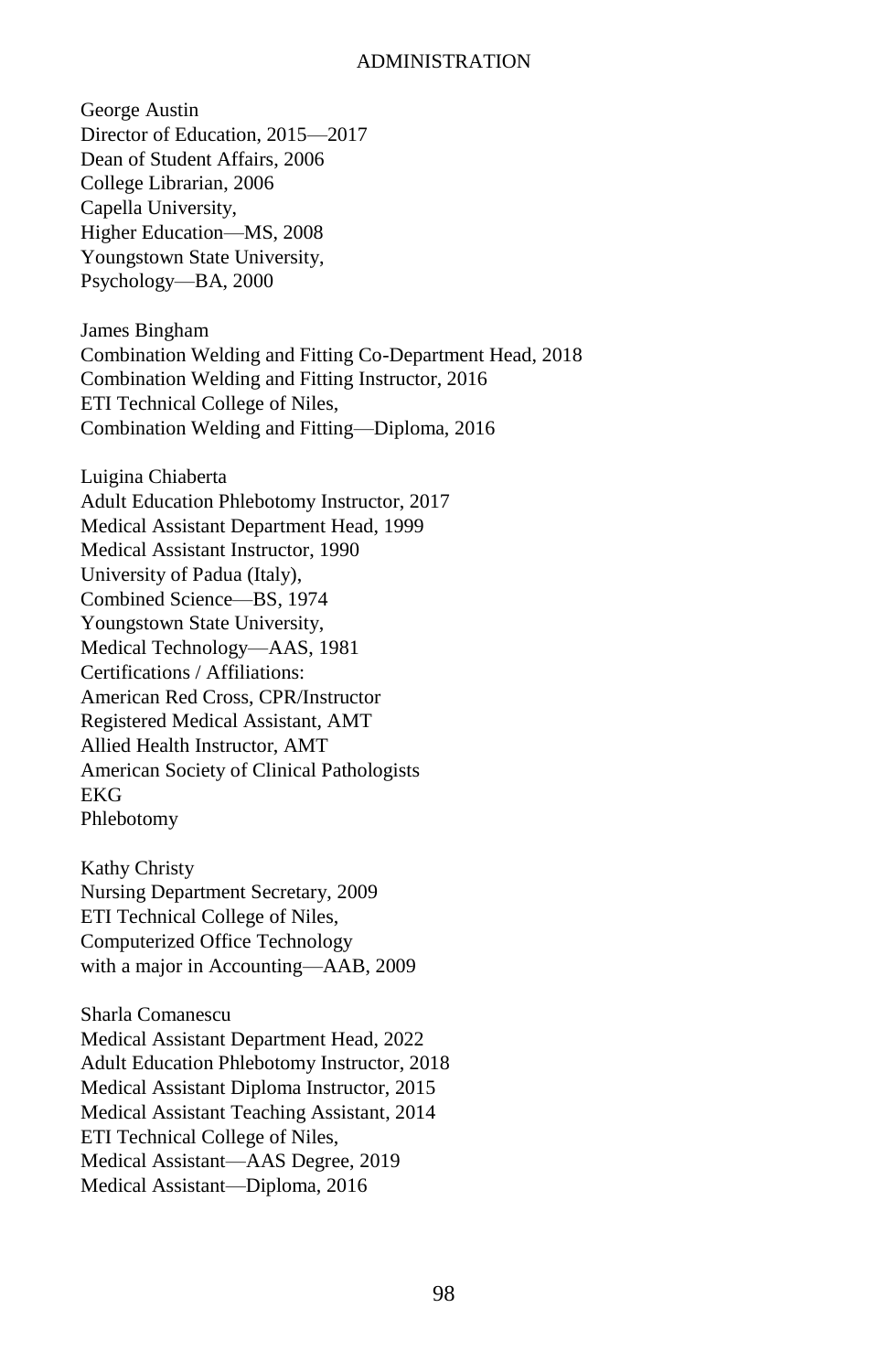Meredith Elliott Librarian Consultant, 2012 Kent State University, Library / Science—MLS, 1981 Youngstown State University, Music Education—BME, 1977

Kim Foster VA School Certifying Official Admissions Representative, 2022 Director of Career Services, 2021 Ohio State University, Social Work MA Courses, 2005 Humanities—BA

Jenna Fox Director of Online Education, 2022 University of Central Florida, Career and Technical Education—MA & Director Cert, 2019 Culinary Institute of America, BPS, Business Management, 2015 AS, 2014

Rosemary Frazier Admissions Representative, 2013

Syreana George Student Affairs Coordinator, 2018 Information Management Specialist Instructor, 2016 Devry University, Technical Management—BSTM, 2016 ETI Technical College of Niles, Information Management Specialist—AAB, 2014

Diane Hetson Externship Coordinator, 2019 Business Department Head, 2019 Legal Assistant Department Head, 2018 Legal Assistant Instructor, 2007 Capital University Law School, JD, 1988 Ohio State University, Political Science—BBA, 1985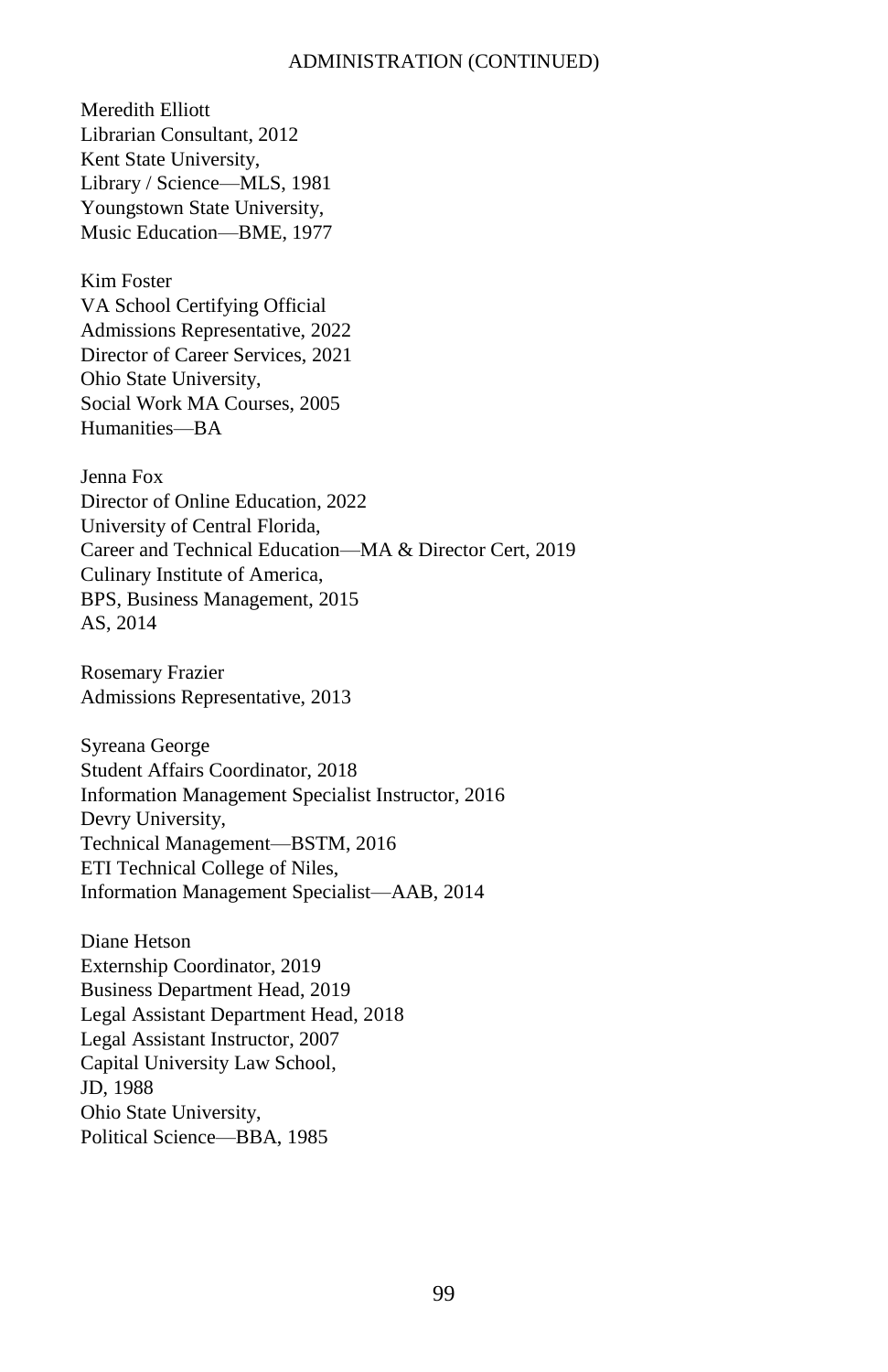Annette Jones ADN-RN Nursing Instructor, 2020 ADN-RN Program Coordinator, 2019 Practical Nursing Department Head, 2018 Practical Nursing Instructor, 2009 Walden University, Nursing / Education—MSN-ED, 2010 Kent State University, Nursing—BSN, 1995 Certifications/Licensure/Affiliations: Registered Nurse, OH Advanced Cardiovascular Life Support Instructor Ohio Organization of Practical Nurse Educators Sarah Kiepper Dean of Compliance and Education, 2022 Compliance and Career Services Consultant, 2019—2022 Director of Career Services, 2017—2019 Adjunct Faculty, 2006—2010; 2015—2019 General Education Co-Department Head, 2006—2010; 2015—2019 Criminal Corrections Department Head, 2007—2010; 2015—2019 Career Services Assistant, 2015—2017 College Advisory Board Member, 2010—2015 Director of Education, 2007—2010 Assistant to the College Director, 2006—2007 Kent State University, Interprofessional Leadership—EdD Candidate, 2022—2025 Cultural Foundations—PhD Candidate, 2018—2019 Youngstown State University, Criminal Justice—MS, 2007 The University of Akron, Literature—MA, 2005 Composition—Graduate Certificate, 2005 Kent State University, Justice Studies—BA, 2002 Kay Madigan Director of Financial Aid, 1999 Financial Aid Assistant, 1995

Instructor, (Math, Accounting) 2002

ETI Technical College of Niles, Legal Assistant—AAB, 2008

Computerized Office Technology—AAB, 2004

Medical Assistant—AAS, 2003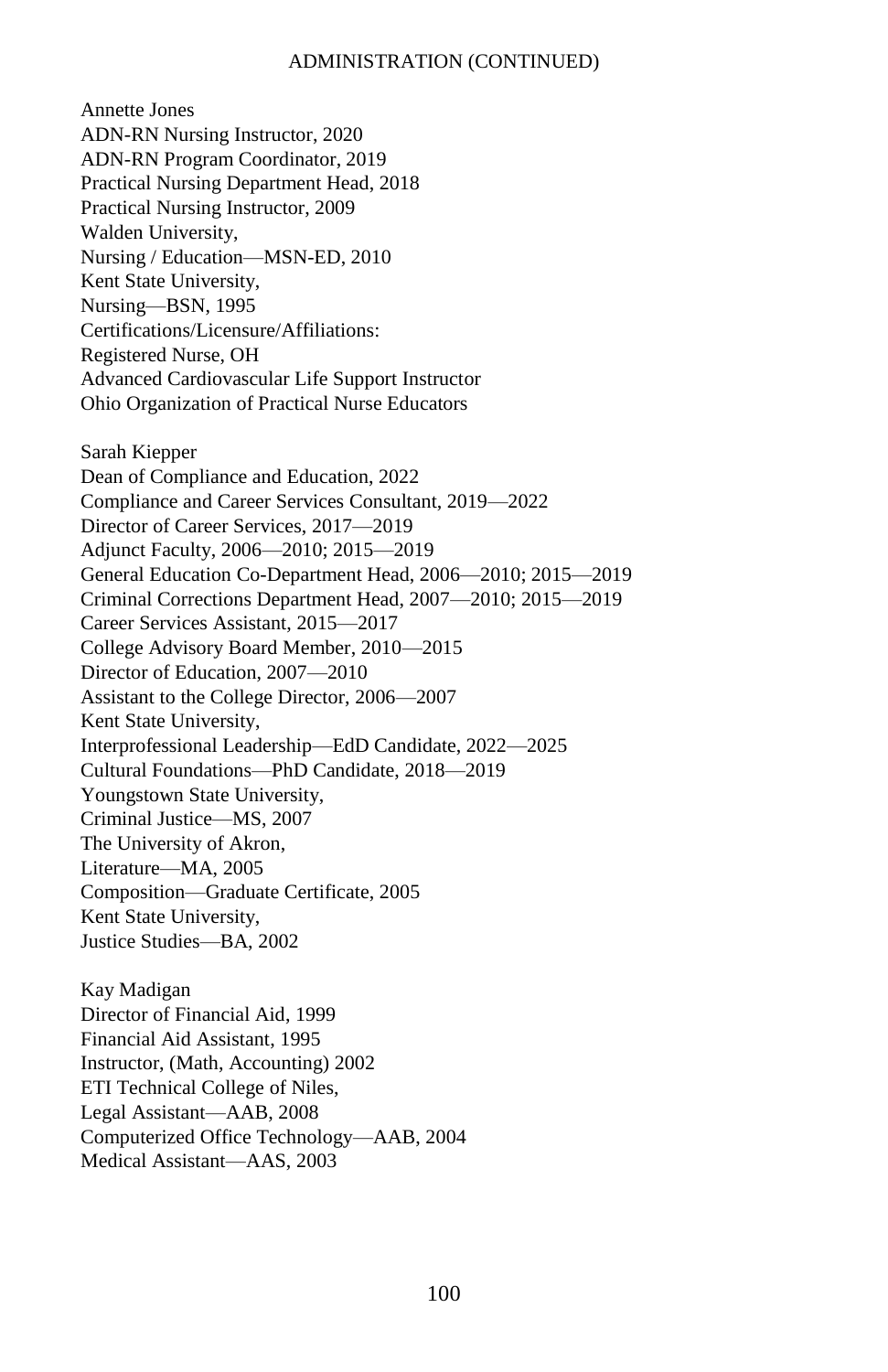Robert Magnoski Facilities Maintenance Technician Department Head, 2015 Refrigeration, Air Conditioning, and Heating Department Head, 2011 HVAC, Math, Electronics Instructor, 1998 World College (Cleveland Institute of Electronics), Electronic Engineering Technology Youngstown State University, Electronic Engineering Courses, 1981 Memphis State University, Electronic Engineering Courses, 1976 State Tech at Memphis, Air Conditioning Certificate, 1975 Certifications: Computer Service Technician Electronics Technician Journeyman SR

Amy Main ADN-RN Department Head, 2019 ADN-RN Nursing Instructor, 2020 Instructional Technology Indiana State University

Nursing—MSN, 2008 Mount Carmel College of Nursing Nursing—BSN, 1997

Carrie McQuaid Financial Aid Assistant, 2013 ETI Technical College of Niles, Information Management Specialist—Diploma, 2014 Lisa Kubinski College Recorder, 2018 College Registrar, 2008 Admissions Secretary, 2001 ETI Technical College of Niles, Computerized Office Technology—AAB, 2001

Lisa Morgan Medication Aide Coordinator, 2022 STNA Program Coordinator, 2021 LPN Instructor University of Phoenix—BSN, 2013 Rets College School of Nursing—AASN, 2009 Hannah E Mullins—LPN, 1993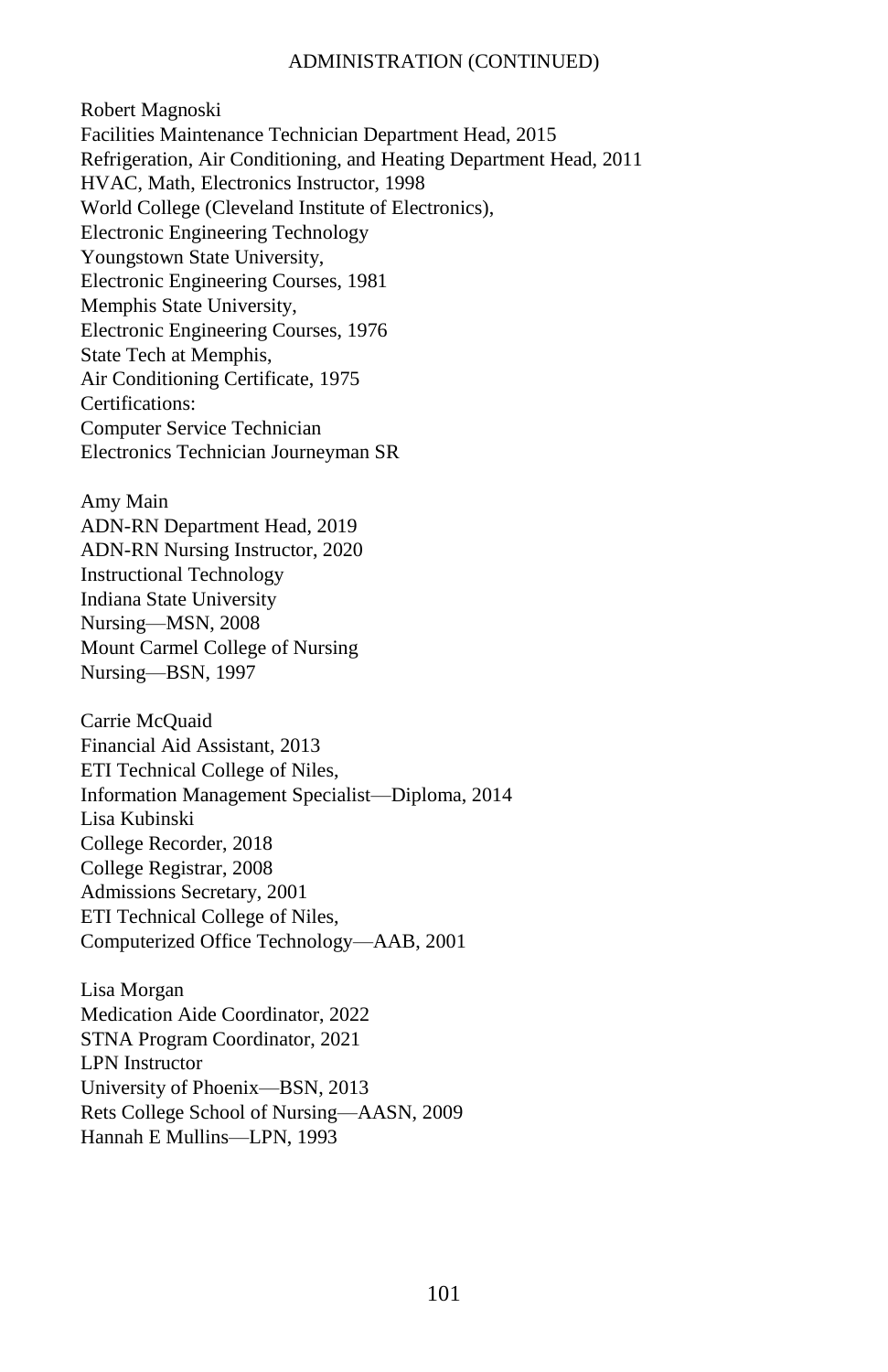Al Roden Computer Instructor, 2016 Director of IT Department, 2015 A.T.E.S. Technical Institute, Electronic Technology—Certificate, 1982

Lee Smith Combination Welding and Fitting Department Head, 2014 Combination Welding and Fitting Instructor, 2014 ETI Technical College of Niles, Combination Welding and Fitting—Diploma, 2014

Julianne Zuzolo-Edmundson Assistant College Director, 2019 Kent State University, Business Administration—BA, 2001

Attorney Ralph Zuzolo, Jr. Director of Education, 2010-2015; 2017 General Education Co-Department Head, 2017 Legal Assistant Department Head, 2005—2016 Legal Assistant Instructor, 1995 Capital University Law & Graduate Center—JD, 1995 Case Western Reserve University, Law and Public Policy—BA, 1992

Renee Zuzolo College Director, 1989 Career Services Director, 1987 Legal Assistant Department Head, 1987 Instructor, (Social Sciences), 1984 West Chester University, Education—BS, 1965 (Cum Laude) State of Ohio Teacher Certification State of Pennsylvania Teacher Certification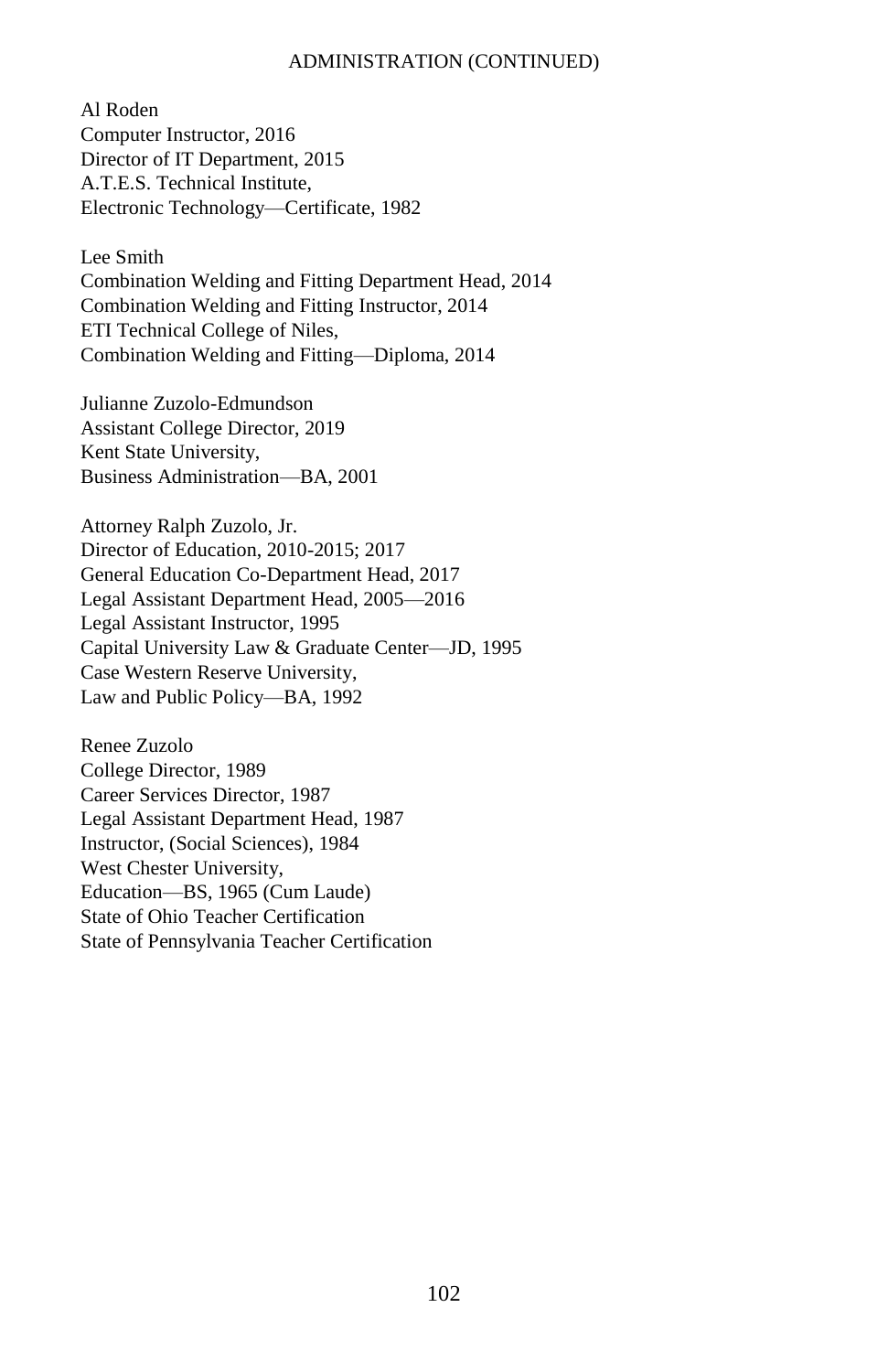# **STUDENT COMPLAINT / GRIEVANCE PROCEDURE**

At ETI Technical College of Niles, our goal is to help students maintain good grades under the most desirable conditions to the best of our ability. If a student feels he / she has not been afforded this opportunity and wishes to state a complaint, he / she should follow the guideline set forth in the grievance procedure.

Any student who feels he / she has just cause of actions concerning grades, tests, classroom procedures, disciplinary measures, or a general school policy has a right to ask for a conference with the instructor. The student's grievance should then be submitted in writing and be addressed by the department head supervising and instructor, or the Dean of Student Affairs.

If, after taking the above-mentioned steps, the matter is still not resolved, the grievance should be presented in writing to the College Director. At this time, a conference between the instructor, department head, student, and College Director will be called to help resolve the matter. The grievance statement may also contain other information relevant to the grievance that the complainant wants considered by the Administrative Officer. If the grievance involves a claim of discrimination based on sex, race, age, national origin, religion, handicap, or disability, the complaining party should state with particularity the nature of the discrimination and, if known, a reference to any statute, regulation, or policy which the complainant believes to have been violated.

If all of the above steps fail to resolve the issue at the College-level, the student may direct the complaint to the State Board of Career Colleges and Schools.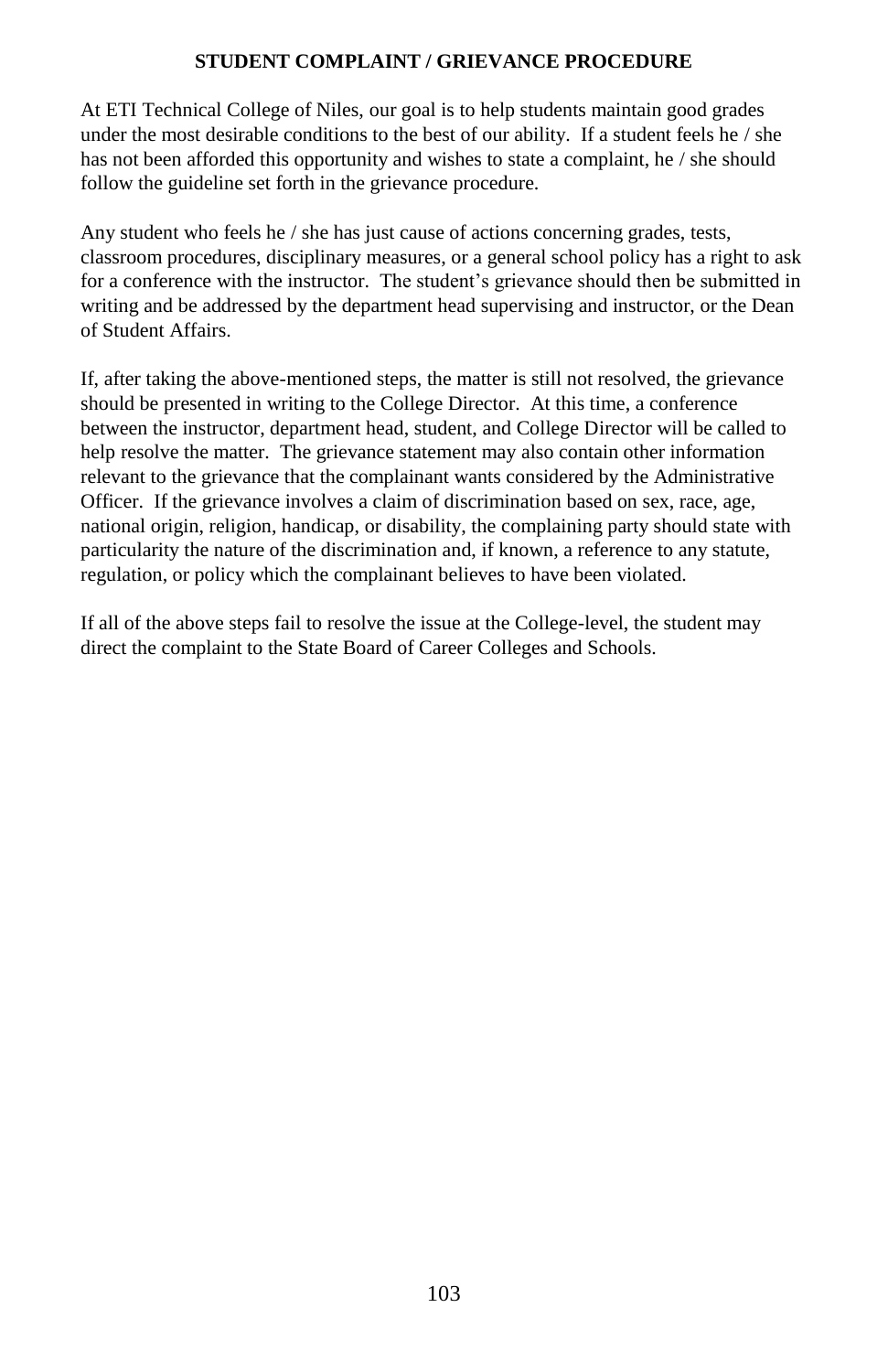## OHIO STUDENTS MAY CONTACT:

## Ohio State Board of Career Colleges and Schools 30 East Broad Street, Suite 2481 Columbus, OH 43215 PH# (614) 466-2752 (Toll Free) 1-877-275-4219

## PENNSYLVANIA STUDENTS MAY CONTACT:

Pennsylvania State Board of Private Licensed Schools 333 Market Street Harrisburg, PA 17126-0333 PH# (717) 783-8228 or (717) 783-8445

Colleges accredited by the Accrediting Commission of Career Schools and Colleges must have a procedure and operational plan for handling student complaints. If a student does not feel that the College has adequately addressed a complaint or concern, the student may consider contacting the Accrediting Commission of Career Schools and Colleges. All complaints considered by the Commission must be in written form, with permission from the complainant (s) for the Commission to forward a copy of the complaint to the College for a response. The complainant (s) will be kept informed as to the status of the complaint as well as the final resolution by the Commission. Please direct all inquiries to:

> Accrediting Commission of Career Schools and Colleges 2101 Wilson Boulevard, Suite 302 Arlington, VA 22201 PH# (703) 247-4212 FAX# (703) 247-4533 ACCSC website, [www.accsc.o](http://www.accsc/)rg

A copy of the Commission's Complaint Form is available at the College and may be obtained by contacting the college secretary. The College's written policy and procedure concerning grievances may be obtained through the college secretary at the administration office.